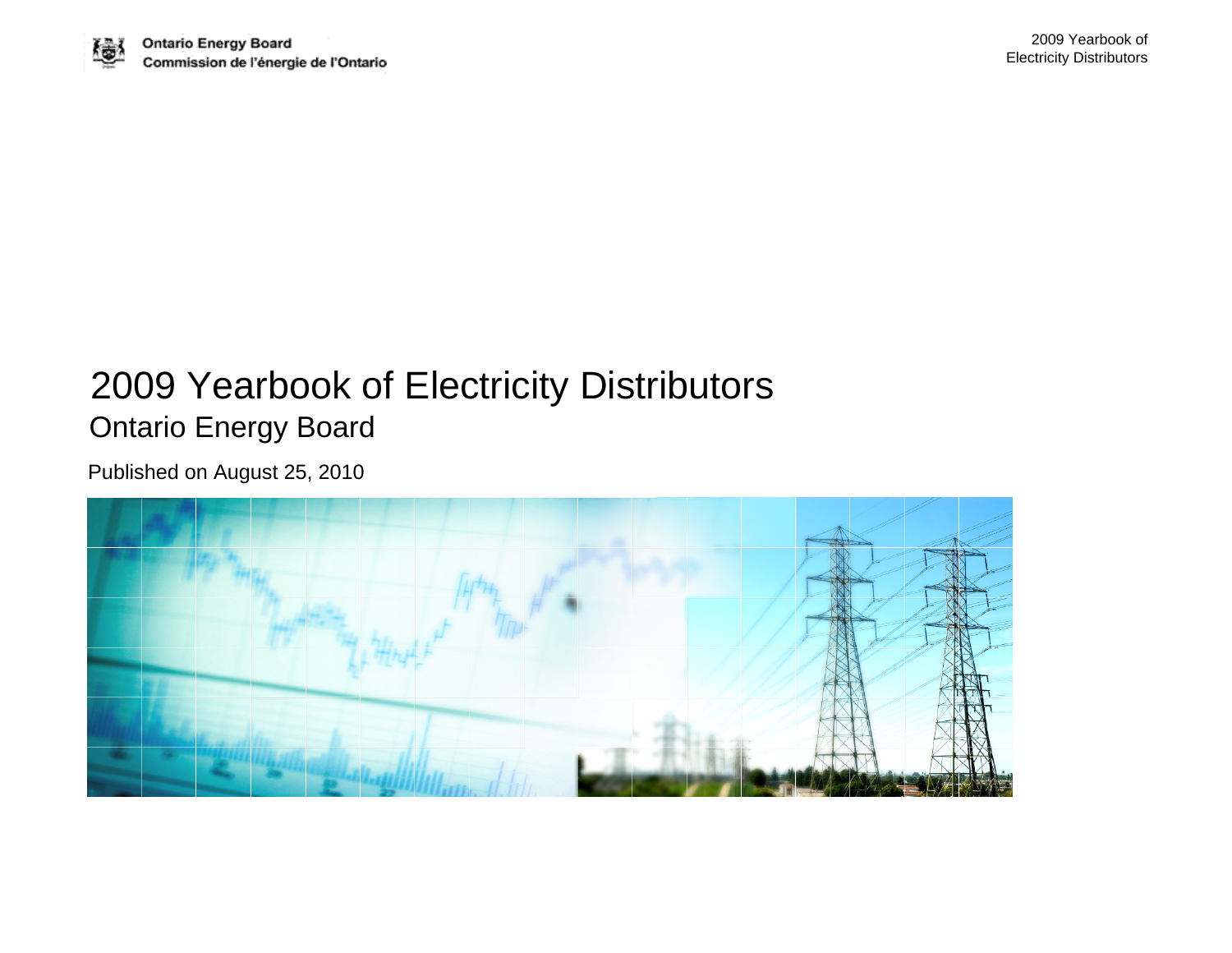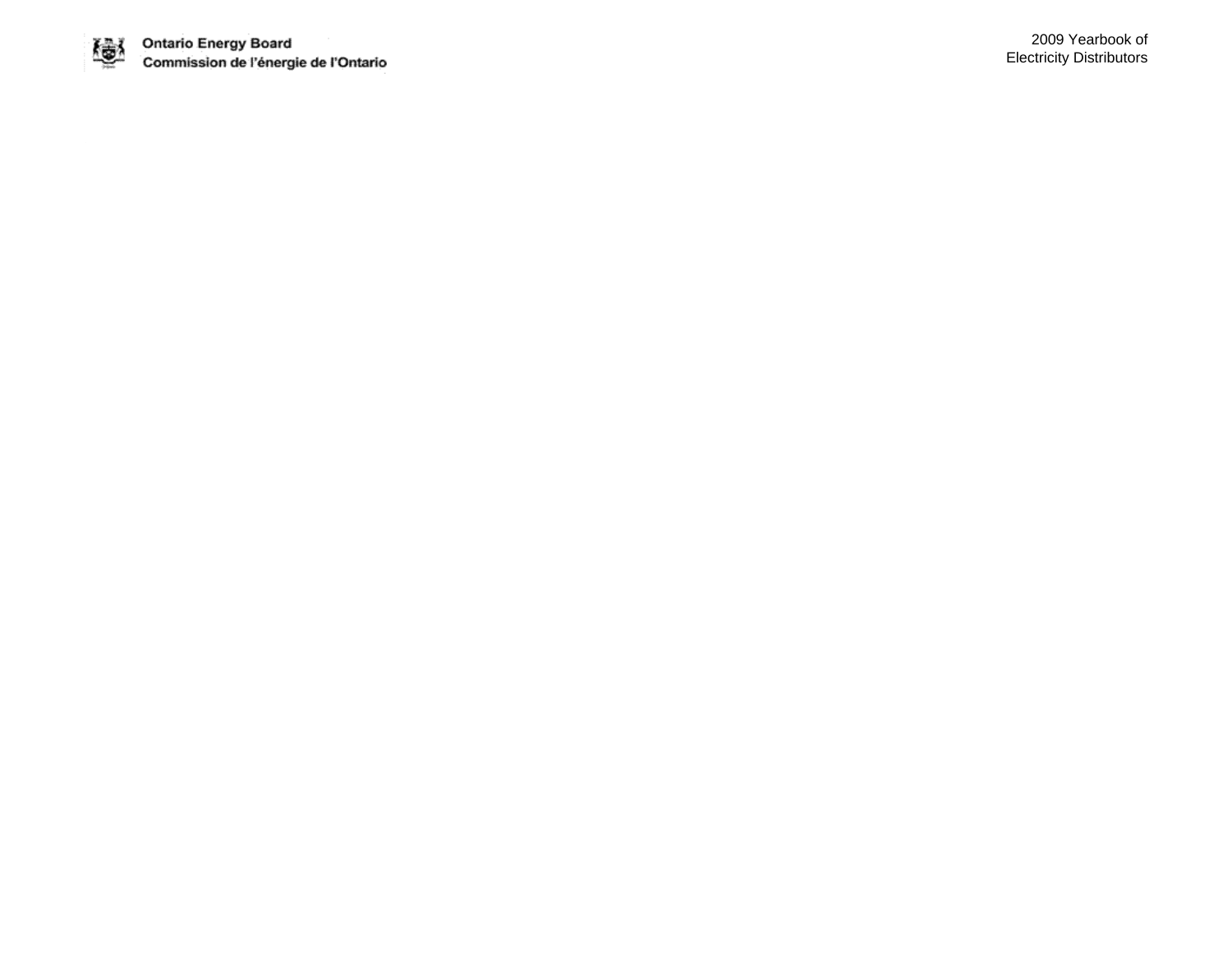

## **Background on 2009 Yearbook of Electricity Page Distributors**

The Ontario Energy Board is the regulator of Ontario's natural gas and electricity industries. In the electricity sector, the Board sets transmission and distribution rates, and approves the Independent Electricity System Operator's (IESO) and Ontario Power Authority's (OPA) budgets and fees. The Board also sets the rate for the Standard Supply Service for distribution utilities that supply electricity (commodity) directly to consumers.

The Board provides this 2009 Yearbook of Electricity Distributors to inform interested parties and the general public with financial and operational information collected from Electricity Distributors. It is compiled from data submitted by the Distributors through the Reporting and Record-Keeping Requirements. Hydro One Remote Communities and direct connections to the transmission grid are not presented.

| <b>Table of Contents</b>                                                                                                                                                  | Page                             |
|---------------------------------------------------------------------------------------------------------------------------------------------------------------------------|----------------------------------|
| Overview of Ontario Electricity Distributors                                                                                                                              | 3                                |
| Individual Ontario Electricity Distributors                                                                                                                               |                                  |
| Balance Sheet<br><b>Income Statement</b><br>Financial Ratios<br>General information<br>Unitized Statistics and Service Quality Indicators<br>Statistics by Customer Class | 13<br>27<br>41<br>55<br>69<br>83 |
| Glossary of Terms                                                                                                                                                         | 97                               |

\*The following distributors have not filed RRR information for 2009: Attawapiskat First Nation, Fort Albany First Nation and Kashechewan First Nation.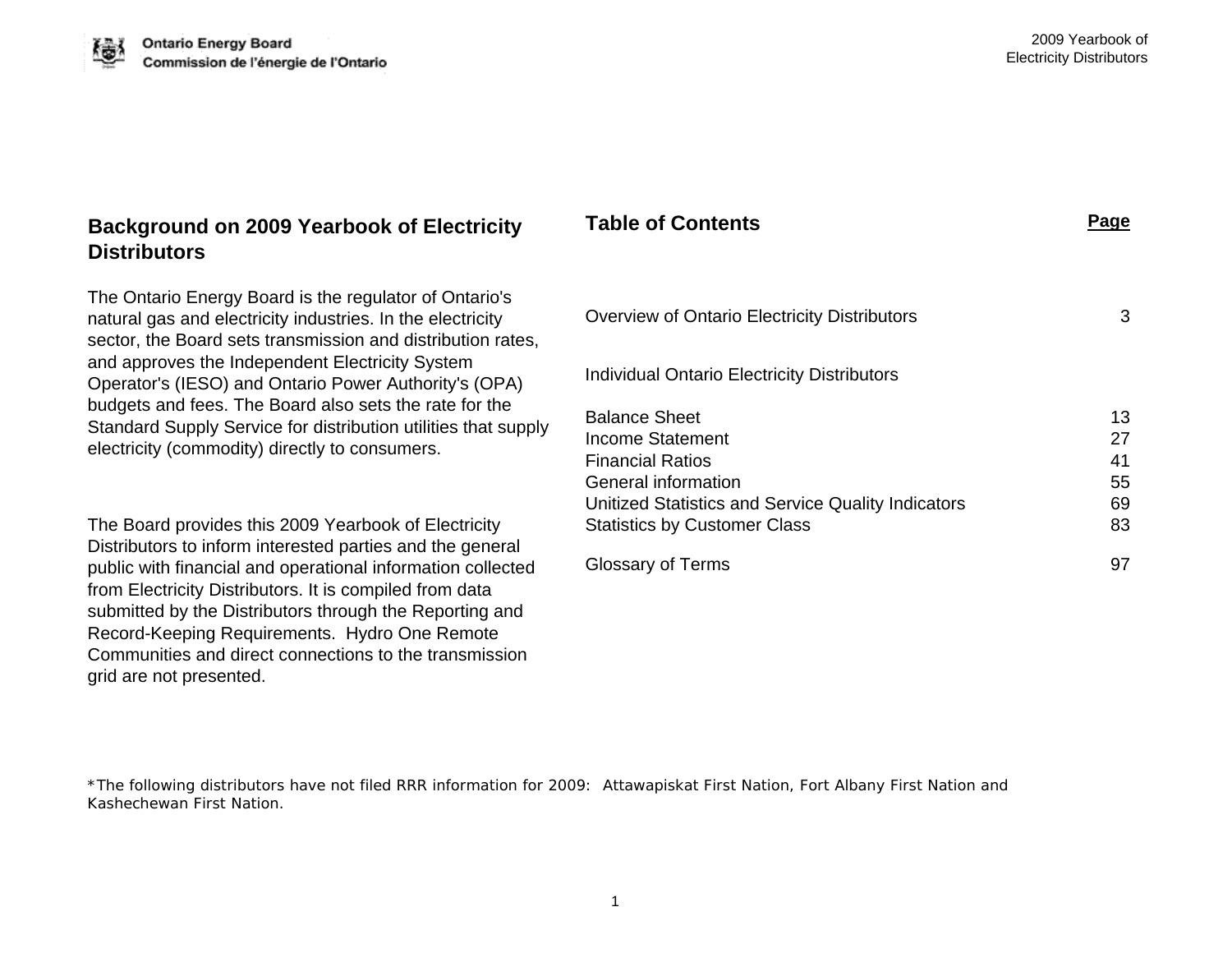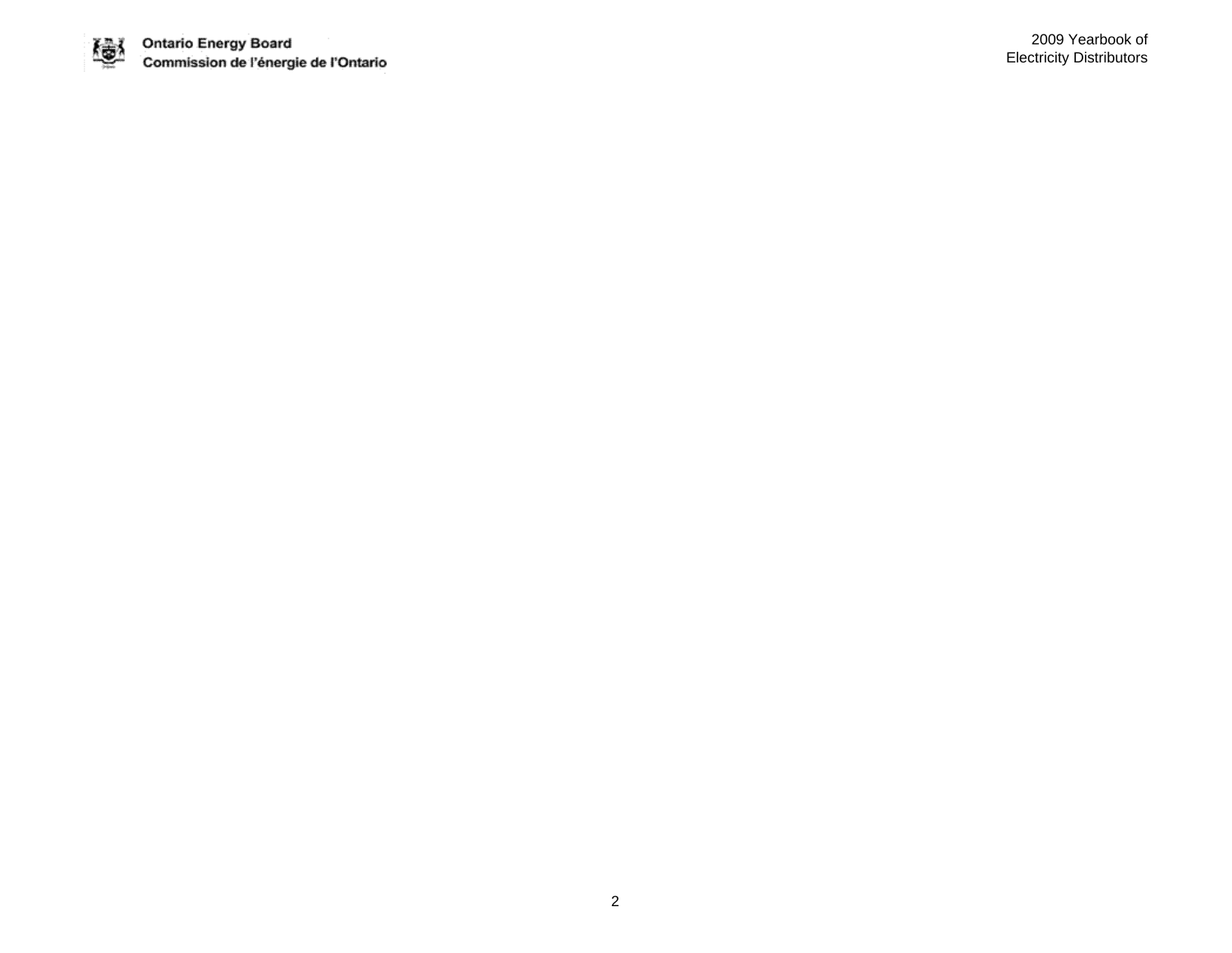## **Overview of Ontario Electricity Distributors**

| <b>Balance Sheet</b>                                 | As of             |                |      |      |                                         |                 |      |      |
|------------------------------------------------------|-------------------|----------------|------|------|-----------------------------------------|-----------------|------|------|
|                                                      | December 31, 2009 |                |      |      | <b>Long-Term Financing &amp; Equity</b> |                 |      |      |
|                                                      | \$ thousands      |                |      |      |                                         | of Distributors |      |      |
|                                                      |                   |                |      |      |                                         |                 |      |      |
| Cash & cash equivalents                              | 363,375           | 12             |      |      |                                         |                 |      |      |
| <b>Receivables</b>                                   | 3,944,740         |                |      |      |                                         |                 |      |      |
| Inventory                                            | 88,573            |                |      |      |                                         |                 |      |      |
| Inter-company                                        | 25,901            |                |      |      |                                         |                 |      |      |
| Other current assets                                 | 39,695            | 10             |      |      |                                         |                 |      |      |
| <b>Current assets</b>                                | 4,462,284         |                |      |      |                                         |                 |      |      |
| Property plant & equipment                           | 20,216,463        |                |      |      |                                         |                 |      |      |
| Accumulated depreciation & amortization              | (9,066,171)       |                |      |      |                                         |                 |      |      |
|                                                      | 11,150,293        | 8              |      |      |                                         |                 |      |      |
| Regulatory assets (net)                              | 497,359           |                |      |      |                                         |                 |      |      |
| Inter-company                                        | 1,393             |                |      |      |                                         |                 |      |      |
| Other non-current assets                             | 337,923           |                |      |      |                                         |                 |      |      |
| <b>Total Assets</b>                                  | 16,449,251        | Billions<br>6  |      |      |                                         |                 |      |      |
| Accounts payable & accrued charges                   | 1,798,239         | ↮              |      |      |                                         |                 |      |      |
| <b>Current Portion of Future Income Taxes</b>        | (7, 735)          |                |      |      |                                         |                 |      |      |
| Other current liabilities                            | 65,232            |                |      |      |                                         |                 |      |      |
| Inter-company                                        | 2,483,527         |                |      |      |                                         |                 |      |      |
| Loans, notes payable, current portion long term debt | 328,460           |                |      |      |                                         |                 |      |      |
| <b>Current liabilities</b>                           | 4,667,724         |                |      |      |                                         |                 |      |      |
| Long-term debt                                       | 1,786,001         |                |      |      |                                         |                 |      |      |
| Inter-company debt and advances                      | 3,467,351         | $\overline{2}$ |      |      |                                         |                 |      |      |
| <b>Regulatory liabilities</b>                        | 86,297            |                |      |      |                                         |                 |      |      |
| Other deferred amounts and customer deposits         | 382,532           |                |      |      |                                         |                 |      |      |
| Employeee future benefits                            | 857,703           |                |      |      |                                         |                 |      |      |
| Future income taxes                                  | 86,840            | 0              |      |      |                                         |                 |      |      |
| <b>Total Liabilities</b>                             | 11,334,448        |                | 2004 | 2005 | 2006                                    | 2007            | 2008 | 2009 |
| Shareholders' Equity                                 | 5,114,803         |                |      |      |                                         |                 |      |      |
| <b>Total Liabilities &amp; Equity</b>                | 21,116,975        |                |      |      | □ Long Term Debt ■ Equity               |                 |      |      |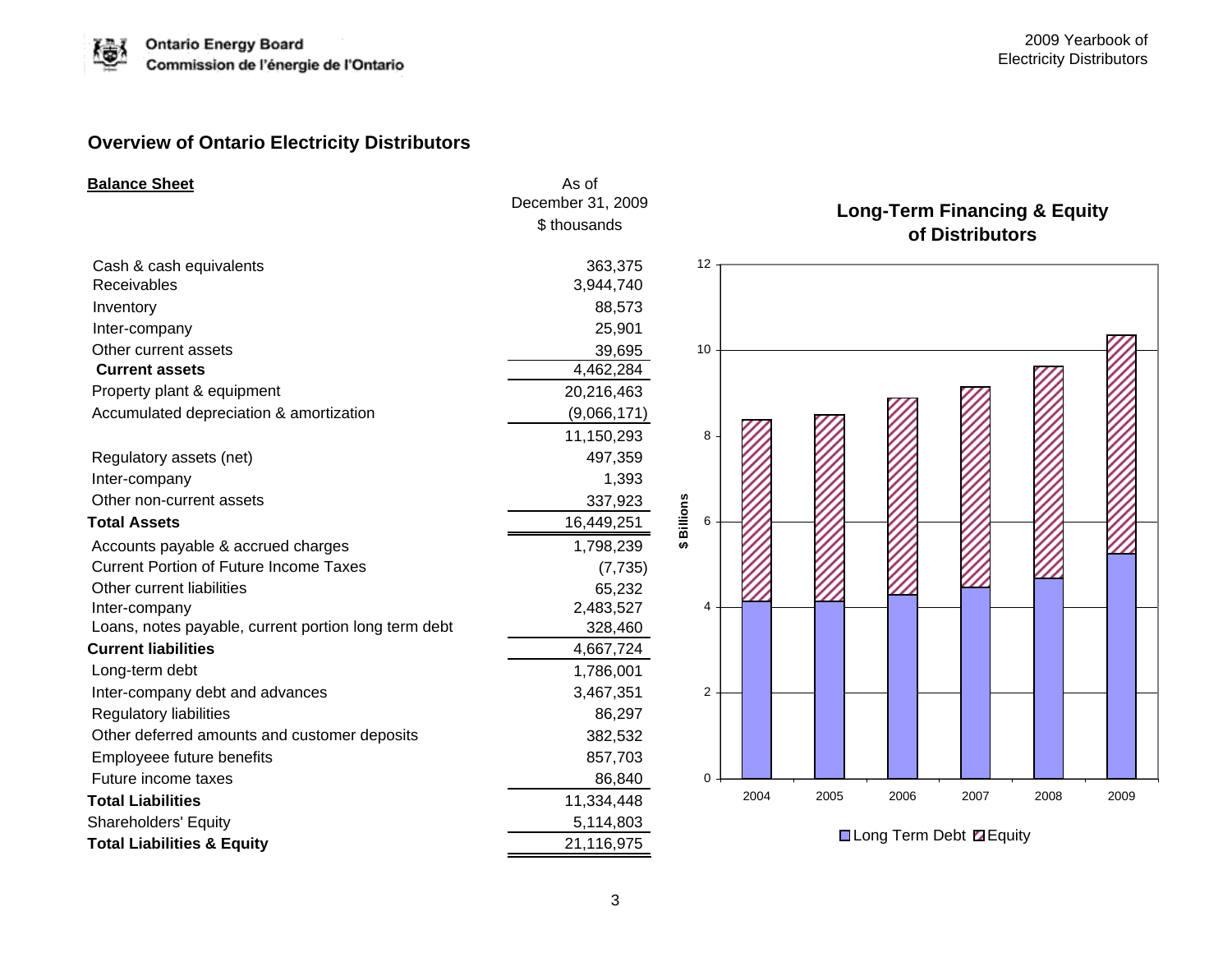

#### **Net Property Plant & Equipment by Distributor\$11.15 billion**

#N/A02 46 8 1012 2004 2005 2006 2007 2008 2009**\$ Billions**

## **Total DistributorNet Property Plant & Equipment**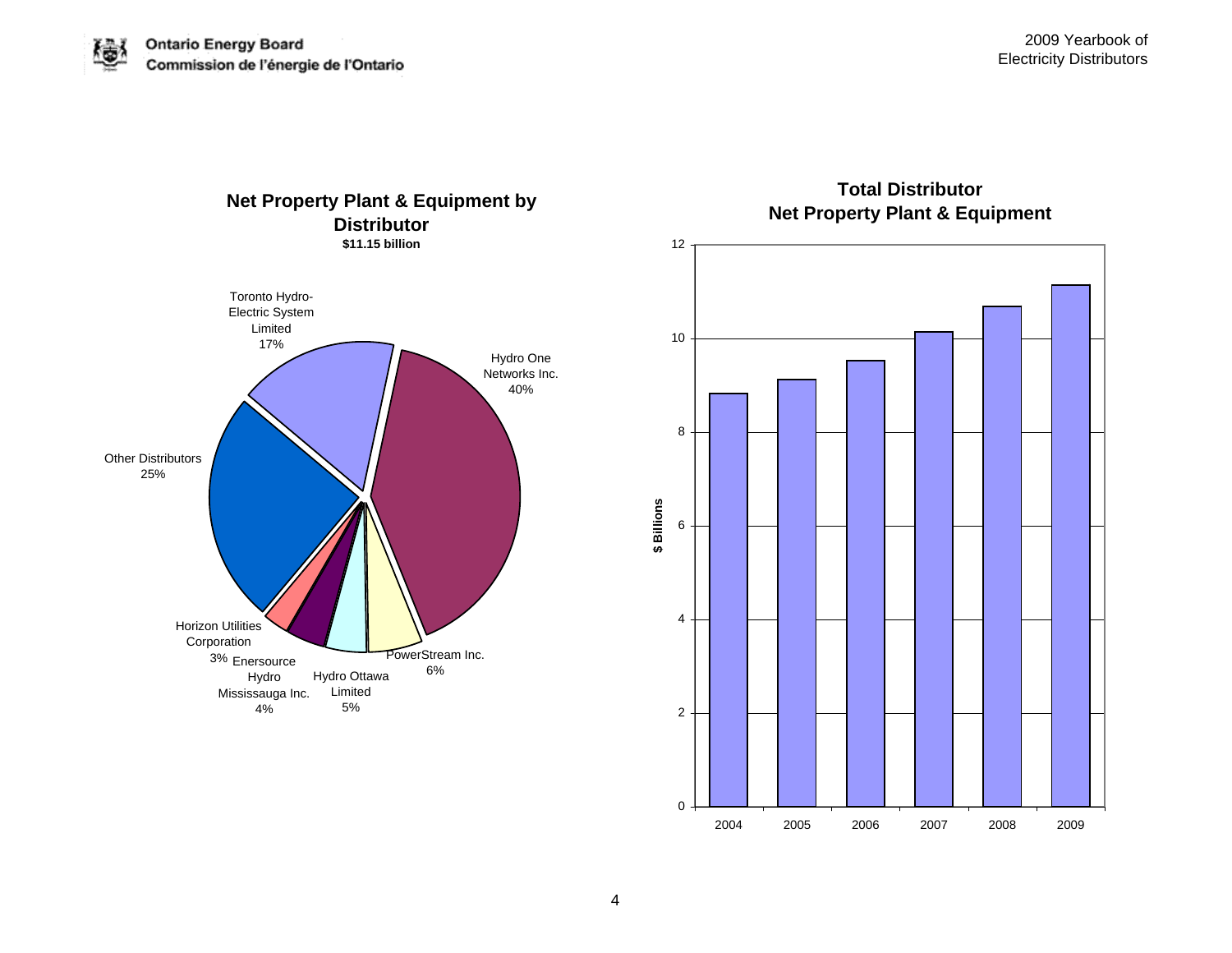

### **Industry Current Ratio (Current Assets/Current Liabilites)**



5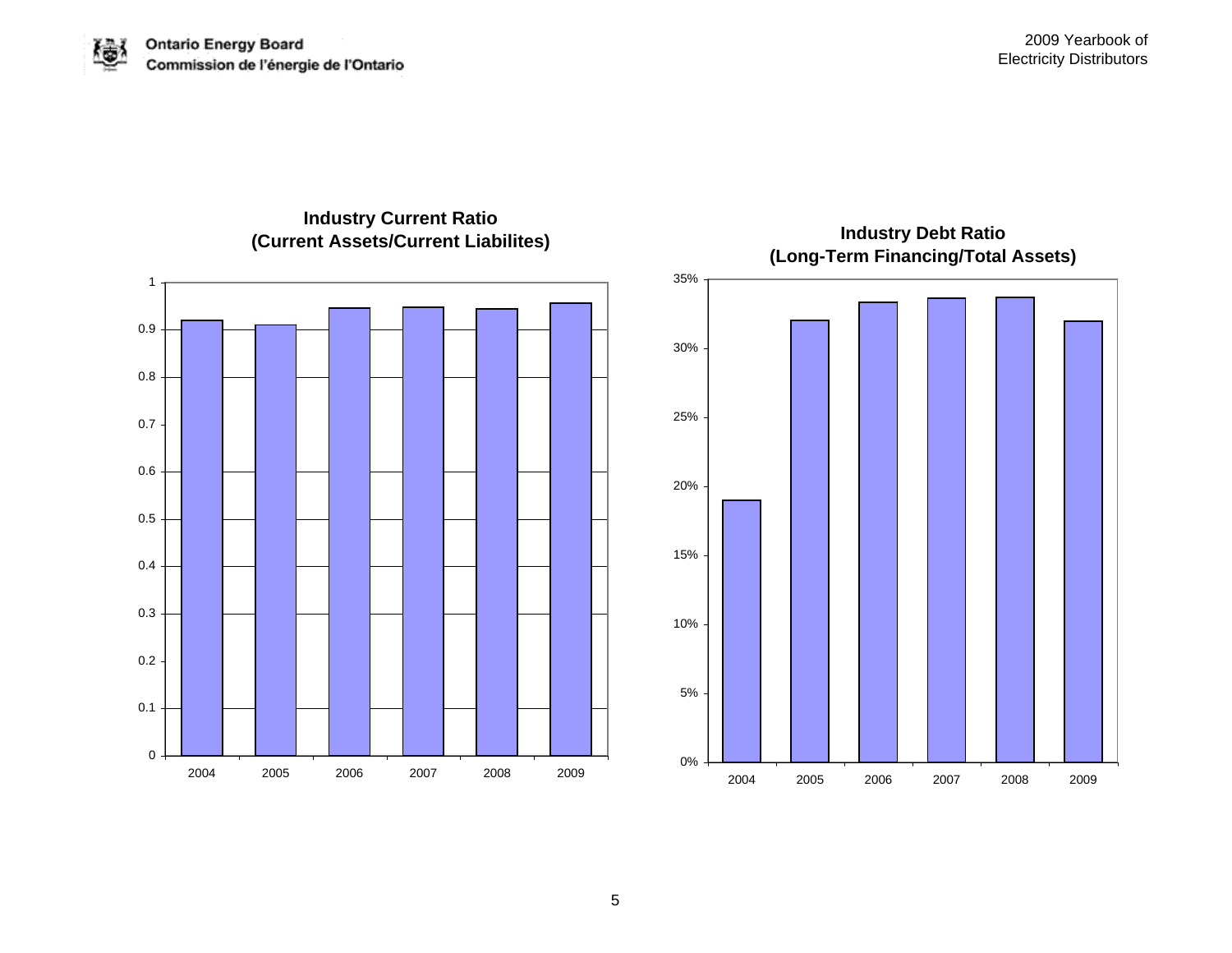

**Industry Debt to Equity Ratio**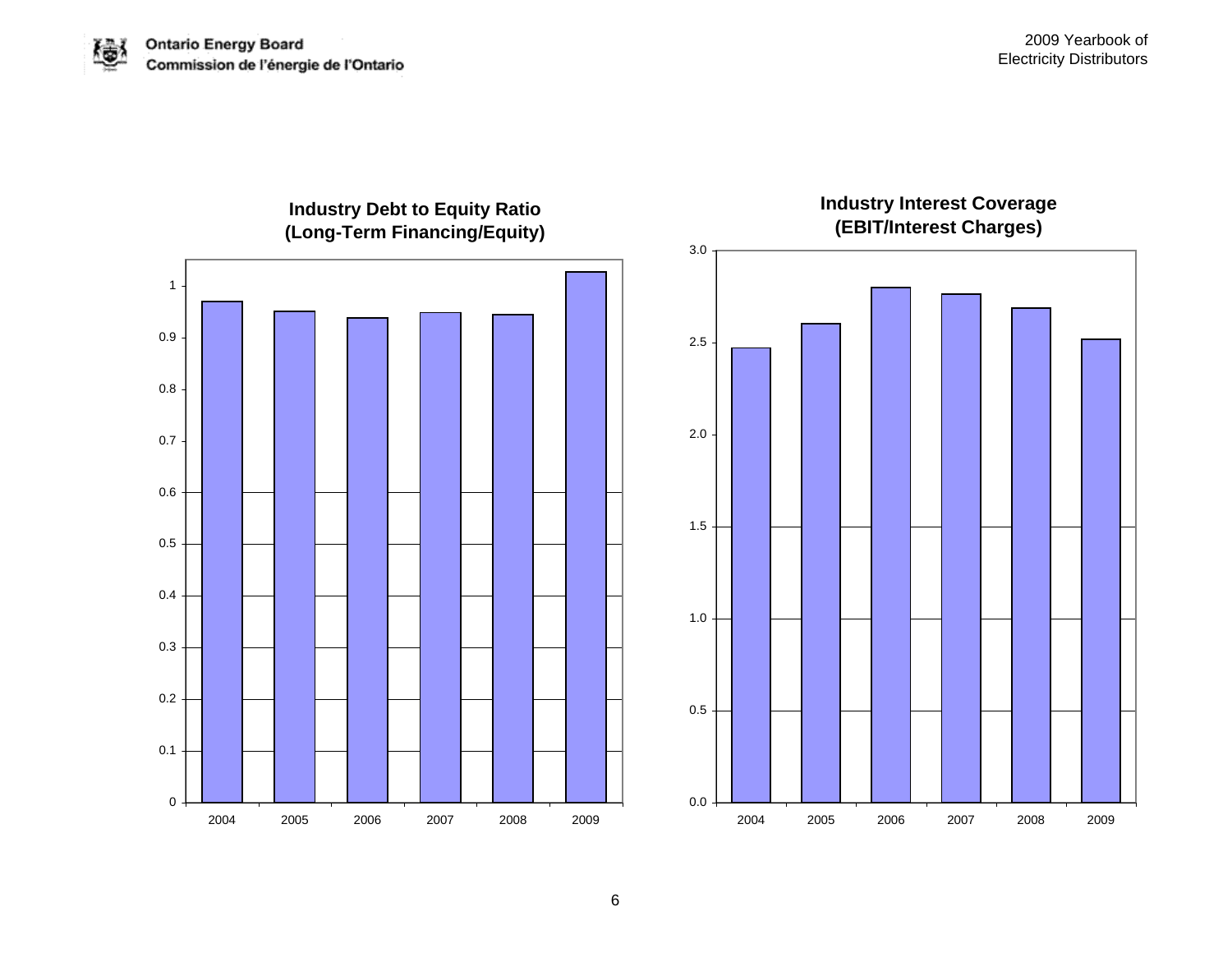2009

2004 2005 2006 2007 2008 2009

### **Overview of Ontario Electricity Distributors**

|                                         | Year ended                        |                  |  |  |                                |  |  |  |  |
|-----------------------------------------|-----------------------------------|------------------|--|--|--------------------------------|--|--|--|--|
| <b>Income Statement</b>                 | December 31, 2009<br>\$ thousands |                  |  |  |                                |  |  |  |  |
| <b>Revenue</b>                          |                                   |                  |  |  | <b>Industry Commodity Cost</b> |  |  |  |  |
| <b>Power &amp; Distribution Revenue</b> | 11,840,238                        |                  |  |  |                                |  |  |  |  |
| Cost of Power & Related Costs           | 8,963,586                         |                  |  |  |                                |  |  |  |  |
|                                         | 2,876,652                         | 10               |  |  |                                |  |  |  |  |
|                                         |                                   |                  |  |  |                                |  |  |  |  |
| <b>Other Income</b>                     | 102,250                           | $\boldsymbol{9}$ |  |  |                                |  |  |  |  |
|                                         |                                   |                  |  |  |                                |  |  |  |  |
| <b>Expenses</b>                         |                                   | $\,$ 8 $\,$      |  |  |                                |  |  |  |  |
| Operation                               | 263,337                           |                  |  |  |                                |  |  |  |  |
| Maintenance                             | 368,019                           | $\overline{7}$   |  |  |                                |  |  |  |  |
| Administration                          | 635,577                           |                  |  |  |                                |  |  |  |  |
| Other                                   | 61,541                            | 6                |  |  |                                |  |  |  |  |
| Depreciation and Amortization           | 765,251                           |                  |  |  |                                |  |  |  |  |
| Financing                               | 351,648                           |                  |  |  |                                |  |  |  |  |
|                                         | 2,445,374                         | Billions<br>5    |  |  |                                |  |  |  |  |
| <b>PILS and Income Taxes</b>            |                                   | ↮                |  |  |                                |  |  |  |  |
| Current                                 | 142,638                           | 4                |  |  |                                |  |  |  |  |
| Future                                  | (1, 562)                          |                  |  |  |                                |  |  |  |  |
|                                         | 141,076                           | 3                |  |  |                                |  |  |  |  |
|                                         |                                   |                  |  |  |                                |  |  |  |  |
|                                         |                                   | $\overline{c}$   |  |  |                                |  |  |  |  |
| <b>Net Income</b>                       | 392,452                           |                  |  |  |                                |  |  |  |  |
|                                         |                                   |                  |  |  |                                |  |  |  |  |
|                                         |                                   |                  |  |  |                                |  |  |  |  |
|                                         |                                   | $\mathbf 0$      |  |  |                                |  |  |  |  |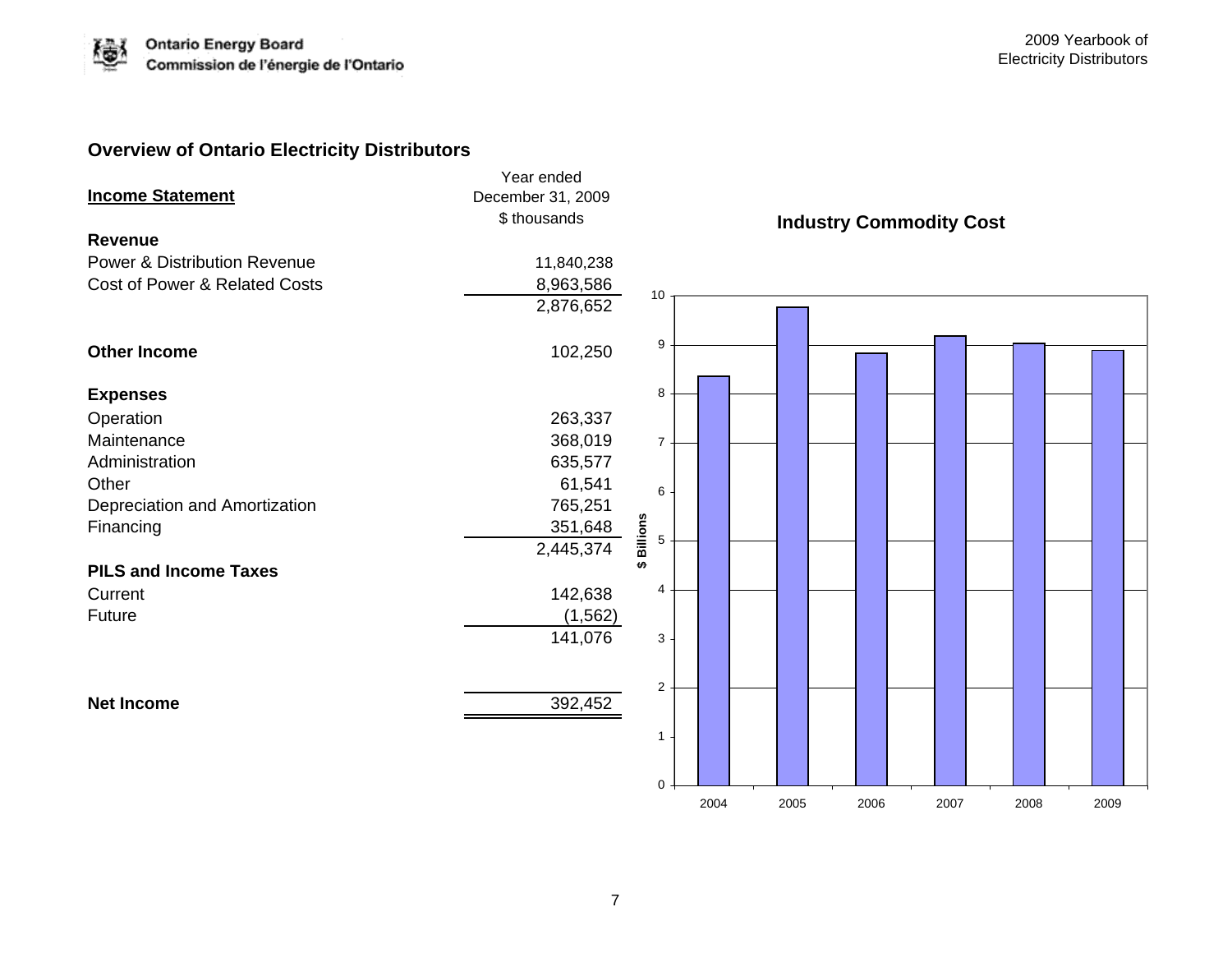

#### **Total Distributor OM&A**

### **Total Distributor Net Income**

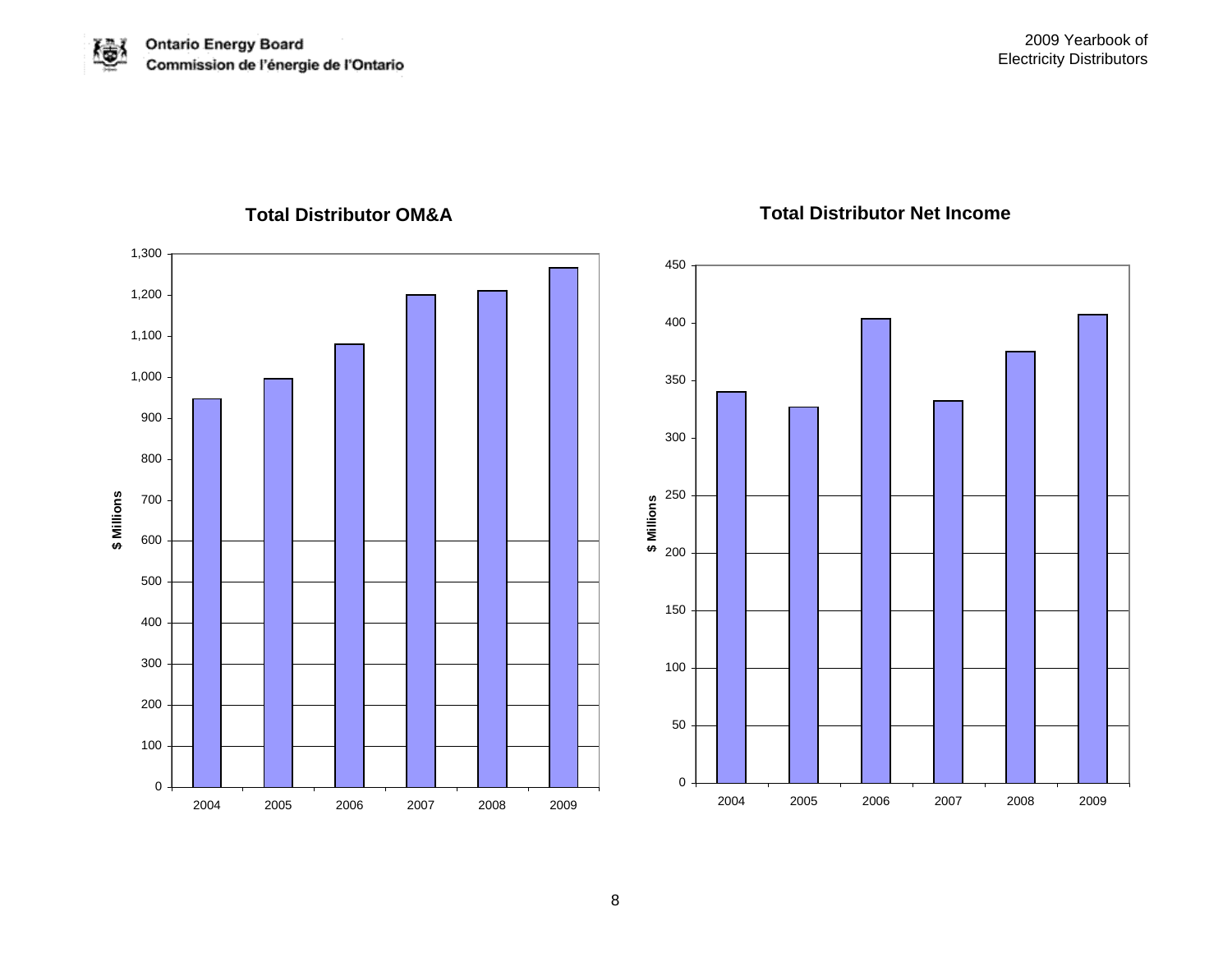

# **Industry Financial Statement Return on Assets**



# **Industry Financial Statement Return on Equity**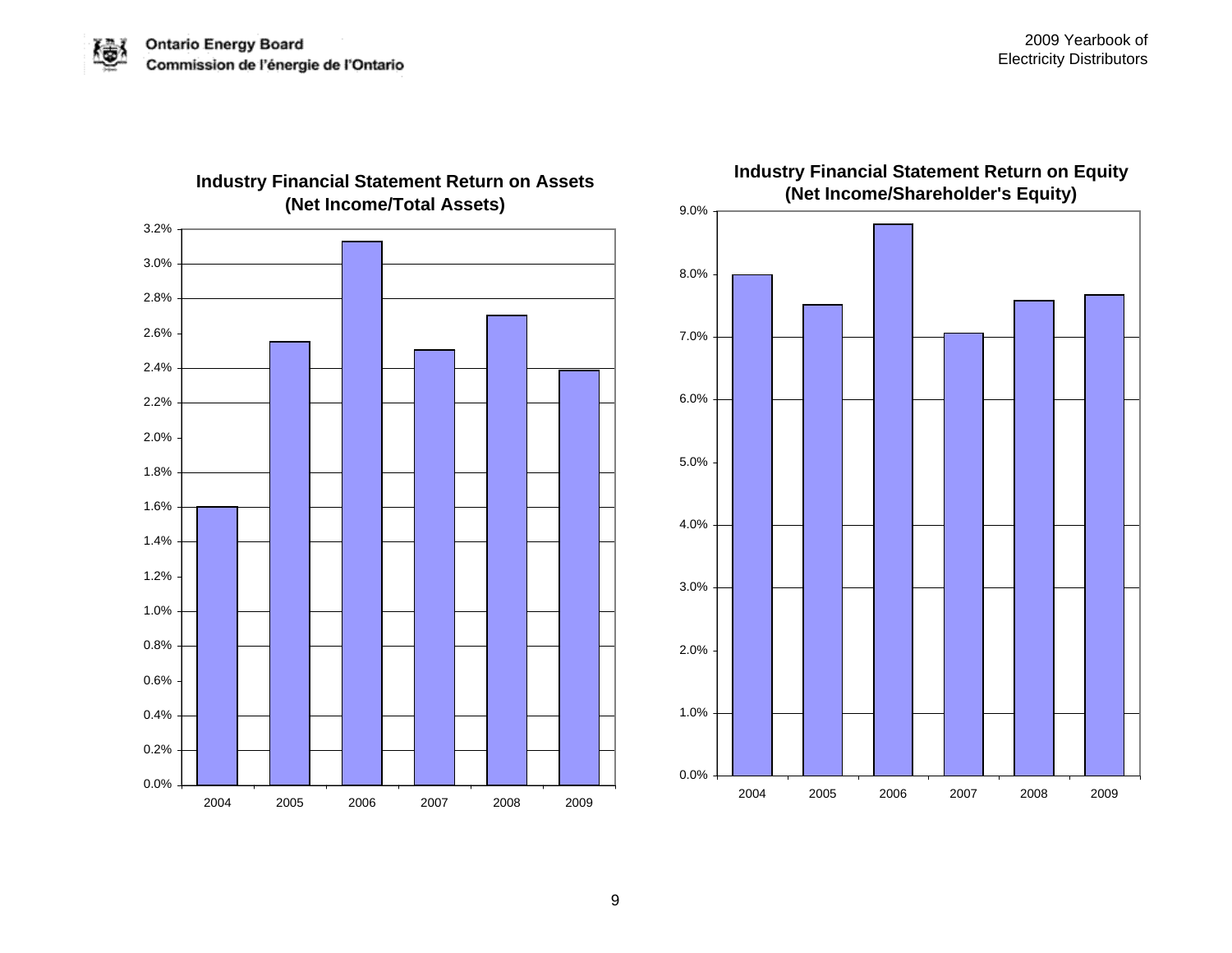#### **Overview of Ontario Electricity Distributors**

| <b>GENERAL STATISTICS</b>                       | Year ended December 31,<br>2009 | <b>Percentage of Distribution Customers</b> |
|-------------------------------------------------|---------------------------------|---------------------------------------------|
| <b>Population Served</b>                        | 13,346,146                      |                                             |
| Municipal                                       | 14,037,325                      |                                             |
| Seasonal                                        | 163,857                         |                                             |
| <b>Total Customers</b>                          | 4,748,577                       |                                             |
| <b>Residential Customers</b>                    | 4,260,374                       |                                             |
| General Service <50kW Customers                 | 422,274                         | Toronto Hydro-<br><b>Electric System</b>    |
| General Service > 50kW Customers                | 48,799                          | Limited<br>Other                            |
| Large User (>5000kW) Customers                  | 136                             | 15%<br>Distributors,                        |
| <b>Scattered Unmetered Loads</b>                | 16,618                          | 40%                                         |
| Sub Transmission                                | 376                             |                                             |
| <b>Total Service Area (sq km)</b>               | 681,489                         |                                             |
| % Urban                                         | 1%                              |                                             |
| % Rural                                         | 99%                             |                                             |
| <b>Total km of Line</b>                         | 196,815                         |                                             |
| Overhead km of line                             | 158,888                         |                                             |
| Underground km of line                          | 37,927                          |                                             |
| Total kWh sold (excluding losses)               | 118,959,458,726                 |                                             |
| <b>Total Distribution Losses (kWh)</b>          | 5,246,573,177                   |                                             |
| <b>Total kWh Purchased</b>                      | 124,206,031,903                 |                                             |
| <b>Capital Additions in 2009</b>                | \$<br>1,457,372,544             |                                             |
| <b>UNITIZED STATISTICS</b>                      |                                 |                                             |
| # of Customers per sq km of Service Area        | 6.97                            |                                             |
| # of Customers per km of Line                   | 24.13                           |                                             |
| <b>Average Revenue from Distribution</b>        |                                 | Horizon                                     |
| Per Customer annually                           | \$<br>605.79                    | Networks Inc.<br><b>Utilities</b>           |
| Per Total kWh Purchased                         | \$<br>0.023                     | Corporation<br>Enersource<br>5%             |
| <b>Annual Average Cost of Power:</b>            |                                 | PowerStream<br>Hydro<br>Hydro               |
| Per Customer                                    | \$<br>1,888                     | Inc.,<br>Mississaug@ttawa Limited<br>5%     |
| Per total kWh Purchased                         | \$<br>0.0722                    | 6%<br>Inc.,<br>4%                           |
| Average monthly total kWh consumed per customer | 2,180                           |                                             |
| OM&A per customer                               | \$<br>267                       |                                             |
| Net Income per customer                         | \$<br>83                        |                                             |
| Net Fixed Assets per customer                   | \$<br>2,348                     |                                             |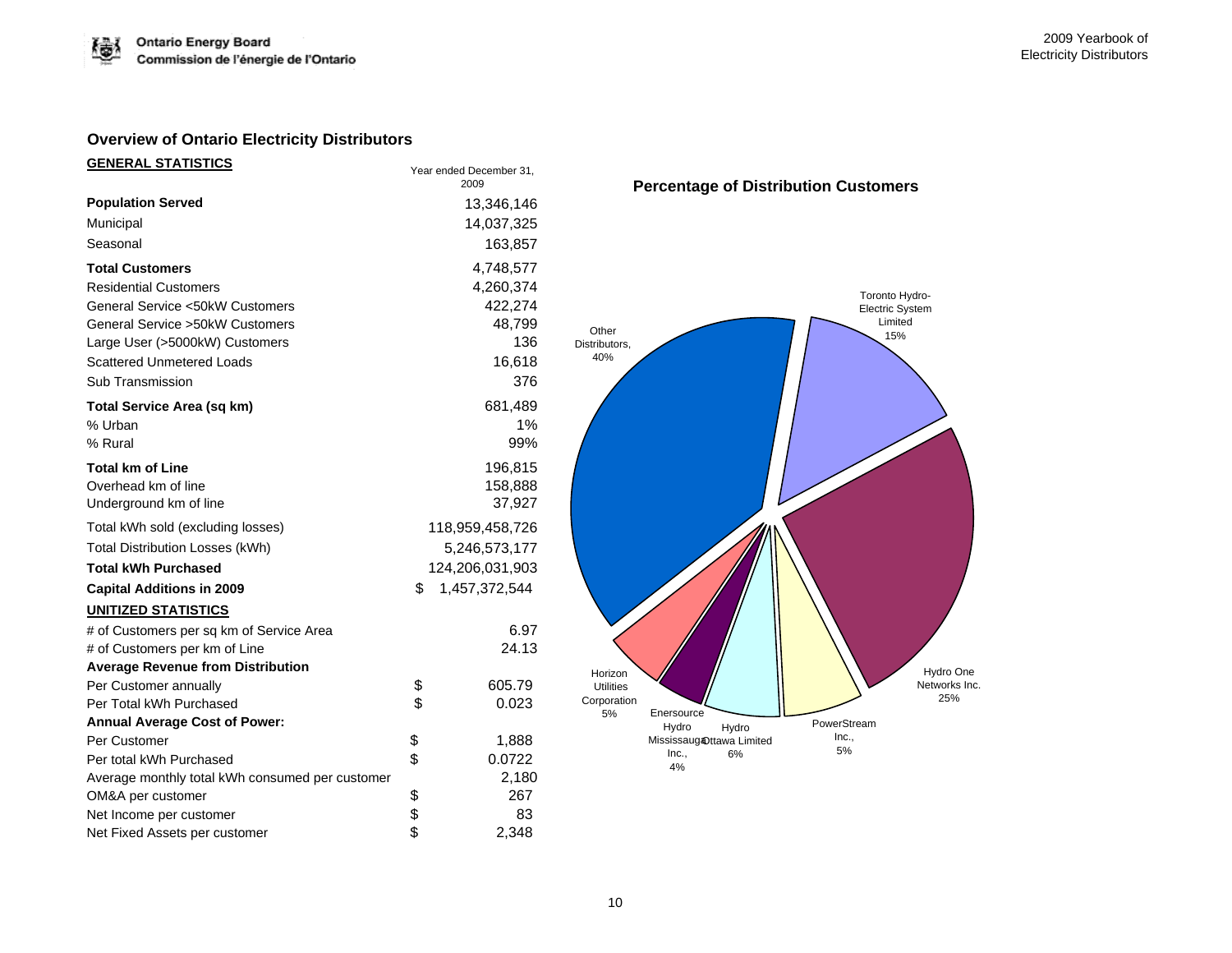2009

#### **Total Number of Customers of Distributors**



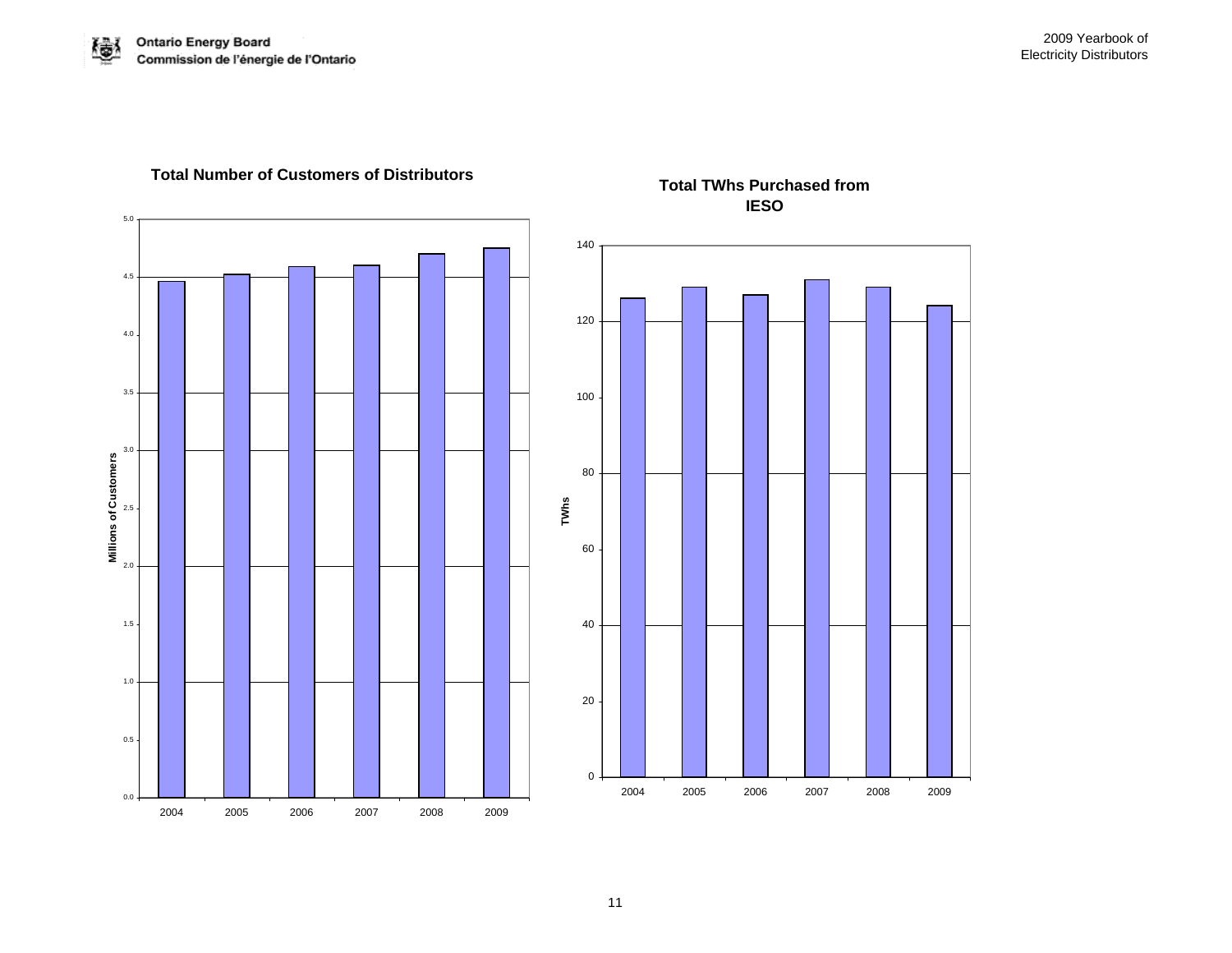

#### **Service Reliability Indices**

| <b>Industry</b> |      |      |                   |      |
|-----------------|------|------|-------------------|------|
|                 | 2006 | 2007 | 2008              | 2009 |
| <b>SAIDI</b>    | 8.8  | 4.27 |                   | 3.96 |
| <b>SAIFI</b>    | 2.66 | 2.42 | 2.62 <sub>1</sub> | 2.11 |
|                 |      |      |                   |      |



#### **Industry Excluding Hydro One Networks**

|              | 2006  | 2007  | 2008  | 2009  |
|--------------|-------|-------|-------|-------|
| <b>SAIDI</b> | 2.09  | 1.831 | 2.19  | 1.931 |
| <b>SAIFI</b> | 1.791 | 1.85  | 1.88  | 1.621 |
| CAIL.        | 1.16  | Ი.99  | 1.161 | 1.191 |

\*Hydro One Networks has a major impact on the industry statistics due to low customer density, service areas spread across the province and occurrence of significant weather related outages in 2006 and 2009.



*Note:* Outage statistics report all outages affecting customers including those arising from within the distributor service area and those arising upstream from the distributor.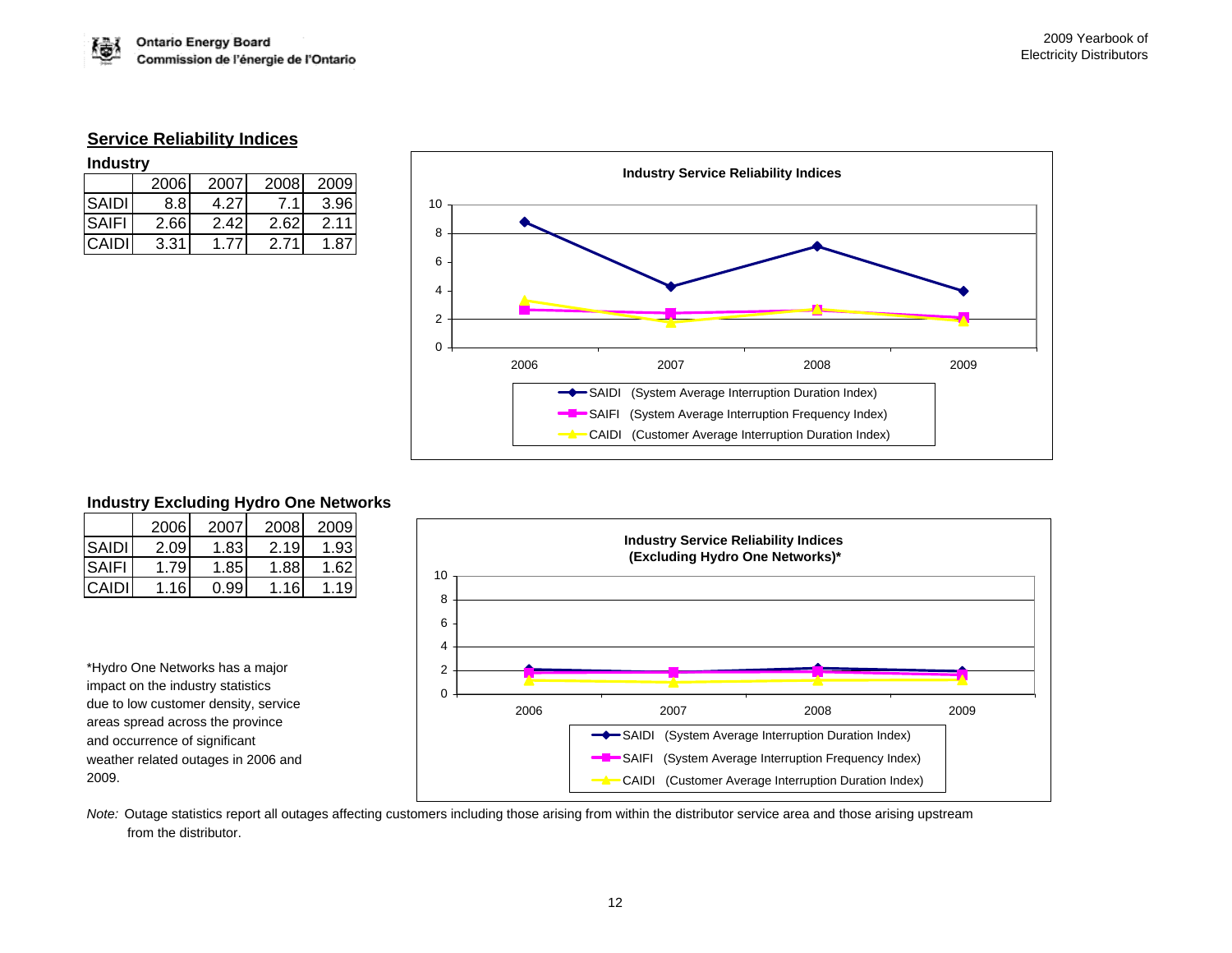

| <b>Balance Sheet</b>                          |                     |                 |                        |                     |                |                        |     |                         |
|-----------------------------------------------|---------------------|-----------------|------------------------|---------------------|----------------|------------------------|-----|-------------------------|
| As of December 31, 2009                       |                     |                 | <b>Bluewater Power</b> |                     |                |                        |     |                         |
| (Alphabetically Listed)                       | Algoma Power        | Atikokan Hydro  | Distribution           | <b>Brant County</b> |                | <b>Brantford Power</b> |     | <b>Burlington Hydro</b> |
|                                               | Inc.                | Inc.            | Corporation            | Power Inc.          |                | Inc.                   |     | Inc.                    |
| Cash & cash equivalents                       | 973,079             | 46,801          | 7,872,876              | 2,344,724           |                | 7,722,700              |     | 9,199,544               |
| Receivables                                   | 4,845,053           | 652,902         | 18,050,974             | 5,083,160           |                | 16,766,758             |     | 34,600,441              |
| Inventory                                     | 1,269,336           | 102,578         | 613,182                | 234,314             |                | 1,769,206              |     | 1,179,152               |
| Inter-company                                 | 5,438,105           |                 | 381,547                |                     |                |                        |     | 4,300                   |
| Other current assets                          | 64,536              | 349,296         | 248,175                | 127,140             |                | 271,122                |     | 1,681,963               |
| <b>Current assets</b>                         | 12,590,109          | 1,151,577       | 27,166,754             | 7,789,338           |                | 26,529,786             |     | 46,665,400              |
| Property plant & equipment                    | 107,439,737         | 4,812,714       | 95,587,404             | 27,500,541          |                | 83,256,840             |     | 198,937,356             |
| Accumulated depreciation & amortization       | (44, 498, 124)      | (2,756,093)     | (56, 767, 920)         | (8,345,415)         |                | (23, 274, 722)         |     | (114, 390, 672)         |
|                                               | 62,941,614          | 2,056,621       | 38,819,484             | 19,155,126          |                | 59,982,117             |     | 84,546,684              |
| Regulatory assets (net)                       | 5,223,464           | 456,064         | (1,452,720)            | (982, 105)          |                | (6,941,272)            |     | 2,941,728               |
| Inter-company                                 |                     |                 |                        | 582,850             |                |                        |     |                         |
| Other non-current assets                      |                     |                 |                        |                     |                | 1,969,598              |     | 31,555                  |
| <b>Total Assets</b>                           | \$<br>80,755,187    | \$<br>3,664,262 | \$<br>64,533,518       | \$<br>26,545,209    | $\mathfrak s$  | 81,540,228             | \$  | 134, 185, 367           |
|                                               |                     |                 |                        |                     |                |                        |     |                         |
| Accounts payable & accrued charges            | \$<br>3,482,035     | \$<br>470,991   | \$<br>13,765,391       | \$<br>4,596,927     | $\mathfrak{S}$ | 9,687,905              | \$  | 26,080,958              |
| <b>Current Portion of Future Income Taxes</b> | (3, 190, 610)       | (83, 742)       |                        | (491, 661)          |                | (176, 390)             |     |                         |
| Other current liabilities                     | 531,380             | (30, 861)       | 65,898                 | 90,683              |                | 18,601                 |     | 48,353                  |
| Inter-company                                 | 928,936             |                 | 1,874,957              | 12,288              |                | 1,681,762              |     | 47,853                  |
| Loans and notes payable, and current          |                     |                 |                        |                     |                |                        |     |                         |
| portion of long term debt                     |                     | 13,001          | 47,798                 |                     |                | 2,011,369              |     |                         |
| <b>Current liabilities</b>                    | 1,751,741           | 369,389         | 15,754,044             | 4,208,237           |                | 13,223,247             |     | 26,177,163              |
| Long-term debt                                |                     | 2,101,828       | 19,377,604             | 5,000,000           |                | 12,121,619             |     | 47,878,608              |
| Inter-company debt & advances                 | 45,600,000          |                 |                        |                     |                | 24,189,168             |     |                         |
| Regulatory liabilities                        | (416, 485)          |                 |                        | 10,332              |                |                        |     | 13,316                  |
| Other deferred amounts & customer deposits    | 366,171             | 97,529          | 1,785,865              | 179,886             |                | 2,042,206              |     | 5,599,915               |
| Employeee future benefits                     | 883,496             |                 | 6,583,822              | 646,300             |                | 701,757                |     | 2,817,042               |
| Future income taxes                           |                     | 83,742          |                        |                     |                | (3,228,631)            |     | (4,880,035)             |
| <b>Total Liabilities</b>                      | 48,184,923          | 2,652,488       | 43,501,335             | 10,044,755          |                | 49,049,366             |     | 77,606,009              |
| <b>Shareholders' Equity</b>                   | 32,570,263          | 1,011,774       | 21,032,183             | 16,500,454          |                | 32,490,862             |     | 56,579,358              |
| <b>LIABILITIES &amp; SHAREHOLDERS' EQUITY</b> | \$<br>80,755,187 \$ | $3,664,262$ \\$ | $64,533,518$ \$        | 26,545,209 \$       |                | 81,540,228             | l\$ | 134, 185, 367           |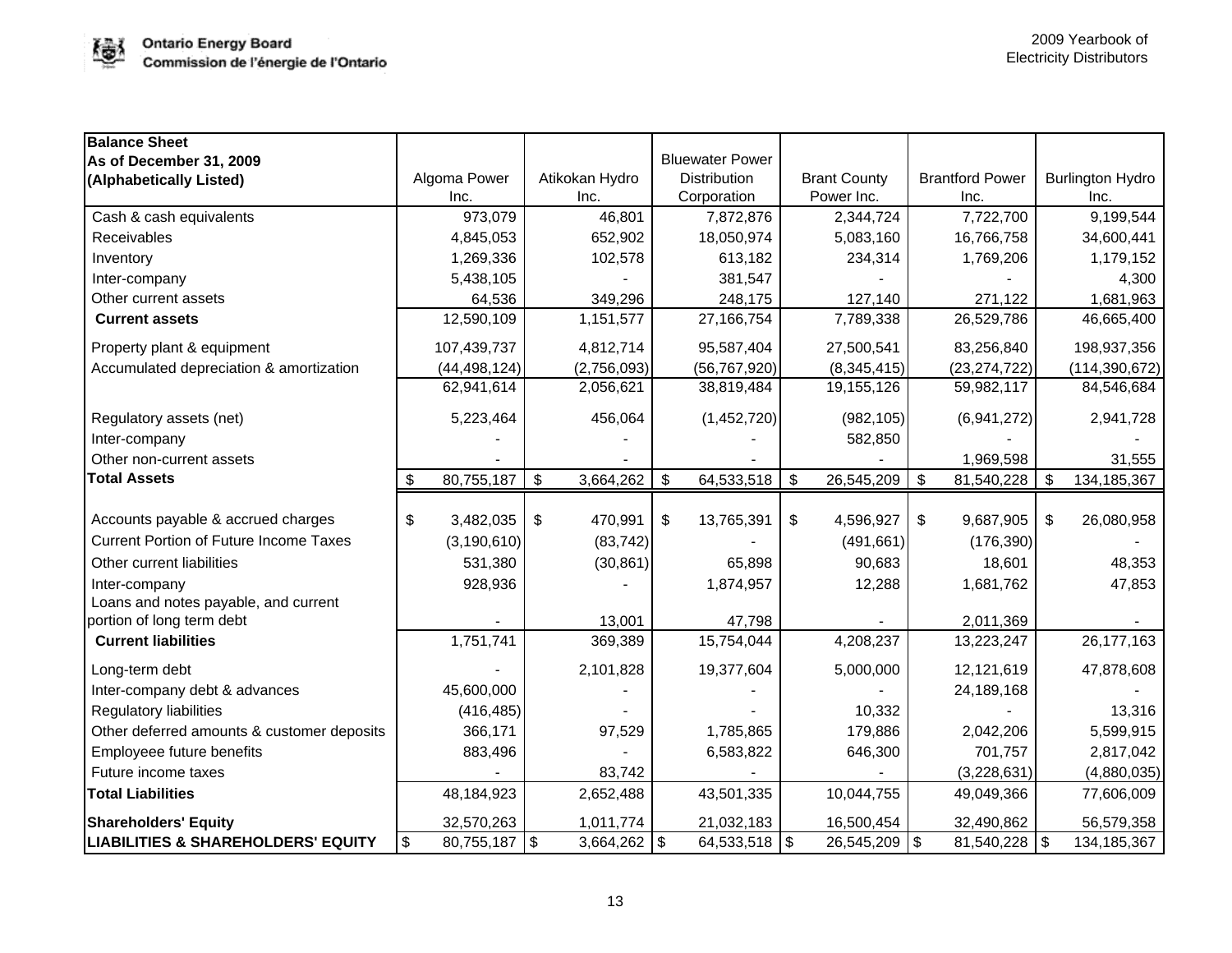

| <b>Balance Sheet</b>                                              |                |                    |               |                  |                         |                     |                  |                |                  |                      |
|-------------------------------------------------------------------|----------------|--------------------|---------------|------------------|-------------------------|---------------------|------------------|----------------|------------------|----------------------|
| As of December 31, 2009                                           | Cambridge and  |                    |               |                  |                         |                     | Chapleau Public  |                |                  |                      |
| (Alphabetically Listed)                                           | North Dumfries |                    |               | Canadian Niagara |                         | Centre Wellington   | <b>Utilities</b> |                | Chatham-Kent     | <b>Clinton Power</b> |
|                                                                   | Hydro Inc.     |                    |               | Power Inc.       |                         | Hydro Ltd.          | Corporation      |                | Hydro Inc.       | Corporation          |
| Cash & cash equivalents                                           |                | 20,090,374         |               | 1,437,212        |                         | 3,948,252           |                  | 449,397        | 4,824,338        | 450,558              |
| Receivables                                                       |                | 21,794,947         |               | 7,149,362        |                         | 3,239,531           |                  | 600,320        | 13,576,784       | 1,043,813            |
| Inventory                                                         |                | 1,311,333          |               | 102,457          |                         | 253,265             |                  | 48,965         | 631,201          | 87,473               |
| Inter-company                                                     |                | 2,160              |               |                  |                         |                     |                  | 4,694          |                  | 7,284                |
| Other current assets                                              |                | 447,598            |               | 145,103          |                         | 124,128             |                  |                | 12,240           |                      |
| <b>Current assets</b>                                             |                | 43,646,412         |               | 8,834,133        |                         | 7,565,176           |                  | 1,103,377      | 19,044,563       | 1,589,128            |
| Property plant & equipment                                        |                | 168,517,507        |               | 82,411,997       |                         | 15,255,116          |                  | 2,233,515      | 75,580,332       | 1,734,650            |
| Accumulated depreciation & amortization                           |                | (84, 713, 702)     |               | (32,627,360)     |                         | (8,541,456)         |                  | (1,386,047)    | (29,005,219)     | (482, 033)           |
|                                                                   |                | 83,803,805         |               | 49,784,637       |                         | 6,713,660           |                  | 847,468        | 46,575,113       | 1,252,617            |
| Regulatory assets (net)                                           |                | (5,960,911)        |               | 2,965,696        |                         | (734, 356)          |                  | 97,964         | 3,596,405        | 224,595              |
| Inter-company                                                     |                |                    |               |                  |                         |                     |                  |                |                  |                      |
| Other non-current assets                                          |                | 11,678,102         |               | 3,698,442        |                         | 20,237              |                  |                |                  |                      |
| <b>Total Assets</b>                                               | \$             | 133,167,408        | $\sqrt[6]{3}$ | 65,282,908       | $\sqrt[6]{\frac{1}{2}}$ | 13,564,718          | \$               | 2,048,809      | \$<br>69,216,080 | \$<br>3,066,339      |
|                                                                   |                |                    |               |                  |                         |                     |                  |                |                  |                      |
| Accounts payable & accrued charges                                | \$             | 20,004,624         | \$            | 7,021,697        | \$                      | 1,994,598           | \$               | 372,102        | \$<br>9,680,817  | \$<br>2,475,372      |
| Current Portion of Future Income Taxes                            |                |                    |               | 365,324          |                         |                     |                  |                |                  |                      |
| Other current liabilities                                         |                | 386,528            |               | (4, 810)         |                         | 47,928              |                  | (4,633)        | 180,974          | (59, 764)            |
| Inter-company                                                     |                | 73,630             |               | 1,484,163        |                         |                     |                  |                | 2,843,576        |                      |
| Loans and notes payable, and current<br>portion of long term debt |                |                    |               |                  |                         |                     |                  |                |                  |                      |
| <b>Current liabilities</b>                                        |                | 20,464,782         |               | 8,866,374        |                         | 94,043<br>2,136,570 |                  | 367,469        | 12,705,367       | 2,415,608            |
|                                                                   |                |                    |               |                  |                         |                     |                  |                |                  |                      |
| Long-term debt                                                    |                | 35,000,000         |               | 16,050,000       |                         | 5,046,753           |                  |                |                  |                      |
| Inter-company debt & advances                                     |                | 6,684,703          |               | 20,000,000       |                         |                     |                  |                | 23,523,326       |                      |
| Regulatory liabilities                                            |                |                    |               |                  |                         |                     |                  | 15,246         |                  | (38,078)             |
| Other deferred amounts & customer deposits                        |                | 6,299,149          |               |                  |                         | 1,055,359           |                  | 23,019         | 2,761,918        | 55,426               |
| Employeee future benefits                                         |                | 1,716,708          |               | 3,901,218        |                         | 106,544             |                  |                | 917,524          |                      |
| Future income taxes                                               |                |                    |               | 1,462,699        |                         | (1,020,035)         |                  |                |                  |                      |
| <b>Total Liabilities</b>                                          |                | 70,165,342         |               | 50,280,292       |                         | 7,325,191           |                  | 405,734        | 39,908,135       | 2,432,956            |
| <b>Shareholders' Equity</b>                                       |                | 63,002,066         |               | 15,002,616       |                         | 6,239,526           |                  | 1,643,075      | 29,307,945       | 633,383              |
| <b>LIABILITIES &amp; SHAREHOLDERS' EQUITY</b>                     | \$             | 133, 167, 408   \$ |               | 65,282,908 \$    |                         | 13,564,718 \$       |                  | $2,048,809$ \$ | 69,216,080 \$    | 3,066,339            |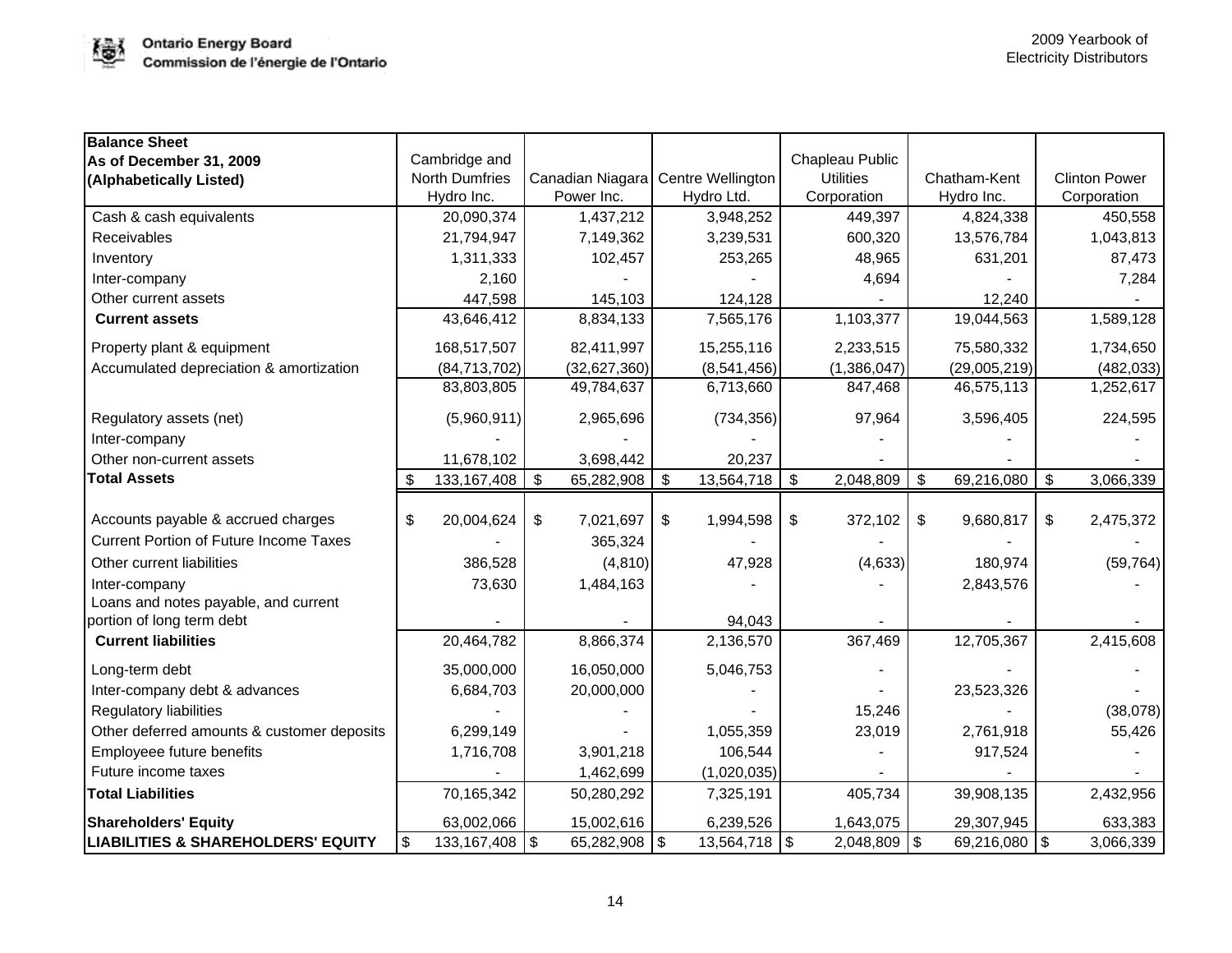

| <b>Balance Sheet</b>                          |                        |                   |                                         |                                       |                              |                          |
|-----------------------------------------------|------------------------|-------------------|-----------------------------------------|---------------------------------------|------------------------------|--------------------------|
| As of December 31, 2009                       |                        |                   |                                         |                                       |                              | <b>Erie Thames</b>       |
| (Alphabetically Listed)                       | <b>COLLUS Power</b>    | Cooperative Hydro |                                         | Enersource Hydro                      | <b>EnWin Utilities</b>       | Powerlines               |
|                                               | Corporation            | Embrun Inc.       | E.L.K. Energy Inc.                      | Mississauga Inc.                      | Ltd.                         | Corporation              |
| Cash & cash equivalents                       | 1,104,101              | 1,432,403         | 5,038,655                               | 11,132,626                            | 6,725,115                    | 682,426                  |
| Receivables                                   | 6,494,373              | 330,179           | 4,783,391                               | 112,454,914                           | 18,085,861                   | 7,006,999                |
| Inventory                                     | 297,789                |                   | 342,091                                 | 7,747,361                             | 2,244,097                    | 66,683                   |
| Inter-company                                 |                        |                   | (362, 924)                              | 133,268                               |                              |                          |
| Other current assets                          | 175,009                |                   | 88,793                                  | 849,261                               | 771,397                      | 54,256                   |
| <b>Current assets</b>                         | 8,071,272              | 1,762,582         | 9,890,005                               | 132,317,430                           | 27,826,470                   | 7,810,364                |
| Property plant & equipment                    | 26,074,511             | 2,999,863         | 22,432,097                              | 866,506,147                           | 290,485,312                  | 25,189,432               |
| Accumulated depreciation & amortization       | (13,535,484)           | (1,085,471)       | (13,904,674)                            | (416, 914, 977)                       | (110, 625, 593)              | (6,853,983)              |
|                                               | 12,539,027             | 1,914,392         | 8,527,424                               | 449,591,170                           | 179,859,719                  | 18,335,449               |
| Regulatory assets (net)                       | (953, 925)             | 162,849           | 3,259,424                               | 12,237,673                            | (6, 134, 987)                | 2,064,755                |
| Inter-company                                 |                        |                   | 100                                     |                                       |                              |                          |
| Other non-current assets                      | 99,212                 | 136,853           | 47,062                                  | 21,057,560                            | 20,089,168                   | 4,000                    |
| <b>Total Assets</b>                           | \$<br>19,755,587       | \$<br>3,976,676   | $\boldsymbol{\mathsf{S}}$<br>21,724,015 | \$<br>615,203,833                     | 221,640,371<br>\$            | \$<br>28,214,568         |
|                                               |                        |                   |                                         |                                       |                              |                          |
| Accounts payable & accrued charges            | \$<br>7,519,633        | \$<br>471,055     | 3,024,275<br>\$                         | $\sqrt[6]{\frac{1}{2}}$<br>93,575,134 | $\mathfrak{S}$<br>14,760,452 | \$<br>9,981,435          |
| <b>Current Portion of Future Income Taxes</b> | (178, 811)             |                   |                                         | (261, 861)                            |                              | (297,000)                |
| Other current liabilities                     | (11, 116)              | (13,501)          | (306, 303)                              | (3,085,483)                           | 1,063,819                    | 308,763                  |
| Inter-company                                 |                        |                   |                                         | 1,308,552                             | 19,795,333                   |                          |
| Loans and notes payable, and current          |                        |                   |                                         |                                       |                              |                          |
| portion of long term debt                     |                        |                   |                                         | 2,922,591                             | 1,219,315                    |                          |
| <b>Current liabilities</b>                    | 7,329,706              | 457,554           | 2,717,972                               | 94,458,933                            | 36,838,919                   | 9,993,198                |
| Long-term debt                                | 1,710,170              | 2,862,994         | 9,900,000                               | 290,000,000                           | 50,000,000                   | 8,038,524                |
| Inter-company debt & advances                 |                        |                   |                                         |                                       |                              | 485,915                  |
| <b>Regulatory liabilities</b>                 | 51,390                 |                   | 1,483,000                               |                                       | 283,865                      | 329,202                  |
| Other deferred amounts & customer deposits    |                        | 22,681            | 728,873                                 | 20,807,421                            | 25,223,779                   | 1,031,194                |
| Employeee future benefits                     | 281,085                |                   | 686,513                                 | 3,912,323                             | 33,534,140                   |                          |
| Future income taxes                           |                        |                   |                                         |                                       |                              |                          |
| <b>Total Liabilities</b>                      | 9,372,350              | 3,343,228         | 15,516,358                              | 409,178,677                           | 145,880,702                  | 19,878,033               |
| <b>Shareholders' Equity</b>                   | 10,383,237             | 633,447           | 6,207,657                               | 206,025,156                           | 75,759,669                   | 8,336,534                |
| <b>LIABILITIES &amp; SHAREHOLDERS' EQUITY</b> | 19,755,587 \$<br>$\$\$ | $3,976,676$ \\$   | $21,724,015$ \$                         | $615,203,833$ \\$                     | 221,640,371                  | $\sqrt{3}$<br>28,214,568 |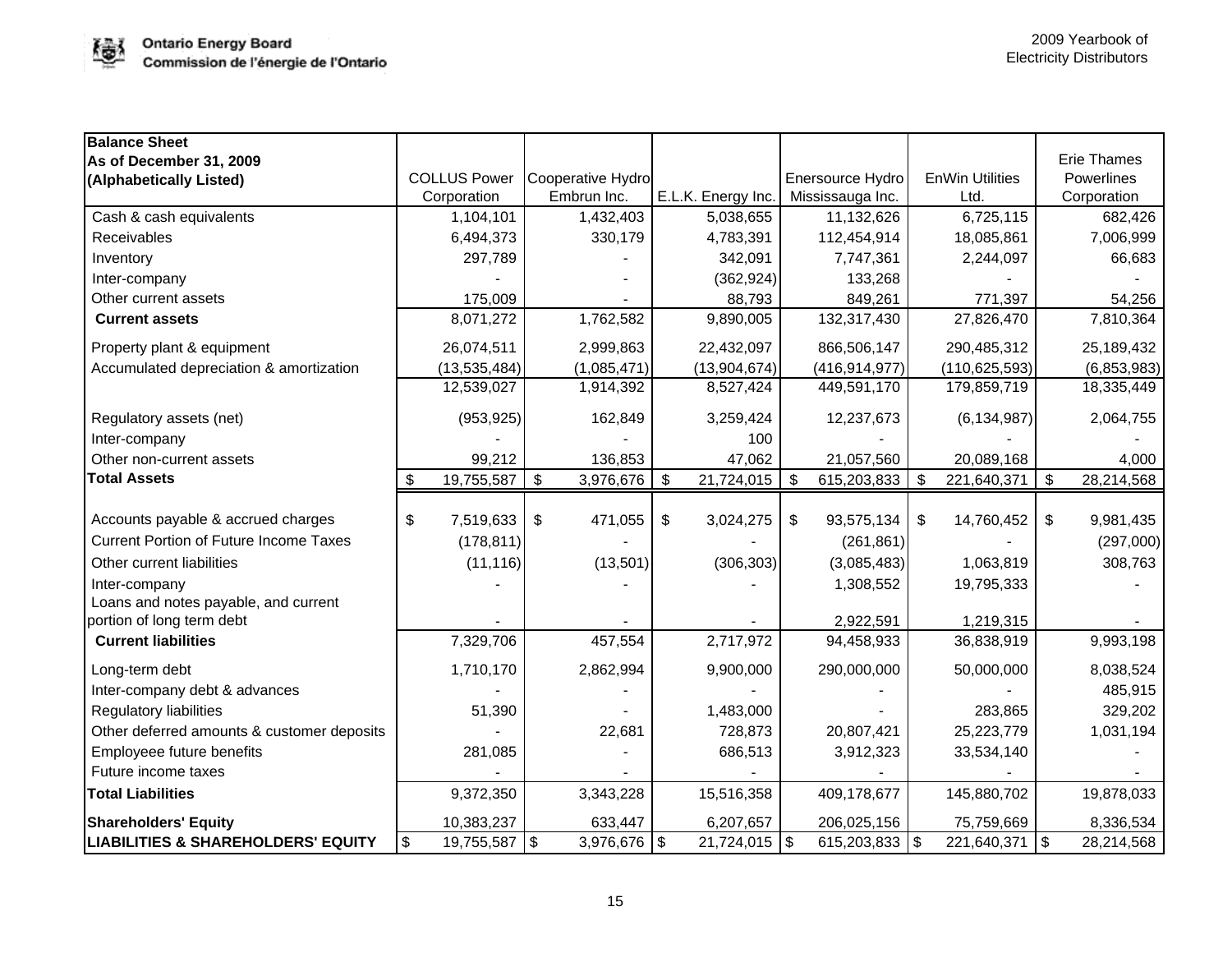

| <b>Balance Sheet</b>                          | Espanola           |                         |                  |                                       |                                         |                                         |
|-----------------------------------------------|--------------------|-------------------------|------------------|---------------------------------------|-----------------------------------------|-----------------------------------------|
| As of December 31, 2009                       | Regional Hydro     |                         |                  |                                       |                                         |                                         |
| (Alphabetically Listed)                       | Distribution       | <b>Essex Powerlines</b> |                  | <b>Fort Frances</b>                   | <b>Greater Sudbury</b>                  | <b>Grimsby Power</b>                    |
|                                               | Corporation        | Corporation             |                  | Festival Hydro Inc. Power Corporation | Hydro Inc.                              | Incorporated                            |
| Cash & cash equivalents                       | 1,017,112          | 10,240,908              | 1,720,507        | 1,975,381                             | 10,634,296                              | 1,142,964                               |
| Receivables                                   | 1,401,745          | 11,145,384              | 9,070,507        | 1,728,119                             | 20,741,406                              | 2,502,401                               |
| Inventory                                     | 140,225            | 60,000                  | 243,804          | 134,758                               | 1,211,260                               | 181,885                                 |
| Inter-company                                 |                    |                         |                  |                                       |                                         | 5,595                                   |
| Other current assets                          | 34,136             | 23,046                  | 1,007,354        | 21,502                                | 719,491                                 | 33,207                                  |
| <b>Current assets</b>                         | 2,593,218          | 21,469,338              | 12,042,172       | 3,859,759                             | 33,306,453                              | 3,866,053                               |
| Property plant & equipment                    | 6,512,951          | 46,092,589              | 73,954,187       | 10,110,278                            | 162,640,073                             | 23,814,394                              |
| Accumulated depreciation & amortization       | (4, 456, 311)      | (14, 124, 639)          | (41, 243, 269)   | (7, 200, 757)                         | (98, 197, 098)                          | (12, 409, 113)                          |
|                                               | 2,056,640          | 31,967,950              | 32,710,918       | 2,909,521                             | 64,442,975                              | 11,405,281                              |
| Regulatory assets (net)                       | 638,891            | 2,094,134               | (4, 413, 529)    | 120,917                               | (2,849,959)                             | (2,006,211)                             |
| Inter-company                                 |                    |                         |                  |                                       | 400,000                                 | 94,500                                  |
| Other non-current assets                      |                    |                         | 33,184           |                                       |                                         |                                         |
| <b>Total Assets</b>                           | 5,288,748<br>\$    | \$<br>55,531,422        | \$<br>40,372,745 | $\sqrt[6]{\frac{1}{2}}$<br>6,890,197  | $\boldsymbol{\mathsf{S}}$<br>95,299,469 | $\boldsymbol{\mathsf{S}}$<br>13,359,623 |
|                                               |                    |                         |                  |                                       |                                         |                                         |
| Accounts payable & accrued charges            | \$<br>1,911,034    | \$<br>9,695,043         | \$<br>6,931,060  | \$<br>1,093,401                       | \$<br>16,544,207                        | \$<br>1,895,635                         |
| <b>Current Portion of Future Income Taxes</b> |                    |                         |                  |                                       | (1,543,669)                             |                                         |
| Other current liabilities                     | 41,981             | (34, 530)               | 195,182          | 74,874                                | 40,302                                  | 36,331                                  |
| Inter-company                                 |                    |                         | 15,537,919       |                                       | 50,371,589                              | 31,410                                  |
| Loans and notes payable, and current          |                    |                         |                  |                                       |                                         |                                         |
| portion of long term debt                     | 88,727             | 2,950,600               |                  |                                       | 403,179                                 | 420,449                                 |
| <b>Current liabilities</b>                    | 2,041,742          | 12,611,113              | 22,664,161       | 1,168,276                             | 65,815,608                              | 2,383,826                               |
| Long-term debt                                |                    | 19,710,999              |                  |                                       |                                         | 5,782,746                               |
| Inter-company debt & advances                 | 1,524,511          |                         |                  |                                       |                                         |                                         |
| Regulatory liabilities                        | 27,860             |                         | (33, 449)        | 7,000                                 | 735,990                                 |                                         |
| Other deferred amounts & customer deposits    | 57,400             | 616,936                 | 599,030          | 118,574                               | 1,401,559                               | 421,752                                 |
| Employeee future benefits                     |                    | 4,464,592               | 1,234,998        |                                       | 18,212,494                              |                                         |
| Future income taxes                           |                    |                         | (2,585,975)      |                                       | (6,335,809)                             | (1, 119, 859)                           |
| <b>Total Liabilities</b>                      | 3,651,512          | 37,403,639              | 21,878,765       | 1,293,850                             | 79,829,842                              | 7,468,464                               |
| <b>Shareholders' Equity</b>                   | 1,637,236          | 18,127,783              | 18,493,980       | 5,596,348                             | 15,469,627                              | 5,891,159                               |
| <b>LIABILITIES &amp; SHAREHOLDERS' EQUITY</b> | 5,288,748 \$<br>\$ | 55,531,422   \$         | 40,372,745 \$    | 6,890,197 \$                          | 95,299,469 \$                           | 13,359,623                              |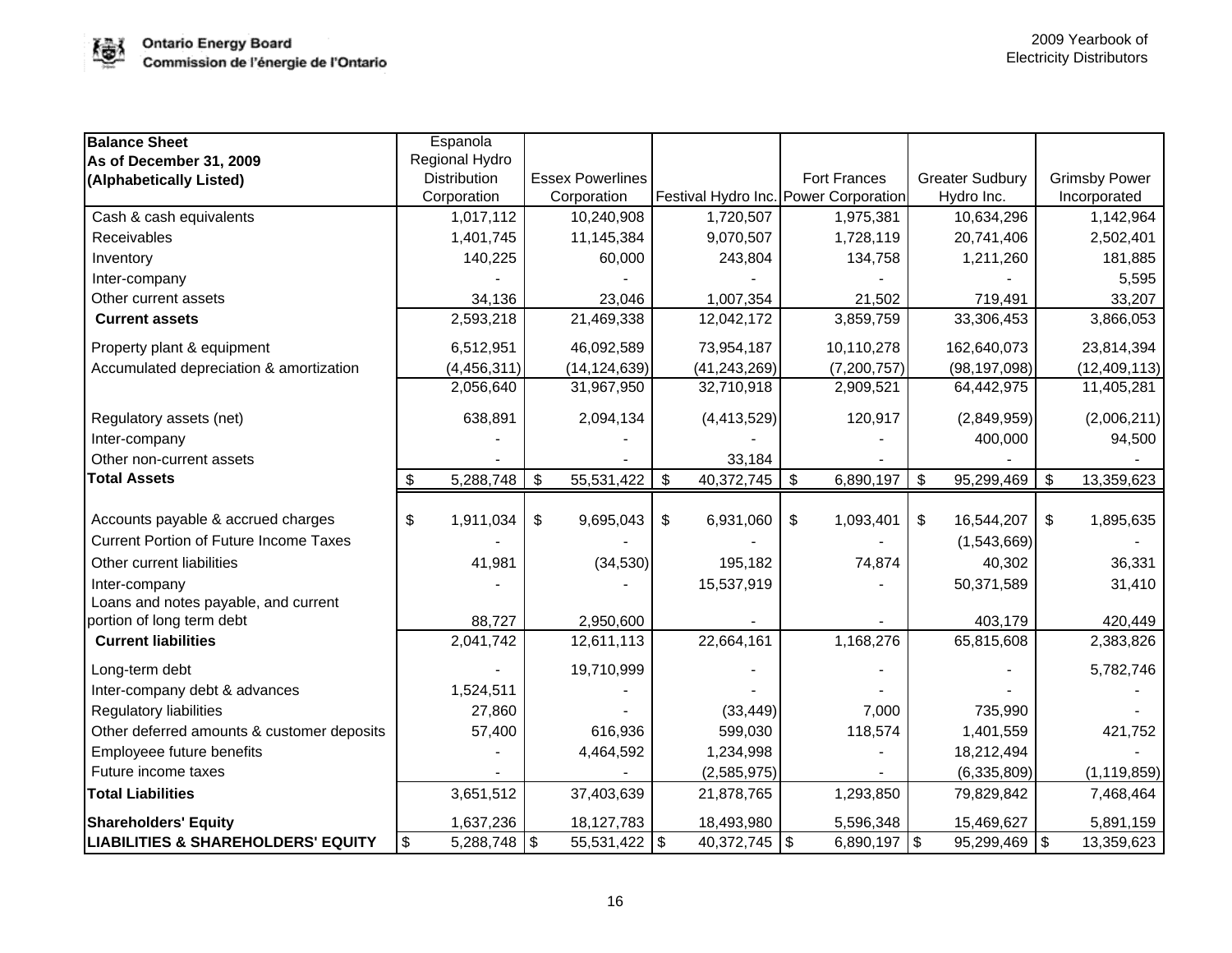

| <b>Balance Sheet</b>                          |                         |                |                                     |                  |                                         |                          |                 |
|-----------------------------------------------|-------------------------|----------------|-------------------------------------|------------------|-----------------------------------------|--------------------------|-----------------|
| As of December 31, 2009                       | Guelph Hydro            |                |                                     |                  | <b>Hearst Power</b>                     |                          |                 |
| (Alphabetically Listed)                       | <b>Electric Systems</b> |                | Haldimand County Halton Hills Hydro |                  | Distribution                            | <b>Horizon Utilities</b> |                 |
|                                               | Inc.                    |                | Hydro Inc.                          | Inc.             | <b>Company Limited</b>                  | Corporation              | Hydro 2000 Inc. |
| Cash & cash equivalents                       | 4,863,054               |                | 7,513,910                           | (330, 046)       | 3,785,308                               | (23, 613, 347)           | 314,786         |
| <b>Receivables</b>                            | 16,530,706              |                | 5,537,268                           | 10,295,214       | 1,304,866                               | 88,348,521               | 227,017         |
| Inventory                                     | 1,441,589               |                | 843,516                             | 543,797          | 117,358                                 | 6,340,625                |                 |
| Inter-company                                 | 110,212                 |                | (493, 034)                          | 1,775,729        |                                         | 14,494,225               |                 |
| Other current assets                          | 798,516                 |                | 101,420                             | 238,883          | 9,431                                   | 1,601,397                | 39,985          |
| <b>Current assets</b>                         | 23,744,076              |                | 13,503,079                          | 12,523,577       | 5,216,963                               | 87, 171, 421             | 581,787         |
| Property plant & equipment                    | 140,337,484             |                | 54,531,594                          | 46,102,472       | 3,828,988                               | 634,890,680              | 813,110         |
| Accumulated depreciation & amortization       | (49, 741, 295)          |                | (20, 204, 612)                      | (16, 360, 967)   | (2,965,513)                             | (312, 468, 400)          | (374, 064)      |
|                                               | 90,596,189              |                | 34,326,981                          | 29,741,505       | 863,475                                 | 322,422,280              | 439,046         |
| Regulatory assets (net)                       | (3,230,456)             |                | 3,046,235                           | 6,021,400        | (400, 106)                              | (2,021,419)              | 231,522         |
| Inter-company                                 |                         |                |                                     |                  |                                         |                          |                 |
| Other non-current assets                      | 66,109                  |                |                                     |                  |                                         |                          |                 |
| <b>Total Assets</b>                           | \$<br>111,175,919       | $\mathfrak{s}$ | 50,876,296                          | \$<br>48,286,482 | $\boldsymbol{\mathsf{\$}}$<br>5,680,333 | \$<br>407,572,282        | \$<br>1,252,355 |
|                                               |                         |                |                                     |                  |                                         |                          |                 |
| Accounts payable & accrued charges            | \$<br>11,153,200        | \$             | 8,578,853                           | \$<br>8,010,092  | $\sqrt[6]{2}$<br>1,163,061              | \$<br>73,639,450         | \$<br>276,855   |
| <b>Current Portion of Future Income Taxes</b> | (636, 240)              |                | (840, 300)                          |                  |                                         |                          | 6,686           |
| Other current liabilities                     | 448,854                 |                | 155,544                             | 72,603           | (18,962)                                | 790,340                  | 8,107           |
| Inter-company                                 | 13,455,673              |                |                                     |                  |                                         | 151,000,662              |                 |
| Loans and notes payable, and current          |                         |                |                                     |                  |                                         |                          |                 |
| portion of long term debt                     | 2,727                   |                | 8,069,998                           | 1,500,000        |                                         |                          |                 |
| <b>Current liabilities</b>                    | 24,424,214              |                | 15,964,095                          | 9,582,695        | 1,144,098                               | 225,430,452              | 291,648         |
| Long-term debt                                | 30,000,273              |                | 4,005,730                           |                  | 1,700,000                               |                          | 215,466         |
| Inter-company debt & advances                 |                         |                |                                     | 16,141,969       |                                         |                          |                 |
| Regulatory liabilities                        | 9,019,251               |                |                                     | (24, 584)        | 12,419                                  | (167, 407)               |                 |
| Other deferred amounts & customer deposits    | 2,607,425               |                | 365,942                             | 510,289          | 41,397                                  | 223,589                  | 12,660          |
| Employeee future benefits                     | 8,771,277               |                |                                     | 483,875          |                                         | 16,079,772               |                 |
| Future income taxes                           | (8,329,248)             |                |                                     | 418,096          | (95,900)                                | (9,920,344)              |                 |
| <b>Total Liabilities</b>                      | 66,493,191              |                | 20,335,767                          | 27,112,340       | 2,802,013                               | 231,646,062              | 519,775         |
| <b>Shareholders' Equity</b>                   | 44,682,728              |                | 30,540,530                          | 21, 174, 142     | 2,878,319                               | 175,926,220              | 732,580         |
| <b>LIABILITIES &amp; SHAREHOLDERS' EQUITY</b> | \$<br>111,175,919 \$    |                | 50,876,296   \$                     | 48,286,482 \$    | $5,680,333$ \\$                         | 407,572,282 \$           | 1,252,355       |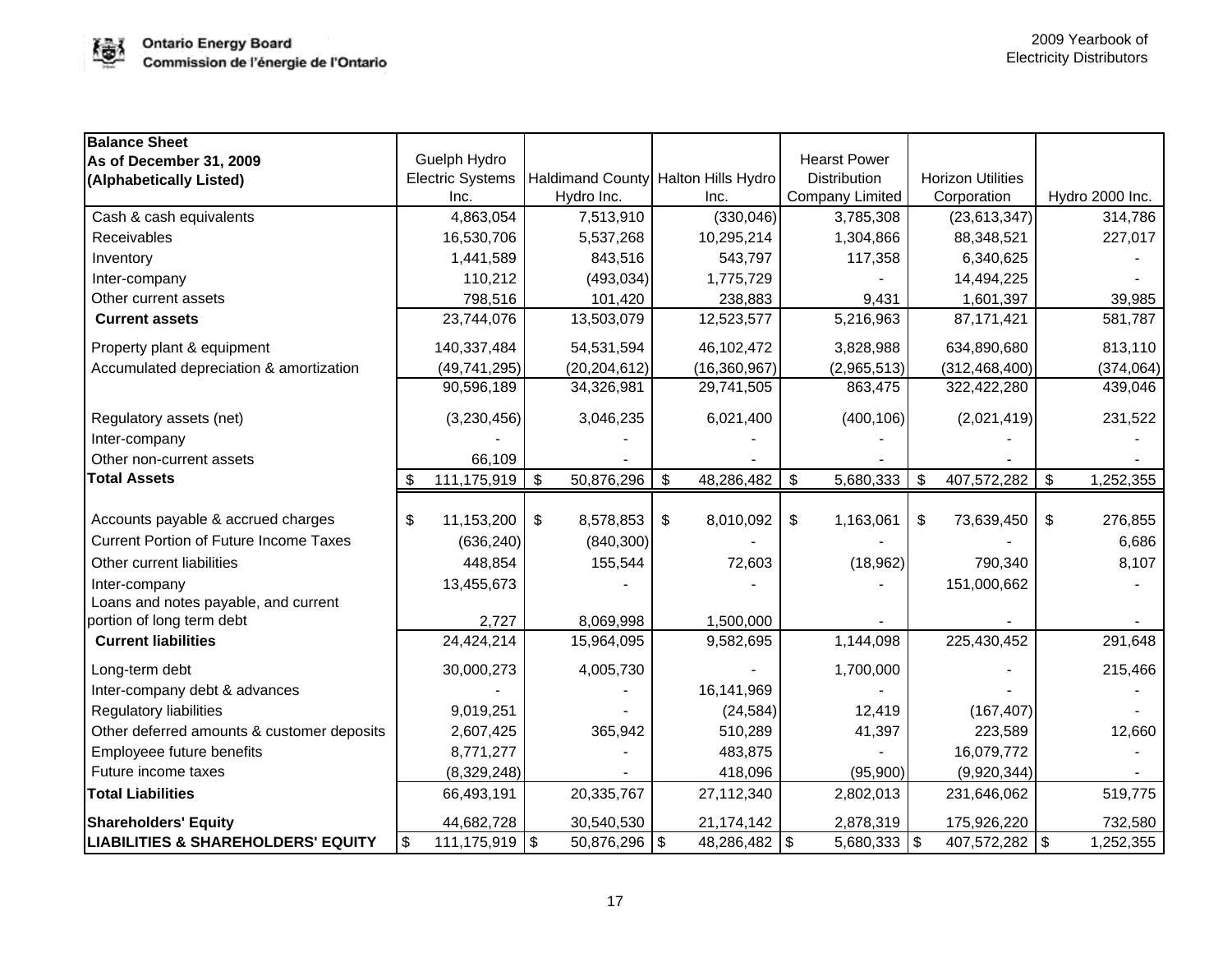

| <b>Balance Sheet</b>                                              |                 |                                |                              |                                          |                             |                             |
|-------------------------------------------------------------------|-----------------|--------------------------------|------------------------------|------------------------------------------|-----------------------------|-----------------------------|
| As of December 31, 2009                                           |                 | Hydro One                      |                              |                                          | Innisfil Hydro              | Kenora Hydro                |
| (Alphabetically Listed)                                           | Hydro           | Brampton                       | Hydro One                    | Hydro Ottawa                             | Distribution                | Electric                    |
|                                                                   | Hawkesbury Inc. | Networks Inc.                  | Networks Inc.                | Limited                                  | <b>Systems Limited</b>      | Corporation Ltd.            |
| Cash & cash equivalents                                           | 2,384,441       | (14, 776, 138)                 | 68                           | 1,041,143                                | (859, 559)                  | 558,193                     |
| Receivables                                                       | 2,844,029       | 55,880,760                     | 2,242,566,702                | 145,176,033                              | 4,067,800                   | 2,202,107                   |
| Inventory                                                         | 126,957         | 1,159,393                      | 5,762,418                    | 7,088,436                                | 321,224                     | 221,177                     |
| Inter-company                                                     |                 |                                |                              |                                          | 12,300                      | (449, 273)                  |
| Other current assets                                              | 51,404          | 677,878                        | 12,844,206                   | 762,971                                  | 214,687                     | 44,373                      |
| <b>Current assets</b>                                             | 5,406,830       | 42,941,893                     | 2,261,173,395                | 154,068,583                              | 3,756,452                   | 2,576,577                   |
| Property plant & equipment                                        | 3,414,207       | 473,087,722                    | 7,117,885,840                | 938,572,439                              | 45,430,084                  | 13,176,502                  |
| Accumulated depreciation & amortization                           | (1,451,311)     | (228, 617, 035)                | (2,616,227,621)              | (425, 982, 766)                          | (25, 719, 209)              | (6,318,926)                 |
|                                                                   | 1,962,897       | 244,470,687                    | 4,501,658,219                | 512,589,673                              | 19,710,875                  | 6,857,576                   |
| Regulatory assets (net)                                           | (1,303,021)     | 11,534,894                     | 455,527,123                  | 14,862,783                               | 2,797,922                   | 153,033                     |
| Inter-company                                                     |                 |                                | $\Omega$                     |                                          |                             |                             |
| Other non-current assets                                          | 157,654         | 16,739,338                     | 150,467,280                  | 155,668                                  | 285,955                     | 613,707                     |
| <b>Total Assets</b>                                               | \$<br>6,224,361 | \$<br>315,686,812              | \$7,368,826,017              | 681,676,707<br>$\boldsymbol{\mathsf{S}}$ | \$<br>26,551,205            | $\frac{1}{2}$<br>10,200,892 |
| Accounts payable & accrued charges                                | \$              | \$                             |                              |                                          |                             | $\sqrt[6]{\frac{1}{2}}$     |
|                                                                   | 2,516,797       | 48,651,384                     | $\sqrt[6]{2}$<br>457,243,627 | \$<br>113,990,626                        | $\mathfrak{S}$<br>4,491,557 | 1,233,911                   |
| <b>Current Portion of Future Income Taxes</b>                     | (455, 886)      |                                | 6,216,588                    |                                          | (1,420,000)                 |                             |
| Other current liabilities                                         |                 | 1,108,573                      | 42,813,680                   | (673,982)                                | 253,928                     | (7, 388)                    |
| Inter-company                                                     |                 |                                | 1,683,562,284                | 2,120,397                                |                             | 30,653                      |
| Loans and notes payable, and current<br>portion of long term debt |                 | 844,092                        | 224,215,738                  | 8,000,000                                | 2,880,099                   |                             |
| <b>Current liabilities</b>                                        | 2,060,911       | 50,604,049                     | 2,414,051,918                | 123,437,041                              | 6,205,584                   | 1,257,177                   |
|                                                                   |                 |                                |                              |                                          |                             |                             |
| Long-term debt                                                    | 948,613         | 143,000,000                    | 4,540,328                    | 297,185,000                              |                             | 3,969,279                   |
| Inter-company debt & advances                                     |                 |                                | 2,342,716,584                |                                          | 4,382,000                   |                             |
| <b>Regulatory liabilities</b>                                     |                 | 804,057                        | 1,707,564                    | 1,399,276                                | 36,601                      | 19,536                      |
| Other deferred amounts & customer deposits                        | 572,030         | 172,304                        | 151,346,775                  | 11,785,030                               | 552,342                     |                             |
| Employeee future benefits                                         |                 | 5,783,000                      | 521,251,271                  | 4,982,681                                |                             | 141,134                     |
| Future income taxes                                               |                 | 8,214,344                      | 143,461,404                  |                                          |                             | (362, 189)                  |
| <b>Total Liabilities</b>                                          | 3,581,555       | 208, 577, 754                  | 5,579,075,846                | 438,789,027                              | 11,176,527                  | 5,024,937                   |
| <b>Shareholders' Equity</b>                                       | 2,642,806       | 107,109,058                    | 1,789,750,171                | 242,887,680                              | 15,374,678                  | 5,175,956                   |
| <b>LIABILITIES &amp; SHAREHOLDERS' EQUITY</b>                     | \$<br>6,224,361 | $\sqrt{3}$<br>$315,686,812$ \$ | 7,368,826,017   \$           | 681,676,707                              | 1\$<br>26,551,205 \$        | 10,200,892                  |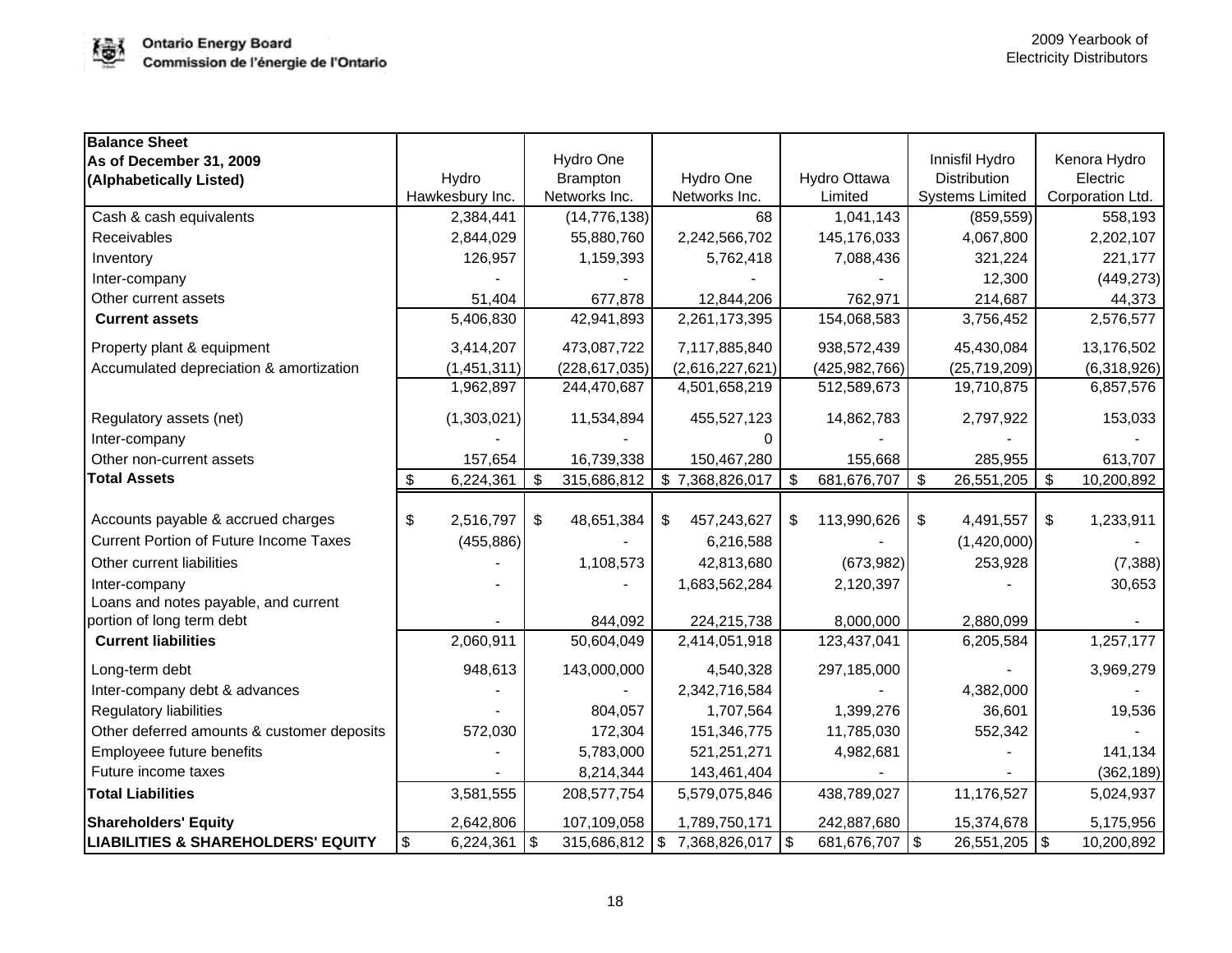

| <b>Ontario Energy Board</b>          |  |
|--------------------------------------|--|
| Commission de l'énergie de l'Ontario |  |

| <b>Balance Sheet</b>                          |                     |                           |                  |                |                            |                       |                           |                   |                           |                     |
|-----------------------------------------------|---------------------|---------------------------|------------------|----------------|----------------------------|-----------------------|---------------------------|-------------------|---------------------------|---------------------|
| As of December 31, 2009                       |                     |                           |                  |                |                            |                       |                           |                   |                           | Middlesex Power     |
| (Alphabetically Listed)                       | Kingston Hydro      |                           | Kitchener-Wilmot |                | <b>Lakefront Utilities</b> | <b>Lakeland Power</b> |                           |                   |                           | <b>Distribution</b> |
|                                               | Corporation         |                           | Hydro Inc.       |                | Inc.                       | Distribution Ltd.     |                           | London Hydro Inc. |                           | Corporation         |
| Cash & cash equivalents                       | 4,197,958           |                           | 28,117,397       |                | 2,141,428                  | (264, 186)            |                           | 4,876,102         |                           | 1,629,721           |
| Receivables                                   | 12,449,520          |                           | 31,253,976       |                | 4,403,768                  | 4,403,629             |                           | 53,892,185        |                           | 3,148,680           |
| Inventory                                     | 1,125,725           |                           | 3,284,381        |                | 238,012                    | 262,181               |                           | 3,858,069         |                           | 217,800             |
| Inter-company                                 |                     |                           |                  |                |                            |                       |                           |                   |                           |                     |
| Other current assets                          | 102,278             |                           | 1,289,902        |                | 46,718                     | 154,817               |                           | 1,056,901         |                           | 42,388              |
| <b>Current assets</b>                         | 17,875,481          |                           | 63,945,656       |                | 6,829,927                  | 4,556,441             |                           | 63,683,257        |                           | 5,038,589           |
| Property plant & equipment                    | 43,586,787          |                           | 268,456,464      |                | 17,756,451                 | 21,423,286            |                           | 360,481,161       |                           | 18,835,735          |
| Accumulated depreciation & amortization       | (15, 873, 352)      |                           | (127, 552, 270)  |                | (6,903,142)                | (8,368,003)           |                           | (168, 594, 994)   |                           | (10, 346, 238)      |
|                                               | 27,713,435          |                           | 140,904,194      |                | 10,853,309                 | 13,055,283            |                           | 191,886,167       |                           | 8,489,497           |
| Regulatory assets (net)                       | 727,231             |                           | 2,790,983        |                | 2,190,895                  | 1,381,177             |                           | (2,077,426)       |                           | 1,693,296           |
| Inter-company                                 | 250,000             |                           |                  |                |                            |                       |                           |                   |                           |                     |
| Other non-current assets                      |                     |                           | 1,334,279        |                |                            |                       |                           |                   |                           |                     |
| <b>Total Assets</b>                           | \$<br>46,566,147    | $\boldsymbol{\mathsf{S}}$ | 208,975,112      | $\mathfrak{s}$ | 19,874,130                 | \$<br>18,992,901      | $\boldsymbol{\mathsf{S}}$ | 253,491,998       | $\boldsymbol{\mathsf{S}}$ | 15,221,382          |
| Accounts payable & accrued charges            | \$<br>9,660,621     | $\boldsymbol{\mathsf{S}}$ | 23,617,875       | \$             | 3,295,695                  | \$<br>3,871,317       | \$                        | 45,352,578        | \$                        | 2,962,036           |
| <b>Current Portion of Future Income Taxes</b> | (2, 192, 400)       |                           |                  |                | (555,000)                  |                       |                           |                   |                           |                     |
| Other current liabilities                     | 56,952              |                           | 52,467           |                | 17,700                     | (77, 023)             |                           | 1,664,107         |                           | 46,277              |
| Inter-company                                 |                     |                           |                  |                |                            | 272,834               |                           | 7,137,003         |                           | 713,915             |
| Loans and notes payable, and current          |                     |                           |                  |                |                            |                       |                           |                   |                           |                     |
| portion of long term debt                     | 2,512,334           |                           |                  |                |                            | 890,000               |                           |                   |                           |                     |
| <b>Current liabilities</b>                    | 10,037,507          |                           | 23,670,342       |                | 2,758,395                  | 4,957,127             |                           | 54,153,688        |                           | 3,722,229           |
| Long-term debt                                | 2,588,122           |                           | 76,962,142       |                | 8,653,000                  | 3,487,500             |                           | 70,000,000        |                           |                     |
| Inter-company debt & advances                 | 10,880,619          |                           |                  |                |                            |                       |                           |                   |                           | 5,300,000           |
| Regulatory liabilities                        | 1,898,678           |                           | 50,779           |                | (47, 323)                  |                       |                           |                   |                           |                     |
| Other deferred amounts & customer deposits    | 1,462,901           |                           | 3,646,741        |                | 214,063                    | 226,266               |                           | 7,261,061         |                           | 1,232,734           |
| Employeee future benefits                     | 1,006,338           |                           | 5,337,119        |                | 264,156                    |                       |                           | 9,414,100         |                           | 53,372              |
| Future income taxes                           |                     |                           |                  |                |                            | (757, 631)            |                           | $\Omega$          |                           |                     |
| <b>Total Liabilities</b>                      | 27,874,165          |                           | 109,667,123      |                | 11,842,291                 | 7,913,262             |                           | 140,828,849       |                           | 10,308,335          |
| <b>Shareholders' Equity</b>                   | 18,691,982          |                           | 99,307,989       |                | 8,031,839                  | 11,079,638            |                           | 112,663,149       |                           | 4,913,047           |
| <b>LIABILITIES &amp; SHAREHOLDERS' EQUITY</b> | \$<br>46,566,147 \$ |                           | 208,975,112 \$   |                | 19,874,130 \$              | 18,992,901   \$       |                           | 253,491,998 \$    |                           | 15,221,382          |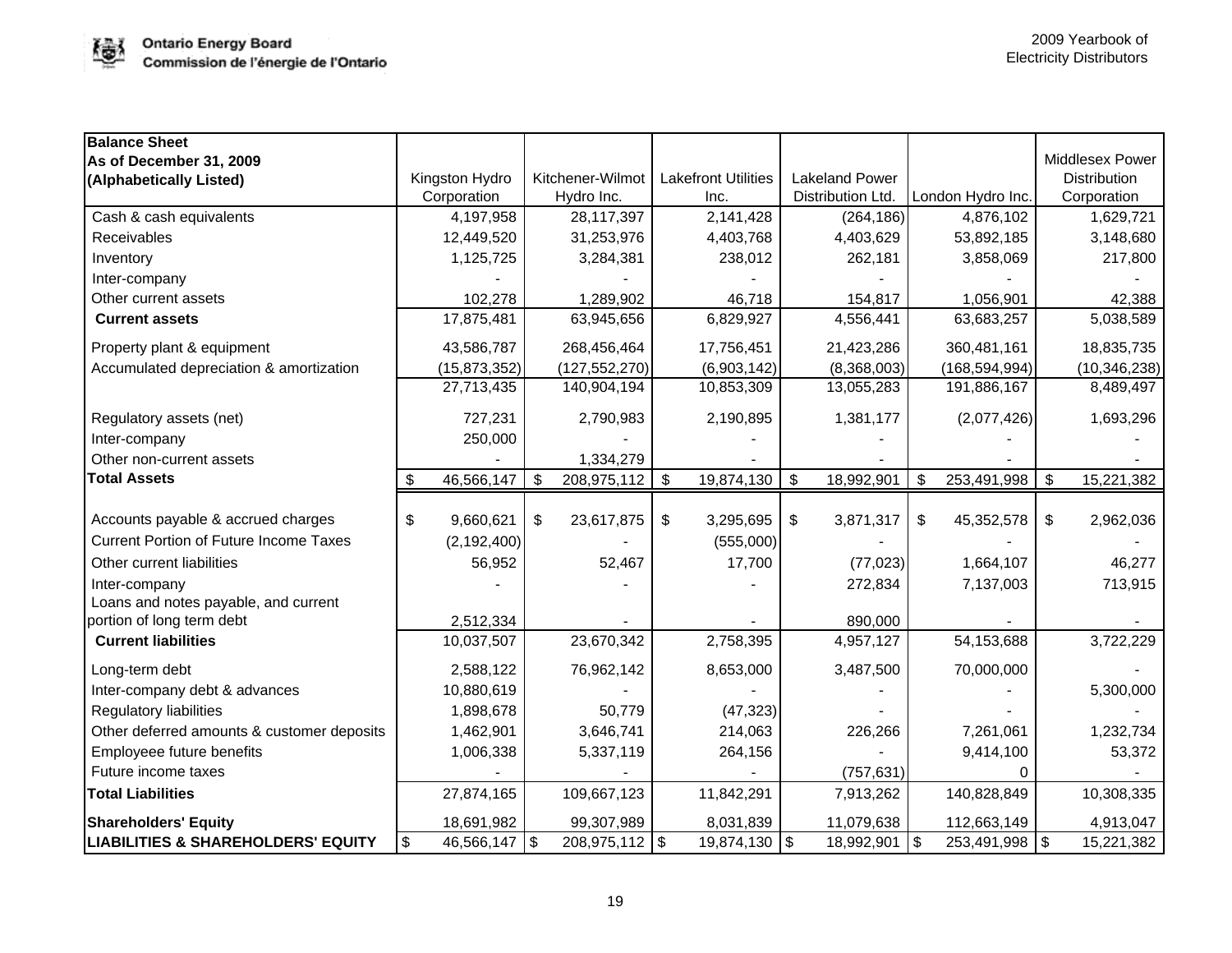| <b>Balance Sheet</b>                          |               |                            |                   |                  |                                      |                           |                 |                           |                   |
|-----------------------------------------------|---------------|----------------------------|-------------------|------------------|--------------------------------------|---------------------------|-----------------|---------------------------|-------------------|
| As of December 31, 2009                       |               |                            |                   | Newmarket - Tay  |                                      |                           |                 |                           |                   |
| (Alphabetically Listed)                       |               | <b>Midland Power</b>       | Milton Hydro      |                  | Power Distribution Niagara Peninsula |                           | Niagara-on-the- |                           | Norfolk Power     |
|                                               |               | <b>Utility Corporation</b> | Distribution Inc. | Ltd.             | Energy Inc.                          |                           | Lake Hydro Inc. |                           | Distribution Inc. |
| Cash & cash equivalents                       |               | (847, 663)                 | (264, 598)        | 7,259,103        | 9,762,789                            |                           | 337,339         |                           | 288,243           |
| Receivables                                   |               | 3,338,876                  | 13,773,777        | 6,426,554        | 23,887,197                           |                           | 4,284,902       |                           | 9,311,255         |
| Inventory                                     |               | 252,646                    | 919,065           | 841,717          | 1,281,510                            |                           | 218,184         |                           | 572,473           |
| Inter-company                                 |               |                            | 10,996            |                  | 30,069                               |                           |                 |                           | 159,704           |
| Other current assets                          |               | 208,637                    | 373,944           | 688,910          | 532,679                              |                           | 78,496          |                           | 255,981           |
| <b>Current assets</b>                         |               | 2,952,496                  | 14,813,185        | 15,216,284       | 35,494,243                           |                           | 4,918,922       |                           | 10,587,657        |
| Property plant & equipment                    |               | 19,904,100                 | 86,992,486        | 105,412,672      | 235,513,593                          |                           | 38,530,703      |                           | 85,016,144        |
| Accumulated depreciation & amortization       |               | (10, 546, 691)             | (44,074,818)      | (55, 458, 126)   | (121, 202, 466)                      |                           | (18, 485, 600)  |                           | (36, 317, 916)    |
|                                               |               | 9,357,409                  | 42,917,668        | 49,954,546       | 114,311,127                          |                           | 20,045,103      |                           | 48,698,228        |
| Regulatory assets (net)                       |               | 665,597                    | 504,131           | 1,674,238        | (7,629,013)                          |                           | (369, 176)      |                           | 1,628,870         |
| Inter-company                                 |               | 100                        |                   |                  |                                      |                           |                 |                           |                   |
| Other non-current assets                      |               | 1,260,000                  |                   |                  |                                      |                           | 369,711         |                           | 1,618,588         |
| <b>Total Assets</b>                           | \$            | 14,235,601                 | \$<br>58,234,985  | \$<br>66,845,067 | \$<br>142,176,357                    | $\boldsymbol{\mathsf{S}}$ | 24,964,561      | $\boldsymbol{\mathsf{S}}$ | 62,533,343        |
|                                               |               |                            |                   |                  |                                      |                           |                 |                           |                   |
| Accounts payable & accrued charges            | \$            | 3,721,277                  | \$<br>11,846,501  | \$<br>4,175,274  | $\sqrt[6]{2}$<br>15,719,913          | $\mathfrak{S}$            | 3,334,386       | \$                        | 7,646,550         |
| <b>Current Portion of Future Income Taxes</b> |               |                            |                   |                  | (1, 295, 826)                        |                           |                 |                           |                   |
| Other current liabilities                     |               | 7,522                      | 4,106             | 75,938           | (423, 691)                           |                           | (11)            |                           | 195,024           |
| Inter-company                                 |               |                            |                   |                  | 6,604,304                            |                           |                 |                           | 141,847           |
| Loans and notes payable, and current          |               |                            |                   |                  |                                      |                           |                 |                           |                   |
| portion of long term debt                     |               | 1,422,519                  |                   | 19,312           | 1,576,810                            |                           | 3,964,405       |                           | 559,802           |
| <b>Current liabilities</b>                    |               | 5,151,318                  | 11,850,606        | 4,270,524        | 22,181,510                           |                           | 7,298,780       |                           | 8,543,223         |
| Long-term debt                                |               |                            | 14,934,210        | 23,742,821       | 33,863,745                           |                           |                 |                           | 24,855,100        |
| Inter-company debt & advances                 |               |                            |                   |                  | 3,605,090                            |                           | 6,296,714       |                           |                   |
| <b>Regulatory liabilities</b>                 |               | 29,788                     | (66, 481)         | 33,122           | 116,350                              |                           |                 |                           | 1,661,371         |
| Other deferred amounts & customer deposits    |               | 205,240                    | 4,858,073         | 3,887,556        | 1,334,023                            |                           | 406,992         |                           | 178,141           |
| Employeee future benefits                     |               | 78,065                     | 155,482           | 938,049          | 3,612,877                            |                           | 456,016         |                           | 805,337           |
| Future income taxes                           |               |                            | (1,412,101)       |                  |                                      |                           | (1,089,824)     |                           |                   |
| <b>Total Liabilities</b>                      |               | 5,464,411                  | 30,319,789        | 32,872,072       | 64,713,595                           |                           | 13,368,679      |                           | 36,043,173        |
| <b>Shareholders' Equity</b>                   |               | 8,771,190                  | 27,915,195        | 33,972,995       | 77,462,763                           |                           | 11,595,882      |                           | 26,490,170        |
| <b>LIABILITIES &amp; SHAREHOLDERS' EQUITY</b> | $\frac{1}{2}$ | 14,235,601 \$              | 58,234,985 \$     | 66,845,067 \$    | 142,176,357                          | $\sqrt{3}$                | 24,964,561      | 1\$                       | 62,533,343        |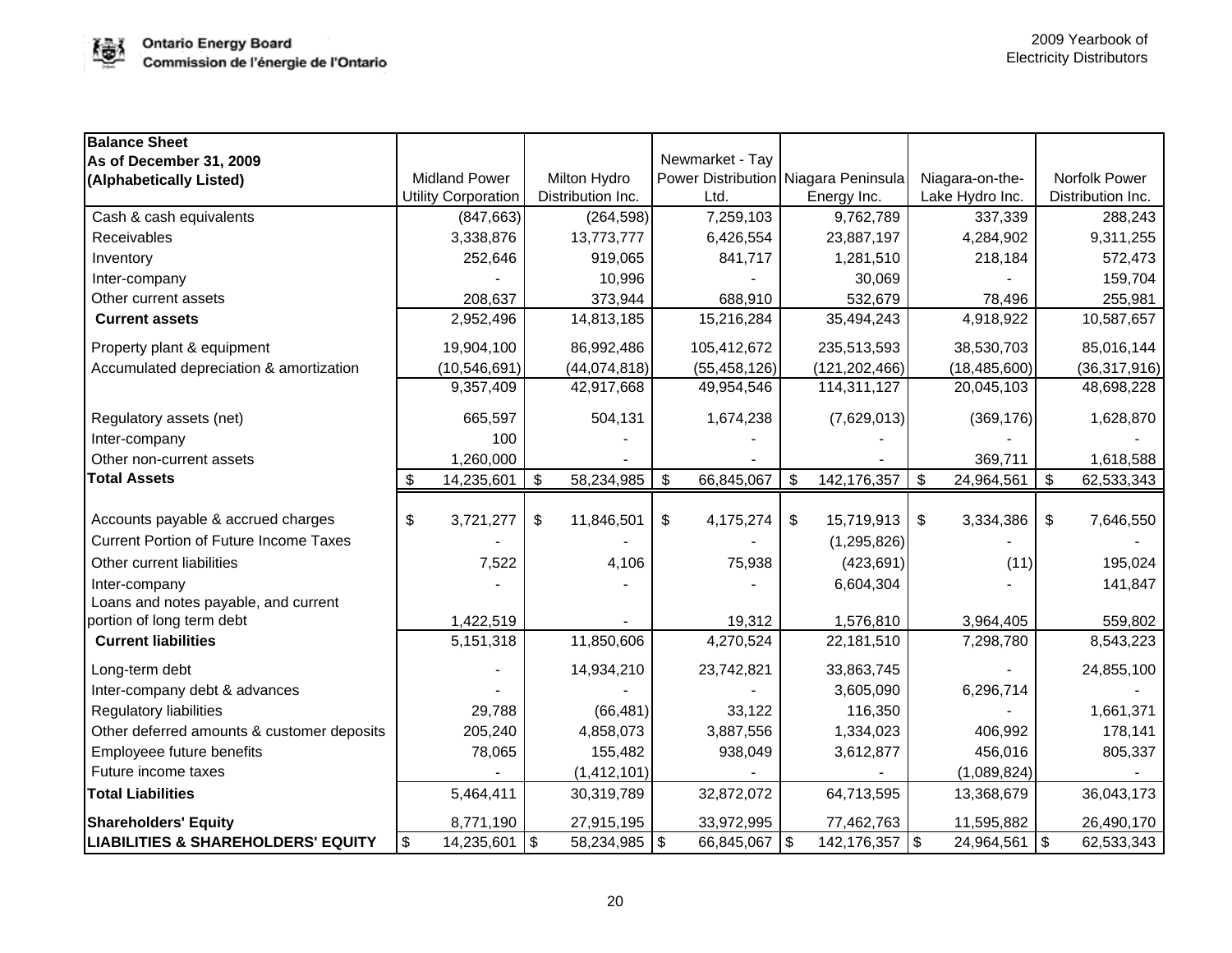

| <b>Balance Sheet</b>                          |                     |                  |                   |                                         |                     |                  |
|-----------------------------------------------|---------------------|------------------|-------------------|-----------------------------------------|---------------------|------------------|
| As of December 31, 2009                       | North Bay Hydro     |                  | Oakville Hydro    |                                         | Orillia Power       |                  |
| (Alphabetically Listed)                       | <b>Distribution</b> | Northern Ontario | Electricity       | Orangeville Hydro                       | <b>Distribution</b> | Oshawa PUC       |
|                                               | Limited             | Wires Inc.       | Distribution Inc. | Limited                                 | Corporation         | Networks Inc.    |
| Cash & cash equivalents                       | 9,398,403           | 705,483          | 5,129,658         | 1,308,960                               | 133,695             | 17,029,455       |
| Receivables                                   | 11,344,030          | 2,483,469        | 27,005,309        | 5,294,985                               | 6,114,408           | 17,979,575       |
| Inventory                                     | 796,498             | 286,226          | 4,748,786         | 270,823                                 | 669,226             | 608,383          |
| Inter-company                                 | 1,194,378           | 33,191           |                   |                                         | 683,989             | 184,920          |
| Other current assets                          | 271,278             | 66,266           | 476,444           | 147,169                                 | 82,368              | 176,940          |
| <b>Current assets</b>                         | 23,004,588          | 3,574,634        | 37,360,198        | 7,021,937                               | 7,683,685           | 35,979,273       |
| Property plant & equipment                    | 80,605,593          | 6,795,580        | 189,667,878       | 29,378,796                              | 33,343,088          | 130,552,826      |
| Accumulated depreciation & amortization       | (46, 271, 663)      | (3, 188, 723)    | (78,668,456)      | (15,691,593)                            | (17, 565, 628)      | (78,500,104)     |
|                                               | 34,333,930          | 3,606,857        | 110,999,422       | 13,687,203                              | 15,777,460          | 52,052,722       |
| Regulatory assets (net)                       | 2,423,310           | 306,717          | (10, 434, 366)    | (1, 116, 587)                           | 862,941             | (2, 445, 192)    |
| Inter-company                                 |                     |                  |                   | 65,000                                  |                     |                  |
| Other non-current assets                      |                     |                  | 3,130,452         | 540,000                                 | 8,915               |                  |
| <b>Total Assets</b>                           | 59,761,827<br>\$    | \$<br>7,488,208  | \$<br>141,055,705 | $\boldsymbol{\mathsf{S}}$<br>20,197,553 | \$<br>24,333,001    | \$<br>85,586,803 |
|                                               |                     |                  |                   |                                         |                     |                  |
| Accounts payable & accrued charges            | \$<br>8,822,787     | \$<br>1,617,877  | \$<br>33,465,183  | \$<br>3,962,318                         | \$<br>4,865,442     | \$<br>9,697,384  |
| <b>Current Portion of Future Income Taxes</b> | (501, 772)          | 2,089            |                   |                                         | (183,000)           |                  |
| Other current liabilities                     | 483,244             | 3,676            | 657,078           | 527                                     | 66,608              | 145,400          |
| Inter-company                                 | 139,874             |                  |                   |                                         | 141,383             |                  |
| Loans and notes payable, and current          |                     |                  |                   |                                         |                     |                  |
| portion of long term debt                     | 9,079               | 175,617          |                   | 235,793                                 | 100,000             |                  |
| <b>Current liabilities</b>                    | 8,953,211           | 1,799,259        | 34,122,261        | 4,198,638                               | 4,990,432           | 9,842,784        |
| Long-term debt                                | 1,911,280           | 2,415,008        | 67,945,839        | 5,838,903                               | 10,862,000          | 30,064,000       |
| Inter-company debt & advances                 | 19,511,601          |                  | (12, 471, 889)    |                                         |                     |                  |
| Regulatory liabilities                        | (1, 150)            |                  |                   | 540,000                                 | (1, 381)            |                  |
| Other deferred amounts & customer deposits    | 592,192             |                  | 27,680,554        | 558,323                                 | 569,933             | 4,791,780        |
| Employeee future benefits                     | 4,269,035           | 44,220           | 7,277,252         | 208,135                                 | 556,027             | 9,684,100        |
| Future income taxes                           |                     | (3, 416)         | (22, 835, 104)    |                                         | (1,758,000)         |                  |
| <b>Total Liabilities</b>                      | 35,236,170          | 4,255,072        | 101,718,914       | 11,343,999                              | 15,219,011          | 54,382,664       |
| <b>Shareholders' Equity</b>                   | 24,525,658          | 3,233,137        | 39,336,792        | 8,853,554                               | 9,113,990           | 31,204,139       |
| <b>LIABILITIES &amp; SHAREHOLDERS' EQUITY</b> | 59,761,827 \$<br>\$ | 7,488,208 \$     | 141,055,705 \$    | 20,197,553 \$                           | $24,333,001$ \$     | 85,586,803       |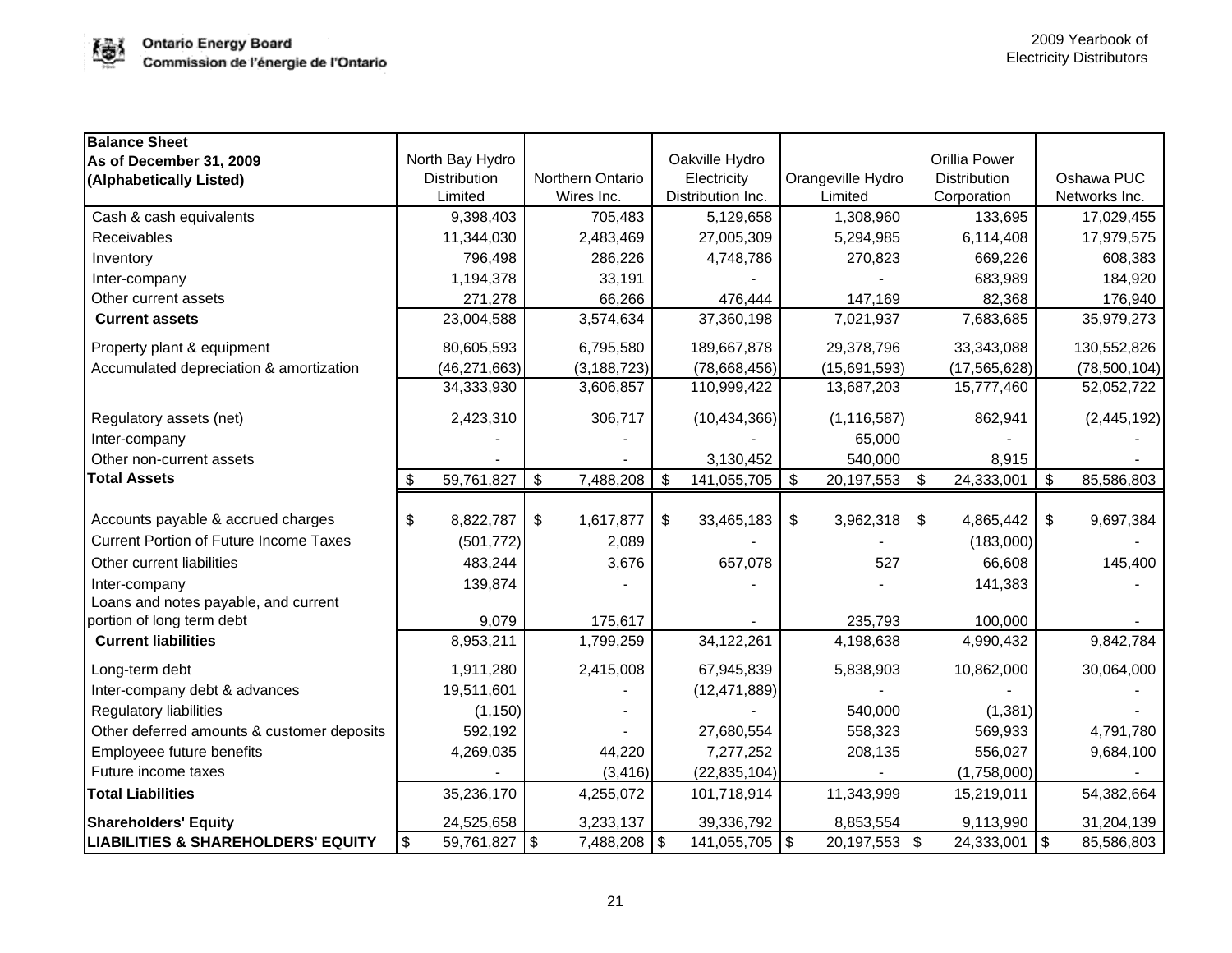| <b>Balance Sheet</b>                                  |                        |                                     |                          |                               |                   |                         |
|-------------------------------------------------------|------------------------|-------------------------------------|--------------------------|-------------------------------|-------------------|-------------------------|
| As of December 31, 2009                               |                        |                                     | Peterborough             |                               |                   |                         |
| (Alphabetically Listed)                               | Ottawa River           | Parry Sound                         | Distribution             | Port Colborne                 |                   | <b>PUC Distribution</b> |
|                                                       |                        | Power Corporation Power Corporation | Incorporated             | Hydro Inc.                    | PowerStream Inc.  | Inc.                    |
| Cash & cash equivalents                               | 7,322,334              | 592,633                             | 7,627,379                | 275                           | 25,885,799        | 8,427,961               |
| Receivables                                           | 3,819,871              | 1,815,013                           | 11,920,129               | 3,758,591                     | 164,065,600       | 12,662,727              |
| Inventory                                             | 842,125                | 116,919                             | 1,256,379                |                               | 3,868,744         | 1,243,701               |
| Inter-company                                         | 589,521                |                                     |                          |                               | 273,104           |                         |
| Other current assets                                  | 131,911                | 278,153                             | 206,476                  | 40,178                        | 2,580,843         | 114,328                 |
| <b>Current assets</b>                                 | 12,705,761             | 2,802,717                           | 21,010,364               | 3,799,043                     | 196,674,090       | 22,448,717              |
| Property plant & equipment                            | 23,853,909             | 10,905,929                          | 74,968,628               | 13,152,903                    | 1,245,884,758     | 85,950,342              |
| Accumulated depreciation & amortization               | (15,633,695)           | (6,855,301)                         | (26, 568, 257)           | (1,683,380)                   | (597, 964, 297)   | (46, 258, 843)          |
|                                                       | 8,220,214              | 4,050,628                           | 48,400,371               | 11,469,524                    | 647,920,461       | 39,691,499              |
| Regulatory assets (net)                               | (4, 583, 331)          | 757,133                             | 7,878,770                | 2,786,480                     | (1,508,480)       | 853,633                 |
| Inter-company                                         |                        | 100                                 |                          |                               |                   |                         |
| Other non-current assets                              | 21,449                 |                                     | 1,845,000                | 384,821                       | 79,034,832        | (2,940,000)             |
| <b>Total Assets</b>                                   | 16,364,093<br>\$       | \$<br>7,610,578                     | $\sqrt{2}$<br>79,134,505 | \$<br>18,439,868              | \$<br>922,120,903 | \$<br>60,053,849        |
| Accounts payable & accrued charges                    | \$<br>3,392,769        | \$<br>1,831,874                     | \$<br>10,780,555         | \$<br>508,044                 | 152,085,219<br>\$ | \$<br>12,773,896        |
| <b>Current Portion of Future Income Taxes</b>         |                        |                                     |                          | (4,677)                       |                   |                         |
| Other current liabilities                             | (53, 027)              | 9,276                               |                          | 77,215                        | 5,463,870         |                         |
|                                                       |                        |                                     |                          |                               |                   | (31, 570)               |
| Inter-company<br>Loans and notes payable, and current |                        | 637,006                             |                          | 18,020,344                    | 275,566           |                         |
| portion of long term debt                             | 101,243                |                                     | 775,161                  |                               | 44,691,041        | 3,499,600               |
| <b>Current liabilities</b>                            | 3,440,985              | 2,478,156                           | 11,555,716               | 18,600,926                    | 202,515,696       | 16,241,925              |
| Long-term debt                                        | 5,585,838              | 2,433,728                           | 15,510,743               |                               | 173,090,574       |                         |
| Inter-company debt & advances                         |                        |                                     | 23,157,680               |                               | 182,429,859       | 26,534,040              |
| <b>Regulatory liabilities</b>                         |                        | 3,536                               | 66,220                   |                               | 61,655,972        | 254,035                 |
| Other deferred amounts & customer deposits            | 611,567                | 128,229                             | 1,091,215                |                               | 22,146,022        | 189,880                 |
| Employeee future benefits                             |                        |                                     | 7,309                    |                               | 12,036,282        |                         |
| Future income taxes                                   | (861, 382)             |                                     |                          | 241,554                       |                   | (2,940,000)             |
| <b>Total Liabilities</b>                              | 8,777,009              | 5,043,649                           | 51,388,883               | 18,842,480                    | 653,874,405       | 40,279,880              |
| <b>Shareholders' Equity</b>                           | 7,587,084              | 2,566,929                           | 27,745,622               | (402, 612)                    | 268,246,498       | 19,773,969              |
| <b>LIABILITIES &amp; SHAREHOLDERS' EQUITY</b>         | 16,364,093 \$<br>$\$\$ | 7,610,578 \$                        | 79,134,505               | $\sqrt{3}$<br>18,439,868   \$ | $922,120,903$ \$  | 60,053,849              |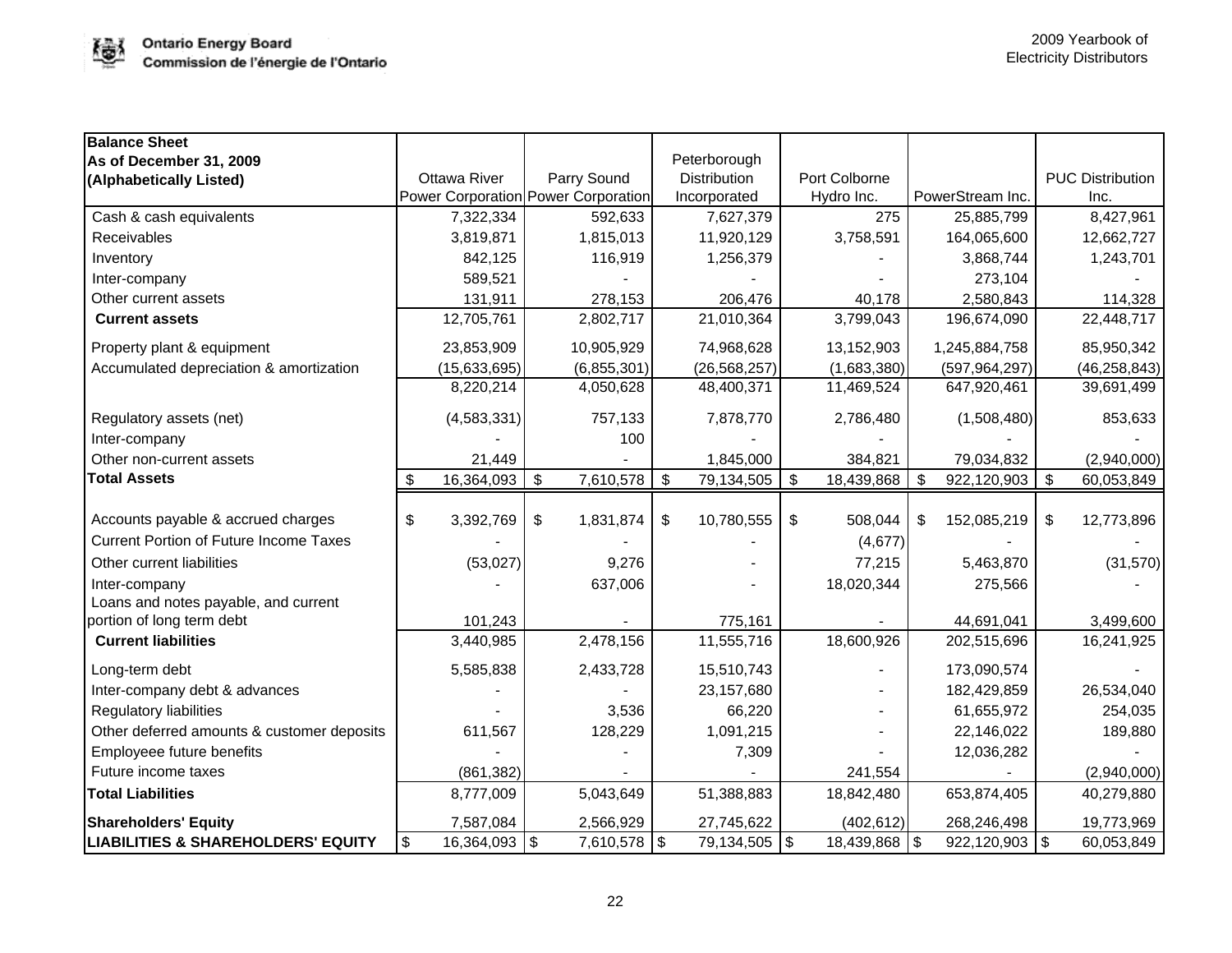

| <b>Ontario Energy Board</b>          |  |
|--------------------------------------|--|
| Commission de l'énergie de l'Ontario |  |

| <b>Balance Sheet</b>                          |                      |                                        |                 |                  |                                        |                             |
|-----------------------------------------------|----------------------|----------------------------------------|-----------------|------------------|----------------------------------------|-----------------------------|
| As of December 31, 2009                       |                      | Rideau St.                             |                 |                  | <b>Thunder Bay</b>                     |                             |
| (Alphabetically Listed)                       | <b>Renfrew Hydro</b> | Lawrence                               | Sioux Lookout   | St. Thomas       | <b>Hydro Electricity</b>               | Tillsonburg Hydro           |
|                                               | Inc.                 | Distribution Inc.                      | Hydro Inc.      | Energy Inc.      | Distribution Inc.                      | Inc.                        |
| Cash & cash equivalents                       | 2,431,940            | 520,361                                | 1,008,668       | 127,485          | 9,286,819                              | 891,931                     |
| Receivables                                   | 1,939,619            | 2,164,707                              | 1,671,703       | 4,798,930        | 8,716,389                              | 2,802,446                   |
| Inventory                                     | 263,477              | 230,906                                | 52,707          |                  | 1,571,869                              | 320,024                     |
| Inter-company                                 | 361                  |                                        |                 | 11,579           | 1,360,277                              |                             |
| Other current assets                          | 71,633               | 42,844                                 | 245,157         | 4,929            | 199,595                                | 14,203                      |
| <b>Current assets</b>                         | 4,707,031            | 2,958,818                              | 2,978,236       | 4,942,924        | 21,134,949                             | 4,028,603                   |
| Property plant & equipment                    | 12,178,306           | 5,759,089                              | 7,163,515       | 38,229,411       | 142,000,546                            | 14,120,413                  |
| Accumulated depreciation & amortization       | (7,819,389)          | (1,643,983)                            | (2,588,353)     | (19, 274, 043)   | (79,903,059)                           | (8, 135, 672)               |
|                                               | 4,358,916            | 4,115,106                              | 4,575,162       | 18,955,369       | 62,097,487                             | 5,984,742                   |
| Regulatory assets (net)                       | (1, 191, 245)        | 1,165,900                              | 695,892         | (541, 024)       | 7,184,000                              | 351,731                     |
| Inter-company                                 |                      |                                        |                 |                  |                                        |                             |
| Other non-current assets                      | 28,380               |                                        |                 | 802,279          | 894,171                                | 88,336                      |
| <b>Total Assets</b>                           | 7,903,082<br>\$      | \$<br>8,239,824                        | \$<br>8,249,290 | \$<br>24,159,546 | \$<br>91,310,608                       | $\mathfrak s$<br>10,453,412 |
| Accounts payable & accrued charges            | \$<br>1,516,646      | $\boldsymbol{\mathsf{S}}$<br>1,556,168 | \$<br>2,184,273 | \$<br>2,503,656  | $\boldsymbol{\mathsf{S}}$<br>4,945,971 | \$<br>1,989,056             |
| <b>Current Portion of Future Income Taxes</b> |                      |                                        |                 |                  |                                        |                             |
|                                               | (16, 828)            |                                        |                 |                  |                                        |                             |
| Other current liabilities                     | (2,611)              | 13,540                                 | (19, 424)       | 51,008           | (84, 931)                              |                             |
| Inter-company                                 | 54,840               | 1,798,031                              |                 | 1,250,591        | 23,139                                 | (114,001)                   |
| Loans and notes payable, and current          |                      |                                        |                 |                  |                                        |                             |
| portion of long term debt                     | 2,705,168            | 1,195,903                              | 229,475         | 500,000          | 367,673                                |                             |
| <b>Current liabilities</b>                    | 4,257,215            | 4,563,642                              | 2,394,324       | 4,305,256        | 5,251,851                              | 1,875,055                   |
| Long-term debt                                | 241,029              | 70,970                                 | 2,827,444       | 7,714,426        | 7,484,747                              |                             |
| Inter-company debt & advances                 |                      |                                        |                 |                  | 33,490,500                             |                             |
| <b>Regulatory liabilities</b>                 | 5,061                | 54,508                                 | 62,275          |                  | 910,352                                |                             |
| Other deferred amounts & customer deposits    | 174,602              | 70,992                                 | 158,602         | 737,548          | 1,214,280                              | 92,189                      |
| Employeee future benefits                     |                      |                                        | 41,962          |                  | 2,114,763                              |                             |
| Future income taxes                           |                      |                                        | (113, 196)      |                  | (3,825,000)                            |                             |
| <b>Total Liabilities</b>                      | 4,677,908            | 4,760,112                              | 5,371,412       | 12,757,230       | 46,641,493                             | 1,967,244                   |
| <b>Shareholders' Equity</b>                   | 3,225,174            | 3,479,712                              | 2,877,877       | 11,402,317       | 44,669,115                             | 8,486,169                   |
| <b>LIABILITIES &amp; SHAREHOLDERS' EQUITY</b> | 7,903,082 \$<br>\$   | 8,239,824 \$                           | 8,249,290 \$    | 24, 159, 546 \$  | $91,310,608$ \$                        | 10,453,412                  |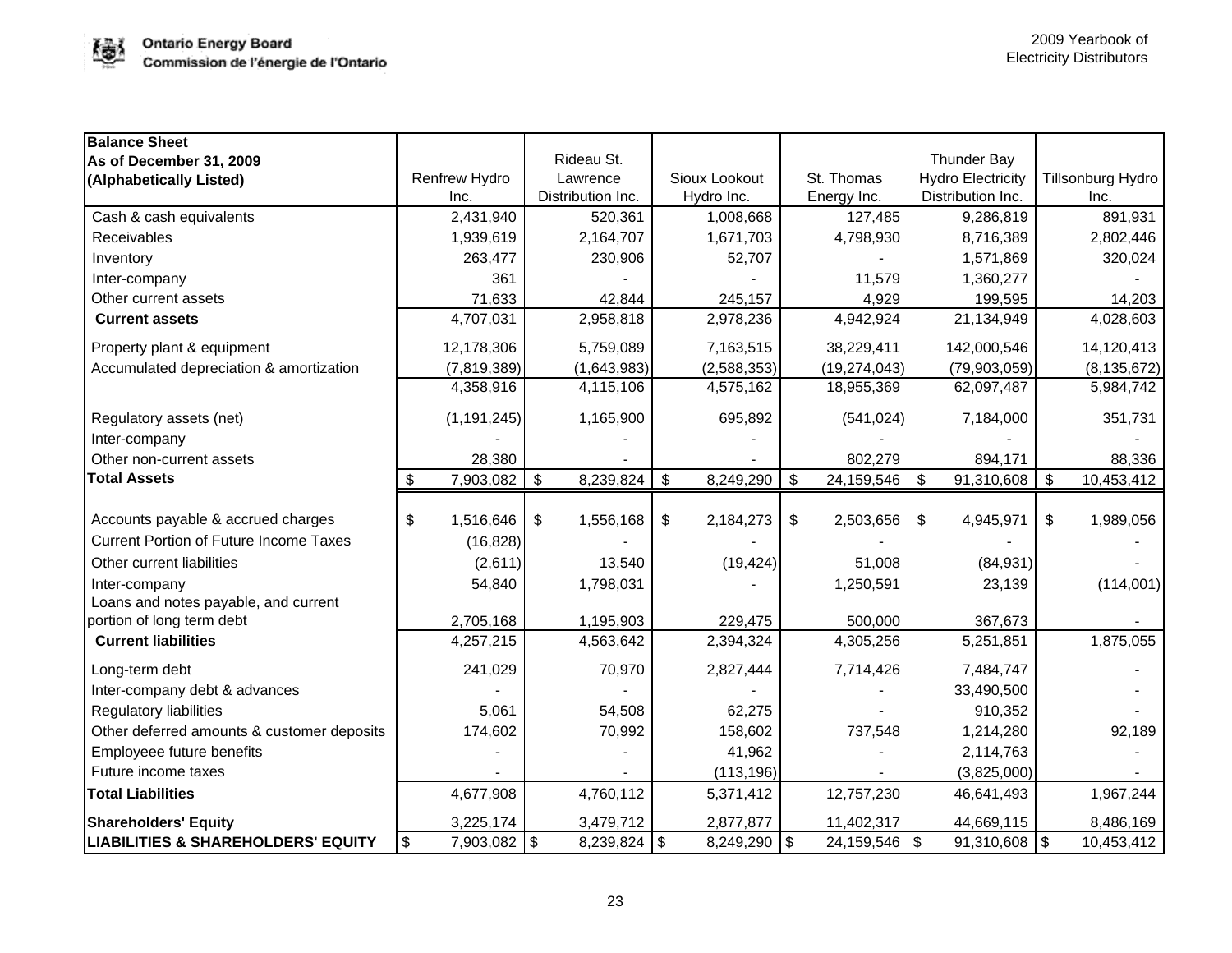| <b>Balance Sheet</b>                            |                     |                                             |                   |                                                |                        |                         |
|-------------------------------------------------|---------------------|---------------------------------------------|-------------------|------------------------------------------------|------------------------|-------------------------|
| As of December 31, 2009                         | Toronto Hydro-      |                                             |                   |                                                | Welland Hydro-         |                         |
| (Alphabetically Listed)                         | Electric System     | Veridian                                    | Wasaga            | <b>Waterloo North</b>                          | <b>Electric System</b> | <b>Wellington North</b> |
|                                                 | Limited             | Connections Inc.                            | Distribution Inc. | Hydro Inc.                                     | Corp.                  | Power Inc.              |
| Cash & cash equivalents                         | 89,419,562          | 6,377,083                                   | 1,621,574         | 226,635                                        | 7,190,832              | 232,421                 |
| <b>Receivables</b>                              | 462,252,719         | 51,097,128                                  | 3,477,964         | 25,172,902                                     | 7,592,485              | 1,446,515               |
| Inventory                                       | 6,223,524           | 1,846,231                                   |                   | 2,410,081                                      | 565,341                |                         |
| Inter-company                                   | 5,525               |                                             |                   | 17,799                                         | 96,333                 |                         |
| Other current assets                            | 3,210,078           | 257,577                                     | 461,765           | 442,092                                        | 20,116                 |                         |
| <b>Current assets</b>                           | 561,111,408         | 59,578,019                                  | 5,561,303         | 28,269,509                                     | 15,465,107             | 1,678,936               |
| Property plant & equipment                      | 4,056,003,856       | 320,602,200                                 | 19,476,482        | 207,953,567                                    | 46,196,437             | 10,230,195              |
| Accumulated depreciation & amortization         | (2, 124, 641, 603)  | (171,600,321)                               | (10, 771, 927)    | (97, 922, 615)                                 | (25, 262, 201)         | (5,383,107)             |
|                                                 | 1,931,362,252       | 149,001,879                                 | 8,704,555         | 110,030,952                                    | 20,934,236             | 4,847,087               |
| Regulatory assets (net)                         | 10,567,207          | 1,018,815                                   | (1, 191, 432)     | (9, 187, 139)                                  | 1,042,865              | (423, 151)              |
| Inter-company                                   |                     |                                             |                   |                                                |                        |                         |
| Other non-current assets<br><b>Total Assets</b> | 7,614,742           | 10,880,327                                  |                   | 50,779                                         | 2,935,788              | 245,145                 |
|                                                 | \$2,510,655,608     | \$<br>220,479,040                           | \$<br>13,074,426  | \$<br>129,164,101                              | \$<br>40,377,996       | \$<br>6,348,018         |
| Accounts payable & accrued charges              | 309,563,272<br>\$   | \$<br>40,054,904                            | \$<br>4,041,955   | \$<br>20,789,862                               | \$<br>5,386,285        | \$<br>2,315,606         |
| <b>Current Portion of Future Income Taxes</b>   |                     |                                             |                   |                                                |                        |                         |
| Other current liabilities                       | 10,038,558          | 1,329,811                                   | 342               | 763,727                                        | 142,439                | (35, 464)               |
| Inter-company                                   | 497,982,216         | 4,910,139                                   | (3,316,355)       | 692,678                                        |                        |                         |
| Loans and notes payable, and current            |                     |                                             |                   |                                                |                        |                         |
| portion of long term debt                       |                     | 672,056                                     |                   | 4,452,781                                      | 8,849                  |                         |
| <b>Current liabilities</b>                      | 817,584,045         | 46,966,910                                  | 725,943           | 26,699,048                                     | 5,537,573              | 2,280,142               |
| Long-term debt                                  |                     | 83,809,886                                  |                   | 33,513,211                                     | 3,700,000              | 1,185,015               |
| Inter-company debt & advances                   | 666,275,250         |                                             | 3,593,269         |                                                | 13,499,953             |                         |
| Regulatory liabilities                          |                     | 580,480                                     |                   |                                                | 2,685,820              |                         |
| Other deferred amounts & customer deposits      | 43,705,583          | 8,320,104                                   |                   | 2,057,502                                      | 301,140                | 349,689                 |
| Employeee future benefits                       | 154,448,000         |                                             |                   | 3,777,964                                      | 1,481,494              | 89,242                  |
| Future income taxes                             |                     | 11,223,146                                  | (97, 510)         |                                                |                        |                         |
| <b>Total Liabilities</b>                        | 1,682,012,878       | 150,900,526                                 | 4,221,701         | 66,047,725                                     | 27,205,980             | 3,904,088               |
| <b>Shareholders' Equity</b>                     | 828,642,730         | 69,578,514                                  | 8,852,725         | 63,116,376                                     | 13,172,016             | 2,443,930               |
| <b>LIABILITIES &amp; SHAREHOLDERS' EQUITY</b>   | 2,510,655,608<br>\$ | 220,479,040 \$<br>$\boldsymbol{\mathsf{S}}$ | 13,074,426        | $\overline{\phantom{a}}$<br>129, 164, 101   \$ | 40,377,996 \$          | 6,348,018               |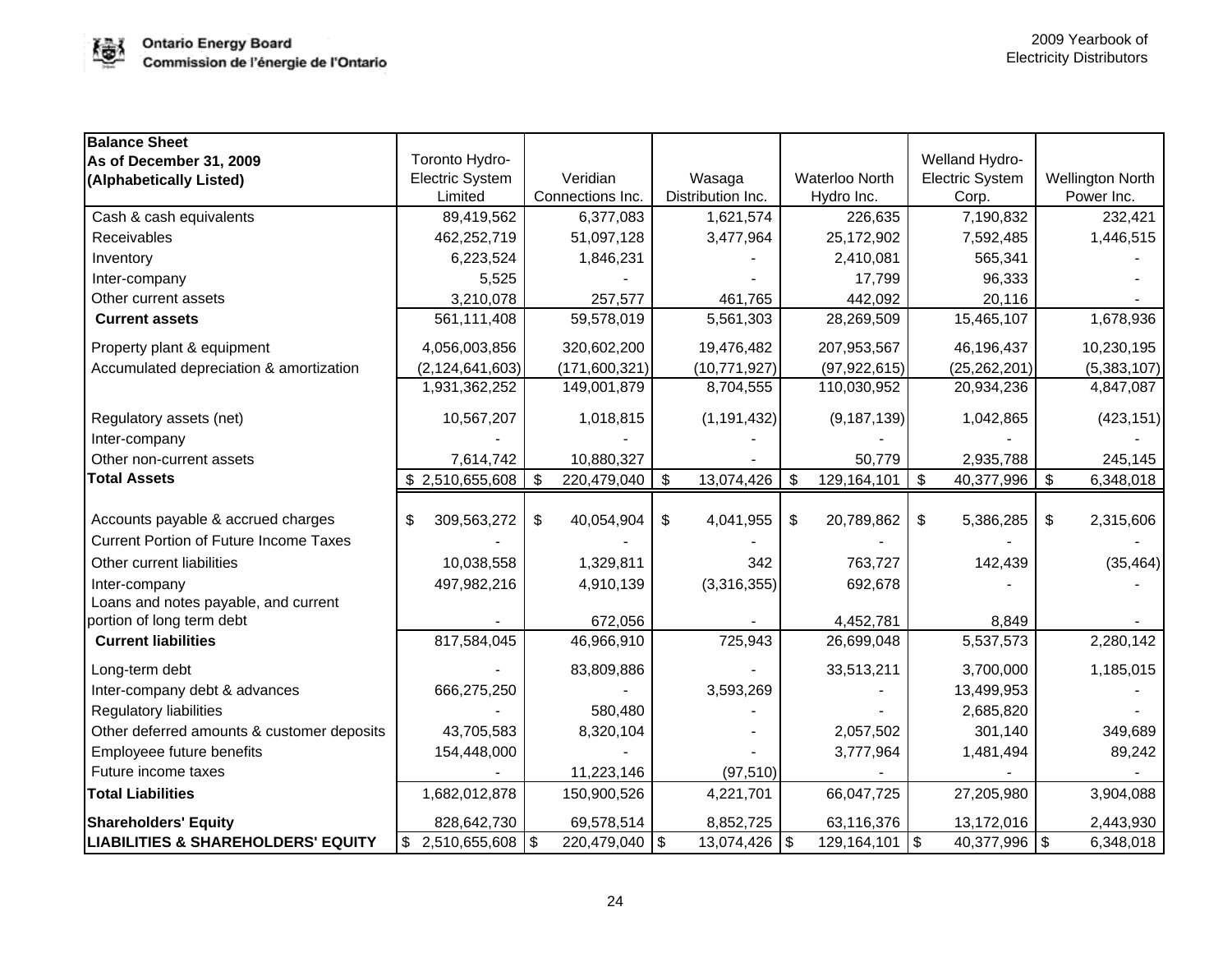

| <b>Balance Sheet</b>                          |                 |                                             |                       |                  |                          |                          |
|-----------------------------------------------|-----------------|---------------------------------------------|-----------------------|------------------|--------------------------|--------------------------|
| As of December 31, 2009                       |                 |                                             |                       | Whitby Hydro     |                          |                          |
| (Alphabetically Listed)                       |                 | West Coast Huron West Perth Power           | <b>Westario Power</b> | Electric         | Woodstock Hydro          | <b>Total for Overall</b> |
|                                               | Energy Inc.     | Inc.                                        | Inc.                  | Corporation      | Services Inc.            | Industry                 |
| Cash & cash equivalents                       | 500,994         | 836,125                                     | 3,026,348             | 3,634,634        | 2,157,301                | 363,374,543              |
| Receivables                                   | 1,435,205       | 1,307,154                                   | 8,348,906             | 16,396,215       | 7,151,099                | 3,944,740,460            |
| Inventory                                     | 400,511         | 75,542                                      | 743,073               | 907,556          | 943,213                  | 88,572,531               |
| Inter-company                                 |                 | 10,998                                      |                       | 52,767           | 121,214                  | 25,900,910               |
| Other current assets                          | 8,302           | 99,418                                      | 348,537               | 90,312           | 140,731                  | 39,695,201               |
| <b>Current assets</b>                         | 2,345,012       | 2,329,239                                   | 12,466,864            | 21,081,484       | 10,513,558               | 4,462,283,645            |
| Property plant & equipment                    | 6,430,595       | 4,729,208                                   | 43,842,109            | 126,600,841      | 35,826,147               | 20,216,463,396           |
| Accumulated depreciation & amortization       | (2, 121, 710)   | (3,020,301)                                 | (14, 414, 929)        | (64, 107, 824)   | (15, 214, 319)           | (9,066,170,761)          |
|                                               | 4,308,885       | 1,708,907                                   | 29,427,181            | 62,493,017       | 20,611,828               | 11,150,292,634           |
| Regulatory assets (net)                       | (423, 872)      | (359, 569)                                  | 4,331,212             | (5,286,210)      | (231, 452)               | 497,358,853              |
| Inter-company                                 |                 |                                             |                       |                  |                          | 1,392,650                |
| Other non-current assets                      |                 |                                             | 255,209               |                  | 169,500                  | 337,923,387              |
| <b>Total Assets</b>                           | \$<br>6,230,025 | \$<br>3,678,576                             | \$<br>46,480,467      | 78,288,291<br>\$ | \$<br>31,063,434         | \$16,449,251,170         |
|                                               |                 |                                             |                       |                  |                          |                          |
| Accounts payable & accrued charges            | \$<br>933,190   | \$<br>860,173                               | 6,591,544<br>\$       | \$<br>10,065,457 | \$<br>5,948,371          | \$1,798,238,955          |
| <b>Current Portion of Future Income Taxes</b> |                 |                                             |                       |                  |                          | (7, 734, 985)            |
| Other current liabilities                     | (16, 792)       | (23, 347)                                   |                       | 32,905           | 69,115                   | 65,232,434               |
| Inter-company                                 |                 |                                             |                       |                  |                          | 2,483,526,990            |
| Loans and notes payable, and current          |                 |                                             |                       |                  |                          |                          |
| portion of long term debt                     |                 |                                             | 2,112,106             |                  |                          | 328,460,453              |
| <b>Current liabilities</b>                    | 916,398         | 836,826                                     | 8,703,650             | 10,098,361       | 6,017,486                | 4,667,723,847            |
| Long-term debt                                | 974,454         | 1,183,391                                   | 13,125,554            | 28,337,942       | 10,941,862               | 1,786,001,020            |
| Inter-company debt & advances                 |                 |                                             |                       |                  |                          | 3,467,350,861            |
| <b>Regulatory liabilities</b>                 |                 | (146, 726)                                  | 676,242               |                  |                          | 86,297,429               |
| Other deferred amounts & customer deposits    | 249,278         | 64,988                                      |                       | 1,122,828        | 1,153,363                | 382,531,599              |
| Employeee future benefits                     |                 |                                             | 334,353               |                  | 1,118,833                | 857,703,447              |
| Future income taxes                           |                 |                                             | 67,000                | (2,300,548)      | (2,460,100)              | 86,840,149               |
| <b>Total Liabilities</b>                      | 2,140,130       | 1,938,479                                   | 22,906,799            | 37,258,584       | 16,771,444               | 11,334,448,354           |
| <b>Shareholders' Equity</b>                   | 4,089,895       | 1,740,098                                   | 23,573,668            | 41,029,707       | 14,291,990               | 5,114,802,816            |
| <b>LIABILITIES &amp; SHAREHOLDERS' EQUITY</b> | \$<br>6,230,025 | $\boldsymbol{\mathsf{S}}$<br>$3,678,576$ \$ | 46,480,467 \$         | 78,288,291       | $\sqrt{3}$<br>31,063,434 | \$16,449,251,170         |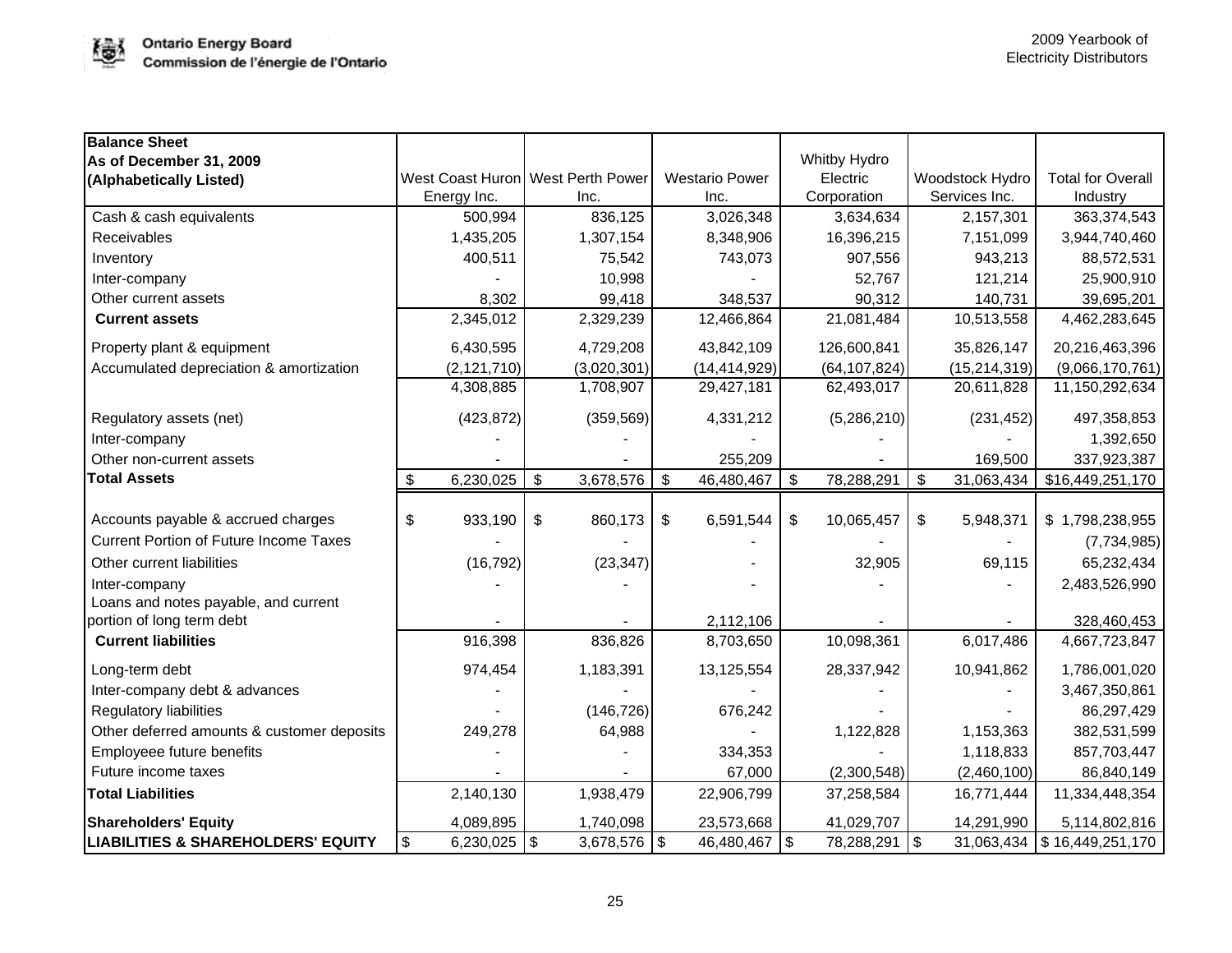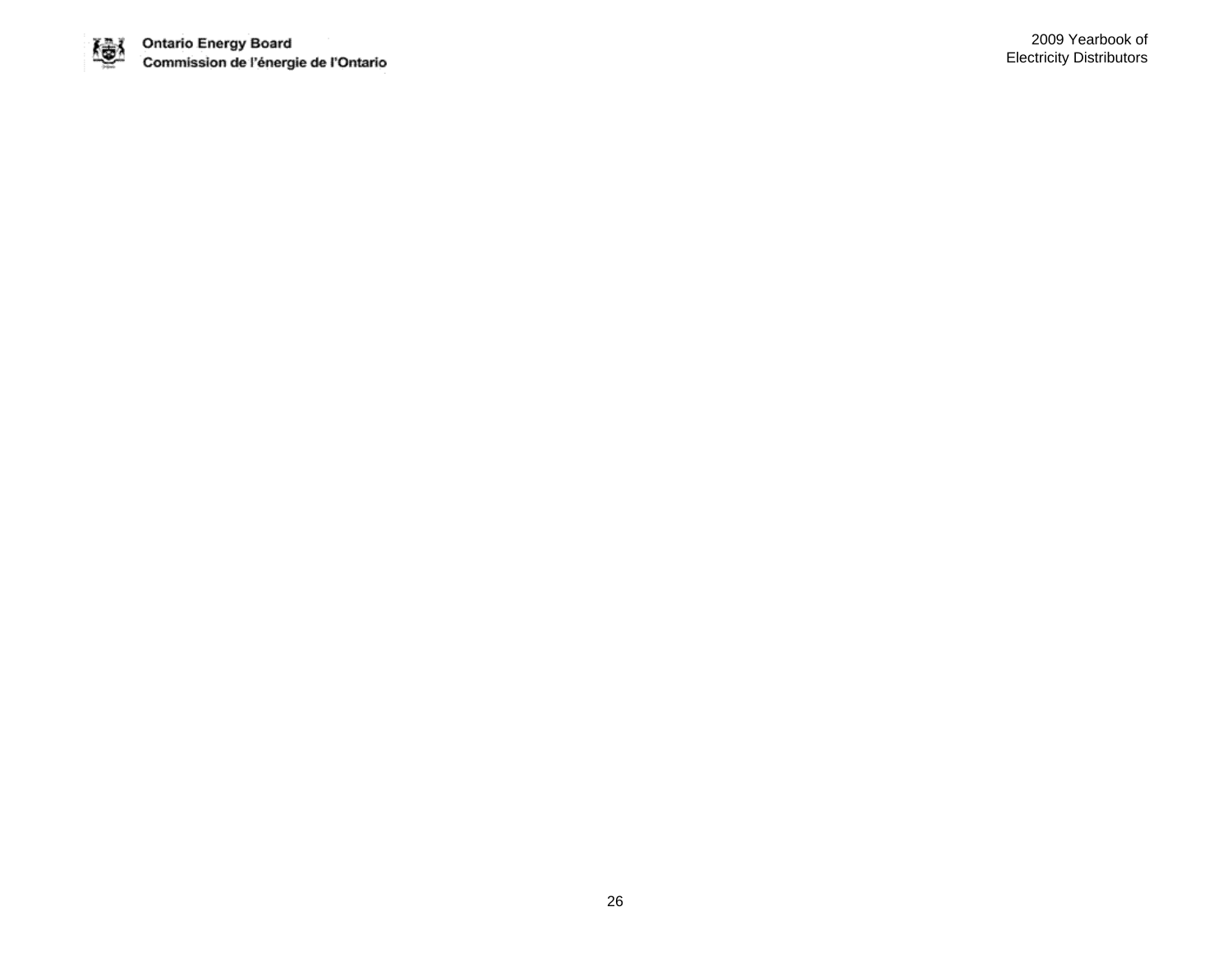

| <b>Income Statement</b><br>For the year ended December 31, 2009<br>(Alphabetically Listed) | Algoma Power<br>Inc.   |    | Atikokan Hydro<br>Inc. |            | <b>Bluewater Power</b><br><b>Distribution</b><br>Corporation | <b>Brant County</b><br>Power Inc. | <b>Brantford Power</b><br>Inc. |     | <b>Burlington Hydro</b><br>Inc. |
|--------------------------------------------------------------------------------------------|------------------------|----|------------------------|------------|--------------------------------------------------------------|-----------------------------------|--------------------------------|-----|---------------------------------|
|                                                                                            |                        |    |                        |            |                                                              |                                   |                                |     |                                 |
| Power and distribution revenue                                                             | \$<br>32,180,639       | \$ | 3,129,068              | l\$        | 72,629,059 \$                                                | 21,730,666 \$                     | 87,729,824                     | 1\$ | 128, 138, 722                   |
| Cost of power and related costs                                                            | 14,638,690             |    | 1,824,212              |            | 53,779,084                                                   | 15,685,092                        | 72,025,901                     |     | 100,310,832                     |
|                                                                                            | 17,541,949             |    | 1,304,856              |            | 18,849,975                                                   | 6,045,574                         | 15,703,923                     |     | 27,827,891                      |
| Other income                                                                               | (8,959)                |    | 11,420                 |            | 1,143,302                                                    | 38,055                            | 484,428                        |     | 1,159,449                       |
| <b>Expenses</b>                                                                            |                        |    |                        |            |                                                              |                                   |                                |     |                                 |
| Operating                                                                                  | 1,667,413              |    | 304,487                |            | 3,253,890                                                    | 503,294                           | 1,057,112                      |     | 4,126,702                       |
| Maintenance                                                                                | 3,183,635              |    | 30,962                 |            | 162,468                                                      | 580,480                           | 1,723,356                      |     | 2,306,816                       |
| Administrative                                                                             | 3,764,706              |    | 535,268                |            | 6,728,720                                                    | 2,568,216                         | 4,947,601                      |     | 6,771,107                       |
| Other                                                                                      | 12,148,503             |    | 22,229                 |            | 296,015                                                      | (2,588)                           | 162,824                        |     | 539,939                         |
| Depreciation and amortization                                                              | 3,651,441              |    | 174,190                |            | 3,968,013                                                    | 1,015,883                         | 3,166,455                      |     | 6,364,933                       |
| Financing                                                                                  | 1,830,707              |    | 75,833                 |            | 1,471,746                                                    | 327,697                           | 2,024,039                      |     | 3,759,718                       |
|                                                                                            | 26,246,404             |    | 1,142,969              |            | 15,880,852                                                   | 4,992,982                         | 13,081,387                     |     | 23,869,214                      |
| <b>PILs and Income Taxes</b>                                                               |                        |    |                        |            |                                                              |                                   |                                |     |                                 |
| Current                                                                                    | 1,033,536              |    |                        |            | 1,293,000                                                    |                                   | 1,930,422                      |     | 1,621,745                       |
| Future                                                                                     |                        |    |                        |            |                                                              | 342,923                           | (1,042,511)                    |     | (516, 782)                      |
|                                                                                            | 1,033,536              |    |                        |            | 1,293,000                                                    | 342,923                           | 887,911                        |     | 1,104,963                       |
| <b>Net Income</b>                                                                          | \$<br>$(9,746,950)$ \$ |    | 173,307                | $\sqrt{3}$ | $2,819,425$ \\$                                              | 747,724 \$                        | $2,219,054$ \$                 |     | 4,013,163                       |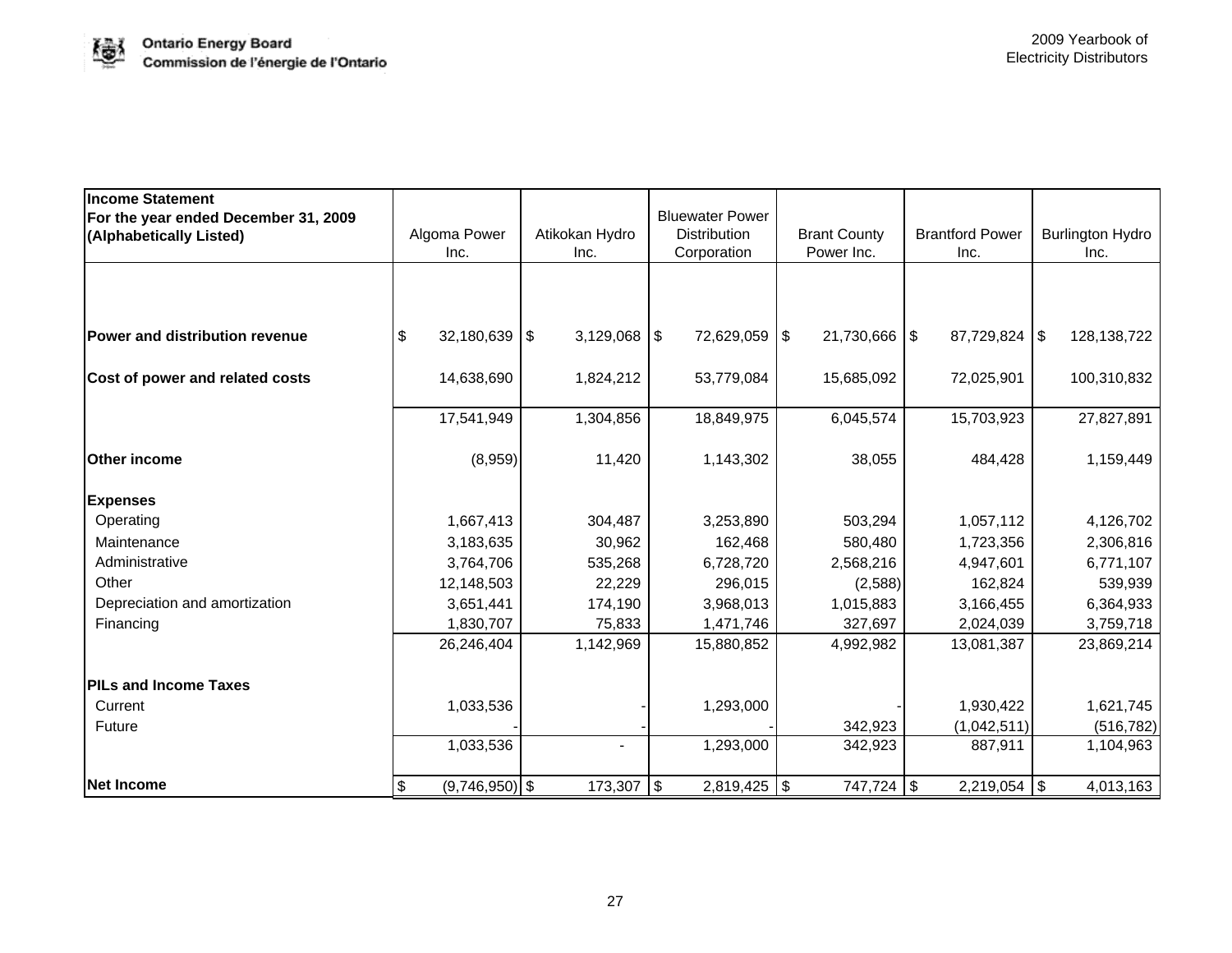

| <b>Income Statement</b><br>For the year ended December 31, 2009<br>(Alphabetically Listed) | Cambridge and<br><b>North Dumfries</b><br>Hydro Inc. | Power Inc.       | Canadian Niagara   Centre Wellington<br>Hydro Ltd. | Chapleau Public<br><b>Utilities</b><br>Corporation | Chatham-Kent<br>Hydro Inc. | <b>Clinton Power</b><br>Corporation |  |
|--------------------------------------------------------------------------------------------|------------------------------------------------------|------------------|----------------------------------------------------|----------------------------------------------------|----------------------------|-------------------------------------|--|
|                                                                                            |                                                      |                  |                                                    |                                                    |                            |                                     |  |
| Power and distribution revenue                                                             | 126,064,621<br>\$                                    | \$<br>37,251,139 | $12,535,427$ \\$<br> \$                            | 2,850,672 \$                                       | 69,406,413 \$              | 2,687,923                           |  |
| Cost of power and related costs                                                            | 104,986,187                                          | 26,286,316       | 9,729,968                                          | 2,176,584                                          | 55,871,837                 | 2,033,536                           |  |
|                                                                                            | 21,078,434                                           | 10,964,824       | 2,805,459                                          | 674,088                                            | 13,534,576                 | 654,386                             |  |
| Other income                                                                               | 617,298                                              | 922,102          | 89,978                                             | 18,177                                             | 639,688                    | 8,870                               |  |
| <b>Expenses</b>                                                                            |                                                      |                  |                                                    |                                                    |                            |                                     |  |
| Operating                                                                                  | 2,370,468                                            | 780,256          | 294,136                                            | 147,030                                            | 642,109                    | 87,466                              |  |
| Maintenance                                                                                | 1,005,334                                            | 1,017,747        | 300,079                                            |                                                    | 885,043                    | 167,476                             |  |
| Administrative                                                                             | 6,535,860                                            | 2,925,080        | 1,084,009                                          | 343,869                                            | 4,022,798                  | 296,265                             |  |
| Other                                                                                      | 3,800                                                | 191,957          | 44,478                                             | 9,121                                              | 200,000                    | 39                                  |  |
| Depreciation and amortization                                                              | 6,045,689                                            | 2,942,475        | 558,957                                            | 44,301                                             | 3,625,261                  | 72,107                              |  |
| Financing                                                                                  | 1,898,918                                            | 2,030,389        | 376,559                                            | 6,165                                              | 1,685,787                  | 38,487                              |  |
|                                                                                            | 17,860,069                                           | 9,887,905        | 2,658,218                                          | 550,485                                            | 11,060,999                 | 661,840                             |  |
| <b>PILs and Income Taxes</b>                                                               |                                                      |                  |                                                    |                                                    |                            |                                     |  |
| Current                                                                                    | 1,120,261                                            | 442,170          | 31,592                                             |                                                    | 1,010,704                  |                                     |  |
| Future                                                                                     | 26,268                                               |                  | (32, 308)                                          |                                                    |                            |                                     |  |
|                                                                                            | 1,146,529                                            | 442,170          | (716)                                              |                                                    | 1,010,704                  |                                     |  |
| Net Income                                                                                 | \$<br>$2,689,134$ \$                                 | 1,556,851        | \$<br>$237,934$ \$                                 | 141,780 \$                                         | 2,102,561                  | $\sqrt{ }$<br>1,417                 |  |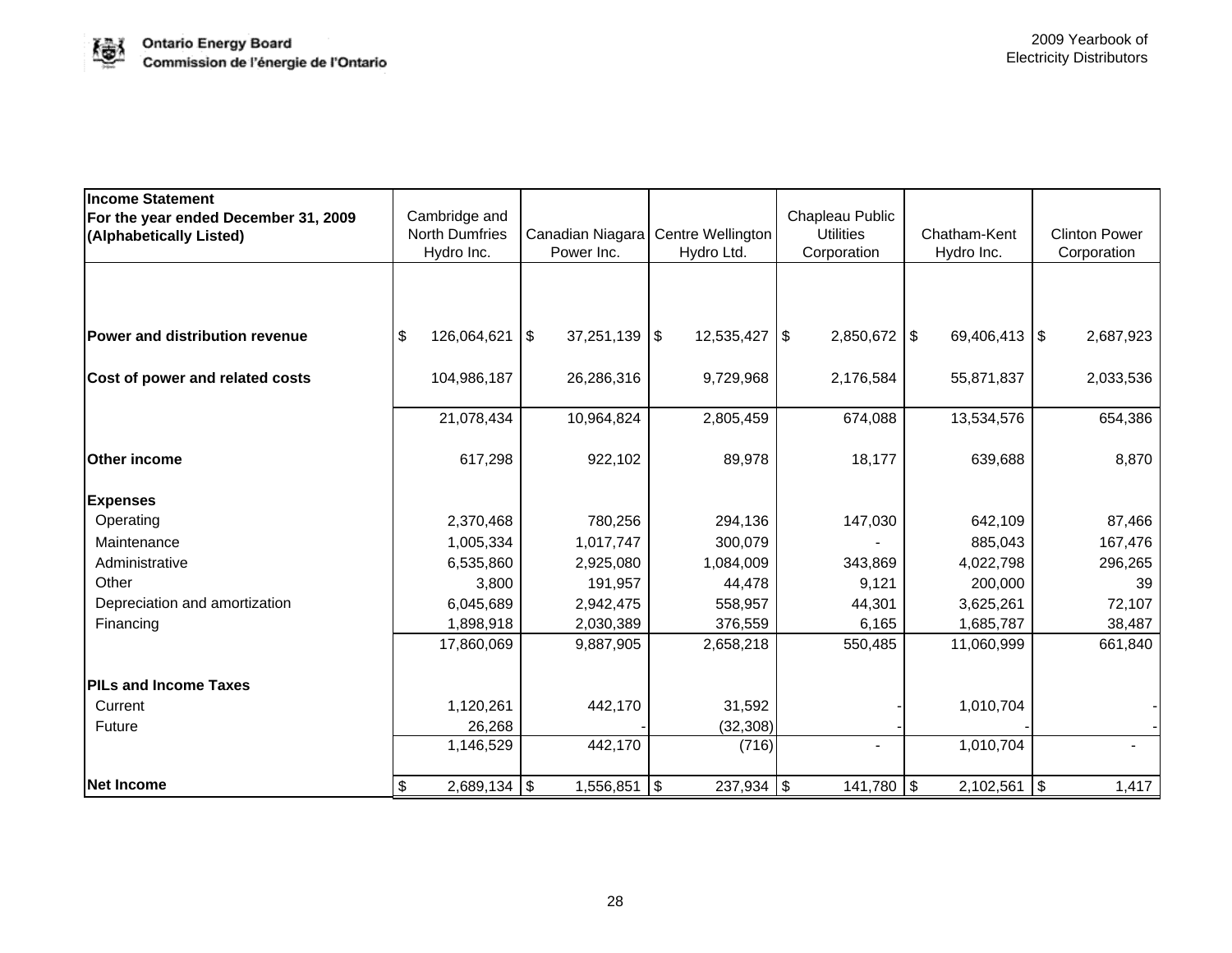

| <b>Income Statement</b><br>For the year ended December 31, 2009<br>(Alphabetically Listed) | <b>COLLUS Power</b><br>Corporation | Cooperative Hydro<br>Embrun Inc. | E.L.K. Energy Inc.          | Enersource Hydro<br>Mississauga Inc. | <b>EnWin Utilities</b><br>Ltd. | <b>Erie Thames</b><br>Powerlines<br>Corporation |
|--------------------------------------------------------------------------------------------|------------------------------------|----------------------------------|-----------------------------|--------------------------------------|--------------------------------|-------------------------------------------------|
|                                                                                            |                                    |                                  |                             |                                      |                                |                                                 |
| Power and distribution revenue                                                             | 29,518,915<br>\$                   | 2,053,591<br><b>\$</b>           | 19,040,556 \$<br>$\sqrt{3}$ | 695,728,461   \$                     | 209,291,340   \$               | 36,759,103                                      |
| Cost of power and related costs                                                            | 24,064,557                         | 1,449,009                        | 14,418,495                  | 578,088,981                          | 160,940,319                    | 30,739,578                                      |
|                                                                                            | 5,454,359                          | 604,582                          | 4,622,061                   | 117,639,480                          | 48,351,022                     | 6,019,525                                       |
| Other income                                                                               | 160,454                            | 21,328                           | 526,002                     | 10,849,345                           | 3,051,022                      | 250,918                                         |
| <b>Expenses</b>                                                                            |                                    |                                  |                             |                                      |                                |                                                 |
| Operating                                                                                  | 257,730                            | 18,349                           | 298,927                     | 18,251,383                           | 2,007,013                      | 51,217                                          |
| Maintenance                                                                                | 1,645,455                          | 29,551                           | 506,972                     | 3,529,129                            | 2,527,893                      | 366,619                                         |
| Administrative                                                                             | 2,011,647                          | 361,102                          | 1,692,293                   | 28,239,990                           | 15,413,932                     | 3,916,431                                       |
| Other                                                                                      |                                    | 1,650                            | 18,984                      | 1,224,725                            | 902,361                        | 45,007                                          |
| Depreciation and amortization                                                              | 1,004,161                          | 125,101                          | 852,414                     | 34,489,385                           | 10,773,764                     | 1,017,711                                       |
| Financing                                                                                  | 179,149                            | 1,482                            | 232,970                     | 17,976,042                           | 3,545,113                      | 652,455                                         |
|                                                                                            | 5,098,142                          | 537,235                          | 3,602,560                   | 103,710,654                          | 35,170,076                     | 6,049,440                                       |
| <b>PILs and Income Taxes</b>                                                               |                                    |                                  |                             |                                      |                                |                                                 |
| Current                                                                                    | 100,906                            |                                  | 562,106                     | 5,941,571                            | 6,012,482                      | 92,000                                          |
| Future                                                                                     | (32, 937)                          | 5,012                            |                             | 309,202                              |                                |                                                 |
|                                                                                            | 67,969                             | 5,012                            | 562,106                     | 6,250,773                            | 6,012,482                      | 92,000                                          |
| <b>Net Income</b>                                                                          | 448,702 \$<br>\$                   | $83,663$ \$                      | 983,397 \$                  | 18,527,398   \$                      | 10,219,486   \$                | 129,004                                         |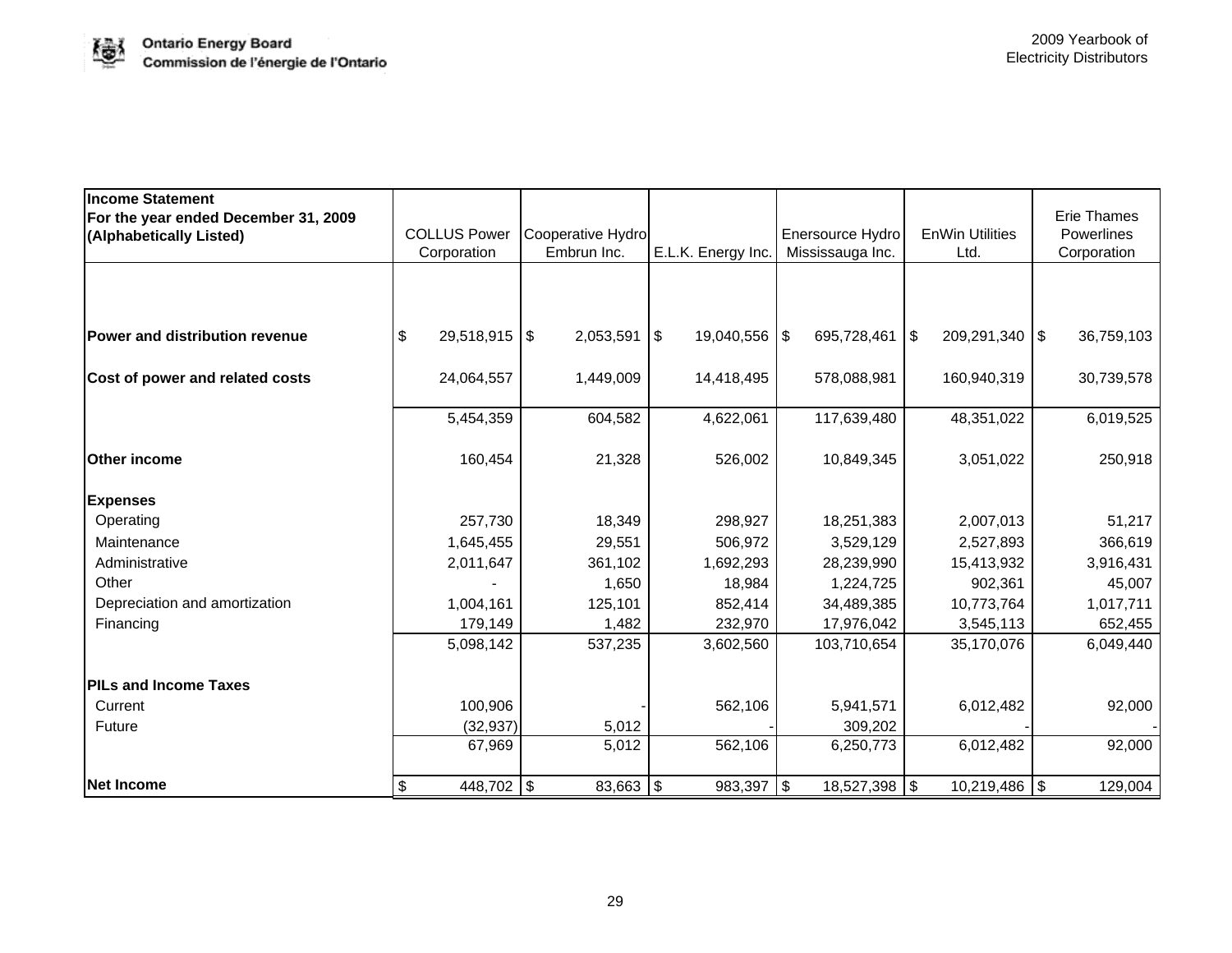

| <b>Income Statement</b>              | Espanola              |                         |                            |                                       |                        |                      |
|--------------------------------------|-----------------------|-------------------------|----------------------------|---------------------------------------|------------------------|----------------------|
| For the year ended December 31, 2009 | Regional Hydro        |                         |                            |                                       |                        |                      |
| (Alphabetically Listed)              | <b>Distribution</b>   | <b>Essex Powerlines</b> |                            | <b>Fort Frances</b>                   | <b>Greater Sudbury</b> | <b>Grimsby Power</b> |
|                                      | Corporation           | Corporation             |                            | Festival Hydro Inc. Power Corporation | Hydro Inc.             | Incorporated         |
|                                      |                       |                         |                            |                                       |                        |                      |
|                                      |                       |                         |                            |                                       |                        |                      |
| Power and distribution revenue       | \$<br>$5,967,416$ \\$ | 53,677,773              | 53,219,921<br> \$          | 1\$<br>7,860,262   \$                 | 99,778,804             | \$<br>16,963,004     |
| Cost of power and related costs      | 4,614,021             | 43,630,093              | 43,686,561                 | 6,308,863                             | 77,140,065             | 13,435,689           |
|                                      | 1,353,395             | 10,047,680              | 9,533,360                  | 1,551,398                             | 22,638,738             | 3,527,316            |
| <b>Other income</b>                  | 44,784                | 285,955                 | 380,565                    | 251,517                               | (1, 166, 820)          | 141,967              |
| <b>Expenses</b>                      |                       |                         |                            |                                       |                        |                      |
| Operating                            | 316,993               | 854,338                 | 561,058                    | 194,356                               | 3,652,054              | 197,350              |
| Maintenance                          | 254,989               | 1,201,517               | 883,115                    | 130,396                               | 1,502,331              | 380,246              |
| Administrative                       | 536,644               | 3,133,328               | 2,210,862                  | 991,807                               | 6,280,433              | 1,162,564            |
| Other                                | 20,327                | 118,209                 | 78,882                     | 14,092                                | 368,452                | 30,314               |
| Depreciation and amortization        | 191,274               | 2,320,651               | 2,525,759                  | 348,721                               | 4,634,610              | 967,542              |
| Financing                            | 107,542               | 771,480                 | 1,189,620                  | 181,674                               | 4,473,684              | 440,872              |
|                                      | 1,427,768             | 8,399,523               | 7,449,296                  | 1,861,046                             | 20,911,564             | 3,178,888            |
| <b>PILs and Income Taxes</b>         |                       |                         |                            |                                       |                        |                      |
| Current                              |                       | 582,521                 | 988,000                    | (466)                                 | 652,158                | (625)                |
| Future                               |                       |                         |                            |                                       | (260, 260)             | 131,123              |
|                                      |                       | 582,521                 | 988,000                    | (466)                                 | 391,898                | 130,498              |
| <b>Net Income</b>                    | \$<br>$(29,589)$ \$   | 1,351,591               | $\sqrt{3}$<br>1,476,629 \$ | $(57,665)$ \$                         | 168,456 \$             | 359,896              |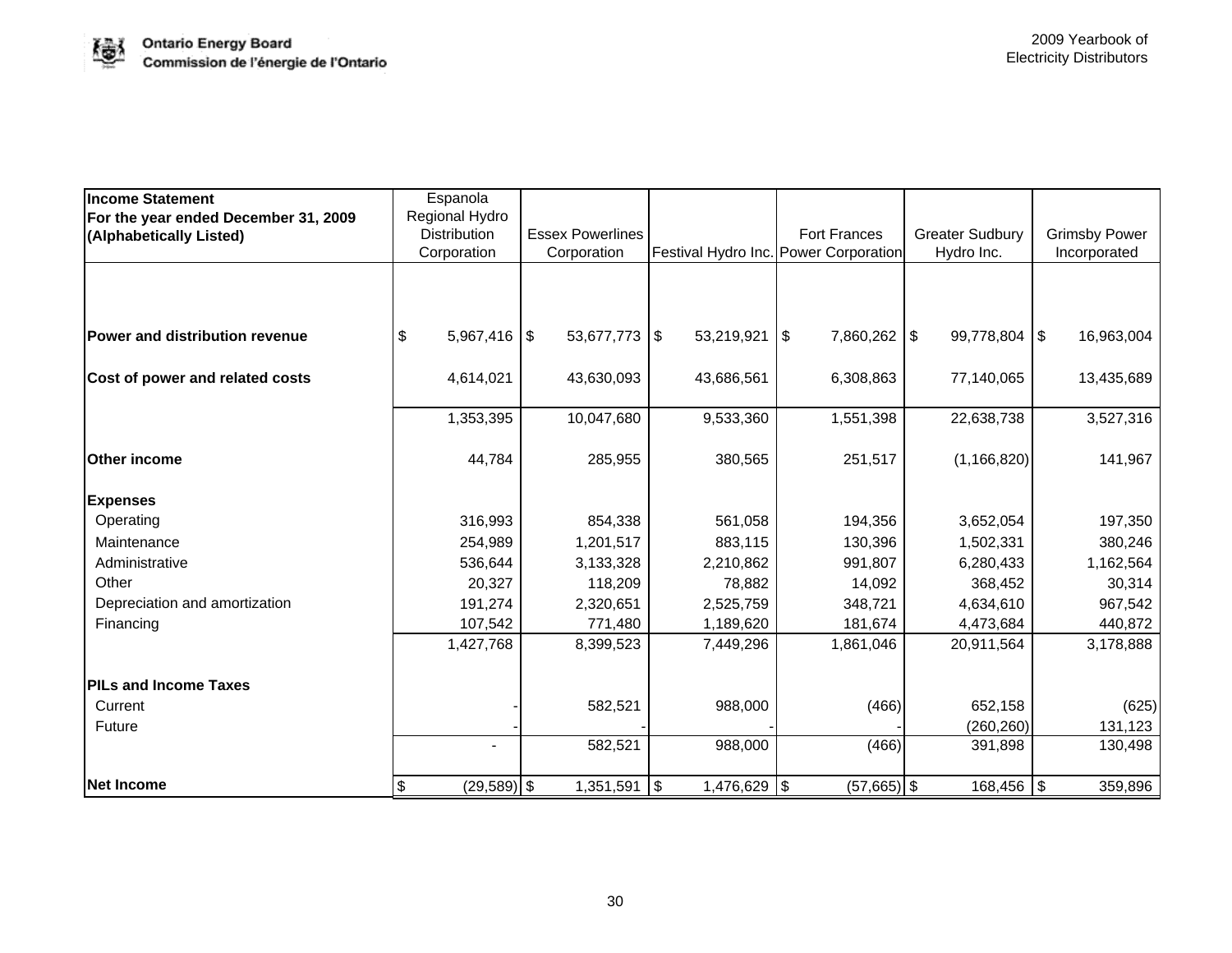

| <b>Income Statement</b><br>For the year ended December 31, 2009<br>(Alphabetically Listed) | Guelph Hydro<br><b>Electric Systems</b><br>Inc. | Haldimand County Halton Hills Hydro<br>Hydro Inc. | Inc.                 |                | <b>Hearst Power</b><br><b>Distribution</b><br><b>Company Limited</b> | <b>Horizon Utilities</b><br>Corporation | Hydro 2000 Inc.  |
|--------------------------------------------------------------------------------------------|-------------------------------------------------|---------------------------------------------------|----------------------|----------------|----------------------------------------------------------------------|-----------------------------------------|------------------|
|                                                                                            |                                                 |                                                   |                      |                |                                                                      |                                         |                  |
| Power and distribution revenue                                                             | 120,996,522<br>\$                               | \$<br>47,065,696                                  | 1\$<br>45,739,267 \$ |                | $6,799,001$ \$                                                       | 451,394,349                             | 2,435,056<br>1\$ |
| Cost of power and related costs                                                            | 96,804,232                                      | 33,184,970                                        | 36,100,747           |                | 5,886,460                                                            | 362,624,652                             | 2,089,909        |
|                                                                                            | 24,192,290                                      | 13,880,726                                        | 9,638,520            |                | 912,541                                                              | 88,769,697                              | 345,147          |
| Other income                                                                               | 1,629,375                                       | 671,696                                           |                      | 672,927        | 50,630                                                               | 1,381,154                               | 20,015           |
| <b>Expenses</b>                                                                            |                                                 |                                                   |                      |                |                                                                      |                                         |                  |
| Operating                                                                                  | 1,273,896                                       | 1,229,703                                         |                      | 819,741        | 88,075                                                               | 14,416,952                              | 10,512           |
| Maintenance                                                                                | 1,809,238                                       | 2,365,865                                         |                      | 173,136        | 274,809                                                              | 3,882,635                               | 9,184            |
| Administrative                                                                             | 6,484,215                                       | 3,353,068                                         | 3,435,317            |                | 483,908                                                              | 20,479,058                              | 248,563          |
| Other                                                                                      | 295,140                                         | 115,950                                           |                      | (255, 352)     |                                                                      | 1,221,120                               | 100              |
| Depreciation and amortization                                                              | 6,491,663                                       | 2,688,285                                         | 2,257,848            |                | 103,155                                                              | 23,295,450                              | 52,384           |
| Financing                                                                                  | 2,792,524                                       | 697,784                                           | 1,020,488            |                | 225,197                                                              | 9,900,326                               | 27,030           |
|                                                                                            | 19,146,675                                      | 10,450,656                                        | 7,451,178            |                | 1,175,145                                                            | 73,195,541                              | 347,773          |
| <b>PILs and Income Taxes</b>                                                               |                                                 |                                                   |                      |                |                                                                      |                                         |                  |
| Current                                                                                    | 3,329,003                                       | 1,519,769                                         |                      | 1,082,698      | 10,588                                                               | 5,502,940                               | 10,221           |
| Future                                                                                     |                                                 | (119, 835)                                        |                      |                | (70, 100)                                                            |                                         | (7, 410)         |
|                                                                                            | 3,329,003                                       | 1,399,934                                         | 1,082,698            |                | (59, 512)                                                            | 5,502,940                               | 2,811            |
| <b>Net Income</b>                                                                          | $3,345,987$ \$<br>\$                            | $2,701,833$ \\$                                   |                      | $1,777,571$ \$ | $(152, 462)$ \$                                                      | 11,452,370 \$                           | 14,579           |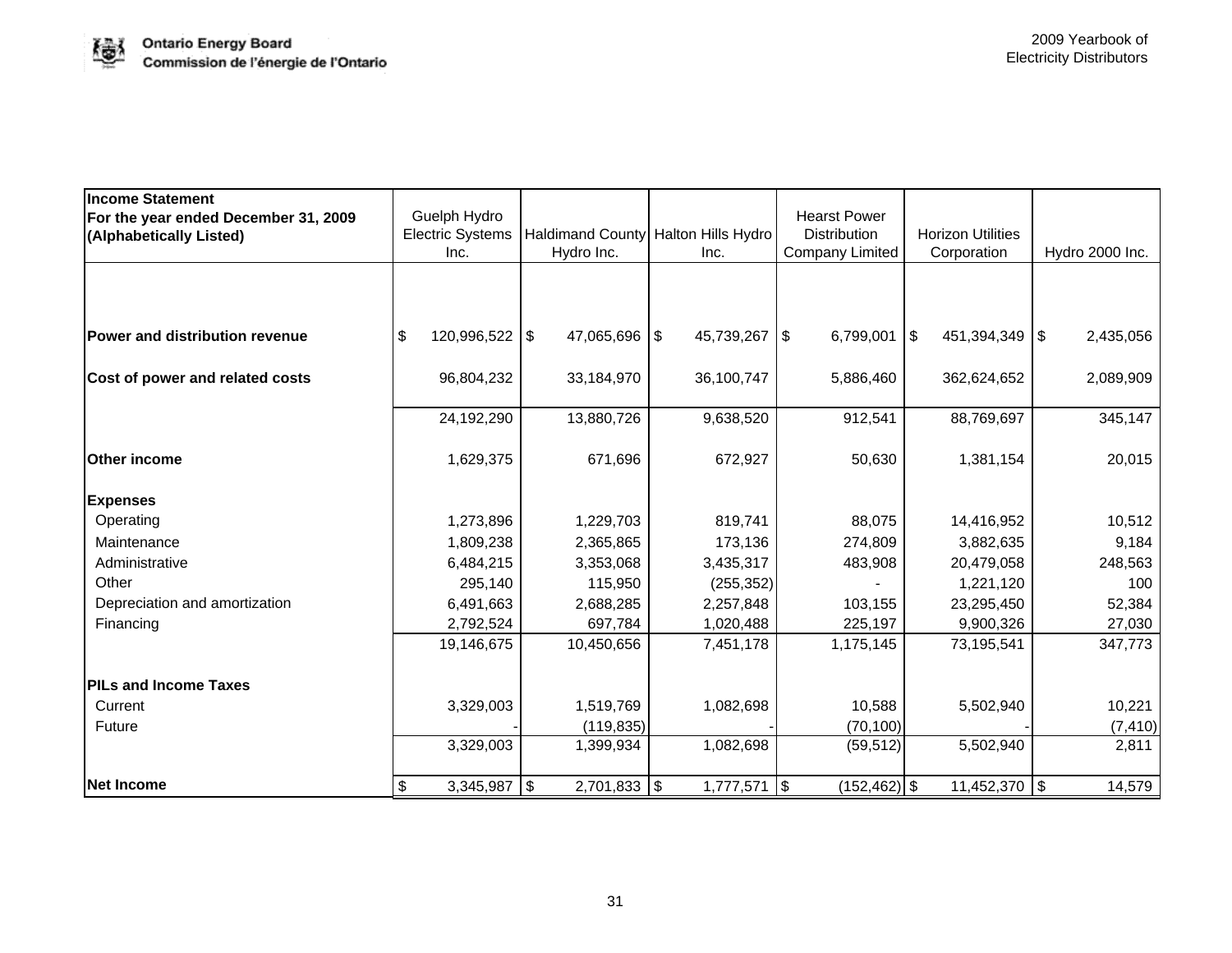

| <b>Income Statement</b><br>For the year ended December 31, 2009<br>(Alphabetically Listed) | Hydro<br>Hawkesbury Inc. | Hydro One<br><b>Brampton</b><br>Networks Inc. | Hydro One<br>Networks Inc.         | Hydro Ottawa<br>Limited | Innisfil Hydro<br><b>Distribution</b><br><b>Systems Limited</b> | Kenora Hydro<br>Electric<br>Corporation Ltd. |
|--------------------------------------------------------------------------------------------|--------------------------|-----------------------------------------------|------------------------------------|-------------------------|-----------------------------------------------------------------|----------------------------------------------|
| Power and distribution revenue                                                             | \$<br>11,869,926         | 347,492,512<br>\$                             | $\frac{1}{3}$ 3,097,909,770 \ \ \$ | 734,255,360   \$        | 26,571,811                                                      | $\sqrt{3}$<br>10,066,923                     |
| Cost of power and related costs                                                            | 10,647,223               | 285,513,279                                   | 2,040,591,725                      | 587,958,063             | 18,877,110                                                      | 7,883,158                                    |
|                                                                                            | 1,222,703                | 61,979,233                                    | 1,057,318,045                      | 146,297,297             | 7,694,700                                                       | 2,183,765                                    |
| <b>Other income</b>                                                                        | 26,052                   | 903,635                                       | 45,531,647                         | 3,256,304               | 113,680                                                         | 109,021                                      |
| <b>Expenses</b>                                                                            |                          |                                               |                                    |                         |                                                                 |                                              |
| Operating                                                                                  | 50,227                   | 3,564,057                                     | 76,909,943                         | 11,364,064              | 694,259                                                         | 172,748                                      |
| Maintenance                                                                                | 159,652                  | 3,159,225                                     | 226,990,953                        | 5,171,078               | 569,000                                                         | 373,025                                      |
| Administrative                                                                             | 578,080                  | 10,862,165                                    | 202,148,099                        | 35,436,389              | 2,457,389                                                       | 1,155,836                                    |
| Other                                                                                      | 15,766                   | 938,034                                       | 16,275,174                         | 3,400,162               | 11,315                                                          | 12,478                                       |
| Depreciation and amortization                                                              | 153,992                  | 16,490,910                                    | 266,834,808                        | 40,852,832              | 1,849,152                                                       | 436,107                                      |
| Financing                                                                                  | 92,866                   | 10,054,074                                    | 125,089,832                        | 14,971,889              | 537,949                                                         | 85,869                                       |
|                                                                                            | 1,050,583                | 45,068,465                                    | 914,248,809                        | 111,196,414             | 6,119,063                                                       | 2,236,063                                    |
| <b>PILs and Income Taxes</b>                                                               |                          |                                               |                                    |                         |                                                                 |                                              |
| Current                                                                                    | (59, 831)                | 5,019,622                                     | 28,213,470                         | 12,376,712              | 20,747                                                          | 5,262                                        |
| Future                                                                                     | 89,664                   | 3,097,195                                     |                                    |                         | 460,756                                                         |                                              |
|                                                                                            | 29,833                   | 8,116,817                                     | 28,213,470                         | 12,376,712              | 481,503                                                         | 5,262                                        |
| <b>Net Income</b>                                                                          | \$<br>$168,338$ \$       | 9,697,586                                     | $\sqrt{ }$<br>$160,387,413$ \\$    | 25,980,476   \$         | $1,207,814$ \$                                                  | 51,460                                       |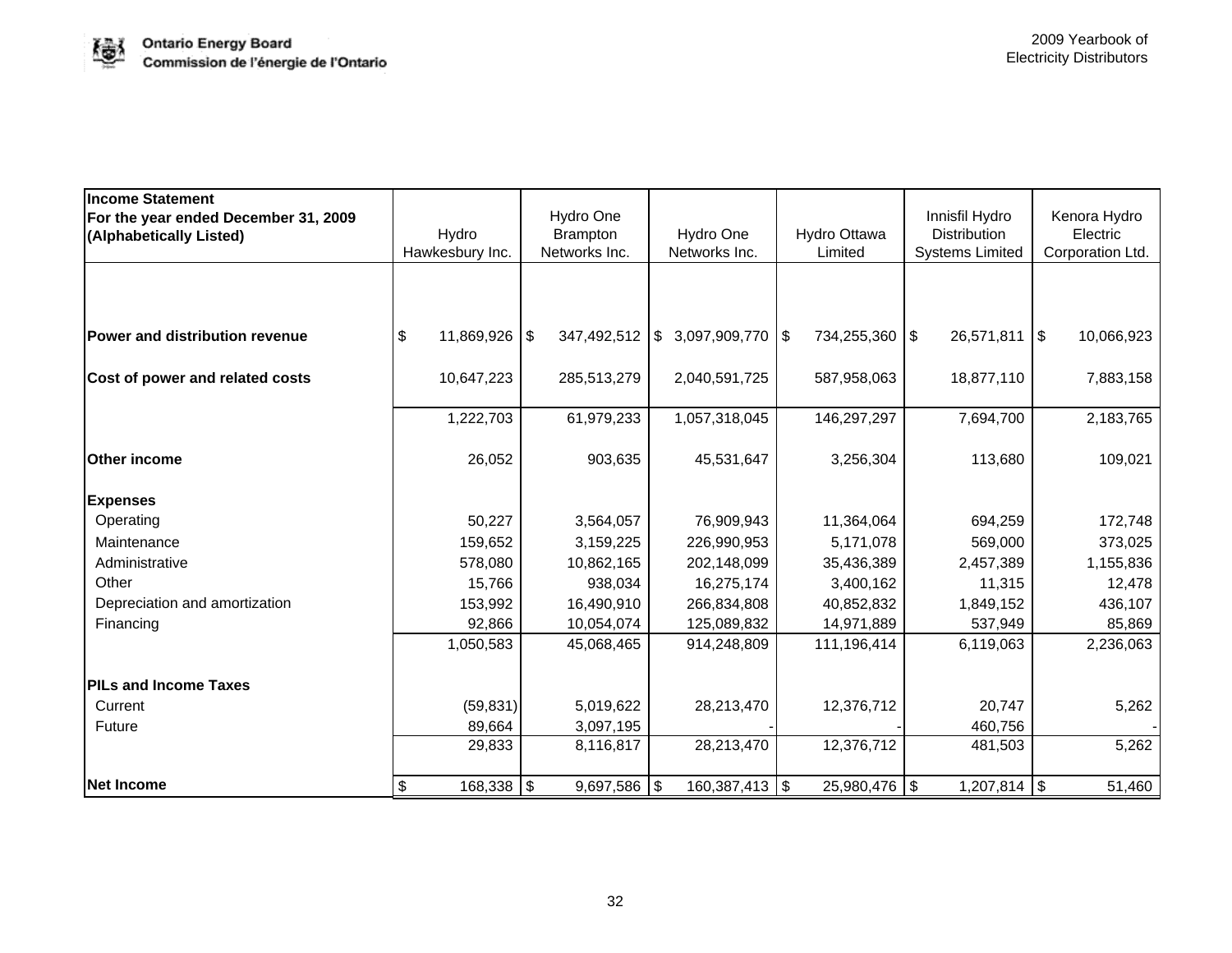

| <b>Income Statement</b><br>For the year ended December 31, 2009<br>(Alphabetically Listed) | Kingston Hydro<br>Corporation | Kitchener-Wilmot<br>Hydro Inc. | <b>Lakefront Utilities</b><br>Inc. | <b>Lakeland Power</b><br>Distribution Ltd. | London Hydro Inc. | <b>Middlesex Power</b><br><b>Distribution</b><br>Corporation |
|--------------------------------------------------------------------------------------------|-------------------------------|--------------------------------|------------------------------------|--------------------------------------------|-------------------|--------------------------------------------------------------|
|                                                                                            |                               |                                |                                    |                                            |                   |                                                              |
| Power and distribution revenue                                                             | \$<br>$64,314,546$ \\$        | $176,381,810$ \\$              | 23,959,691                         | 20,890,486 \$<br>l \$                      | 308,713,898 \$    | 18,272,705                                                   |
| Cost of power and related costs                                                            | 53,948,336                    | 143, 134, 762                  | 19,583,913                         | 16,319,947                                 | 251,625,275       | 15,131,901                                                   |
|                                                                                            | 10,366,210                    | 33,247,048                     | 4,375,778                          | 4,570,539                                  | 57,088,622        | 3,140,804                                                    |
| <b>Other income</b>                                                                        | 83,368                        | 1,374,196                      | 110,472                            | 163,710                                    | 2,006,877         | 169,734                                                      |
| <b>Expenses</b>                                                                            |                               |                                |                                    |                                            |                   |                                                              |
| Operating                                                                                  | 1,940,051                     | 2,815,696                      | 505,675                            | 196,371                                    | 6,738,103         | 95,533                                                       |
| Maintenance                                                                                | 776,190                       | 3,953,941                      | 139,614                            | 832,493                                    | 5,623,690         | 308,321                                                      |
| Administrative                                                                             | 2,600,324                     | 5,433,766                      | 1,209,936                          | 1,795,704                                  | 15,214,677        | 1,230,889                                                    |
| Other                                                                                      | 151,661                       | 522,585                        | 53,482                             | 10,065                                     | 103,291           | 7,500                                                        |
| Depreciation and amortization                                                              | 2,086,472                     | 9,386,316                      | 893,443                            | 952,100                                    | 15,535,769        | 667,033                                                      |
| Financing                                                                                  | 780,453                       | 4,877,571                      | 587,170                            | 223,758                                    | 4,248,195         | 370,676                                                      |
|                                                                                            | 8,335,151                     | 26,989,875                     | 3,389,319                          | 4,010,492                                  | 47,463,724        | 2,679,952                                                    |
| <b>PILs and Income Taxes</b>                                                               |                               |                                |                                    |                                            |                   |                                                              |
| Current                                                                                    | 912,402                       | 2,964,835                      | 355,241                            | 229,224                                    | 3,305,332         | 126,628                                                      |
| Future                                                                                     | 36,950                        |                                | (10,000)                           | 160,905                                    |                   |                                                              |
|                                                                                            | 949,352                       | 2,964,835                      | 345,241                            | 390,129                                    | 3,305,332         | 126,628                                                      |
| Net Income                                                                                 | \$<br>$1,165,075$ \$          | $4,666,534$ \$                 | 751,690 \$                         | $333,628$ \$                               | $8,326,443$ \\$   | 503,958                                                      |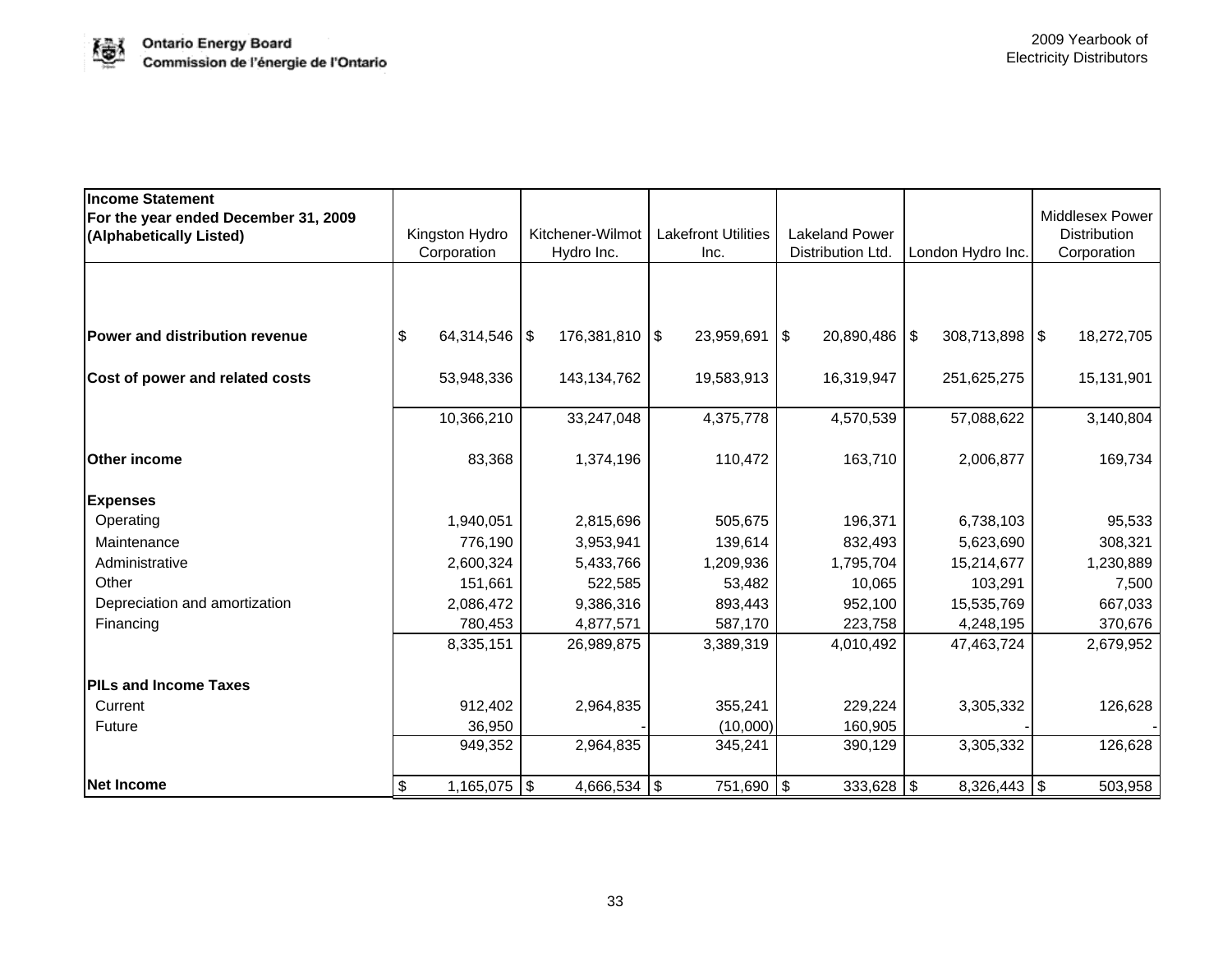

| <b>Income Statement</b>              |                                                    |                                   |                               |                                                     |                                    |                                    |
|--------------------------------------|----------------------------------------------------|-----------------------------------|-------------------------------|-----------------------------------------------------|------------------------------------|------------------------------------|
| For the year ended December 31, 2009 |                                                    |                                   | Newmarket - Tay               |                                                     |                                    |                                    |
| (Alphabetically Listed)              | <b>Midland Power</b><br><b>Utility Corporation</b> | Milton Hydro<br>Distribution Inc. | Ltd.                          | Power Distribution Niagara Peninsula<br>Energy Inc. | Niagara-on-the-<br>Lake Hydro Inc. | Norfolk Power<br>Distribution Inc. |
|                                      |                                                    |                                   |                               |                                                     |                                    |                                    |
|                                      |                                                    |                                   |                               |                                                     |                                    |                                    |
|                                      |                                                    |                                   |                               |                                                     |                                    |                                    |
| Power and distribution revenue       | 19,913,915<br>\$                                   | $\sqrt{3}$<br>64,856,570          | 70,095,452 \$<br> \$          | 123,207,068   \$                                    | $17,333,975$ \\$                   | 40,118,720                         |
| Cost of power and related costs      | 16,591,122                                         | 52,697,568                        | 54,537,190                    | 95,684,413                                          | 12,653,763                         | 28,763,185                         |
|                                      |                                                    |                                   |                               |                                                     |                                    |                                    |
|                                      | 3,322,793                                          | 12,159,002                        | 15,558,262                    | 27,522,656                                          | 4,680,211                          | 11,355,535                         |
| Other income                         | 140,720                                            | 766,533                           | 2,744,173                     | 464,429                                             | 213,793                            | 88,473                             |
|                                      |                                                    |                                   |                               |                                                     |                                    |                                    |
| <b>Expenses</b>                      |                                                    |                                   |                               |                                                     |                                    |                                    |
| Operating                            | 325,787                                            | 685,613                           | 963,225                       | 3,152,388                                           | 399,162                            | 1,060,932                          |
| Maintenance                          | 337,863                                            | 991,549                           | 1,218,466                     | 2,390,127                                           | 439,868                            | 1,025,443                          |
| Administrative                       | 1,124,924                                          | 3,688,648                         | 4,363,785                     | 7,502,419                                           | 978,864                            | 2,445,657                          |
| Other                                | 31,421                                             | 75,000                            | 915,432                       | 215,253                                             | 42,555                             | 124,305                            |
| Depreciation and amortization        | 684,753                                            | 2,968,831                         | 4,270,471                     | 7,754,076                                           | 1,299,342                          | 2,517,025                          |
| Financing                            | 58,067                                             | 1,107,221                         | 1,490,026                     | 2,819,522                                           | 706,058                            | 1,270,617                          |
|                                      | 2,562,816                                          | 9,516,862                         | 13,221,404                    | 23,833,785                                          | 3,865,849                          | 8,443,979                          |
| <b>PILs and Income Taxes</b>         |                                                    |                                   |                               |                                                     |                                    |                                    |
| Current                              | 68,873                                             | 1,036,250                         | 1,778,792                     | 1,656,184                                           | 376,432                            | 912,000                            |
| Future                               |                                                    | (65, 927)                         |                               |                                                     | (50, 465)                          |                                    |
|                                      | 68,873                                             | 970,323                           | 1,778,792                     | 1,656,184                                           | 325,967                            | 912,000                            |
| Net Income                           | \$<br>831,824 \$                                   | 2,438,350                         | $\sqrt{3}$<br>$3,302,238$ \\$ | $2,497,116$ \$                                      | 702,189 \$                         | 2,088,029                          |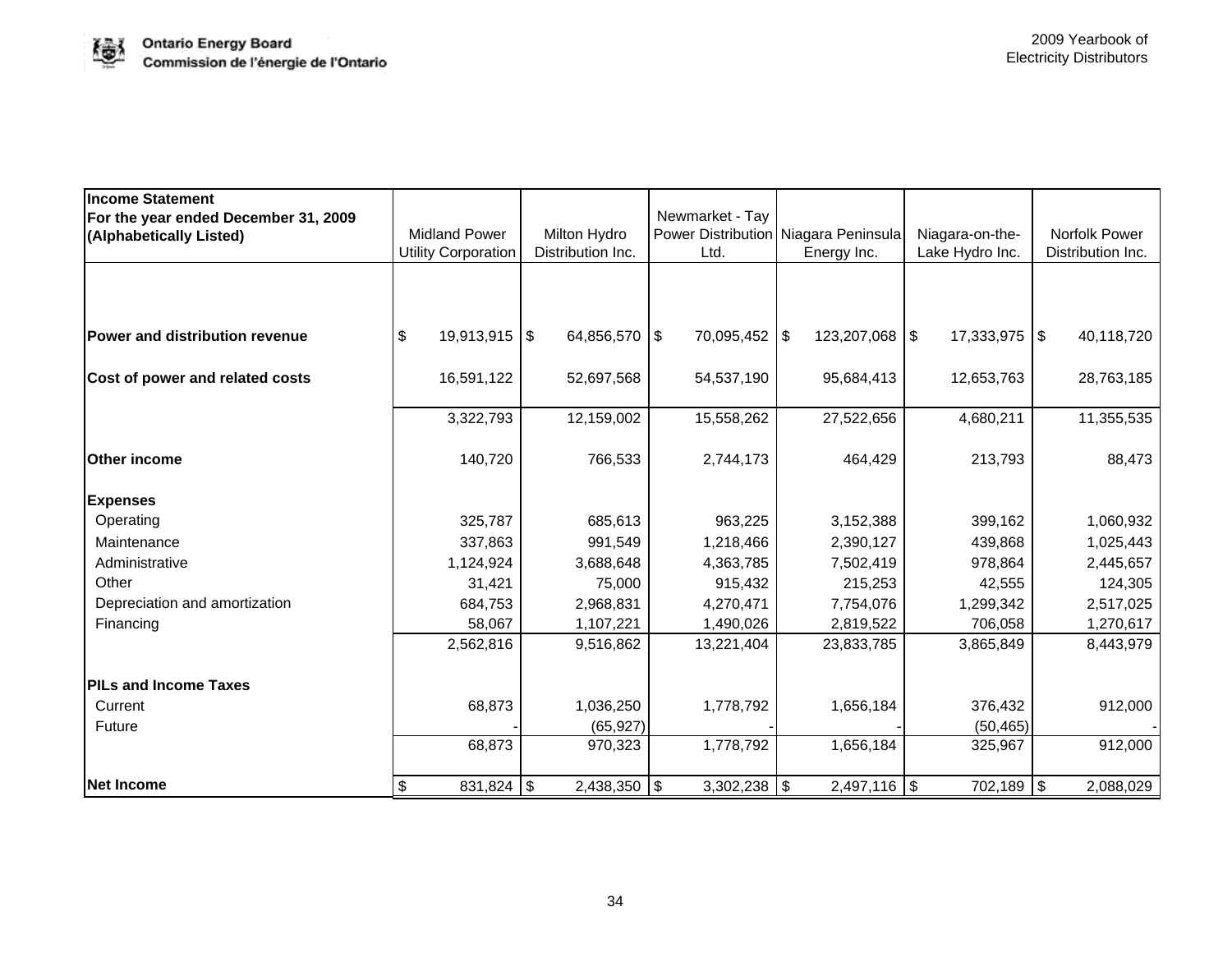

| <b>Income Statement</b><br>For the year ended December 31, 2009<br>(Alphabetically Listed) | North Bay Hydro<br><b>Distribution</b><br>Limited | Northern Ontario<br>Wires Inc. | Oakville Hydro<br>Electricity<br>Distribution Inc. | Orangeville Hydro<br>Limited | Orillia Power<br><b>Distribution</b><br>Corporation | Oshawa PUC<br>Networks Inc. |
|--------------------------------------------------------------------------------------------|---------------------------------------------------|--------------------------------|----------------------------------------------------|------------------------------|-----------------------------------------------------|-----------------------------|
|                                                                                            |                                                   |                                |                                                    |                              |                                                     |                             |
| Power and distribution revenue                                                             | $51,337,172$ \\$<br>\$                            | 12,230,109                     | $133,705,112$ \\$<br> \$                           | $23,633,975$ \\$             | 29,895,170 \$                                       | 94,501,807                  |
| Cost of power and related costs                                                            | 40,845,601                                        | 9,636,255                      | 104,453,743                                        | 18,961,502                   | 23,033,104                                          | 74,655,910                  |
|                                                                                            | 10,491,571                                        | 2,593,853                      | 29,251,368                                         | 4,672,472                    | 6,862,066                                           | 19,845,898                  |
| Other income                                                                               | 292,662                                           | 34,709                         | 2,515,962                                          | 138,669                      | 62,212                                              | 490,006                     |
| <b>Expenses</b>                                                                            |                                                   |                                |                                                    |                              |                                                     |                             |
| Operating                                                                                  | 690,785                                           | 435,765                        | 3,846,220                                          | 329,817                      | 916,577                                             | 589,965                     |
| Maintenance                                                                                | 1,069,450                                         | 236,302                        | 2,005,361                                          | 430,459                      | 817,793                                             | 1,067,491                   |
| Administrative                                                                             | 3,195,707                                         | 1,351,771                      | 4,372,432                                          | 1,616,462                    | 2,181,022                                           | 7,140,375                   |
| Other                                                                                      | 2,044,938                                         | 1,969                          | 940,679                                            | 5,196                        | 64,961                                              | 291,629                     |
| Depreciation and amortization                                                              | 2,581,212                                         | 315,113                        | 10,390,567                                         | 985,671                      | 1,435,997                                           | 4,430,136                   |
| Financing                                                                                  | 1,023,906                                         | 129,763                        | 4,953,568                                          | 355,008                      | 668,677                                             | 1,976,892                   |
|                                                                                            | 10,605,998                                        | 2,470,682                      | 26,508,827                                         | 3,722,614                    | 6,085,027                                           | 15,496,488                  |
| <b>PILs and Income Taxes</b>                                                               |                                                   |                                |                                                    |                              |                                                     |                             |
| Current                                                                                    | 583,406                                           | 33,549                         | 3,163,137                                          | 370,750                      | 299,783                                             | 1,923,557                   |
| Future                                                                                     | (501, 772)                                        | (7,730)                        | (673, 879)                                         |                              | (6,000)                                             |                             |
|                                                                                            | 81,634                                            | 25,819                         | 2,489,258                                          | 370,750                      | 293,783                                             | 1,923,557                   |
| Net Income                                                                                 | \$<br>$96,601$ \$                                 | $132,062$ \$                   | $2,769,245$ \$                                     | 717,778 \$                   | 545,467 \$                                          | 2,915,859                   |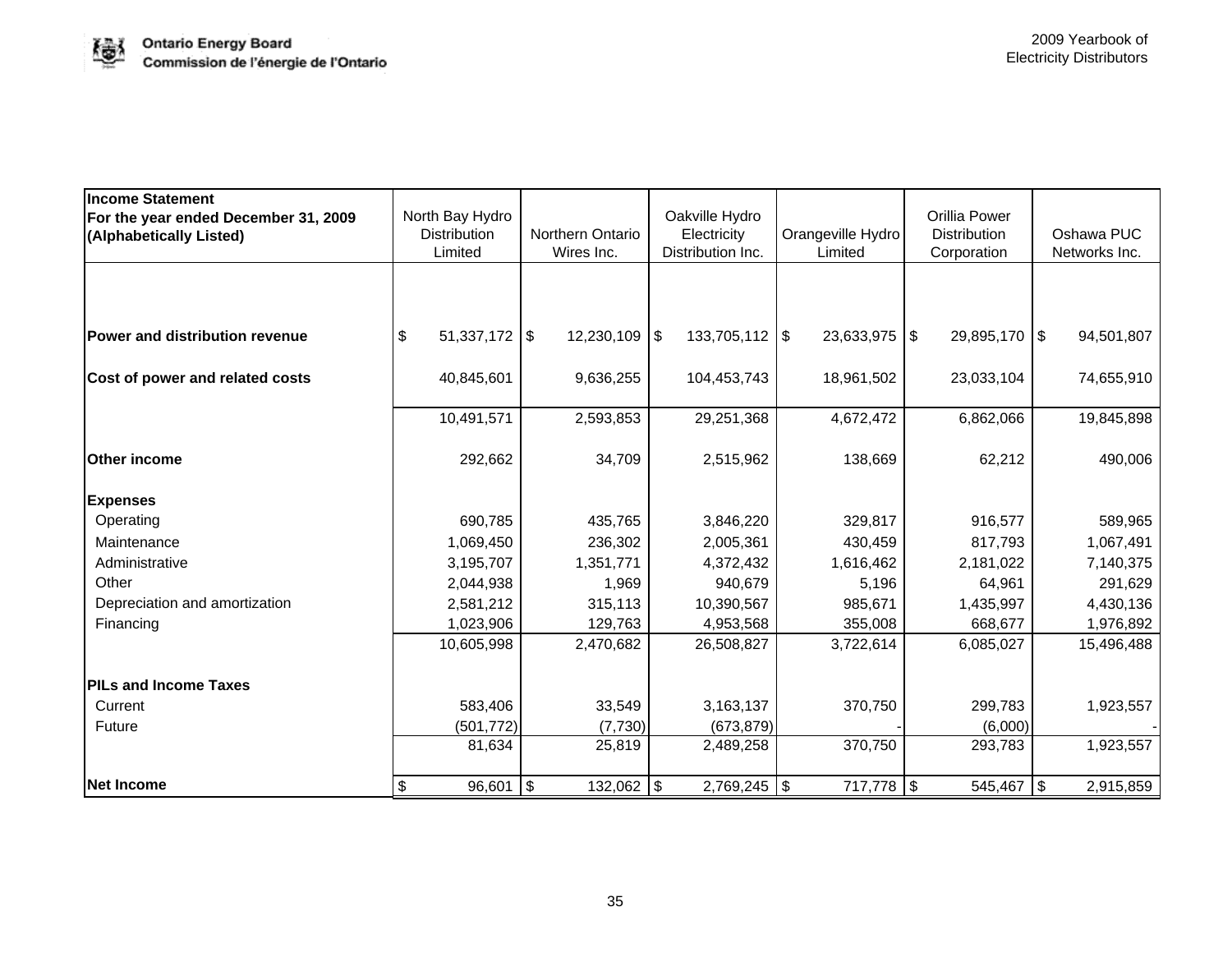

| <b>Income Statement</b><br>For the year ended December 31, 2009<br>(Alphabetically Listed) | Ottawa River           | Parry Sound<br>Power Corporation Power Corporation | Peterborough<br><b>Distribution</b><br>Incorporated | Port Colborne<br>Hydro Inc. | PowerStream Inc. | <b>PUC Distribution</b><br>Inc. |
|--------------------------------------------------------------------------------------------|------------------------|----------------------------------------------------|-----------------------------------------------------|-----------------------------|------------------|---------------------------------|
|                                                                                            |                        |                                                    |                                                     |                             |                  |                                 |
| Power and distribution revenue                                                             | \$<br>$17,934,613$ \\$ | 8,511,439                                          | 75,362,482   \$<br> \$                              | $19,877,711$ \\$            | 775,213,917   \$ | 61,867,885                      |
| Cost of power and related costs                                                            | 14,257,639             | 6,746,090                                          | 61,066,555                                          | 14,627,485                  | 621,719,315      | 46,144,077                      |
|                                                                                            | 3,676,974              | 1,765,350                                          | 14,295,927                                          | 5,250,226                   | 153,494,602      | 15,723,808                      |
| Other income                                                                               | 318,739                | 33,139                                             | 1,273,002                                           | (750, 882)                  | 1,742,956        | 193,865                         |
| <b>Expenses</b>                                                                            |                        |                                                    |                                                     |                             |                  |                                 |
| Operating                                                                                  | 330,997                | 57,300                                             | 1,756,212                                           | 360,324                     | 13,361,528       | 2,892,380                       |
| Maintenance                                                                                | 613,328                | 283,648                                            | 1,291,646                                           | 442,988                     | 9,322,325        | 2,119,240                       |
| Administrative                                                                             | 1,475,058              | 904,831                                            | 3,514,571                                           | 2,654,847                   | 36,232,909       | 2,926,949                       |
| Other                                                                                      |                        |                                                    | 1,152,204                                           | 83,013                      | 2,685,120        | 55,850                          |
| Depreciation and amortization                                                              | 675,335                | 384,027                                            | 3,222,790                                           | 376,757                     | 42,124,601       | 3,059,645                       |
| Financing                                                                                  | 473,972                | 193,337                                            | 1,694,699                                           | 395,947                     | 21,886,277       | 2,070,793                       |
|                                                                                            | 3,568,690              | 1,823,143                                          | 12,632,123                                          | 4,313,877                   | 125,612,760      | 13,124,856                      |
| <b>PILs and Income Taxes</b>                                                               |                        |                                                    |                                                     |                             |                  |                                 |
| Current                                                                                    | 72,916                 | 11,762                                             | 1,060,000                                           | 40,757                      | 8,561,170        | 92,000                          |
| Future                                                                                     |                        |                                                    |                                                     |                             |                  | 880,000                         |
|                                                                                            | 72,916                 | 11,762                                             | 1,060,000                                           | 40,757                      | 8,561,170        | 972,000                         |
| Net Income                                                                                 | $354,107$ \$<br>\$     | $(36, 416)$ \$                                     | 1,876,807 \$                                        | 144,710   \$                | $21,063,628$ \\$ | 1,820,817                       |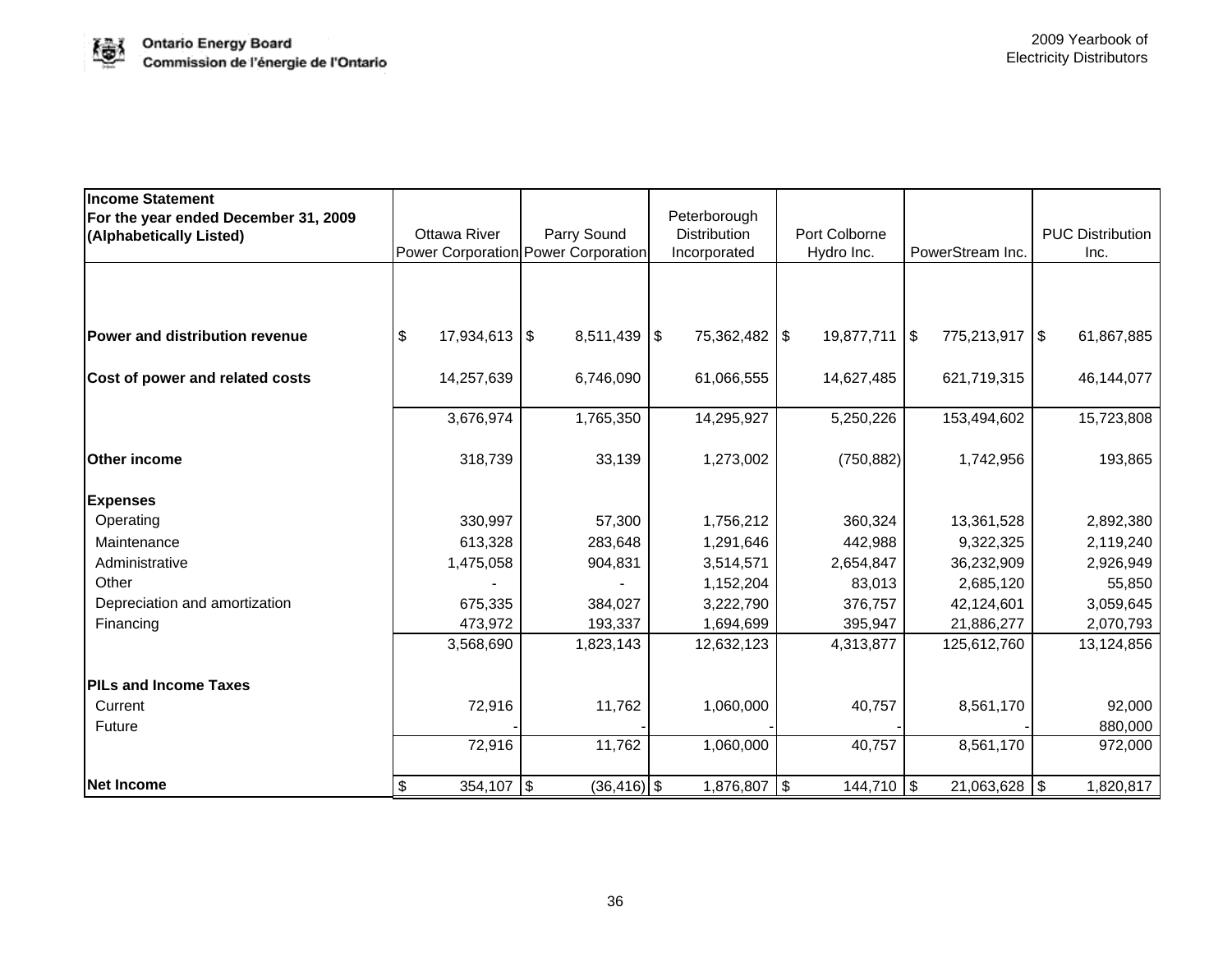

| <b>Income Statement</b><br>For the year ended December 31, 2009<br>(Alphabetically Listed) | Renfrew Hydro<br>Inc. | Rideau St.<br>Lawrence<br>Distribution Inc. | Sioux Lookout<br>Hydro Inc. | St. Thomas<br>Energy Inc. | <b>Thunder Bay</b><br><b>Hydro Electricity</b><br>Distribution Inc. | Tillsonburg Hydro<br>Inc. |
|--------------------------------------------------------------------------------------------|-----------------------|---------------------------------------------|-----------------------------|---------------------------|---------------------------------------------------------------------|---------------------------|
|                                                                                            |                       |                                             |                             |                           |                                                                     |                           |
| Power and distribution revenue                                                             | $9,586,597$ \$<br>\$  | $11,155,173$ \\$                            | $5,384,196$ \\$             | $29,535,240$ \\$          | $92,462,215$ \\$                                                    | 17,985,498                |
| Cost of power and related costs                                                            | 7,927,856             | 8,978,754                                   | 3,497,911                   | 23,143,921                | 74,346,574                                                          | 15,174,062                |
|                                                                                            | 1,658,741             | 2,176,418                                   | 1,886,285                   | 6,391,319                 | 18,115,641                                                          | 2,811,436                 |
| <b>Other income</b>                                                                        | 46,336                | 88,358                                      | 15,643                      | 143,231                   | 358,415                                                             | 41,438                    |
| <b>Expenses</b>                                                                            |                       |                                             |                             |                           |                                                                     |                           |
| Operating                                                                                  | 206,387               | 232,774                                     | 396,302                     | 555,092                   | 2,899,470                                                           | 854,849                   |
| Maintenance                                                                                | 145,465               | 292,592                                     | 94,701                      | 501,616                   | 3,299,553                                                           | 186,094                   |
| Administrative                                                                             | 680,569               | 1,092,486                                   | 649,058                     | 2,190,314                 | 5,471,747                                                           | 833,374                   |
| Other                                                                                      |                       | 22,699                                      | 300,979                     | 117,957                   | 178,000                                                             | 222,616                   |
| Depreciation and amortization                                                              | 417,125               | 277,765                                     | 266,547                     | 1,308,810                 | 4,712,063                                                           | 551,911                   |
| Financing                                                                                  | 221,495               | 80,116                                      | 65,526                      | 577,537                   | 343,561                                                             | 14,844                    |
|                                                                                            | 1,671,041             | 1,998,433                                   | 1,773,113                   | 5,251,325                 | 16,904,395                                                          | 2,663,688                 |
| <b>PILs and Income Taxes</b>                                                               |                       |                                             |                             |                           |                                                                     |                           |
| Current                                                                                    | 21,172                | 28,706                                      | 35,709                      | 509,687                   | 734,000                                                             | 21,641                    |
| Future                                                                                     |                       |                                             |                             |                           | (3,825,000)                                                         |                           |
|                                                                                            | 21,172                | 28,706                                      | 35,709                      | 509,687                   | (3,091,000)                                                         | 21,641                    |
| <b>Net Income</b>                                                                          | $12,865$ \$<br>\$     | 237,638 \$                                  | $93,105$ \$                 | 773,538 \$                | $4,660,661$ \\$                                                     | 167,544                   |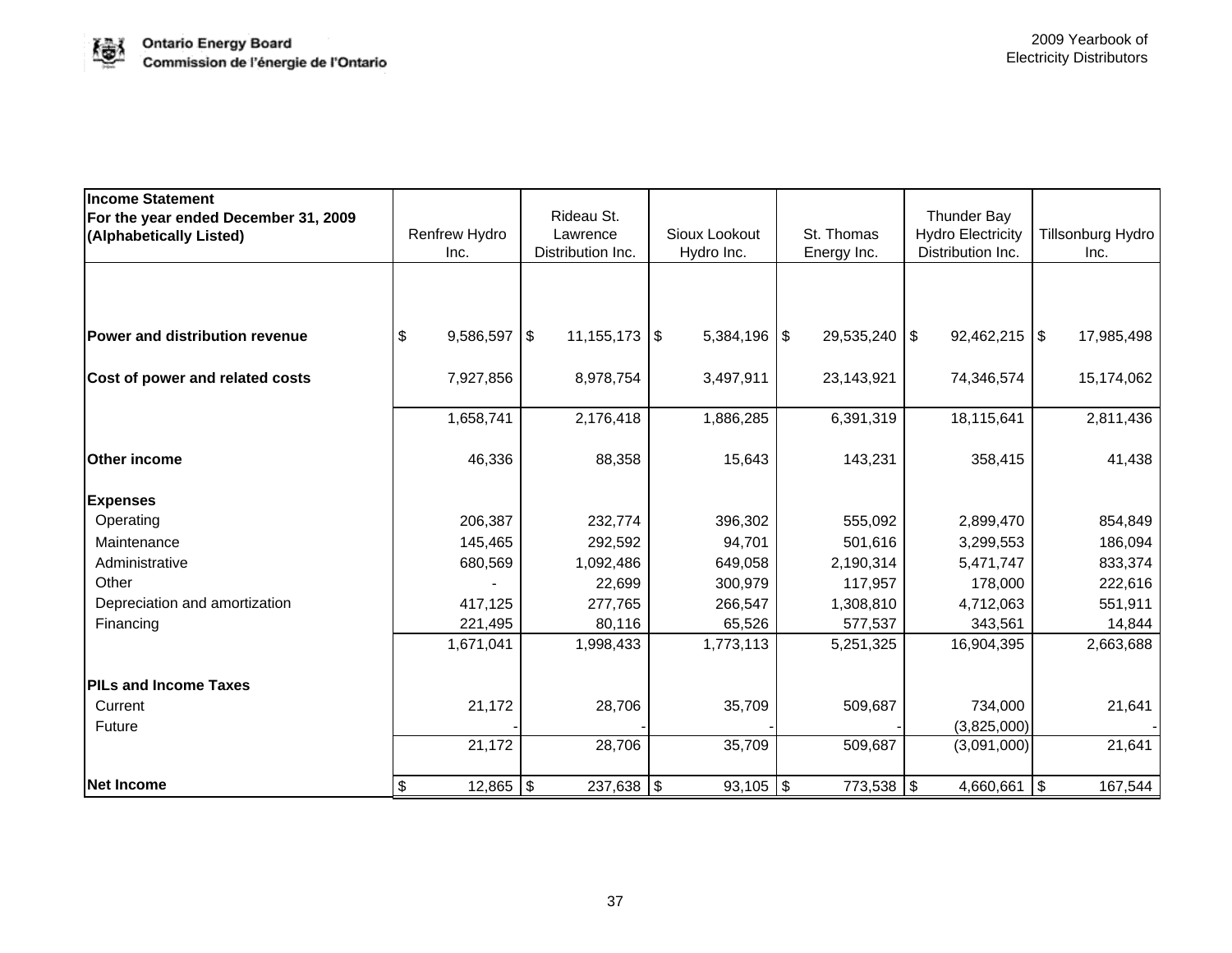

| <b>Income Statement</b><br>For the year ended December 31, 2009<br>(Alphabetically Listed) | Toronto Hydro-<br><b>Electric System</b><br>Limited | Veridian<br>Connections Inc. | Wasaga<br>Distribution Inc. | <b>Waterloo North</b><br>Hydro Inc. | Welland Hydro-<br><b>Electric System</b><br>Corp. | <b>Wellington North</b><br>Power Inc. |
|--------------------------------------------------------------------------------------------|-----------------------------------------------------|------------------------------|-----------------------------|-------------------------------------|---------------------------------------------------|---------------------------------------|
|                                                                                            |                                                     |                              |                             |                                     |                                                   |                                       |
| Power and distribution revenue                                                             | 2,131,642,570<br>\$                                 | 243,940,027<br>\$            | $11,792,847$ \\$<br> \$     | 105,761,804   \$                    | $40,338,853$ \\$                                  | 7,302,177                             |
| Cost of power and related costs                                                            | 1,649,332,663                                       | 197,332,492                  | 7,874,479                   | 79,978,881                          | 32,059,673                                        | 5,379,530                             |
|                                                                                            | 482,309,907                                         | 46,607,535                   | 3,918,368                   | 25,782,923                          | 8,279,180                                         | 1,922,647                             |
| Other income                                                                               | 9,034,351                                           | 1,768,737                    | 189,437                     | 329,021                             | 111,673                                           | 225,607                               |
| <b>Expenses</b>                                                                            |                                                     |                              |                             |                                     |                                                   |                                       |
| Operating                                                                                  | 49,045,106                                          | 4,024,950                    | 27,231                      | 3,463,613                           | 1,317,886                                         | 234,515                               |
| Maintenance                                                                                | 46,460,132                                          | 2,393,702                    | 502,293                     | 1,395,024                           | 1,313,154                                         | 209,605                               |
| Administrative                                                                             | 83,353,278                                          | 13,050,184                   | 1,475,780                   | 3,944,669                           | 2,162,318                                         | 704,345                               |
| Other                                                                                      | 11,842,023                                          | 131,835                      | 26,179                      | 311,160                             | 82,691                                            | 11,354                                |
| Depreciation and amortization                                                              | 155,467,507                                         | 12,524,859                   | 698,791                     | 6,833,794                           | 1,732,181                                         | 351,957                               |
| Financing                                                                                  | 72,932,740                                          | 5,058,885                    | 240,695                     | 3,202,600                           | 989,261                                           | 100,483                               |
|                                                                                            | 419,100,785                                         | 37,184,415                   | 2,970,969                   | 19,150,860                          | 7,597,491                                         | 1,612,258                             |
| <b>PILs and Income Taxes</b>                                                               |                                                     |                              |                             |                                     |                                                   |                                       |
| Current                                                                                    | 21,242,454                                          | 4,258,155                    | 395,014                     | 2,013,033                           | 288,430                                           | 43,082                                |
| Future                                                                                     |                                                     |                              | 1,869                       |                                     |                                                   |                                       |
|                                                                                            | 21,242,454                                          | 4,258,155                    | 396,883                     | 2,013,033                           | 288,430                                           | 43,082                                |
| Net Income                                                                                 | \$<br>$51,001,018$ \$                               | 6,933,702 $\frac{1}{3}$      | 739,953 \$                  | $4,948,051$ \$                      | $504,932$ \$                                      | 492,913                               |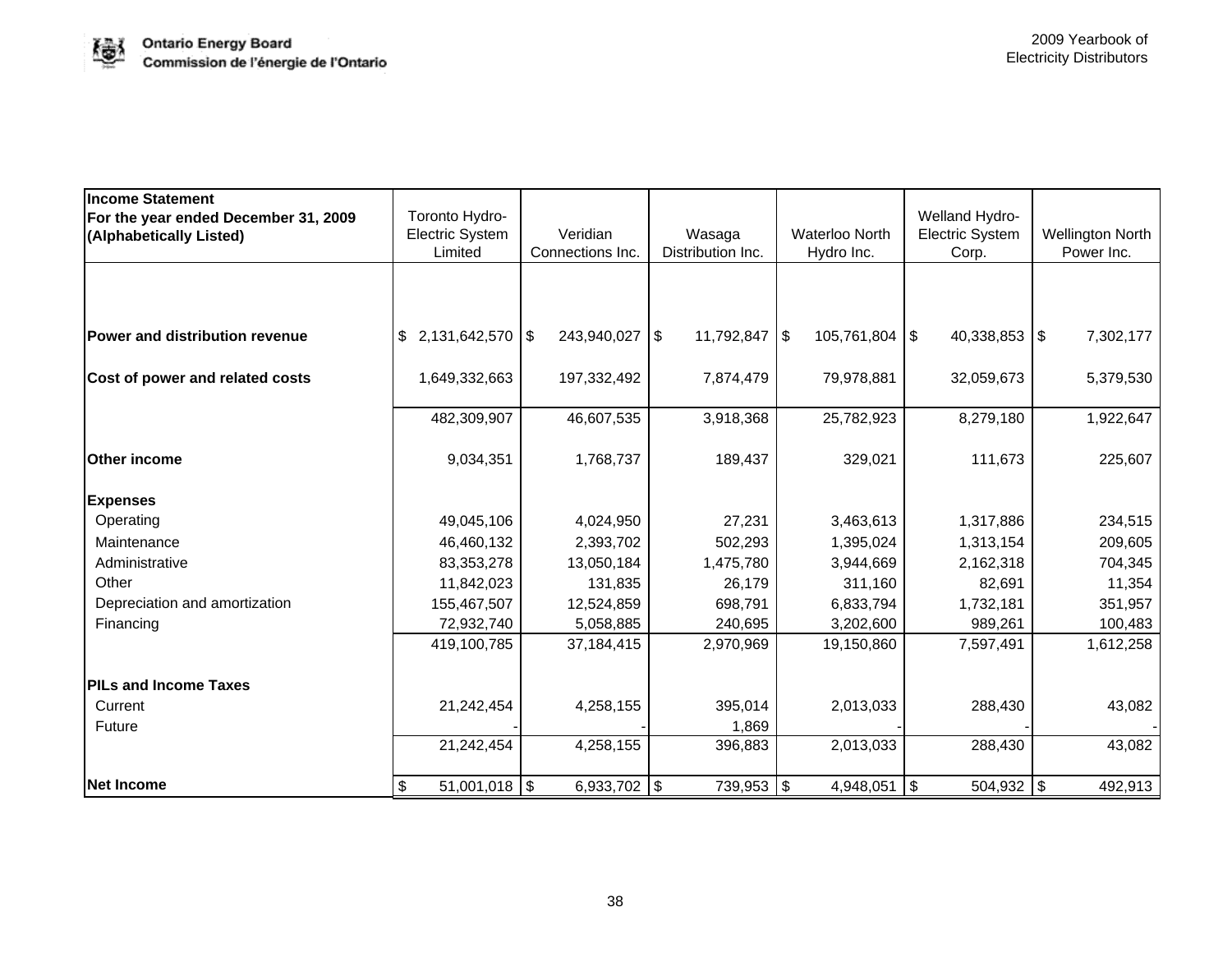

| <b>Income Statement</b><br>For the year ended December 31, 2009<br>(Alphabetically Listed) | Energy Inc.           | West Coast Huron West Perth Power<br>Inc. | <b>Westario Power</b><br>Inc. | Whitby Hydro<br>Electric<br>Corporation | Woodstock Hydro<br>Services Inc. | <b>Total for Overall</b><br>Industry |
|--------------------------------------------------------------------------------------------|-----------------------|-------------------------------------------|-------------------------------|-----------------------------------------|----------------------------------|--------------------------------------|
|                                                                                            |                       |                                           |                               |                                         |                                  |                                      |
| Power and distribution revenue                                                             | $8,736,104$ \\$<br>\$ | 5,123,074                                 | 37,935,046   \$<br>$\sqrt{3}$ | 72,628,672   \$                         | 28,007,971                       | \$11,840,237,804                     |
| Cost of power and related costs                                                            | 6,783,076             | 4,234,627                                 | 29,407,699                    | 54,030,176                              | 21,258,813                       | 8,963,585,835                        |
|                                                                                            | 1,953,028             | 888,447                                   | 8,527,347                     | 18,598,496                              | 6,749,158                        | 2,876,651,969                        |
| <b>Other income</b>                                                                        | 105,169               | 127,845                                   | 465,712                       | 83,921                                  | 156,465                          | 102,249,860                          |
| <b>Expenses</b>                                                                            |                       |                                           |                               |                                         |                                  |                                      |
| Operating                                                                                  | 218,927               | 123,327                                   | 238,670                       | 1,843,244                               | 719,297                          | 263,337,352                          |
| Maintenance                                                                                | 152,295               | 95,748                                    | 1,452,470                     | 1,897,551                               | 630,310                          | 368,019,314                          |
| Administrative                                                                             | 1,064,094             | 574,501                                   | 2,886,334                     | 4,715,155                               | 1,976,033                        | 635,577,381                          |
| Other                                                                                      |                       | 43                                        | 123,169                       |                                         | 123,276                          | 61,541,296                           |
| Depreciation and amortization                                                              | 257,057               | 206,127                                   | 1,791,243                     | 4,597,113                               | 1,871,315                        | 765,251,029                          |
| Financing                                                                                  | 79,120                | 87,706                                    | (76, 370)                     | 2,012,142                               | 581,034                          | 351,647,506                          |
|                                                                                            | 1,771,493             | 1,087,452                                 | 6,415,515                     | 15,065,205                              | 5,901,266                        | 2,445,373,879                        |
| <b>PILs and Income Taxes</b>                                                               |                       |                                           |                               |                                         |                                  |                                      |
| Current                                                                                    | 47,781                |                                           | 429,990                       | 1,601,769                               | 587,559                          | 142,638,447                          |
| Future                                                                                     |                       |                                           | 293,581                       |                                         | (174, 880)                       | (1,562,348)                          |
|                                                                                            | 47,781                | $\overline{\phantom{a}}$                  | 723,571                       | 1,601,769                               | 412,679                          | 141,076,099                          |
| Net Income                                                                                 | 238,923 \$<br>\$      | $(71, 160)$ \$                            | $1,853,974$ \$                | $2,015,442$ \\$                         | 591,678   \$                     | 392,451,851                          |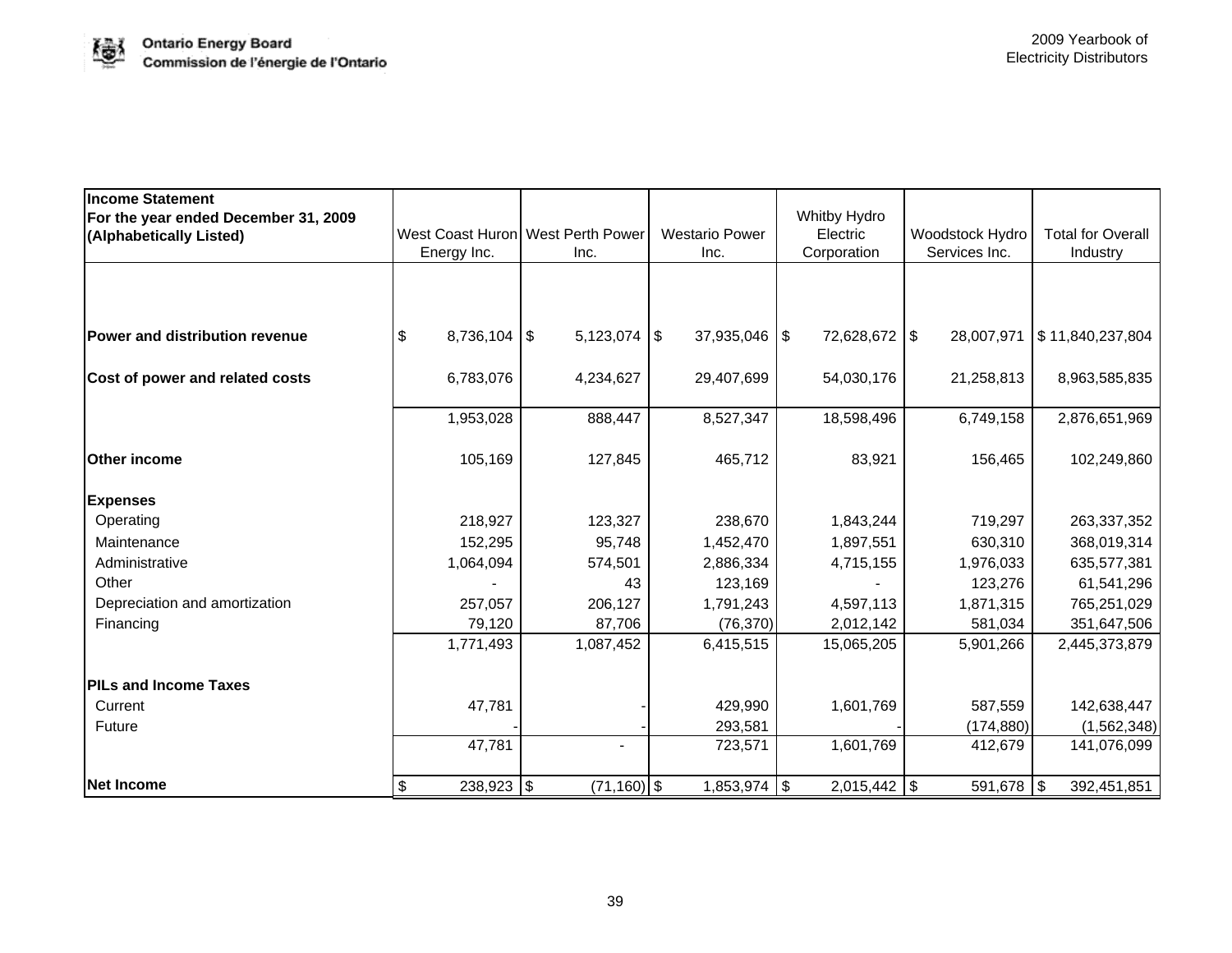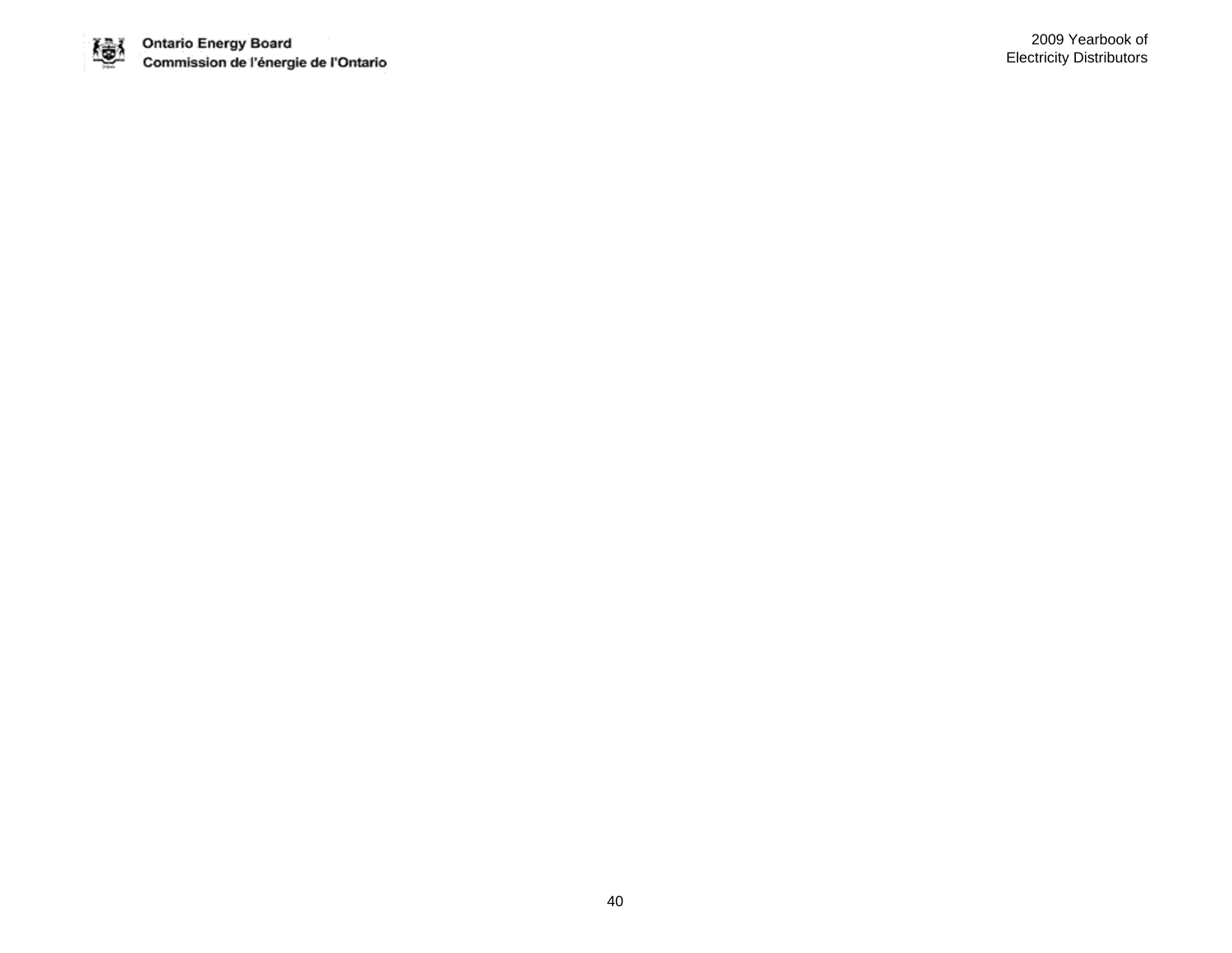

| <b>Financial Ratios</b><br>For the year ended December 31, 2009<br>(Alphabetically Listed) | Algoma Power<br>Inc. | Atikokan Hydro<br>Inc. | <b>Bluewater Power</b><br><b>Distribution</b><br>Corporation | <b>Brant County</b><br>Power Inc. | <b>Brantford Power</b><br>Inc. | <b>Burlington Hydro</b><br>Inc. |
|--------------------------------------------------------------------------------------------|----------------------|------------------------|--------------------------------------------------------------|-----------------------------------|--------------------------------|---------------------------------|
| <b>Liquidity Ratios</b>                                                                    |                      |                        |                                                              |                                   |                                |                                 |
| <b>Current Ratio</b><br>(Current Assets/Current Liabilities)                               | 7.19                 | 3.12                   | 1.72                                                         | 1.85                              | 2.01                           | 1.78                            |
| <b>Leverage Ratios</b>                                                                     |                      |                        |                                                              |                                   |                                |                                 |
| <b>Debt Ratio</b><br>(Long Term Financing/Total Assets)                                    | 56%                  | 57%                    | 30%                                                          | 19%                               | 45%                            | 36%                             |
| Debt to Equity Ratio<br>(Long Term Financing/Total Equity)                                 | 1.40                 | 2.08                   | 0.92                                                         | 0.30                              | 1.12                           | 0.85                            |
| Interest Coverage<br>(EBIT/Interest Charges)                                               | $-3.76$              | 3.29                   | 3.79                                                         | 4.33                              | 2.54                           | 2.36                            |
| <b>Profitability Ratios</b>                                                                |                      |                        |                                                              |                                   |                                |                                 |
| Financial Statement Return on Assets<br>(Net Income/Total Assets)                          | $-12.07%$            | 4.73%                  | 4.37%                                                        | 2.82%                             | 2.72%                          | 2.99%                           |
| Financial Statement Return on Equity<br>(Net Income/Total Equity)                          | $-29.93%$            | 17.13%                 | 13.41%                                                       | 4.53%                             | 6.83%                          | 7.09%                           |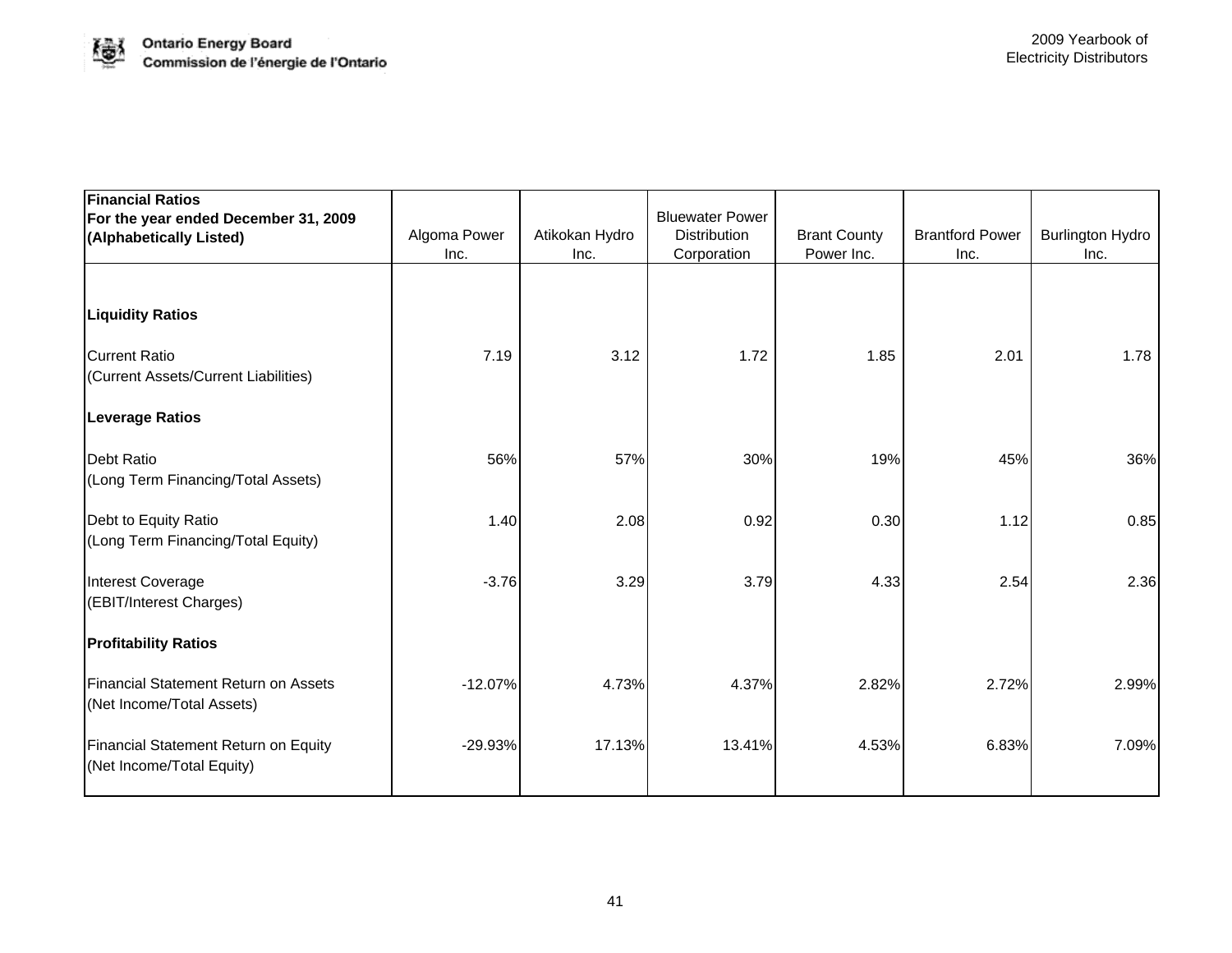

| <b>Financial Ratios</b><br>For the year ended December 31, 2009<br>(Alphabetically Listed) | Cambridge and<br><b>North Dumfries</b><br>Hydro Inc. | Power Inc. | Canadian Niagara   Centre Wellington<br>Hydro Ltd. | Chapleau Public<br><b>Utilities</b><br>Corporation | Chatham-Kent<br>Hydro Inc. | <b>Clinton Power</b><br>Corporation |
|--------------------------------------------------------------------------------------------|------------------------------------------------------|------------|----------------------------------------------------|----------------------------------------------------|----------------------------|-------------------------------------|
| <b>Liquidity Ratios</b>                                                                    |                                                      |            |                                                    |                                                    |                            |                                     |
| <b>Current Ratio</b><br>(Current Assets/Current Liabilities)                               | 2.13                                                 | 1.00       | 3.54                                               | 3.00                                               | 1.50                       | 0.66                                |
| <b>Leverage Ratios</b>                                                                     |                                                      |            |                                                    |                                                    |                            |                                     |
| <b>Debt Ratio</b><br>(Long Term Financing/Total Assets)                                    | 31%                                                  | 55%        | 37%                                                | 0%                                                 | 34%                        | 0%                                  |
| Debt to Equity Ratio<br>(Long Term Financing/Total Equity)                                 | 0.66                                                 | 2.40       | 0.81                                               | 0.00                                               | 0.80                       | 0.00                                |
| Interest Coverage<br>(EBIT/Interest Charges)                                               | 3.02                                                 | 1.98       | 1.63                                               | 24.00                                              | 2.85                       | 1.04                                |
| <b>Profitability Ratios</b>                                                                |                                                      |            |                                                    |                                                    |                            |                                     |
| Financial Statement Return on Assets<br>(Net Income/Total Assets)                          | 2.02%                                                | 2.38%      | 1.75%                                              | 6.92%                                              | 3.04%                      | 0.05%                               |
| Financial Statement Return on Equity<br>(Net Income/Total Equity)                          | 4.27%                                                | 10.38%     | 3.81%                                              | 8.63%                                              | 7.17%                      | 0.22%                               |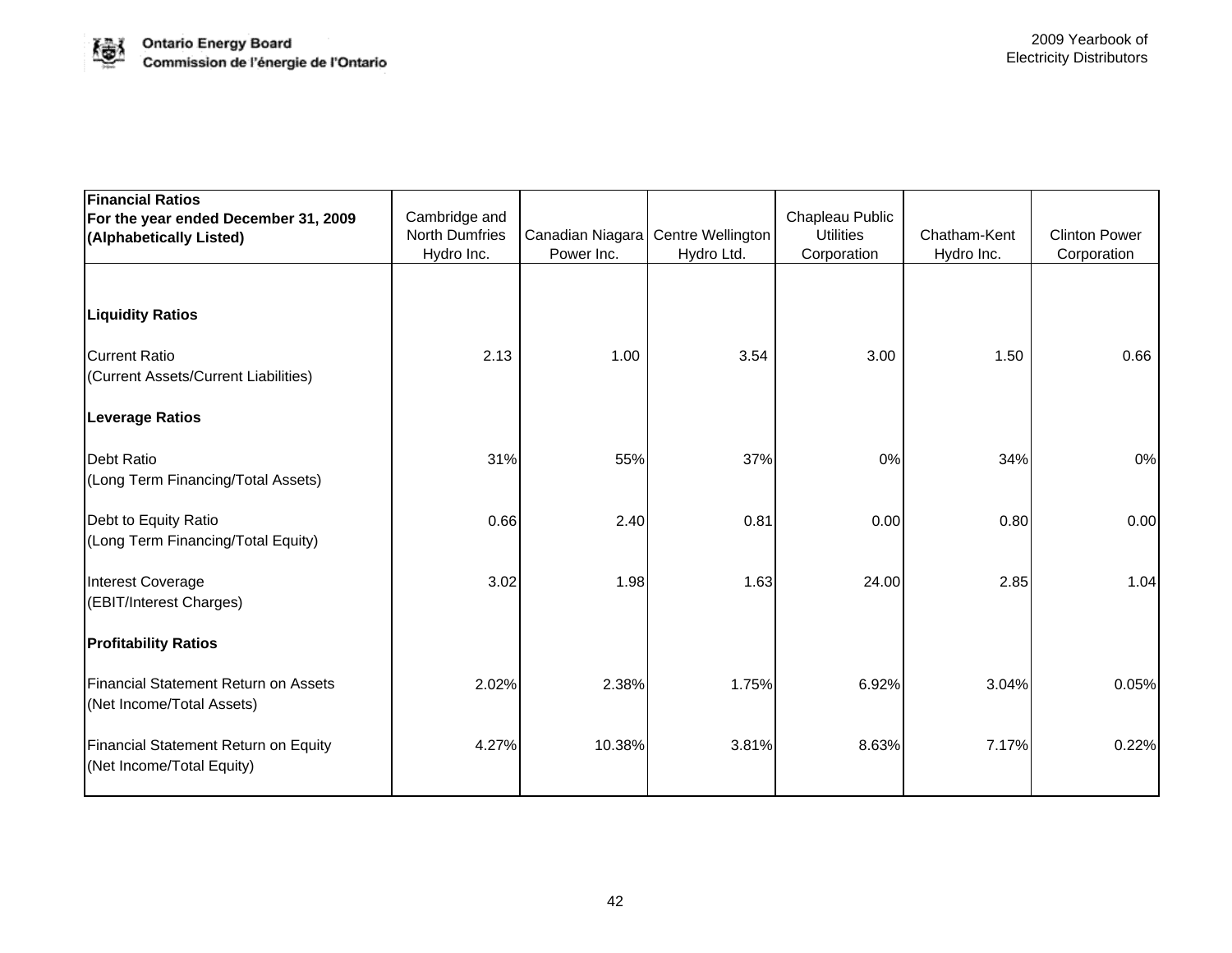

| <b>Financial Ratios</b><br>For the year ended December 31, 2009<br>(Alphabetically Listed) | <b>COLLUS Power</b><br>Corporation | Cooperative Hydro<br>Embrun Inc. | E.L.K. Energy Inc. | Enersource Hydro<br>Mississauga Inc. | <b>EnWin Utilities</b><br>Ltd. | <b>Erie Thames</b><br>Powerlines<br>Corporation |
|--------------------------------------------------------------------------------------------|------------------------------------|----------------------------------|--------------------|--------------------------------------|--------------------------------|-------------------------------------------------|
| <b>Liquidity Ratios</b><br><b>Current Ratio</b>                                            | 1.10                               | 3.85                             | 3.64               | 1.40                                 | 0.76                           | 0.78                                            |
| (Current Assets/Current Liabilities)                                                       |                                    |                                  |                    |                                      |                                |                                                 |
| <b>Leverage Ratios</b>                                                                     |                                    |                                  |                    |                                      |                                |                                                 |
| <b>Debt Ratio</b><br>(Long Term Financing/Total Assets)                                    | 9%                                 | 72%                              | 46%                | 47%                                  | 23%                            | 30%                                             |
| Debt to Equity Ratio<br>(Long Term Financing/Total Equity)                                 | 0.16                               | 4.52                             | 1.59               | 1.41                                 | 0.66                           | 1.02                                            |
| Interest Coverage<br>(EBIT/Interest Charges)                                               | 3.88                               | 60.85                            | 7.63               | 2.38                                 | 5.58                           | 1.34                                            |
| <b>Profitability Ratios</b>                                                                |                                    |                                  |                    |                                      |                                |                                                 |
| Financial Statement Return on Assets<br>(Net Income/Total Assets)                          | 2.27%                              | 2.10%                            | 4.53%              | 3.01%                                | 4.61%                          | 0.46%                                           |
| Financial Statement Return on Equity<br>(Net Income/Total Equity)                          | 4.32%                              | 13.21%                           | 15.84%             | 8.99%                                | 13.49%                         | 1.55%                                           |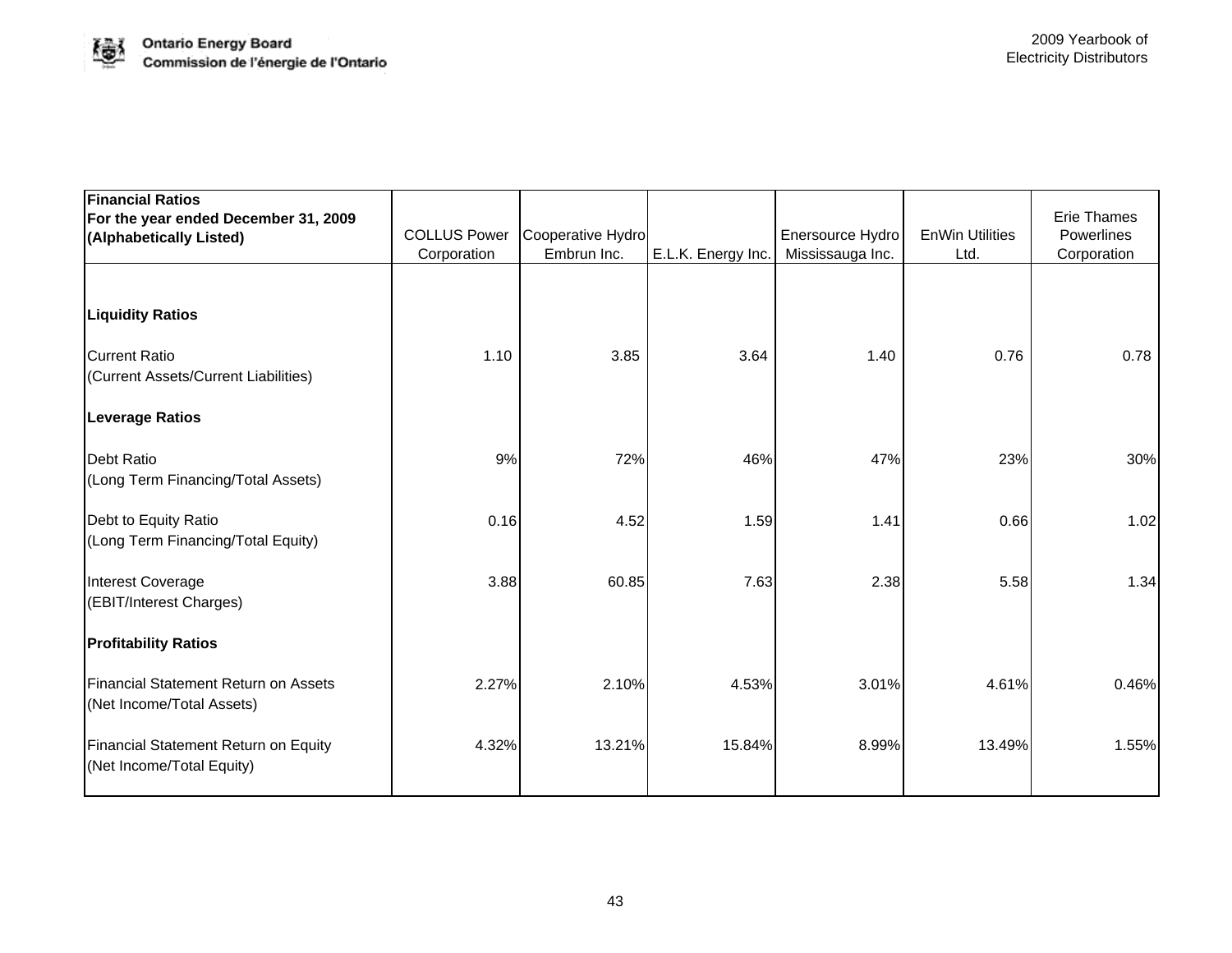

| <b>Financial Ratios</b><br>For the year ended December 31, 2009<br>(Alphabetically Listed) | Espanola<br>Regional Hydro<br><b>Distribution</b><br>Corporation | <b>Essex Powerlines</b><br>Corporation |       | <b>Fort Frances</b><br>Festival Hydro Inc. Power Corporation | <b>Greater Sudbury</b><br>Hydro Inc. | <b>Grimsby Power</b><br>Incorporated |
|--------------------------------------------------------------------------------------------|------------------------------------------------------------------|----------------------------------------|-------|--------------------------------------------------------------|--------------------------------------|--------------------------------------|
| <b>Liquidity Ratios</b><br><b>Current Ratio</b><br>(Current Assets/Current Liabilities)    | 1.27                                                             | 1.70                                   | 0.53  | 3.30                                                         | 0.51                                 | 1.62                                 |
| <b>Leverage Ratios</b>                                                                     |                                                                  |                                        |       |                                                              |                                      |                                      |
| <b>Debt Ratio</b><br>(Long Term Financing/Total Assets)                                    | 29%                                                              | 35%                                    | 0%    | 0%                                                           | 0%                                   | 43%                                  |
| Debt to Equity Ratio<br>(Long Term Financing/Total Equity)                                 | 0.93                                                             | 1.09                                   | 0.00  | 0.00                                                         | 0.00                                 | 0.98                                 |
| Interest Coverage<br>(EBIT/Interest Charges)                                               | 0.72                                                             | 3.51                                   | 3.07  | 0.68                                                         | 1.13                                 | 2.11                                 |
| <b>Profitability Ratios</b>                                                                |                                                                  |                                        |       |                                                              |                                      |                                      |
| Financial Statement Return on Assets<br>(Net Income/Total Assets)                          | $-0.56%$                                                         | 2.43%                                  | 3.66% | $-0.84%$                                                     | 0.18%                                | 2.69%                                |
| Financial Statement Return on Equity<br>(Net Income/Total Equity)                          | $-1.81%$                                                         | 7.46%                                  | 7.98% | $-1.03%$                                                     | 1.09%                                | 6.11%                                |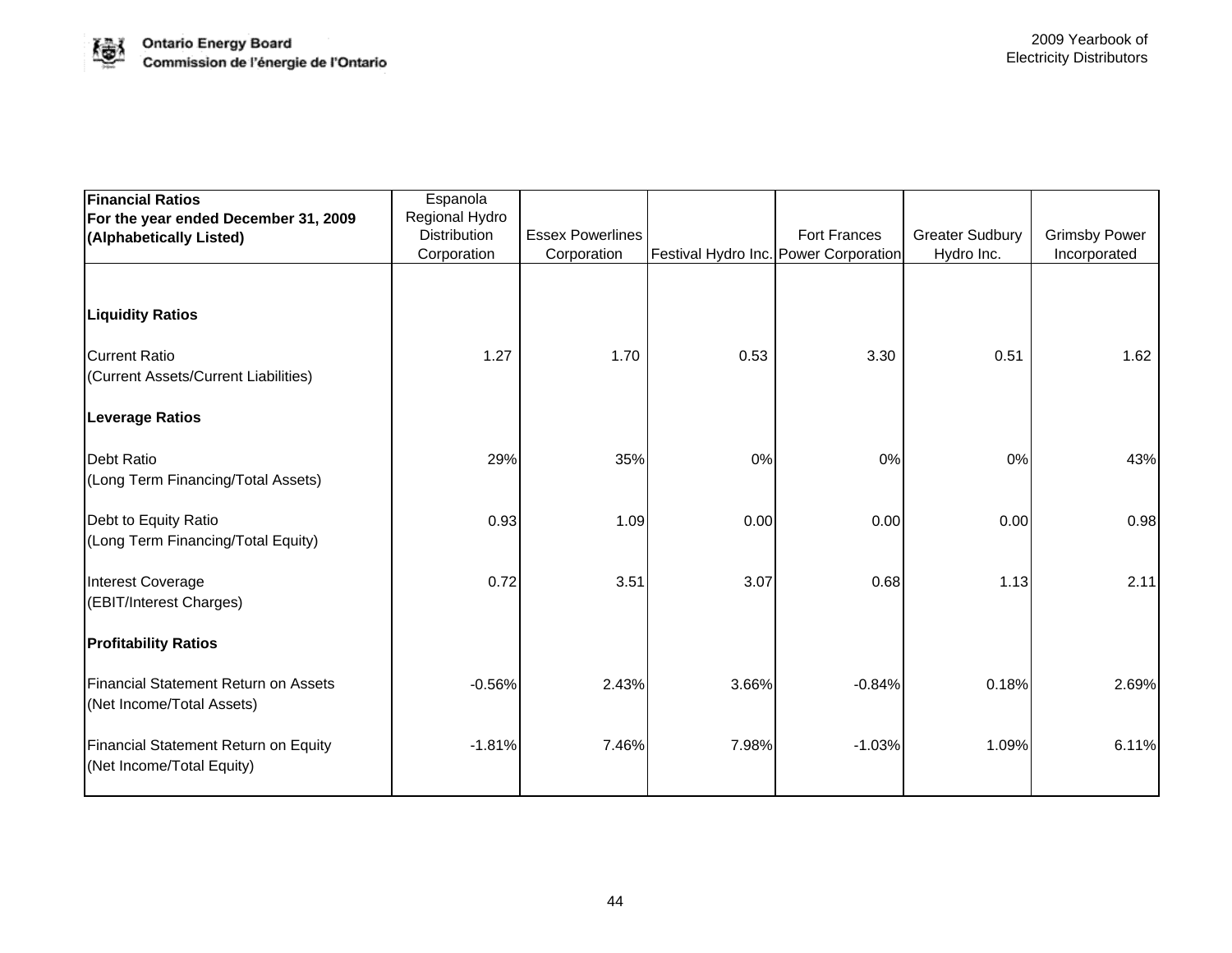

| <b>Financial Ratios</b><br>For the year ended December 31, 2009<br>(Alphabetically Listed) | Guelph Hydro<br><b>Electric Systems</b><br>Inc. | Hydro Inc. | Haldimand County Halton Hills Hydro<br>Inc. | <b>Hearst Power</b><br>Distribution<br><b>Company Limited</b> | <b>Horizon Utilities</b><br>Corporation | Hydro 2000 Inc. |
|--------------------------------------------------------------------------------------------|-------------------------------------------------|------------|---------------------------------------------|---------------------------------------------------------------|-----------------------------------------|-----------------|
| <b>Liquidity Ratios</b>                                                                    |                                                 |            |                                             |                                                               |                                         |                 |
| <b>Current Ratio</b><br>(Current Assets/Current Liabilities)                               | 0.97                                            | 0.85       | 1.31                                        | 4.56                                                          | 0.39                                    | 1.99            |
| <b>Leverage Ratios</b>                                                                     |                                                 |            |                                             |                                                               |                                         |                 |
| <b>Debt Ratio</b><br>(Long Term Financing/Total Assets)                                    | 27%                                             | 8%         | 33%                                         | 30%                                                           | 0%                                      | 17%             |
| Debt to Equity Ratio<br>(Long Term Financing/Total Equity)                                 | 0.67                                            | 0.13       | 0.76                                        | 0.59                                                          | 0.00                                    | 0.29            |
| Interest Coverage<br>(EBIT/Interest Charges)                                               | 3.39                                            | 6.88       | 3.80                                        | 0.06                                                          | 2.71                                    | 1.64            |
| <b>Profitability Ratios</b>                                                                |                                                 |            |                                             |                                                               |                                         |                 |
| Financial Statement Return on Assets<br>(Net Income/Total Assets)                          | 3.01%                                           | 5.31%      | 3.68%                                       | $-2.68%$                                                      | 2.81%                                   | 1.16%           |
| Financial Statement Return on Equity<br>(Net Income/Total Equity)                          | 7.49%                                           | 8.85%      | 8.40%                                       | $-5.30%$                                                      | 6.51%                                   | 1.99%           |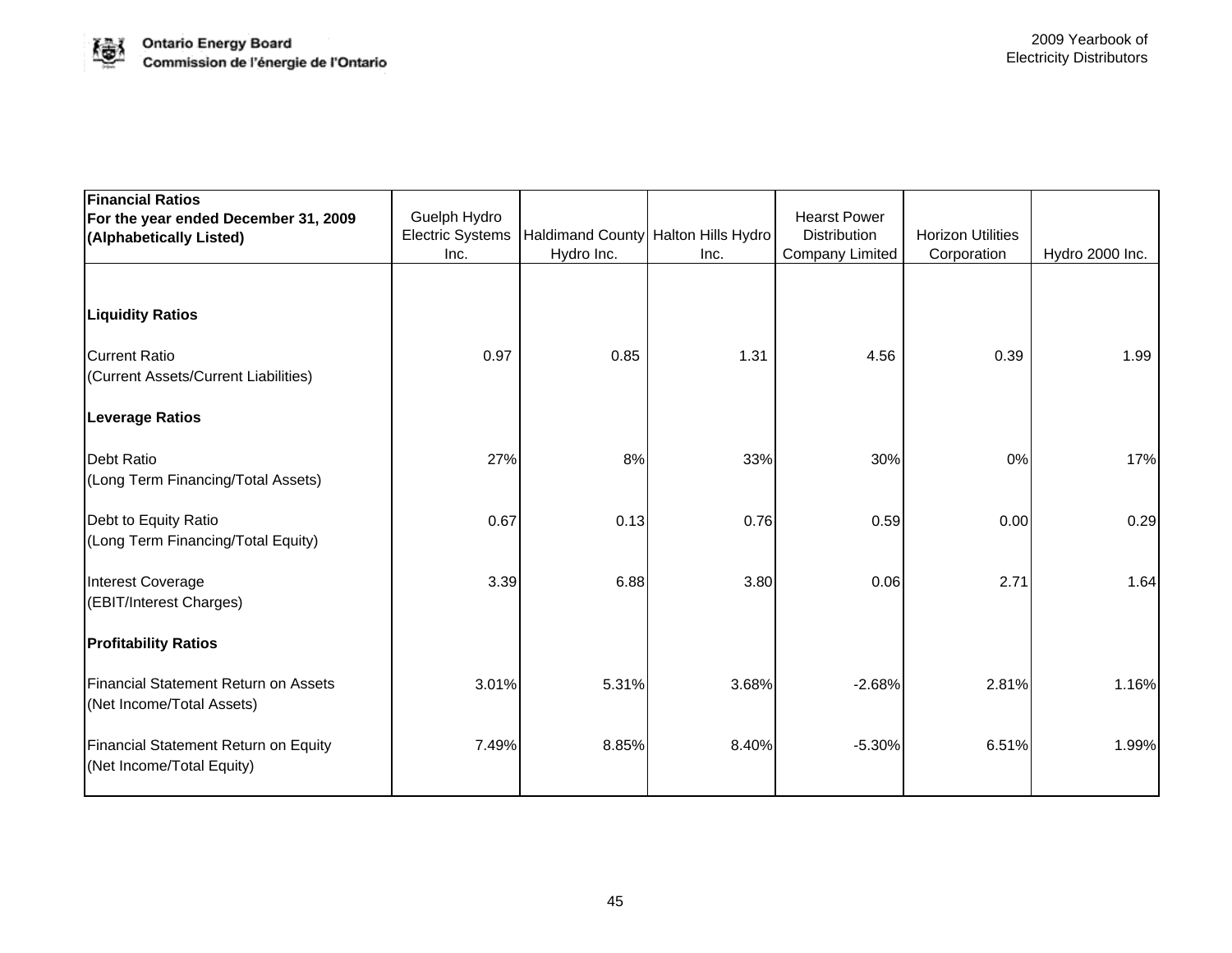

| <b>Financial Ratios</b><br>For the year ended December 31, 2009<br>(Alphabetically Listed) | Hydro<br>Hawkesbury Inc. | Hydro One<br><b>Brampton</b><br>Networks Inc. | Hydro One<br>Networks Inc. | Hydro Ottawa<br>Limited | Innisfil Hydro<br><b>Distribution</b><br><b>Systems Limited</b> | Kenora Hydro<br>Electric<br>Corporation Ltd. |
|--------------------------------------------------------------------------------------------|--------------------------|-----------------------------------------------|----------------------------|-------------------------|-----------------------------------------------------------------|----------------------------------------------|
| <b>Liquidity Ratios</b>                                                                    |                          |                                               |                            |                         |                                                                 |                                              |
| <b>Current Ratio</b><br>(Current Assets/Current Liabilities)                               | 2.62                     | 0.85                                          | 0.94                       | 1.25                    | 0.61                                                            | 2.05                                         |
| <b>Leverage Ratios</b>                                                                     |                          |                                               |                            |                         |                                                                 |                                              |
| <b>Debt Ratio</b><br>(Long Term Financing/Total Assets)                                    | 15%                      | 45%                                           | 32%                        | 44%                     | 17%                                                             | 39%                                          |
| Debt to Equity Ratio<br>(Long Term Financing/Total Equity)                                 | 0.36                     | 1.34                                          | 1.31                       | 1.22                    | 0.29                                                            | 0.77                                         |
| Interest Coverage<br>(EBIT/Interest Charges)                                               | 3.13                     | 2.77                                          | 2.51                       | 3.56                    | 4.14                                                            | 1.66                                         |
| <b>Profitability Ratios</b>                                                                |                          |                                               |                            |                         |                                                                 |                                              |
| Financial Statement Return on Assets<br>(Net Income/Total Assets)                          | 2.70%                    | 3.07%                                         | 2.18%                      | 3.81%                   | 4.55%                                                           | 0.50%                                        |
| Financial Statement Return on Equity<br>(Net Income/Total Equity)                          | 6.37%                    | 9.05%                                         | 8.96%                      | 10.70%                  | 7.86%                                                           | 0.99%                                        |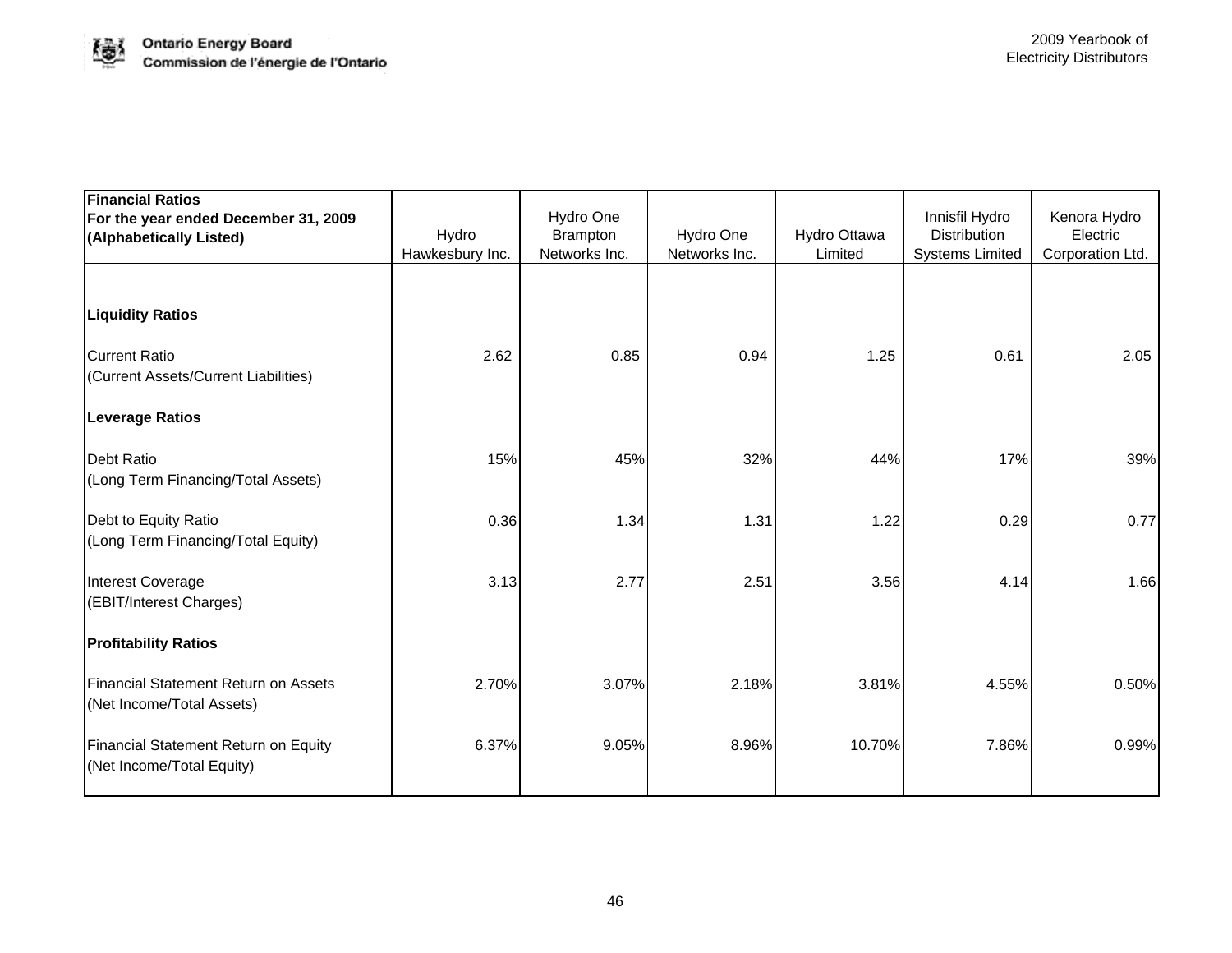

| <b>Financial Ratios</b><br>For the year ended December 31, 2009<br>(Alphabetically Listed) | Kingston Hydro<br>Corporation | Kitchener-Wilmot<br>Hydro Inc. | <b>Lakefront Utilities</b><br>Inc. | <b>Lakeland Power</b><br>Distribution Ltd. | London Hydro Inc. | Middlesex Power<br><b>Distribution</b><br>Corporation |
|--------------------------------------------------------------------------------------------|-------------------------------|--------------------------------|------------------------------------|--------------------------------------------|-------------------|-------------------------------------------------------|
| <b>Liquidity Ratios</b>                                                                    |                               |                                |                                    |                                            |                   |                                                       |
| <b>Current Ratio</b><br>(Current Assets/Current Liabilities)                               | 1.78                          | 2.70                           | 2.48                               | 0.92                                       | 1.18              | 1.35                                                  |
| Leverage Ratios                                                                            |                               |                                |                                    |                                            |                   |                                                       |
| Debt Ratio<br>(Long Term Financing/Total Assets)                                           | 29%                           | 37%                            | 44%                                | 18%                                        | 28%               | 35%                                                   |
| Debt to Equity Ratio<br>(Long Term Financing/Total Equity)                                 | 0.72                          | 0.77                           | 1.08                               | 0.31                                       | 0.62              | 1.08                                                  |
| Interest Coverage<br>(EBIT/Interest Charges)                                               | 3.71                          | 2.56                           | 2.87                               | 4.23                                       | 3.74              | 2.70                                                  |
| <b>Profitability Ratios</b>                                                                |                               |                                |                                    |                                            |                   |                                                       |
| Financial Statement Return on Assets<br>(Net Income/Total Assets)                          | 2.50%                         | 2.23%                          | 3.78%                              | 1.76%                                      | 3.28%             | 3.31%                                                 |
| Financial Statement Return on Equity<br>(Net Income/Total Equity)                          | 6.23%                         | 4.70%                          | 9.36%                              | 3.01%                                      | 7.39%             | 10.26%                                                |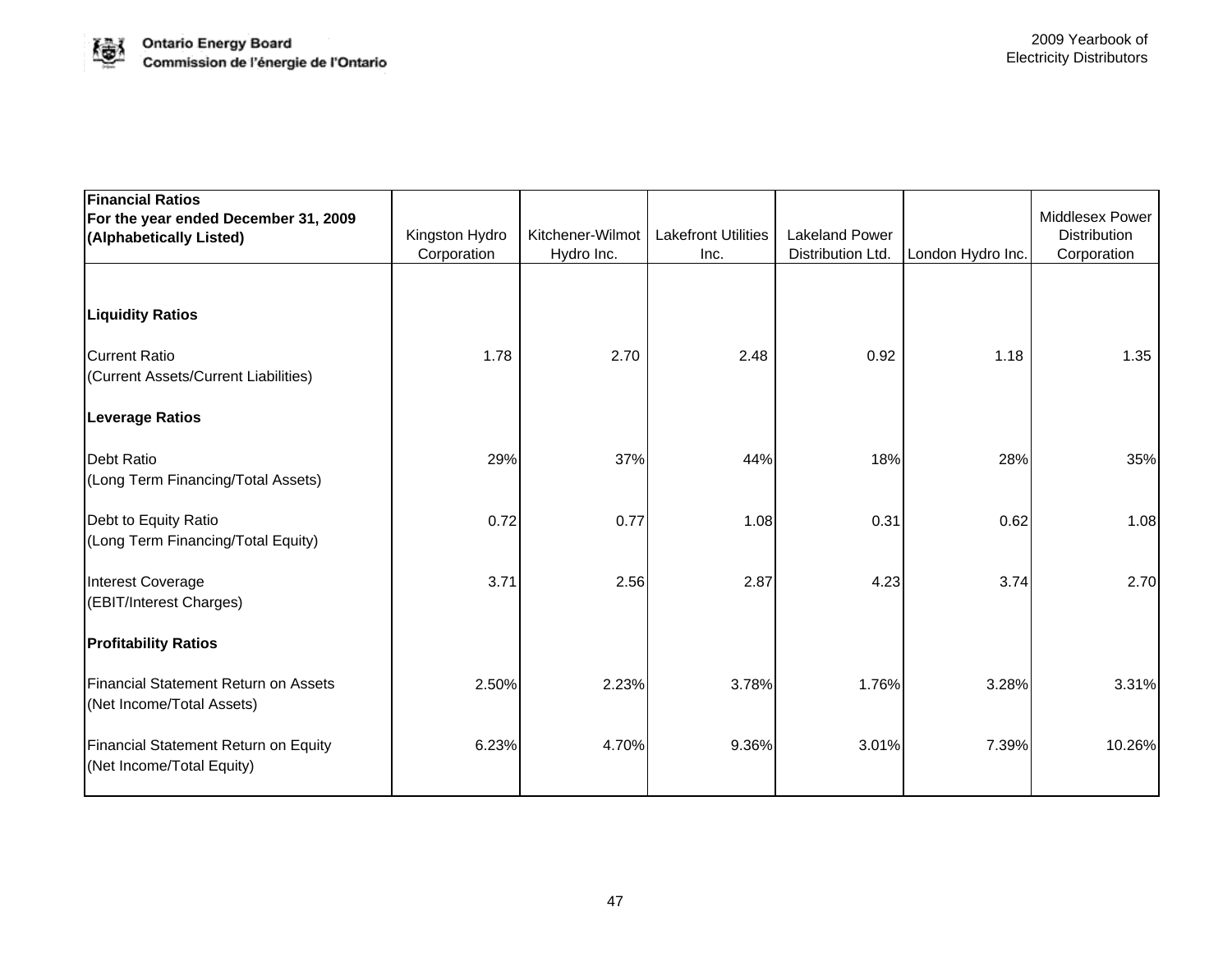

| <b>Financial Ratios</b><br>For the year ended December 31, 2009<br>(Alphabetically Listed) | <b>Midland Power</b><br><b>Utility Corporation</b> | Milton Hydro<br>Distribution Inc. | Newmarket - Tay<br>Ltd. | Power Distribution Niagara Peninsula<br>Energy Inc. | Niagara-on-the-<br>Lake Hydro Inc. | Norfolk Power<br>Distribution Inc. |
|--------------------------------------------------------------------------------------------|----------------------------------------------------|-----------------------------------|-------------------------|-----------------------------------------------------|------------------------------------|------------------------------------|
| <b>Liquidity Ratios</b>                                                                    |                                                    |                                   |                         |                                                     |                                    |                                    |
| <b>Current Ratio</b><br>(Current Assets/Current Liabilities)                               | 0.57                                               | 1.25                              | 3.56                    | 1.60                                                | 0.67                               | 1.24                               |
| <b>Leverage Ratios</b>                                                                     |                                                    |                                   |                         |                                                     |                                    |                                    |
| <b>Debt Ratio</b><br>(Long Term Financing/Total Assets)                                    | 0%                                                 | 26%                               | 36%                     | 26%                                                 | 25%                                | 40%                                |
| Debt to Equity Ratio<br>(Long Term Financing/Total Equity)                                 | 0.00                                               | 0.53                              | 0.70                    | 0.48                                                | 0.54                               | 0.94                               |
| Interest Coverage<br>(EBIT/Interest Charges)                                               | 16.51                                              | 4.08                              | 4.41                    | 2.47                                                | 2.46                               | 3.36                               |
| <b>Profitability Ratios</b>                                                                |                                                    |                                   |                         |                                                     |                                    |                                    |
| Financial Statement Return on Assets<br>(Net Income/Total Assets)                          | 5.84%                                              | 4.19%                             | 4.94%                   | 1.76%                                               | 2.81%                              | 3.34%                              |
| Financial Statement Return on Equity<br>(Net Income/Total Equity)                          | 9.48%                                              | 8.73%                             | 9.72%                   | 3.22%                                               | 6.06%                              | 7.88%                              |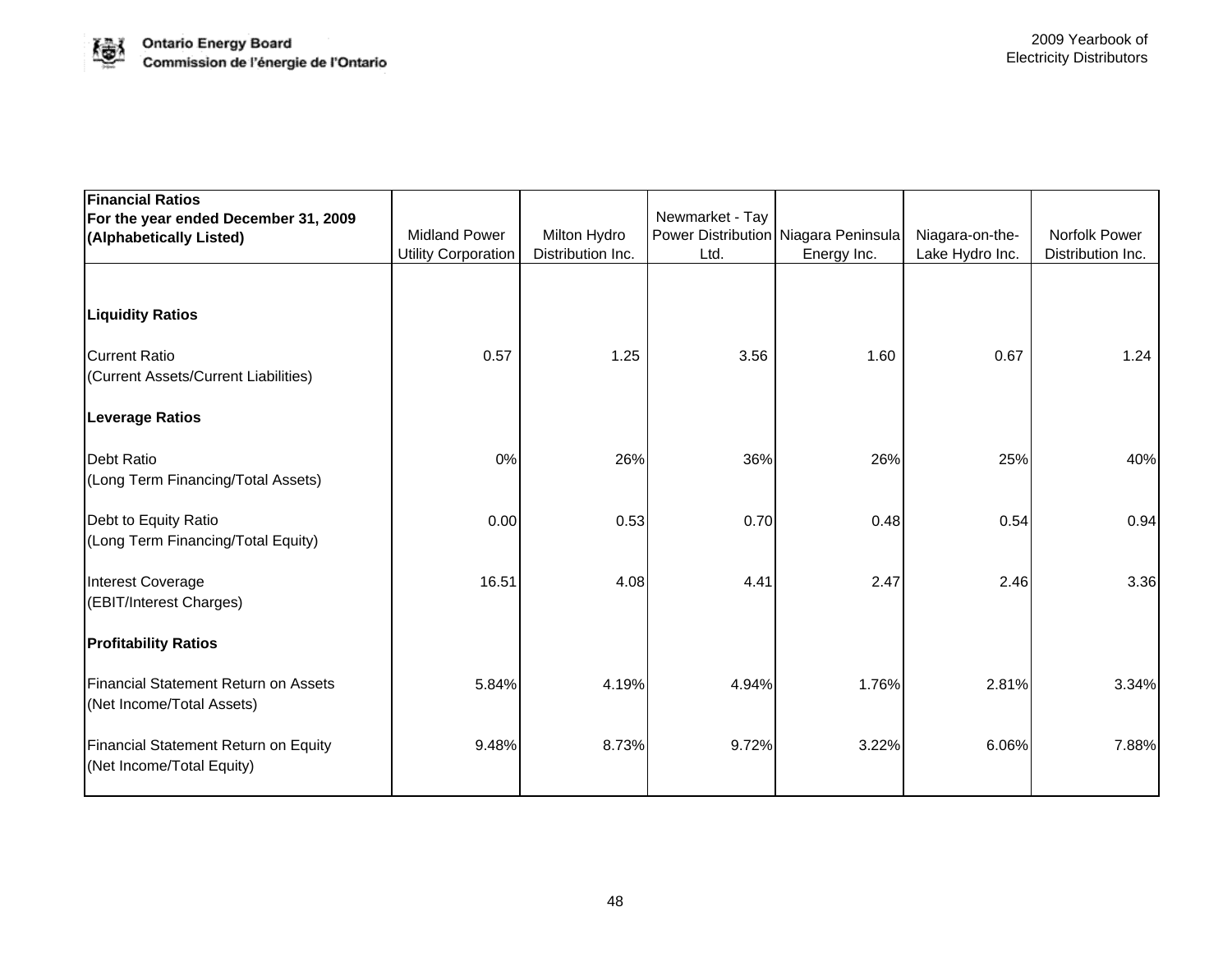

| <b>Financial Ratios</b><br>For the year ended December 31, 2009<br>(Alphabetically Listed) | North Bay Hydro<br><b>Distribution</b><br>Limited | <b>Northern Ontario</b><br>Wires Inc. | Oakville Hydro<br>Electricity<br>Distribution Inc. | Orangeville Hydro<br>Limited | <b>Orillia Power</b><br><b>Distribution</b><br>Corporation | Oshawa PUC<br>Networks Inc. |
|--------------------------------------------------------------------------------------------|---------------------------------------------------|---------------------------------------|----------------------------------------------------|------------------------------|------------------------------------------------------------|-----------------------------|
| <b>Liquidity Ratios</b>                                                                    |                                                   |                                       |                                                    |                              |                                                            |                             |
| <b>Current Ratio</b><br>(Current Assets/Current Liabilities)                               | 2.57                                              | 1.99                                  | 1.09                                               | 1.67                         | 1.54                                                       | 3.66                        |
| <b>Leverage Ratios</b>                                                                     |                                                   |                                       |                                                    |                              |                                                            |                             |
| <b>Debt Ratio</b><br>(Long Term Financing/Total Assets)                                    | 36%                                               | 32%                                   | 39%                                                | 29%                          | 45%                                                        | 35%                         |
| Debt to Equity Ratio<br>(Long Term Financing/Total Equity)                                 | 0.87                                              | 0.75                                  | 1.41                                               | 0.66                         | 1.19                                                       | 0.96                        |
| Interest Coverage<br>(EBIT/Interest Charges)                                               | 1.17                                              | 2.22                                  | 2.06                                               | 4.07                         | 2.26                                                       | 3.45                        |
| <b>Profitability Ratios</b>                                                                |                                                   |                                       |                                                    |                              |                                                            |                             |
| Financial Statement Return on Assets<br>(Net Income/Total Assets)                          | 0.16%                                             | 1.76%                                 | 1.96%                                              | 3.55%                        | 2.24%                                                      | 3.41%                       |
| Financial Statement Return on Equity<br>(Net Income/Total Equity)                          | 0.39%                                             | 4.08%                                 | 7.04%                                              | 8.11%                        | 5.98%                                                      | 9.34%                       |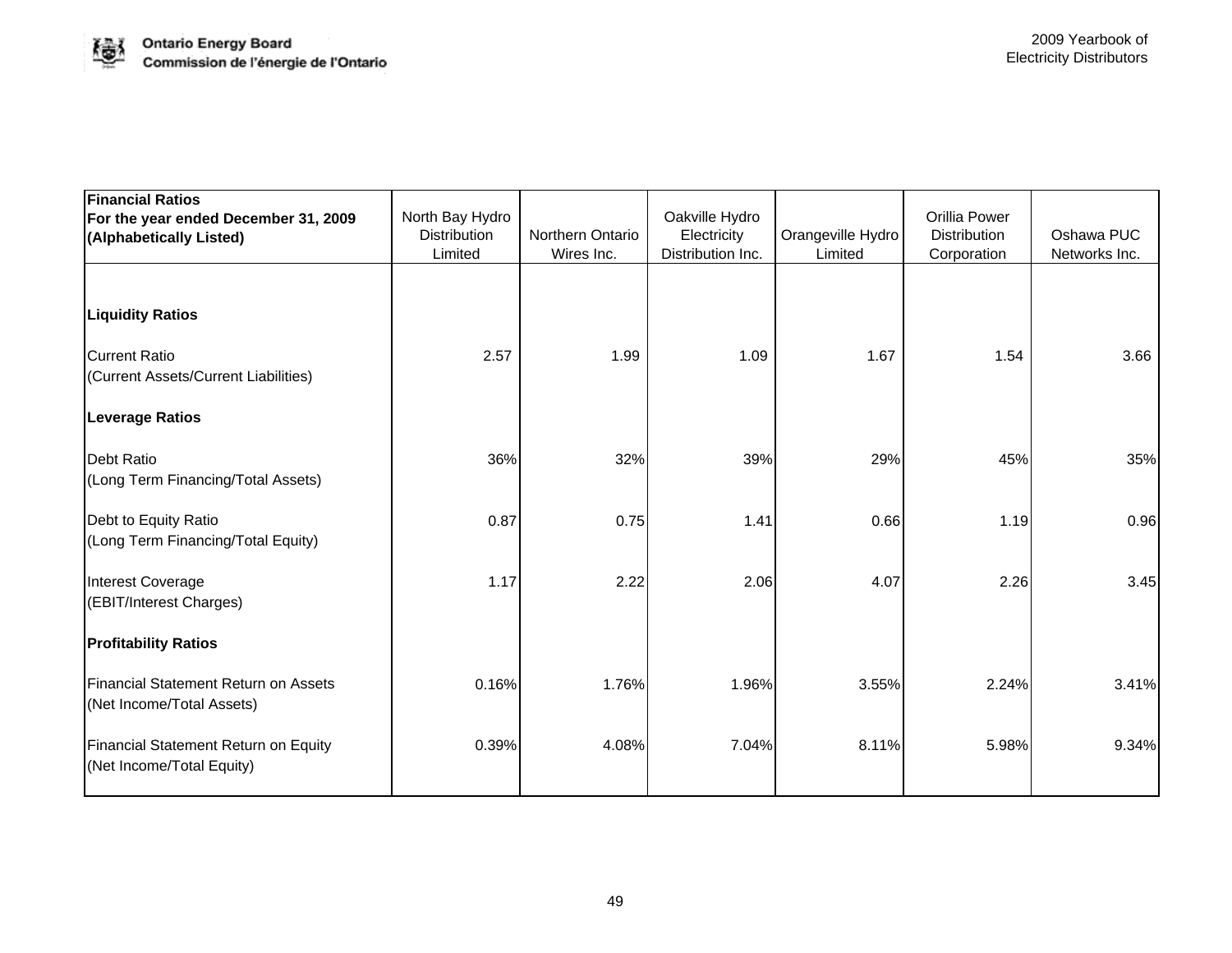

| <b>Financial Ratios</b><br>For the year ended December 31, 2009<br>(Alphabetically Listed) | <b>Ottawa River</b> | Parry Sound<br>Power Corporation Power Corporation | Peterborough<br><b>Distribution</b><br>Incorporated | Port Colborne<br>Hydro Inc. | PowerStream Inc. | <b>PUC Distribution</b><br>Inc. |
|--------------------------------------------------------------------------------------------|---------------------|----------------------------------------------------|-----------------------------------------------------|-----------------------------|------------------|---------------------------------|
| <b>Liquidity Ratios</b>                                                                    |                     |                                                    |                                                     |                             |                  |                                 |
| <b>Current Ratio</b><br>(Current Assets/Current Liabilities)                               | 3.69                | 1.13                                               | 1.82                                                | 0.20                        | 0.97             | 1.38                            |
| <b>Leverage Ratios</b>                                                                     |                     |                                                    |                                                     |                             |                  |                                 |
| <b>Debt Ratio</b><br>(Long Term Financing/Total Assets)                                    | 34%                 | 32%                                                | 49%                                                 | 0%                          | 39%              | 44%                             |
| Debt to Equity Ratio<br>(Long Term Financing/Total Equity)                                 | 0.74                | 0.95                                               | 1.39                                                | 0.00                        | 1.33             | 1.34                            |
| Interest Coverage<br>(EBIT/Interest Charges)                                               | 1.90                | 0.87                                               | 2.73                                                | 1.47                        | 2.35             | 2.35                            |
| <b>Profitability Ratios</b>                                                                |                     |                                                    |                                                     |                             |                  |                                 |
| Financial Statement Return on Assets<br>(Net Income/Total Assets)                          | 2.16%               | $-0.48%$                                           | 2.37%                                               | 0.78%                       | 2.28%            | 3.03%                           |
| Financial Statement Return on Equity<br>(Net Income/Total Equity)                          | 4.67%               | $-1.42%$                                           | 6.76%                                               |                             | 7.85%            | 9.21%                           |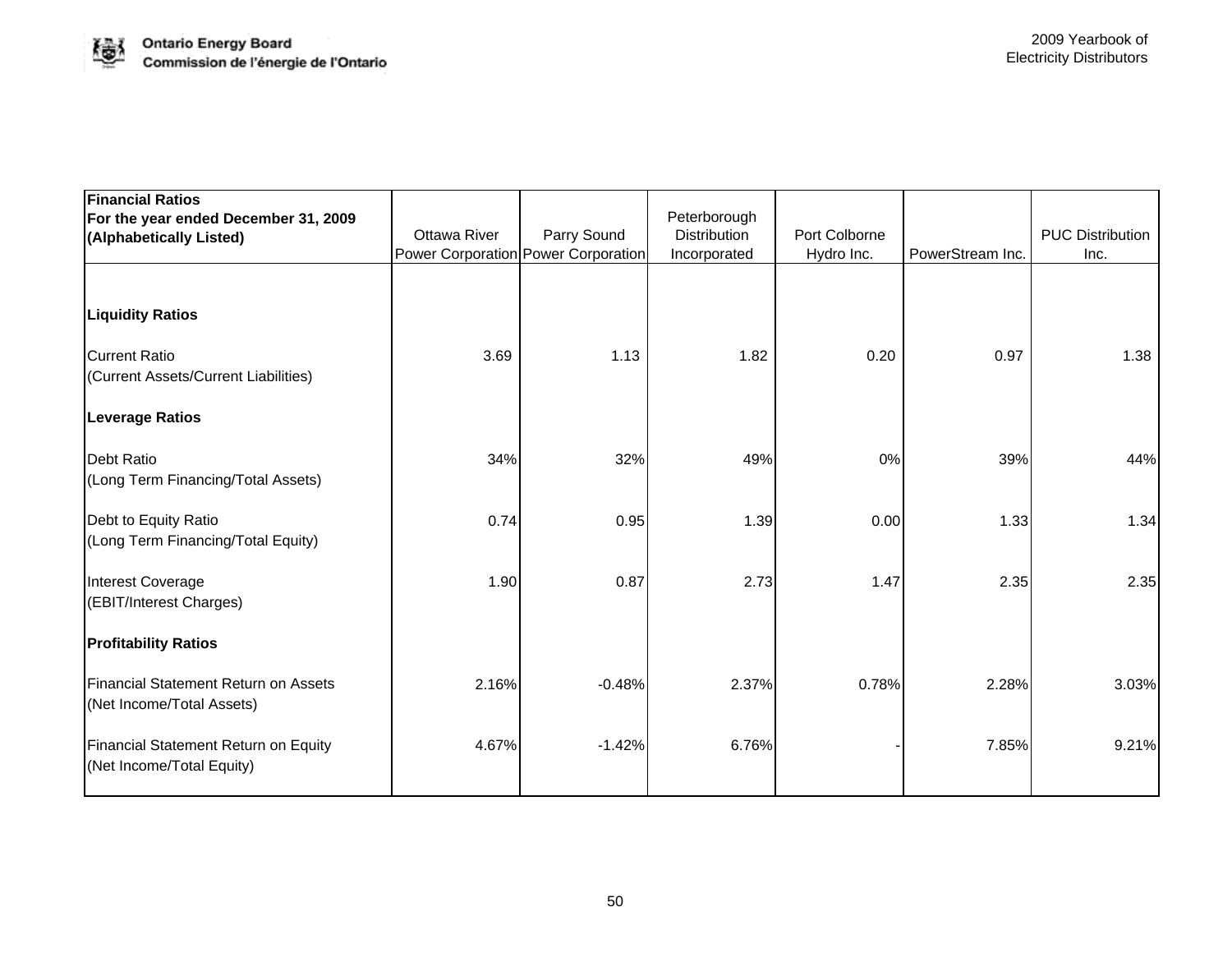

| <b>Financial Ratios</b><br>For the year ended December 31, 2009<br>(Alphabetically Listed) | Renfrew Hydro<br>Inc. | Rideau St.<br>Lawrence<br>Distribution Inc. | Sioux Lookout<br>Hydro Inc. | St. Thomas<br>Energy Inc. | Thunder Bay<br><b>Hydro Electricity</b><br>Distribution Inc. | Tillsonburg Hydro<br>Inc. |
|--------------------------------------------------------------------------------------------|-----------------------|---------------------------------------------|-----------------------------|---------------------------|--------------------------------------------------------------|---------------------------|
| <b>Liquidity Ratios</b>                                                                    |                       |                                             |                             |                           |                                                              |                           |
| <b>Current Ratio</b><br>(Current Assets/Current Liabilities)                               | 1.11                  | 0.65                                        | 1.24                        | 1.15                      | 4.02                                                         | 2.15                      |
| <b>Leverage Ratios</b>                                                                     |                       |                                             |                             |                           |                                                              |                           |
| Debt Ratio<br>(Long Term Financing/Total Assets)                                           | 3%                    | 1%                                          | 34%                         | 32%                       | 45%                                                          | 0%                        |
| Debt to Equity Ratio<br>(Long Term Financing/Total Equity)                                 | 0.07                  | 0.02                                        | 0.98                        | 0.68                      | 0.92                                                         | 0.00                      |
| Interest Coverage<br>(EBIT/Interest Charges)                                               | 1.15                  | 4.32                                        | 2.97                        | 3.22                      | 5.57                                                         | 13.74                     |
| <b>Profitability Ratios</b>                                                                |                       |                                             |                             |                           |                                                              |                           |
| Financial Statement Return on Assets<br>(Net Income/Total Assets)                          | 0.16%                 | 2.88%                                       | 1.13%                       | 3.20%                     | 5.10%                                                        | 1.60%                     |
| Financial Statement Return on Equity<br>(Net Income/Total Equity)                          | 0.40%                 | 6.83%                                       | 3.24%                       | 6.78%                     | 10.43%                                                       | 1.97%                     |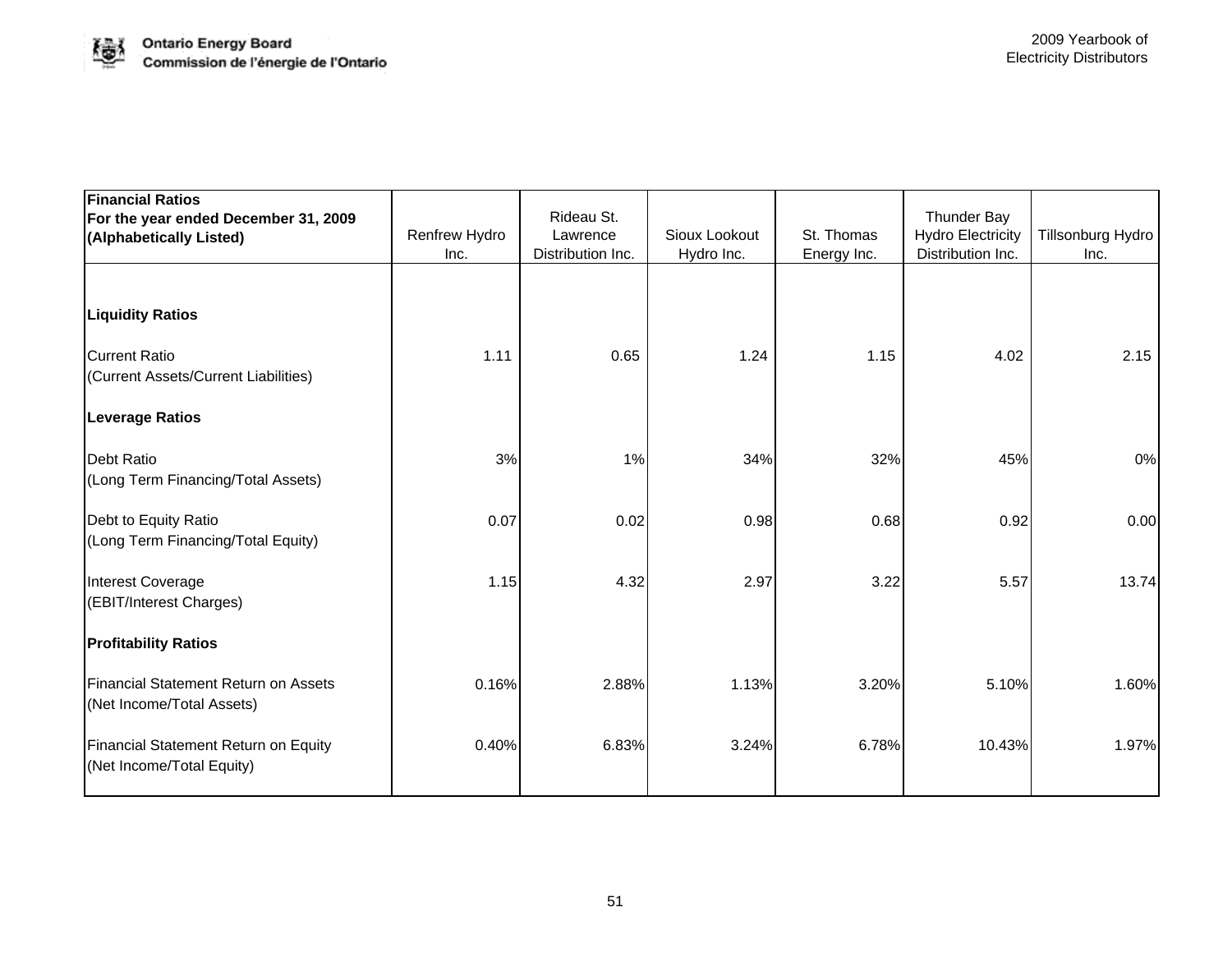

| <b>Financial Ratios</b><br>For the year ended December 31, 2009<br>(Alphabetically Listed) | Toronto Hydro-<br><b>Electric System</b><br>Limited | Veridian<br>Connections Inc. | Wasaga<br>Distribution Inc. | <b>Waterloo North</b><br>Hydro Inc. | Welland Hydro-<br><b>Electric System</b><br>Corp. | <b>Wellington North</b><br>Power Inc. |
|--------------------------------------------------------------------------------------------|-----------------------------------------------------|------------------------------|-----------------------------|-------------------------------------|---------------------------------------------------|---------------------------------------|
| <b>Liquidity Ratios</b>                                                                    |                                                     |                              |                             |                                     |                                                   |                                       |
| <b>Current Ratio</b><br>(Current Assets/Current Liabilities)                               | 0.69                                                | 1.27                         | 7.66                        | 1.06                                | 2.79                                              | 0.74                                  |
| <b>Leverage Ratios</b>                                                                     |                                                     |                              |                             |                                     |                                                   |                                       |
| <b>Debt Ratio</b><br>(Long Term Financing/Total Assets)                                    | 27%                                                 | 38%                          | 27%                         | 26%                                 | 43%                                               | 19%                                   |
| Debt to Equity Ratio<br>(Long Term Financing/Total Equity)                                 | 0.80                                                | 1.20                         | 0.41                        | 0.53                                | 1.31                                              | 0.48                                  |
| Interest Coverage<br>(EBIT/Interest Charges)                                               | 1.99                                                | 3.21                         | 5.72                        | 3.17                                | 1.80                                              | 6.33                                  |
| <b>Profitability Ratios</b>                                                                |                                                     |                              |                             |                                     |                                                   |                                       |
| Financial Statement Return on Assets<br>(Net Income/Total Assets)                          | 2.03%                                               | 3.14%                        | 5.66%                       | 3.83%                               | 1.25%                                             | 7.76%                                 |
| Financial Statement Return on Equity<br>(Net Income/Total Equity)                          | 6.15%                                               | 9.97%                        | 8.36%                       | 7.84%                               | 3.83%                                             | 20.17%                                |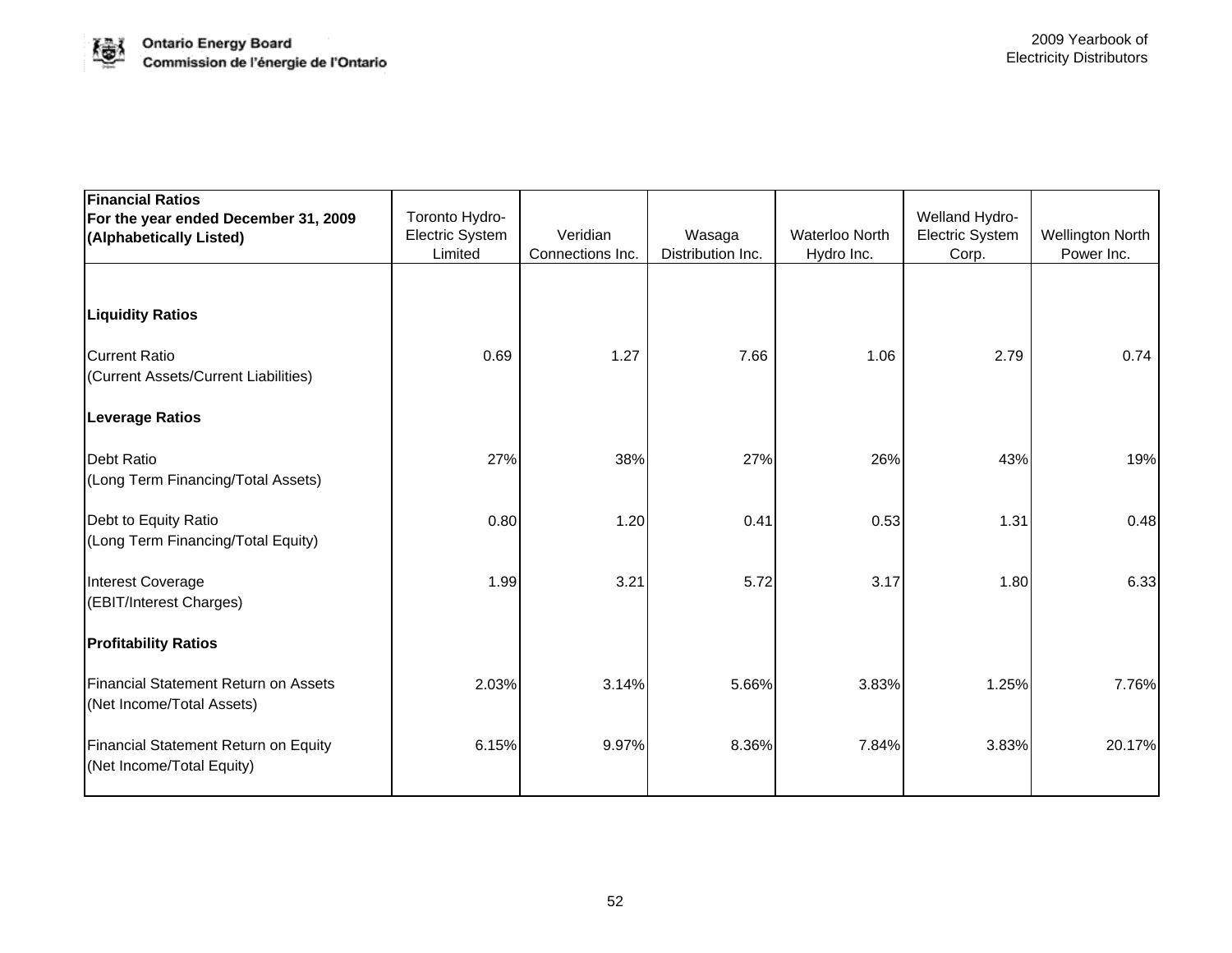

| <b>Financial Ratios</b><br>For the year ended December 31, 2009<br>(Alphabetically Listed) | Energy Inc. | West Coast Huron West Perth Power<br>Inc. | <b>Westario Power</b><br>Inc. | Whitby Hydro<br>Electric<br>Corporation | Woodstock Hydro<br>Services Inc. |
|--------------------------------------------------------------------------------------------|-------------|-------------------------------------------|-------------------------------|-----------------------------------------|----------------------------------|
| <b>Liquidity Ratios</b>                                                                    |             |                                           |                               |                                         |                                  |
| <b>Current Ratio</b><br>(Current Assets/Current Liabilities)                               | 2.56        | 2.78                                      | 1.43                          | 2.09                                    | 1.75                             |
| <b>Leverage Ratios</b>                                                                     |             |                                           |                               |                                         |                                  |
| <b>Debt Ratio</b><br>(Long Term Financing/Total Assets)                                    | 16%         | 32%                                       | 28%                           | 36%                                     | 35%                              |
| Debt to Equity Ratio<br>(Long Term Financing/Total Equity)                                 | 0.24        | 0.68                                      | 0.56                          | 0.69                                    | 0.77                             |
| <b>Interest Coverage</b><br>(EBIT/Interest Charges)                                        | 4.62        | 0.19                                      | $-32.75$                      | 2.80                                    | 2.73                             |
| <b>Profitability Ratios</b>                                                                |             |                                           |                               |                                         |                                  |
| Financial Statement Return on Assets<br>(Net Income/Total Assets)                          | 3.84%       | $-1.93%$                                  | 3.99%                         | 2.57%                                   | 1.90%                            |
| Financial Statement Return on Equity<br>(Net Income/Total Equity)                          | 5.84%       | $-4.09%$                                  | 7.86%                         | 4.91%                                   | 4.14%                            |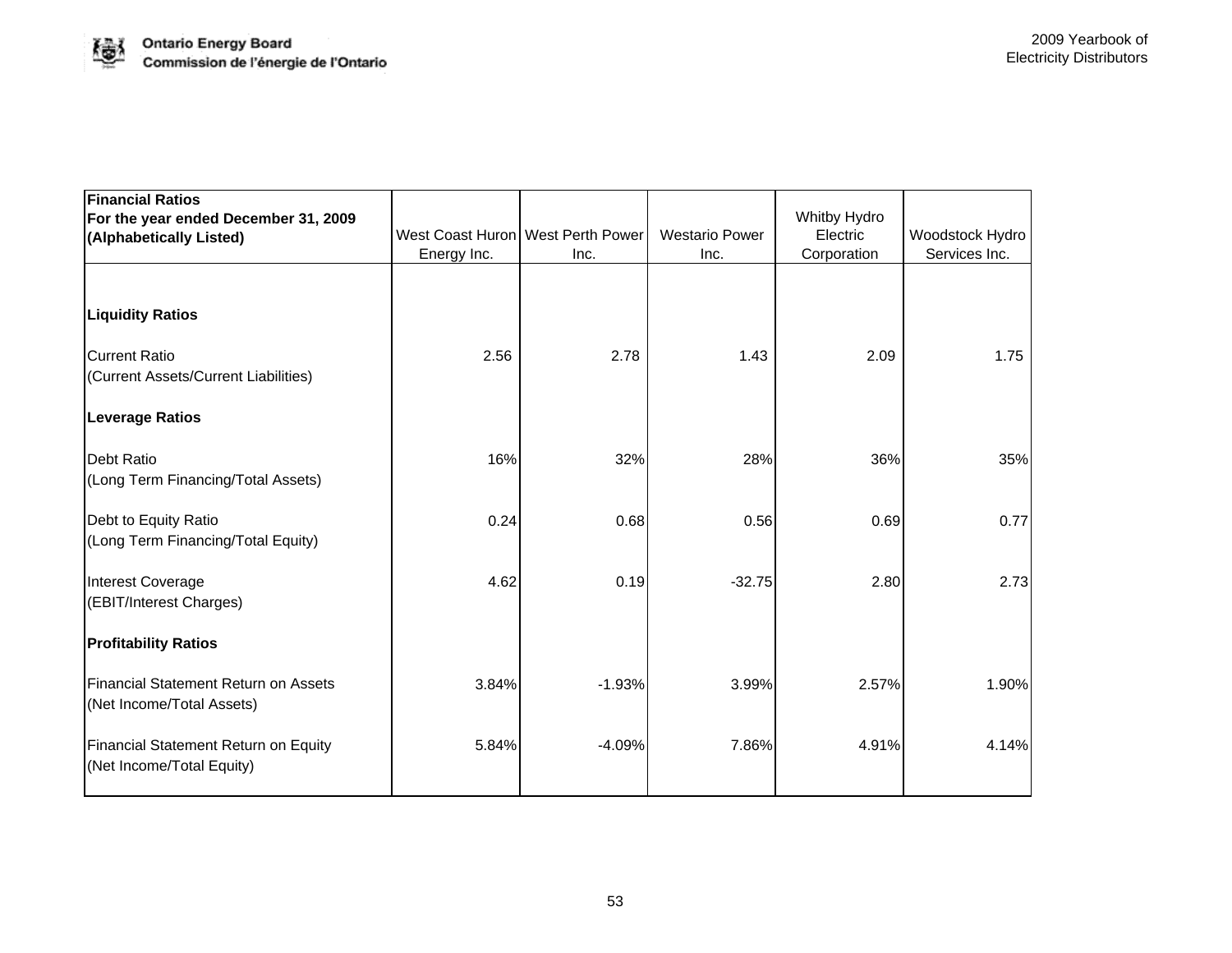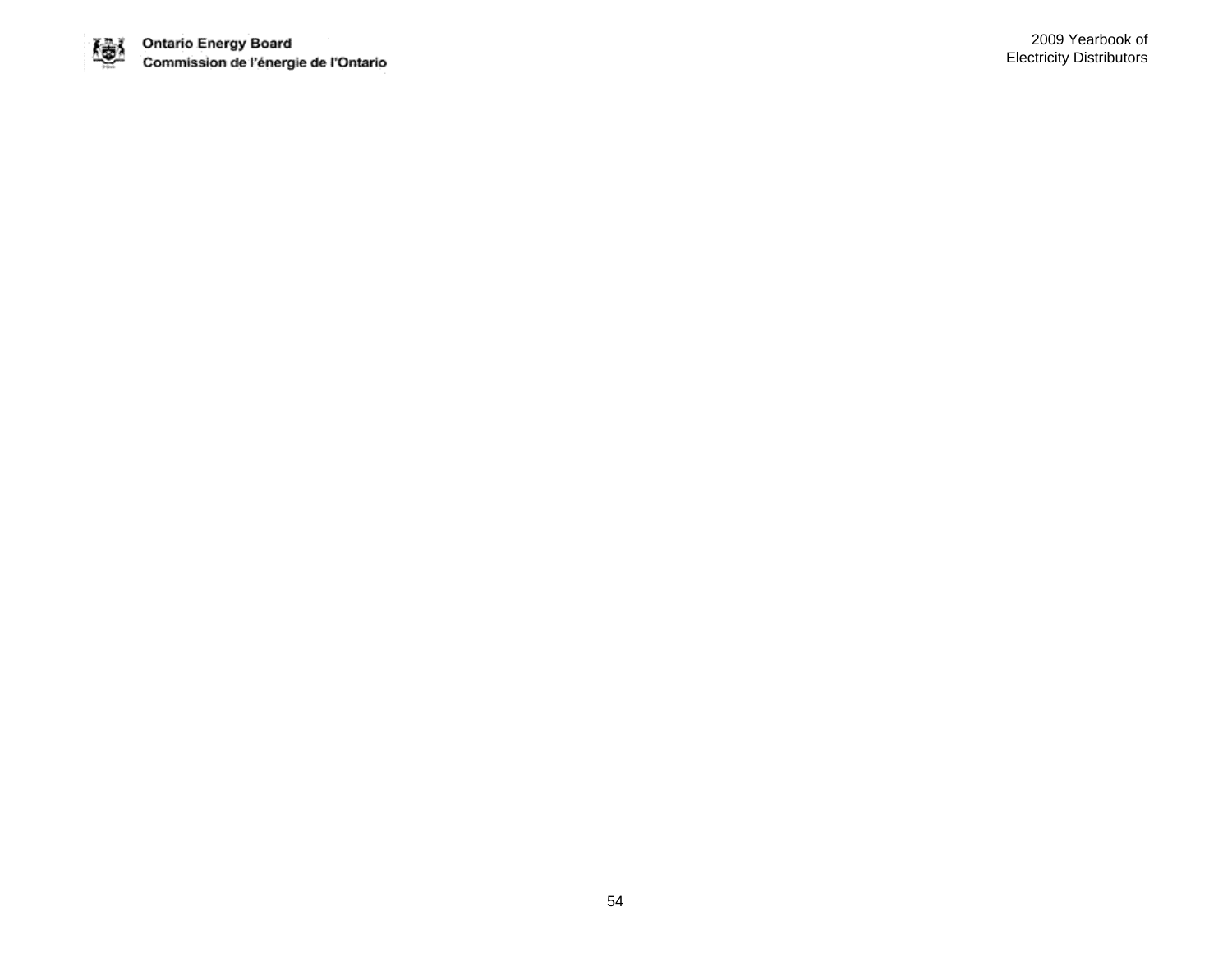

| <b>General Statistics</b>              |                    |                |                            |                            |                               |                         |
|----------------------------------------|--------------------|----------------|----------------------------|----------------------------|-------------------------------|-------------------------|
| For the year ended December 31, 2009   |                    |                | <b>Bluewater Power</b>     |                            |                               |                         |
| (Alphabetically Listed)                | Algoma Power       | Atikokan Hydro | <b>Distribution</b>        | <b>Brant County</b>        | <b>Brantford Power</b>        | <b>Burlington Hydro</b> |
|                                        | Inc.               | Inc.           | Corporation                | Power Inc.                 | Inc.                          | Inc.                    |
|                                        |                    |                |                            |                            |                               |                         |
| <b>Population Served</b>               | 16,789             | 3,000          | 84,379                     | 25,000                     | 93,399                        | 174,300                 |
| <b>Municipal Population</b>            | 10,552             | 3,000          | 86,689                     | 30,000                     | 93,399                        | 174,300                 |
| <b>Seasonal Population</b>             | 3,643              | 0              |                            | 0                          |                               |                         |
| <b>Total Customers</b>                 | 11,688             | 1,670          | 35,580                     | 9,614                      | 37,668                        | 63,558                  |
| <b>Residential Customers</b>           | 10,630             | 1,415          | 31,420                     | 8,171                      | 34,089                        | 57,578                  |
| General Service <50kW Customers        | 1,010              | 225            | 3,505                      | 1,286                      | 2,721                         | 4,974                   |
| General Service > 50kW Customers       | 47                 | 22             | 395                        | 106                        | 413                           | 980                     |
| Large User (>5000kW) Customers         |                    | 0              |                            |                            |                               | 0                       |
| <b>Scattered Unmetered Loads</b>       | 0                  | 8              | 257                        | 51                         | 445                           | 26                      |
| Sub Transmission                       | $\Omega$           | $\Omega$       | $\Omega$                   | $\Omega$                   | $\Omega$                      | $\overline{0}$          |
| <b>Total Service Area (sq km)</b>      | 14,200             | 380            | 201                        | 258                        | 74                            | 188                     |
| Rural Service Area (sq km)             | 14,197             | 0              | 147                        | 254                        | $\Omega$                      | 90                      |
| Urban Service Area (sq km)             |                    | 380            | 54                         | 4                          | 74                            | 98                      |
| <b>Total km of Line</b>                | 1,845              | 92             | 751                        | 320                        | 541                           | 1,718                   |
| Overhead km of Line                    | 1,841              | 92             | 574                        | 282                        | 266                           | 1,064                   |
| Underground km of Line                 |                    | 0              | 177                        | 38                         | 275                           | 654                     |
|                                        |                    |                |                            |                            |                               |                         |
| Total kWh Sold (excluding losses)      | 186,826,563        | 23,072,734     | 1,004,963,419              | 271,571,601                | 907,514,251                   | 1,584,518,052           |
| <b>Total Distribution Losses (kWh)</b> | 15,104,661         | 2,077,652      | 27,578,993                 | 13,472,523                 | 33,315,954                    | 61,930,316              |
| <b>Total kWh Purchased</b>             | 201,931,224        | 25,150,386     | 1,032,542,412              | 285,044,124                | 940,830,205                   | 1,646,448,368           |
| Winter Peak (kW)                       | 41,137             | 5,065          | 148,400                    | 44,355                     | 152,415                       | 267,776                 |
| Summer Peak (kW)                       | 29,337             | 4,154          | 168,894                    | 46,817                     | 180,423                       | 350,428                 |
| Average Peak (kW)                      | 30,518             | 4,013          | 158,646                    | 42,630                     | 146,901                       | 266,467                 |
| <b>Capital Additions in 2009</b>       | \$<br>7,425,298 \$ | 183,820        | $\sqrt[6]{3}$<br>5,369,353 | $\sqrt[6]{3}$<br>1,617,575 | $\sqrt[6]{3}$<br>5,760,419 \$ | 18,080,893              |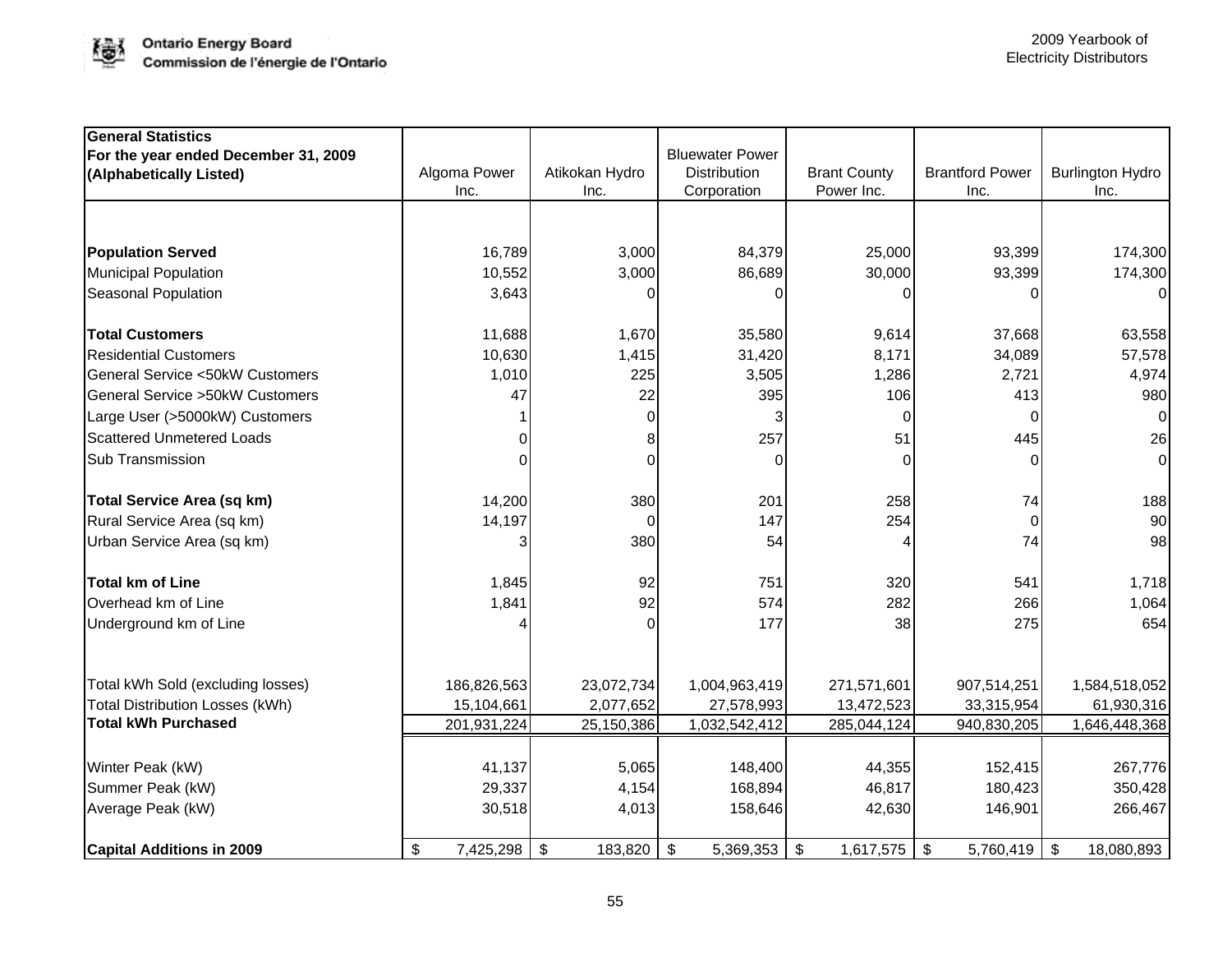

| <b>General Statistics</b>                                            |                       |                  |                                    |                  |                    |                                    |
|----------------------------------------------------------------------|-----------------------|------------------|------------------------------------|------------------|--------------------|------------------------------------|
| For the year ended December 31, 2009                                 | Cambridge and         |                  |                                    | Chapleau Public  |                    |                                    |
| (Alphabetically Listed)                                              | <b>North Dumfries</b> | Canadian Niagara | Centre Wellington                  | <b>Utilities</b> | Chatham-Kent       | <b>Clinton Power</b>               |
|                                                                      | Hydro Inc.            | Power Inc.       | Hydro Ltd.                         | Corporation      | Hydro Inc.         | Corporation                        |
|                                                                      |                       |                  |                                    |                  |                    |                                    |
| <b>Population Served</b>                                             | 137,350               | 27,698           | 20,500                             | 2,428            | 94,769             | 3,100                              |
| <b>Municipal Population</b>                                          | 137,350               | 27,698           | 27,500                             | 2,428            | 107,615            | 3,100                              |
| <b>Seasonal Population</b>                                           | 0                     | 0                |                                    | 3                | <sup>0</sup>       | <sup>n</sup>                       |
| <b>Total Customers</b>                                               | 50,201                | 15,607           | 6,382                              | 1,326            | 32,168             | 1,660                              |
| <b>Residential Customers</b>                                         | 44,805                | 14,248           | 5,603                              | 1,144            | 28,463             | 1,411                              |
| General Service <50kW Customers                                      | 4,620                 | 1,228            | 714                                | 162              | 3,102              | 221                                |
| General Service > 50kW Customers                                     | 709                   | 131              | 63                                 | 14               | 410                | 17                                 |
| Large User (>5000kW) Customers                                       | 2                     | 0                | 0                                  | 0                |                    | $\overline{0}$                     |
| <b>Scattered Unmetered Loads</b>                                     | 65                    | 0                |                                    | 61               | 192                | 11                                 |
| Sub Transmission                                                     | $\Omega$              | 0                | $\Omega$                           | 0                | $\Omega$           | $\overline{0}$                     |
| <b>Total Service Area (sq km)</b>                                    | 303                   | 168              | 10                                 | 2                | 70                 |                                    |
| Rural Service Area (sq km)                                           | 213                   | 133              | $\Omega$                           | $\Omega$         | $\Omega$           | $\overline{0}$                     |
| Urban Service Area (sq km)                                           | 90                    | 35               | 10                                 | 2                | 70                 | 4                                  |
| <b>Total km of Line</b>                                              | 1,105                 | 522              | 146                                | 27               | 810                | 21                                 |
| Overhead km of Line                                                  | 708                   | 479              | 77                                 | 26               | 583                | 17                                 |
| Underground km of Line                                               | 397                   | 43               | 69                                 |                  | 227                | 4                                  |
|                                                                      |                       |                  |                                    |                  |                    |                                    |
| Total kWh Sold (excluding losses)                                    | 1,410,431,479         | 276,124,114      | 147,574,903                        | 28,674,687       | 697,061,130        | 29,677,090                         |
| <b>Total Distribution Losses (kWh)</b><br><b>Total kWh Purchased</b> | 40,404,107            | 21,928,098       | 6,715,456                          | 1,242,500        | 29,266,381         | 1,625,740                          |
|                                                                      | 1,450,835,586         | 298,052,212      | 154,290,359                        | 29,917,187       | 726,327,511        | 31,302,830                         |
| Winter Peak (kW)                                                     | 235,126               | 48,100           | 27,294                             | 7,365            | 121,498            | 5,854                              |
| Summer Peak (kW)                                                     | 286,911               | 56,000           | 26,103                             | 4,724            | 145,023            | 5,269                              |
| Average Peak (kW)                                                    | 232,785               | 45,200           | 24,370                             | 4,678            | 117,115            | 5,073                              |
| <b>Capital Additions in 2009</b>                                     | \$                    | \$<br>4,304,187  | $\sqrt[6]{\frac{1}{2}}$<br>731,116 | \$<br>8,255      | $\$\$<br>4,229,823 | $\sqrt[6]{\frac{1}{2}}$<br>141,600 |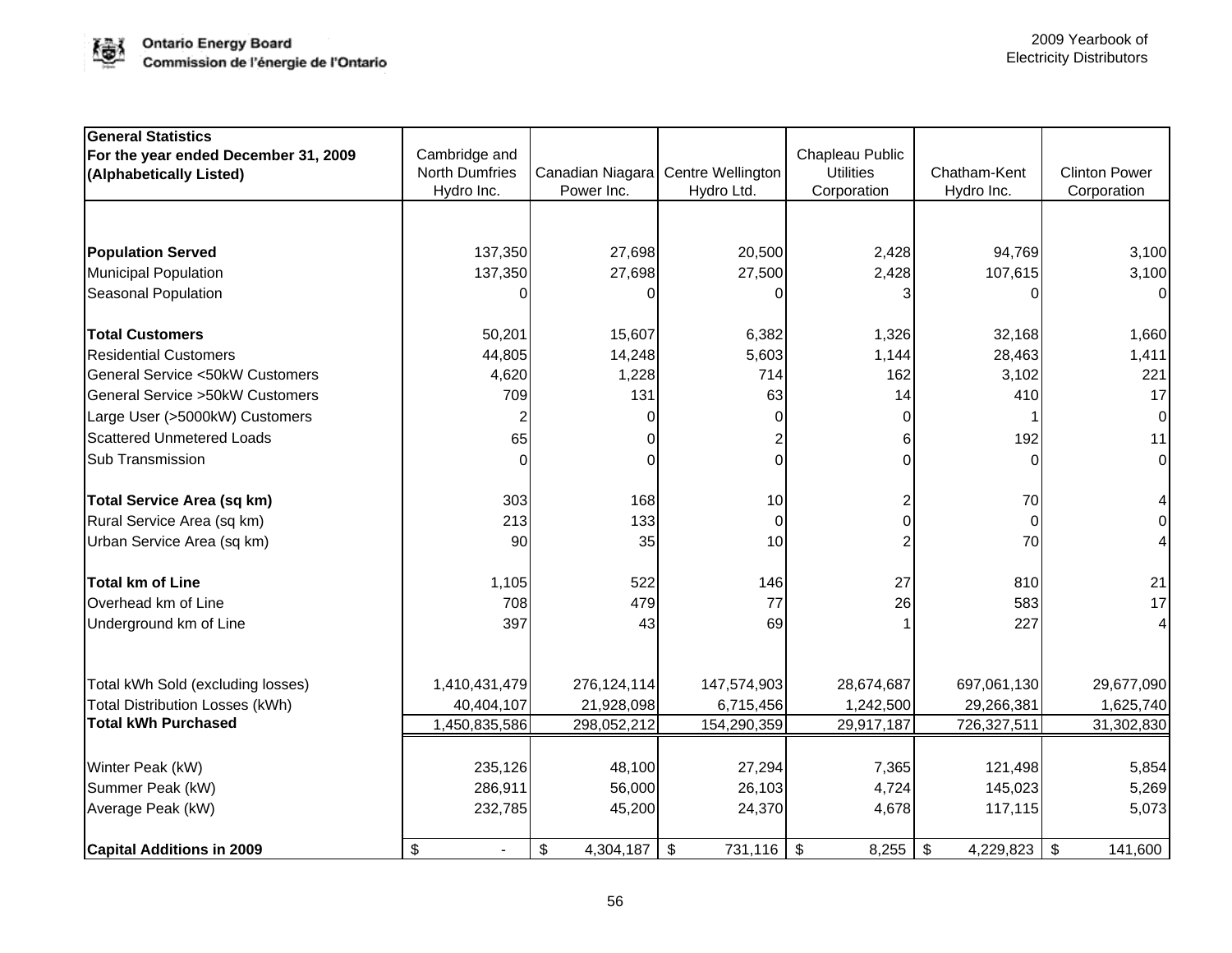

| <b>General Statistics</b>              |                     |                   |                           |                           |                              |                             |
|----------------------------------------|---------------------|-------------------|---------------------------|---------------------------|------------------------------|-----------------------------|
| For the year ended December 31, 2009   |                     |                   |                           |                           |                              |                             |
| (Alphabetically Listed)                | <b>COLLUS Power</b> | Cooperative Hydro |                           | <b>Eastern Ontario</b>    | Enersource Hydro             | <b>EnWin Utilities</b>      |
|                                        | Corporation         | Embrun Inc.       | E.L.K. Energy Inc.        | Power Inc.                | Mississauga Inc.             | Ltd.                        |
|                                        |                     |                   |                           |                           |                              |                             |
| <b>Population Served</b>               | 26,000              | 4,000             | 21,873                    | 6,700                     | 729,000                      | 215,718                     |
| <b>Municipal Population</b>            | 26,000              | 12,500            | 74,185                    | 5,000                     | 729,000                      | 216,473                     |
| Seasonal Population                    | $\Omega$            |                   |                           | 200                       |                              |                             |
| <b>Total Customers</b>                 | 14,908              | 1,941             | 11,112                    | 3,560                     | 189,738                      | 84,726                      |
| <b>Residential Customers</b>           | 13,152              | 1,757             | 9,843                     | 3,104                     | 168,288                      | 76,528                      |
| General Service <50kW Customers        | 1,609               | 172               | 1,148                     | 422                       | 16,800                       | 6,981                       |
| General Service > 50kW Customers       | 116                 | 12                | 121                       | 34                        | 4,442                        | 1,178                       |
| Large User (>5000kW) Customers         |                     | 0                 |                           |                           | 10                           | 10                          |
| <b>Scattered Unmetered Loads</b>       | 30                  | 0                 |                           | 0                         | 198                          | 29                          |
| Sub Transmission                       | $\Omega$            | 0                 |                           | 0                         | $\Omega$                     | $\Omega$                    |
| <b>Total Service Area (sq km)</b>      | 57                  | 5                 | 22                        | 66                        | 287                          | 120                         |
| Rural Service Area (sq km)             | $\mathbf 0$         | 0                 | $\Omega$                  | 48                        | 0                            |                             |
| Urban Service Area (sq km)             | 57                  | 5                 | 22                        | 18                        | 287                          | 120                         |
| <b>Total km of Line</b>                | 338                 | 27                | 147                       | 177                       | 5,300                        | 1,127                       |
| Overhead km of Line                    | 213                 | 15                | 89                        | 167                       | 1,834                        | 713                         |
| Underground km of Line                 | 125                 | 12                | 58                        | 10                        | 3,466                        | 414                         |
|                                        |                     |                   |                           |                           |                              |                             |
| Total kWh Sold (excluding losses)      | 306,783,697         | 29,476,112        | 233,193,994               | 60,765,742                | 7,498,987,529                | 2,463,049,038               |
| <b>Total Distribution Losses (kWh)</b> | 10,478,319          | 603,393           | 15,664,584                | 6,261,072                 | 243,356,737                  | 65,158,673                  |
| <b>Total kWh Purchased</b>             | 317,262,016         | 30,079,505        | 248,858,578               | 67,026,814                | 7,742,344,266                | 2,528,207,711               |
| Winter Peak (kW)                       | 59,168              | 6,862             | 45,013                    | 13,097                    | 1,188,400                    | 399,800                     |
| Summer Peak (kW)                       | 46,966              | 6,052             | 56,218                    | 11,424                    | 1,504,000                    | 494,900                     |
| Average Peak (kW)                      | 46,907              | 5,485             | 42,694                    | 10,677                    | 1,189,800                    | 397,075                     |
| <b>Capital Additions in 2009</b>       | \$<br>1,170,640     | \$<br>99,261      | $\mathfrak{S}$<br>569,399 | $\mathfrak{S}$<br>887,747 | $\mathfrak{S}$<br>55,778,638 | $\mathfrak s$<br>17,255,362 |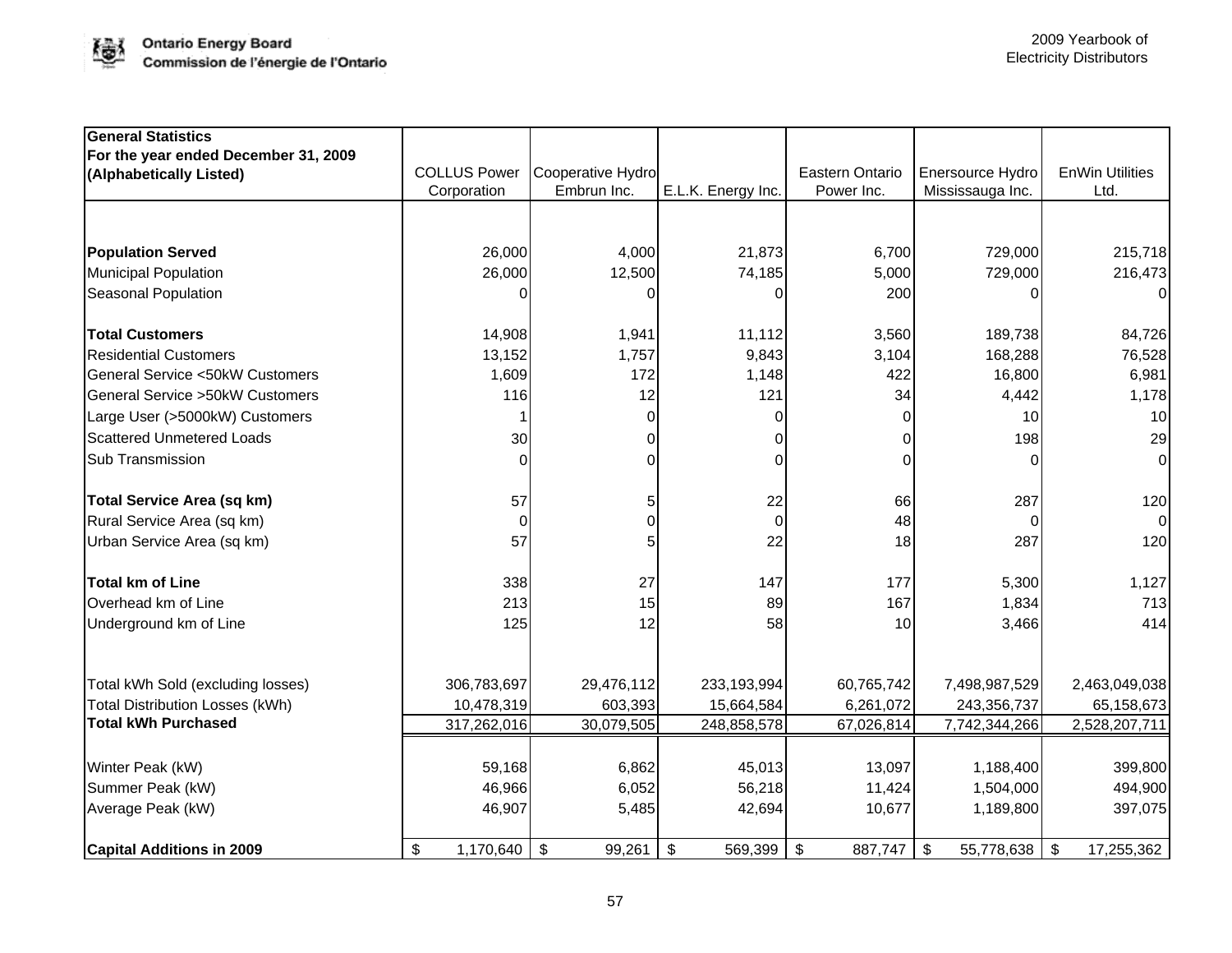

| <b>General Statistics</b>              |                      | Espanola            |                            |                         |                                       |                        |
|----------------------------------------|----------------------|---------------------|----------------------------|-------------------------|---------------------------------------|------------------------|
| For the year ended December 31, 2009   | <b>Erie Thames</b>   | Regional Hydro      |                            |                         |                                       |                        |
| (Alphabetically Listed)                | Powerlines           | <b>Distribution</b> | <b>Essex Powerlines</b>    |                         | Fort Frances                          | <b>Greater Sudbury</b> |
|                                        | Corporation          | Corporation         | Corporation                |                         | Festival Hydro Inc. Power Corporation | Hydro Inc.             |
|                                        |                      |                     |                            |                         |                                       |                        |
| <b>Population Served</b>               | 32,042               | 7,138               | 73,654                     | 43,941                  | 8,315                                 | 109,529                |
| <b>Municipal Population</b>            | 35,246               | 8,700               | 105,220                    | 43,941                  | 8,315                                 | 170,219                |
| <b>Seasonal Population</b>             | 235                  | 65                  |                            |                         |                                       | 142                    |
| <b>Total Customers</b>                 | 14,040               | 3,383               | 28,202                     | 19,531                  | 3,768                                 | 46,539                 |
| <b>Residential Customers</b>           | 12,550               | 2,857               | 25,817                     | 17,311                  | 3,296                                 | 41,926                 |
| General Service <50kW Customers        | 1,234                | 477                 | 2,015                      | 2,009                   | 418                                   | 3,911                  |
| General Service > 50kW Customers       | 146                  | 25                  | 222                        | 209                     | 47                                    | 512                    |
| Large User (>5000kW) Customers         | $\mathfrak{p}$       | 0                   |                            |                         |                                       | 0                      |
| <b>Scattered Unmetered Loads</b>       | 105                  | 24                  | 148                        |                         |                                       | 190                    |
| Sub Transmission                       |                      | $\Omega$            |                            |                         |                                       | $\mathbf 0$            |
| <b>Total Service Area (sq km)</b>      | 1,877                | 99                  | 104                        | 44                      | 26                                    | 410                    |
| Rural Service Area (sq km)             | 1,830                | 73                  | 38                         |                         | $\Omega$                              | 120                    |
| Urban Service Area (sq km)             | 47                   | 26                  | 66                         | 44                      | 26                                    | 290                    |
| <b>Total km of Line</b>                | 270                  | 137                 | 458                        | 276                     | 84                                    | 944                    |
| Overhead km of Line                    | 212                  | 126                 | 219                        | 184                     | 76                                    | 731                    |
| Underground km of Line                 | 58                   | 11                  | 239                        | 92                      |                                       | 213                    |
|                                        |                      |                     |                            |                         |                                       |                        |
| Total kWh Sold (excluding losses)      | 401,844,667          | 65,263,275          | 535,520,873                | 549,506,617             | 82,503,680                            | 957,200,159            |
| <b>Total Distribution Losses (kWh)</b> | 18,083,010           | 1,650,791           | 21,342,063                 | 17,502,094              | 3,643,000                             | 55,715,400             |
| <b>Total kWh Purchased</b>             | 419,927,677          | 66,914,066          | 556,862,936                | 567,008,711             | 86,146,680                            | 1,012,915,559          |
| Winter Peak (kW)                       | 64,679               | 15,590              | 86,442                     | 93,350                  | 18,432                                | 206,940                |
| Summer Peak (kW)                       | 77,494               | 9,617               | 122,372                    | 99,720                  | 12,143                                | 154,643                |
| Average Peak (kW)                      | 61,376               | 10,783              | 83,563                     | 89,305                  | 13,622                                | 157,619                |
| <b>Capital Additions in 2009</b>       | $1,794,153$ \$<br>\$ | 152,061             | $\sqrt[6]{3}$<br>2,843,643 | $\sqrt{3}$<br>3,819,544 | \$<br>$261,955$ \$                    | 8,534,636              |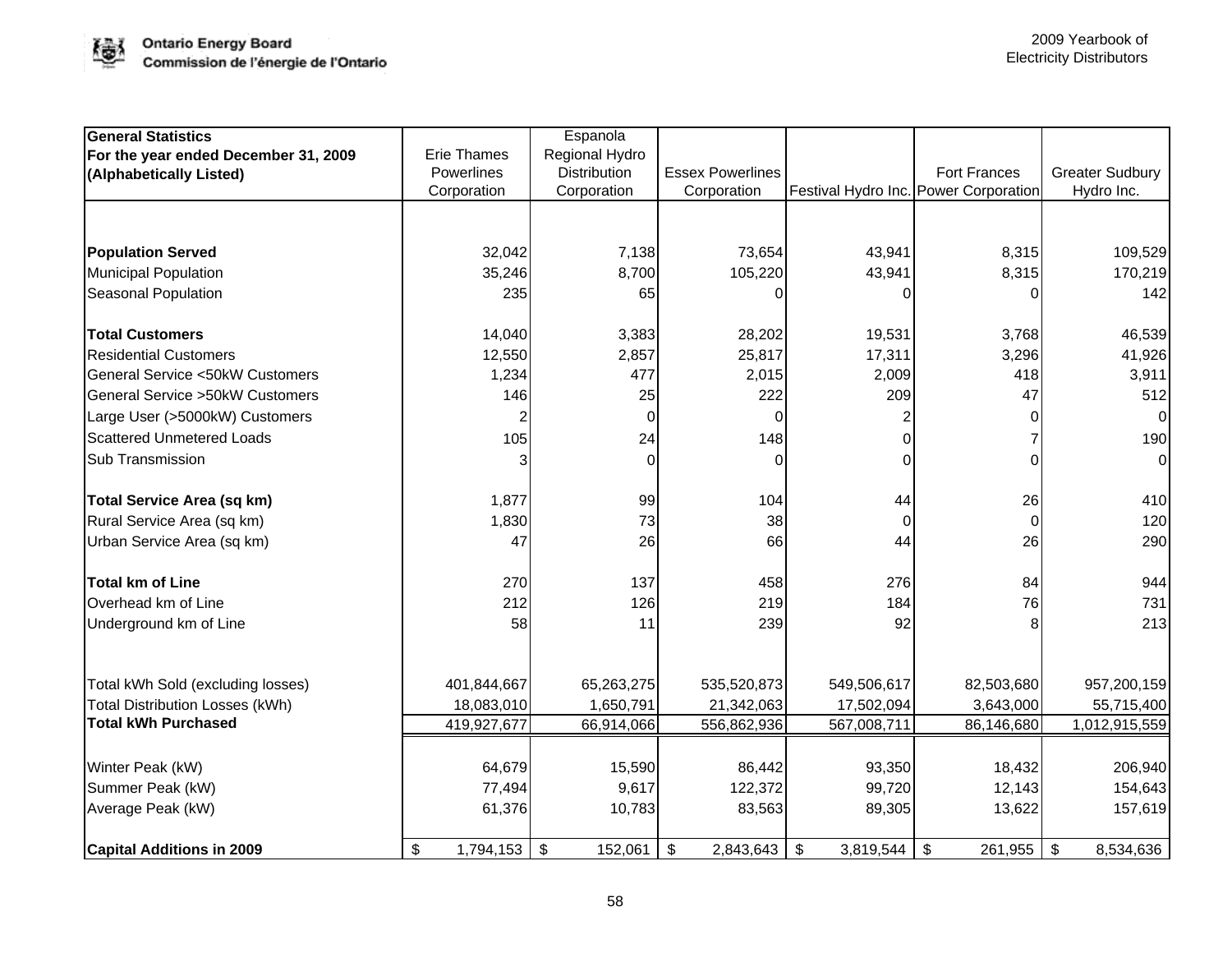

| <b>General Statistics</b>                                            |                      |                         |                            |                                     |                        |                          |
|----------------------------------------------------------------------|----------------------|-------------------------|----------------------------|-------------------------------------|------------------------|--------------------------|
| For the year ended December 31, 2009                                 |                      | Guelph Hydro            |                            |                                     | <b>Hearst Power</b>    |                          |
| (Alphabetically Listed)                                              | <b>Grimsby Power</b> | <b>Electric Systems</b> |                            | Haldimand County Halton Hills Hydro | <b>Distribution</b>    | <b>Horizon Utilities</b> |
|                                                                      | Incorporated         | Inc.                    | Hydro Inc.                 | Inc.                                | <b>Company Limited</b> | Corporation              |
|                                                                      |                      |                         |                            |                                     |                        |                          |
| <b>Population Served</b>                                             | 23,935               | 120,977                 | 45,212                     | 55,289                              | 5,635                  | 572,925                  |
| <b>Municipal Population</b>                                          | 23,935               | 127,439                 | 45,212                     | 55,289                              | 5,635                  | 648,221                  |
| Seasonal Population                                                  | U                    |                         |                            |                                     | U                      |                          |
| <b>Total Customers</b>                                               | 10,073               | 49,299                  | 20,911                     | 21,184                              | 2,764                  | 234,666                  |
| <b>Residential Customers</b>                                         | 9,222                | 45,023                  | 18,309                     | 18,924                              | 2,332                  | 212,580                  |
| General Service <50kW Customers                                      | 669                  | 3,650                   | 2,381                      | 1,913                               | 388                    | 19,858                   |
| General Service > 50kW Customers                                     | 101                  | 582                     | 137                        | 207                                 | 44                     | 2,216                    |
| Large User (>5000kW) Customers                                       | 0                    |                         |                            | 0                                   | 0                      | 12                       |
| <b>Scattered Unmetered Loads</b>                                     | 81                   | 40                      | 84                         | 140                                 | $\Omega$               | $\Omega$                 |
| Sub Transmission                                                     | $\Omega$             | 0                       |                            | 0                                   | $\Omega$               | $\Omega$                 |
| <b>Total Service Area (sq km)</b>                                    | 67                   | 93                      | 1,252                      | 281                                 | 93                     | 426                      |
| Rural Service Area (sq km)                                           | 45                   | $\Omega$                | 1,216                      | 256                                 | $\Omega$               | 88                       |
| Urban Service Area (sq km)                                           | 22                   | 93                      | 36                         | 25                                  | 93                     | 338                      |
| <b>Total km of Line</b>                                              | 172                  | 1,063                   | 1,731                      | 1,363                               | 68                     | 3,363                    |
| Overhead km of Line                                                  | 139                  | 427                     | 1,643                      | 882                                 | 57                     | 1,520                    |
| Underground km of Line                                               | 33                   | 636                     | 88                         | 481                                 | 11                     | 1,843                    |
|                                                                      |                      |                         |                            |                                     |                        |                          |
| Total kWh Sold (excluding losses)                                    | 171,240,612          | 1,485,530,567           | 543,862,688                | 470,763,200                         | 79,207,300             | 5,279,120,085            |
| <b>Total Distribution Losses (kWh)</b><br><b>Total kWh Purchased</b> | 4,582,985            | 18,658,228              | 20,559,742                 | 29,213,200                          | 2,196,659              | 169,117,916              |
|                                                                      | 175,823,596          | 1,504,188,795           | 564,422,430                | 499,976,400                         | 81,403,959             | 5,448,238,001            |
| Winter Peak (kW)                                                     | 30,568               | 246,202                 | 109,996                    | 83,214                              | 18,067                 | 850,861                  |
| Summer Peak (kW)                                                     | 40,871               | 267,576                 | 114,709                    | 97,839                              | 12,737                 | 1,008,981                |
| Average Peak (kW)                                                    | 30,154               | 233,718                 | 93,326                     | 80,504                              | 13,330                 | 817,224                  |
| <b>Capital Additions in 2009</b>                                     | \$<br>$1,359,103$ \$ | 16,474,782              | $\sqrt[6]{3}$<br>4,888,068 | $\sqrt{3}$<br>3,366,113             | 520,049<br>\$          | \$<br>44,674,968         |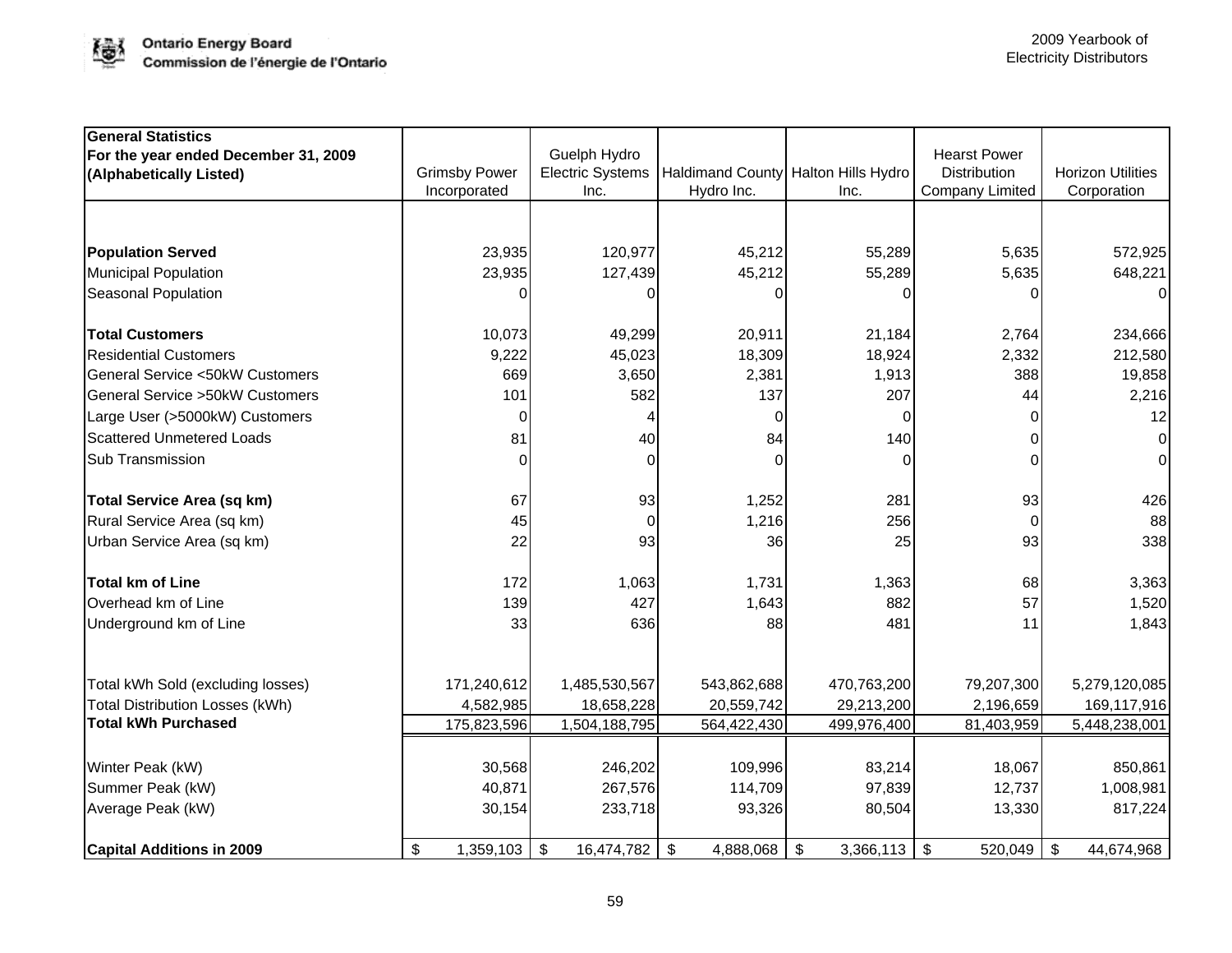

| <b>General Statistics</b>                  |                 |                 |                  |                   |                  |                        |
|--------------------------------------------|-----------------|-----------------|------------------|-------------------|------------------|------------------------|
| For the year ended December 31, 2009       |                 |                 | Hydro One        |                   |                  | Innisfil Hydro         |
| (Alphabetically Listed)                    |                 | Hydro           | <b>Brampton</b>  | Hydro One         | Hydro Ottawa     | Distribution           |
|                                            | Hydro 2000 Inc. | Hawkesbury Inc. | Networks Inc.    | Networks Inc.     | Limited          | <b>Systems Limited</b> |
|                                            |                 |                 |                  |                   |                  |                        |
| <b>Population Served</b>                   | 2,630           | 10,500          | 480,000          | 2,994,456         | 817,560          | 34,000                 |
| <b>Municipal Population</b>                | 9,500           | 10,500          | 480,000          | 2,994,456         | 908,400          | 34,000                 |
| Seasonal Population                        | $\Omega$        | 0               | ∩                | 154,561           |                  | 832                    |
| <b>Total Customers</b>                     | 1,184           | 5,453           | 131,027          | 1,193,767         | 298,855          | 14,645                 |
| <b>Residential Customers</b>               | 1,027           | 4,781           | 121,692          | 1,084,186         | 269,288          | 13,636                 |
| <b>General Service &lt;50kW Customers</b>  | 140             | 586             | 7,684            | 109,208           | 23,338           | 855                    |
| <b>General Service &gt; 50kW Customers</b> | 11              | 81              | 1,645            |                   | 3,370            | 72                     |
| Large User (>5000kW) Customers             | $\overline{0}$  |                 |                  |                   | 11               | 0                      |
| Scattered Unmetered Loads                  | 6 <sup>1</sup>  | 4               |                  |                   | 2,848            | 82                     |
| Sub Transmission                           | $\Omega$        | 0               | 0                | 373               | 0                | $\mathbf 0$            |
| Total Service Area (sq km)                 | 9               | 8               | 269              | 650,000           | 1,104            | 292                    |
| Rural Service Area (sq km)                 | $\mathbf 0$     | 0               | $\Omega$         | 650,000           | 650              | 229                    |
| Urban Service Area (sq km)                 | 9               | 8               | 269              |                   | 454              | 63                     |
| Total km of Line                           | 21              | 66              | 2,778            | 120,750           | 5,387            | 741                    |
| Overhead km of Line                        | 18              | 56              | 819              | 116,491           | 2,710            | 605                    |
| Underground km of Line                     | 3               | 10              | 1,959            | 4,259             | 2,677            | 136                    |
|                                            |                 |                 |                  |                   |                  |                        |
| Total kWh Sold (excluding losses)          | 26,230,086      | 169,624,607     | 3,608,711,976    | 23,459,000,000    | 7,560,275,313    | 229,263,240            |
| <b>Total Distribution Losses (kWh)</b>     | 677,066         | 10,030,019      | 115,478,783      | 1,747,000,000     | 224,447,888      | 11,390,113             |
| <b>Total kWh Purchased</b>                 | 26,907,152      | 179,654,626     | 3,724,190,759    | 25,206,000,000    | 7,784,723,201    | 240,653,353            |
| Winter Peak (kW)                           | 7,009           | 35,693          | 590,772          | 4,143,339         | 1,268,127        | 49,692                 |
| Summer Peak (kW)                           | 4,814           | 28,593          | 737,026          | 2,928,200         | 1,363,575        | 42,327                 |
| Average Peak (kW)                          | 4,512           | 28,720          | 585,586          | 2,945,626         | 1,169,307        | 41,970                 |
|                                            |                 |                 |                  |                   |                  |                        |
| <b>Capital Additions in 2009</b>           | 109,286<br>\$   | \$<br>209,226   | \$<br>32,880,858 | \$<br>606,200,000 | 52,507,794<br>\$ | \$<br>4,312,278        |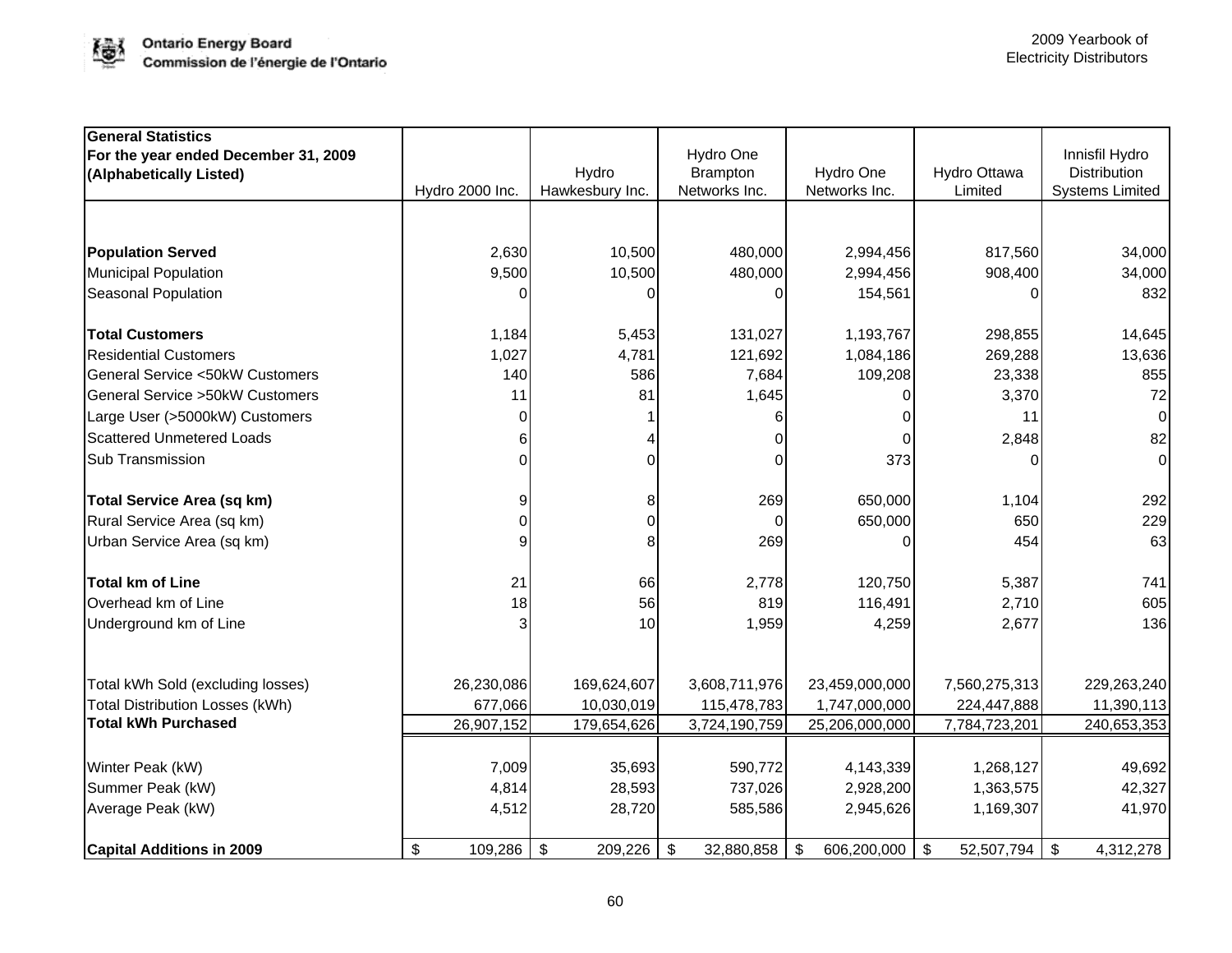

| <b>General Statistics</b>                  |                      |                |                             |                                        |                                      |                                         |
|--------------------------------------------|----------------------|----------------|-----------------------------|----------------------------------------|--------------------------------------|-----------------------------------------|
| For the year ended December 31, 2009       | Kenora Hydro         |                |                             |                                        |                                      |                                         |
| (Alphabetically Listed)                    | Electric             | Kingston Hydro | Kitchener-Wilmot            | <b>Lakefront Utilities</b>             | <b>Lakeland Power</b>                |                                         |
|                                            | Corporation Ltd.     | Corporation    | Hydro Inc.                  | Inc.                                   | Distribution Ltd.                    | London Hydro Inc.                       |
|                                            |                      |                |                             |                                        |                                      |                                         |
| <b>Population Served</b>                   | 12,000               | 58,000         | 243,200                     | 22,000                                 | 22,769                               | 355,000                                 |
| <b>Municipal Population</b>                | 16,500               | 119,000        | 243,200                     | 22,000                                 | 36,889                               | 355,000                                 |
| Seasonal Population                        | $\Omega$             |                |                             | 0                                      | 192                                  | 0                                       |
| <b>Total Customers</b>                     | 5,579                | 26,991         | 85,998                      | 9,534                                  | 9,387                                | 146,787                                 |
| <b>Residential Customers</b>               | 4,777                | 23,223         | 76,755                      | 8,243                                  | 7,697                                | 131,734                                 |
| General Service <50kW Customers            | 733                  | 3,255          | 7,425                       | 1,065                                  | 1,547                                | 11,914                                  |
| <b>General Service &gt; 50kW Customers</b> | 69                   | 351            | 992                         | 132                                    | 100                                  | 1,647                                   |
| Large User (>5000kW) Customers             | 0                    |                |                             | 0                                      | $\Omega$                             |                                         |
| Scattered Unmetered Loads                  | 0                    | 159            | 824                         | 94                                     | 43                                   | 1,489                                   |
| Sub Transmission                           | $\Omega$             | 0              |                             | $\overline{0}$                         | $\Omega$                             | $\overline{0}$                          |
| Total Service Area (sq km)                 | 24                   | 32             | 404                         | 27                                     | 144                                  | 421                                     |
| Rural Service Area (sq km)                 | $\mathbf 0$          | 0              | 280                         | 0                                      | 128                                  | 258                                     |
| Urban Service Area (sq km)                 | 24                   | 32             | 124                         | 27                                     | 16                                   | 163                                     |
| Total km of Line                           | 98                   | 357            | 1,854                       | 115                                    | 350                                  | 2,705                                   |
| Overhead km of Line                        | 88                   | 233            | 1,035                       | 95                                     | 285                                  | 1,323                                   |
| Underground km of Line                     | 10                   | 124            | 819                         | 20                                     | 65                                   | 1,382                                   |
|                                            |                      |                |                             |                                        |                                      |                                         |
| Total kWh Sold (excluding losses)          | 108,849,700          | 714,181,728    | 1,777,333,175               | 247,365,480                            | 213,656,605                          | 3,150,821,438                           |
| <b>Total Distribution Losses (kWh)</b>     | 4,136,671            | 25,427,857     | 60,145,965                  | 13,692,528                             | 7,331,394                            | 165,061,559                             |
| <b>Total kWh Purchased</b>                 | 112,986,371          | 739,609,585    | 1,837,479,140               | 261,058,008                            | 220,987,999                          | 3,315,882,997                           |
|                                            |                      |                |                             |                                        |                                      |                                         |
| Winter Peak (kW)                           | 22,360               | 134,412        | 309,396                     | 44,396                                 | 44,128                               | 535,154                                 |
| Summer Peak (kW)                           | 17,045               | 111,401        | 339,973                     | 44,542                                 | 32,875                               | 662,418                                 |
| Average Peak (kW)                          | 17,436               | 109,467        | 288,021                     | 40,107                                 | 34,458                               | 519,443                                 |
| <b>Capital Additions in 2009</b>           | $1,531,286$ \$<br>\$ | 3,641,040      | $\sqrt[6]{3}$<br>15,259,840 | $\boldsymbol{\mathsf{S}}$<br>1,210,827 | $\sqrt[6]{\frac{1}{2}}$<br>1,991,348 | $\boldsymbol{\mathsf{s}}$<br>26,511,233 |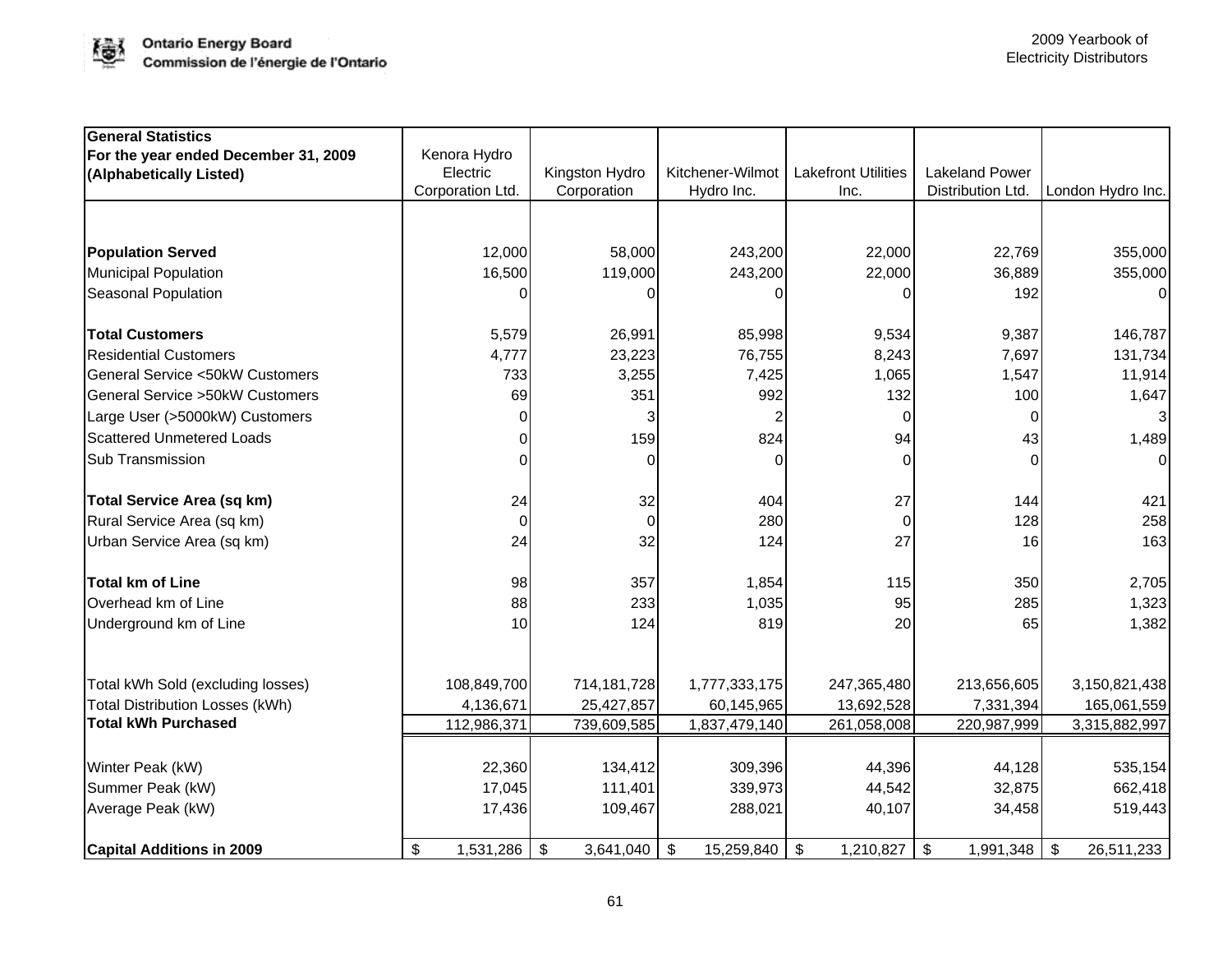

| <b>General Statistics</b>                  |                     |                            |                         |                 |                                      |                 |
|--------------------------------------------|---------------------|----------------------------|-------------------------|-----------------|--------------------------------------|-----------------|
| For the year ended December 31, 2009       | Middlesex Power     |                            |                         | Newmarket - Tay |                                      |                 |
| (Alphabetically Listed)                    | <b>Distribution</b> | <b>Midland Power</b>       | Milton Hydro            |                 | Power Distribution Niagara Peninsula | Niagara-on-the- |
|                                            | Corporation         | <b>Utility Corporation</b> | Distribution Inc.       | Ltd.            | Energy Inc.                          | Lake Hydro Inc. |
|                                            |                     |                            |                         |                 |                                      |                 |
| <b>Population Served</b>                   | 7,831               | 16,000                     | 77,400                  | 89,898          | 136,285                              | 14,587          |
| <b>Municipal Population</b>                | 21,749              | 17,000                     | 77,400                  | 136,438         | 137,189                              | 14,587          |
| Seasonal Population                        | 0                   | 0                          |                         | 525             | 0                                    | 250             |
| <b>Total Customers</b>                     | 7,911               | 6,905                      | 27,506                  | 32,827          | 50,823                               | 7,880           |
| <b>Residential Customers</b>               | 6,984               | 6,052                      | 24,832                  | 29,138          | 45,167                               | 6,507           |
| <b>General Service &lt;50kW Customers</b>  | 780                 | 729                        | 2,203                   | 2,893           | 4,389                                | 1,230           |
| <b>General Service &gt; 50kW Customers</b> | 95                  | 112                        | 286                     | 398             | 847                                  | 121             |
| Large User (>5000kW) Customers             |                     | 0                          |                         | $\Omega$        | $\Omega$                             | $\Omega$        |
| Scattered Unmetered Loads                  | 51                  | 12                         | 183                     | 398             | 420                                  | 22              |
| Sub Transmission                           | $\Omega$            | 0                          | $\Omega$                | $\Omega$        | $\Omega$                             | $\overline{0}$  |
| Total Service Area (sq km)                 | 26                  | 20                         | 370                     | 74              | 827                                  | 133             |
| Rural Service Area (sq km)                 | $\mathbf 0$         | $\Omega$                   | 313                     | 3               | 759                                  | 119             |
| Urban Service Area (sq km)                 | 26                  | 20                         | 57                      | 71              | 68                                   | 14              |
| Total km of Line                           | 125                 | 115                        | 866                     | 1,053           | 1,944                                | 341             |
| Overhead km of Line                        | 99                  | 79                         | 546                     | 585             | 1,475                                | 246             |
| Underground km of Line                     | 26                  | 36                         | 320                     | 468             | 469                                  | 95              |
|                                            |                     |                            |                         |                 |                                      |                 |
| Total kWh Sold (excluding losses)          | 184,693,861         | 203,110,374                | 677,368,948             | 700,600,681     | 1,171,202,445                        | 173,476,091     |
| <b>Total Distribution Losses (kWh)</b>     | 9,629,204           | 6,914,886                  | 23,053,990              | 24,924,394      | 57,230,433                           | 4,863,423       |
| <b>Total kWh Purchased</b>                 | 194,323,065         | 210,025,260                | 700,422,938             | 725,525,075     | 1,228,432,878                        | 178,339,514     |
| Winter Peak (kW)                           | 33,090              | 37,116                     | 118,179                 | 122,972         | 193,622                              | 28,303          |
| Summer Peak (kW)                           | 39,654              | 36,857                     | 134,672                 | 143,359         | 254,557                              | 40,256          |
| Average Peak (kW)                          | 31,078              | 33,740                     | 109,534                 | 80,186          | 186,165                              | 27,121          |
| <b>Capital Additions in 2009</b>           | 1,553,746<br>\$     | \$<br>2,281,088            | $\sqrt{2}$<br>7,366,783 | \$<br>5,920,779 | 11,997,290<br>\$                     | \$<br>2,505,182 |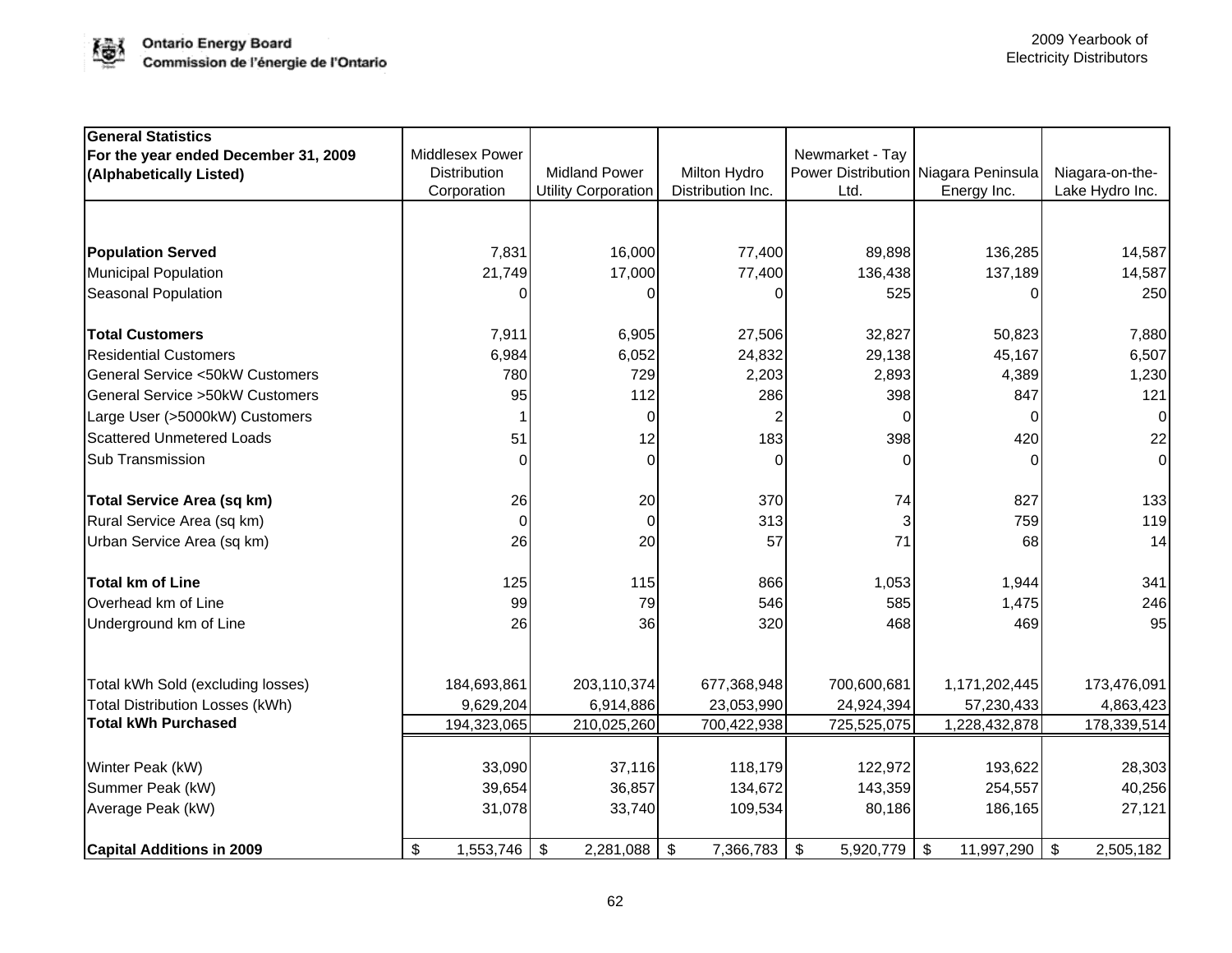

| <b>General Statistics</b>              |                   |                             |                       |                   |                                      |                             |
|----------------------------------------|-------------------|-----------------------------|-----------------------|-------------------|--------------------------------------|-----------------------------|
| For the year ended December 31, 2009   |                   | North Bay Hydro             |                       | Oakville Hydro    |                                      | Orillia Power               |
| (Alphabetically Listed)                | Norfolk Power     | Distribution                | Northern Ontario      | Electricity       | Orangeville Hydro                    | Distribution                |
|                                        | Distribution Inc. | Limited                     | Wires Inc.            | Distribution Inc. | Limited                              | Corporation                 |
|                                        |                   |                             |                       |                   |                                      |                             |
| <b>Population Served</b>               | 31,500            | 55,000                      | 14,000                | 177,200           | 29,182                               | 31,000                      |
| <b>Municipal Population</b>            | 63,000            | 55,000                      | 18,777                | 177,200           | 29,182                               | 31,000                      |
| <b>Seasonal Population</b>             | 200               |                             | $\Omega$              | 0                 | ∩                                    |                             |
| <b>Total Customers</b>                 | 18,895            | 23,776                      | 6,069                 | 62,858            | 11,126                               | 12,962                      |
| <b>Residential Customers</b>           | 16,653            | 20,850                      | 5,179                 | 56,419            | 9,814                                | 11,296                      |
| General Service <50kW Customers        | 2,071             | 2,629                       | 798                   | 4,887             | 1,148                                | 1,359                       |
| General Service > 50kW Customers       | 169               | 276                         | 73                    | 873               | 129                                  | 154                         |
| Large User (>5000kW) Customers         | $\Omega$          | 0                           | $\Omega$              | 0                 | 0                                    |                             |
| <b>Scattered Unmetered Loads</b>       |                   | 21                          | 19                    | 679               | 35                                   | 153                         |
| Sub Transmission                       | $\Omega$          | 0                           | $\Omega$              | 0                 | $\Omega$                             | $\Omega$                    |
| <b>Total Service Area (sq km)</b>      | 693               | 330                         | 28                    | 143               | 17                                   | 27                          |
| Rural Service Area (sq km)             | 549               | 279                         | $\Omega$              | 41                | $\Omega$                             |                             |
| Urban Service Area (sq km)             | 144               | 51                          | 28                    | 102               | 17                                   | 27                          |
| <b>Total km of Line</b>                | 765               | 616                         | 370                   | 1,428             | 173                                  | 307                         |
| Overhead km of Line                    | 657               | 517                         | 365                   | 551               | 102                                  | 248                         |
| Underground km of Line                 | 108               | 99                          |                       | 877               | 71                                   | 59                          |
|                                        |                   |                             |                       |                   |                                      |                             |
| Total kWh Sold (excluding losses)      | 363,133,912       | 552,881,331                 | 123,574,677           | 1,471,673,901     | 243, 157, 027                        | 309,605,840                 |
| <b>Total Distribution Losses (kWh)</b> | 13,894,366        | 27,439,352                  | 7,408,633             | 59,088,337        | 7,544,986                            | 10,926,417                  |
| <b>Total kWh Purchased</b>             | 377,028,278       | 580,320,683                 | 130,983,310           | 1,530,762,238     | 250,702,013                          | 320,532,257                 |
| Winter Peak (kW)                       | 82,592            | 119,797                     | 24,291                | 254,560           | 43,705                               | 59,109                      |
| Summer Peak (kW)                       | 92,162            | 86,154                      | 20,755                | 339,629           | 45,326                               | 51,144                      |
| Average Peak (kW)                      | 69,751            | 89,645                      | 20,040                | 253,016           | 39,984                               | 47,700                      |
| <b>Capital Additions in 2009</b>       | \$<br>9,599,769   | $\mathfrak{S}$<br>7,318,513 | $\sqrt{3}$<br>247,069 | \$<br>19,045,133  | $\sqrt[6]{\frac{1}{2}}$<br>1,783,450 | $\mathfrak{S}$<br>1,617,709 |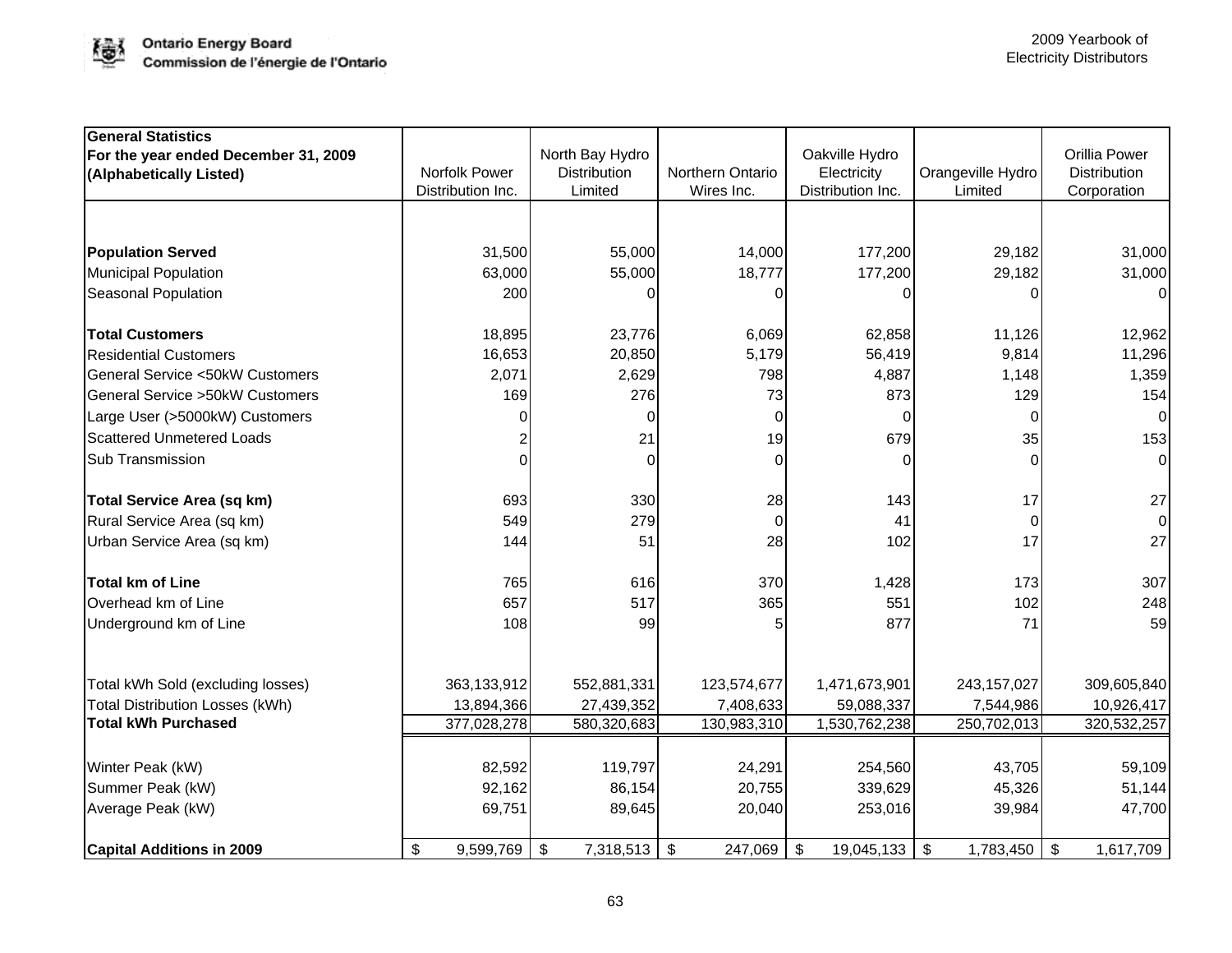

| <b>General Statistics</b>              |                 |                             |                                                    |                              |                                        |                              |
|----------------------------------------|-----------------|-----------------------------|----------------------------------------------------|------------------------------|----------------------------------------|------------------------------|
| For the year ended December 31, 2009   | Oshawa PUC      | Ottawa River                |                                                    | Peterborough                 | Port Colborne                          |                              |
| (Alphabetically Listed)                | Networks Inc.   |                             | Parry Sound<br>Power Corporation Power Corporation | Distribution<br>Incorporated | Hydro Inc.                             | PowerStream Inc.             |
|                                        |                 |                             |                                                    |                              |                                        |                              |
| <b>Population Served</b>               | 155,000         | 20,200                      | 6,500                                              | 81,937                       | 18,003                                 | 1,030,369                    |
| <b>Municipal Population</b>            | 155,000         | 20,200                      | 6,500                                              | 81,937                       | 18,003                                 | 1,030,369                    |
| Seasonal Population                    | U               | ი                           |                                                    |                              |                                        |                              |
| <b>Total Customers</b>                 | 52,488          | 10,462                      | 3,378                                              | 35,037                       | 9,124                                  | 320,695                      |
| <b>Residential Customers</b>           | 47,769          | 8,851                       | 2,751                                              | 30,680                       | 8,170                                  | 283,665                      |
| General Service <50kW Customers        | 3,897           | 1,394                       | 540                                                | 3,609                        | 874                                    | 29,594                       |
| General Service > 50kW Customers       | 517             | 144                         | 68                                                 | 363                          | 80                                     | 4,654                        |
| Large User (>5000kW) Customers         |                 |                             |                                                    |                              |                                        |                              |
| <b>Scattered Unmetered Loads</b>       | 304             | 73                          | 19                                                 | 383                          |                                        | 2,781                        |
| Sub Transmission                       | $\Omega$        | 0                           |                                                    |                              |                                        | 0                            |
| <b>Total Service Area (sq km)</b>      | 149             | 35                          | 15                                                 | 64                           | 122                                    | 806                          |
| Rural Service Area (sq km)             | 78              | $\Omega$                    |                                                    |                              | 102                                    | 303                          |
| Urban Service Area (sq km)             | 71              | 35                          | 15                                                 | 64                           | 20                                     | 503                          |
| <b>Total km of Line</b>                | 950             | 146                         | 128                                                | 550                          | 313                                    | 7,681                        |
| Overhead km of Line                    | 511             | 127                         | 117                                                | 384                          | 297                                    | 2,755                        |
| Underground km of Line                 | 439             | 19                          | 11                                                 | 166                          | 16                                     | 4,926                        |
| Total kWh Sold (excluding losses)      | 1,087,954,743   | 191,997,485                 | 89,931,923                                         | 791,578,450                  | 190,210,933                            | 8,039,883,040                |
| <b>Total Distribution Losses (kWh)</b> | 36,867,536      | 7,362,456                   |                                                    | 42,470,933                   | 4,039,850                              |                              |
| <b>Total kWh Purchased</b>             | 1,124,822,279   | 199,359,940                 | 2,831,655<br>92,763,578                            | 834,049,383                  | 194,250,783                            | 253,031,546<br>8,292,914,586 |
|                                        |                 |                             |                                                    |                              |                                        |                              |
| Winter Peak (kW)                       | 208,345         | 36,925                      | 20,600                                             | 153,787                      | 36,100                                 | 1,336,784                    |
| Summer Peak (kW)                       | 210,068         | 29,961                      | 12,820                                             | 147,235                      | 39,700                                 | 1,762,834                    |
| Average Peak (kW)                      | 180,645         | 28,499                      | 14,548                                             | 131,446                      | 32,400                                 | 1,354,508                    |
| <b>Capital Additions in 2009</b>       | \$<br>6,350,924 | $\mathfrak{S}$<br>1,128,076 | $\sqrt[6]{3}$<br>491,418                           | $\mathfrak{S}$<br>6,804,755  | $\boldsymbol{\mathsf{S}}$<br>2,906,930 | \$<br>63,314,708             |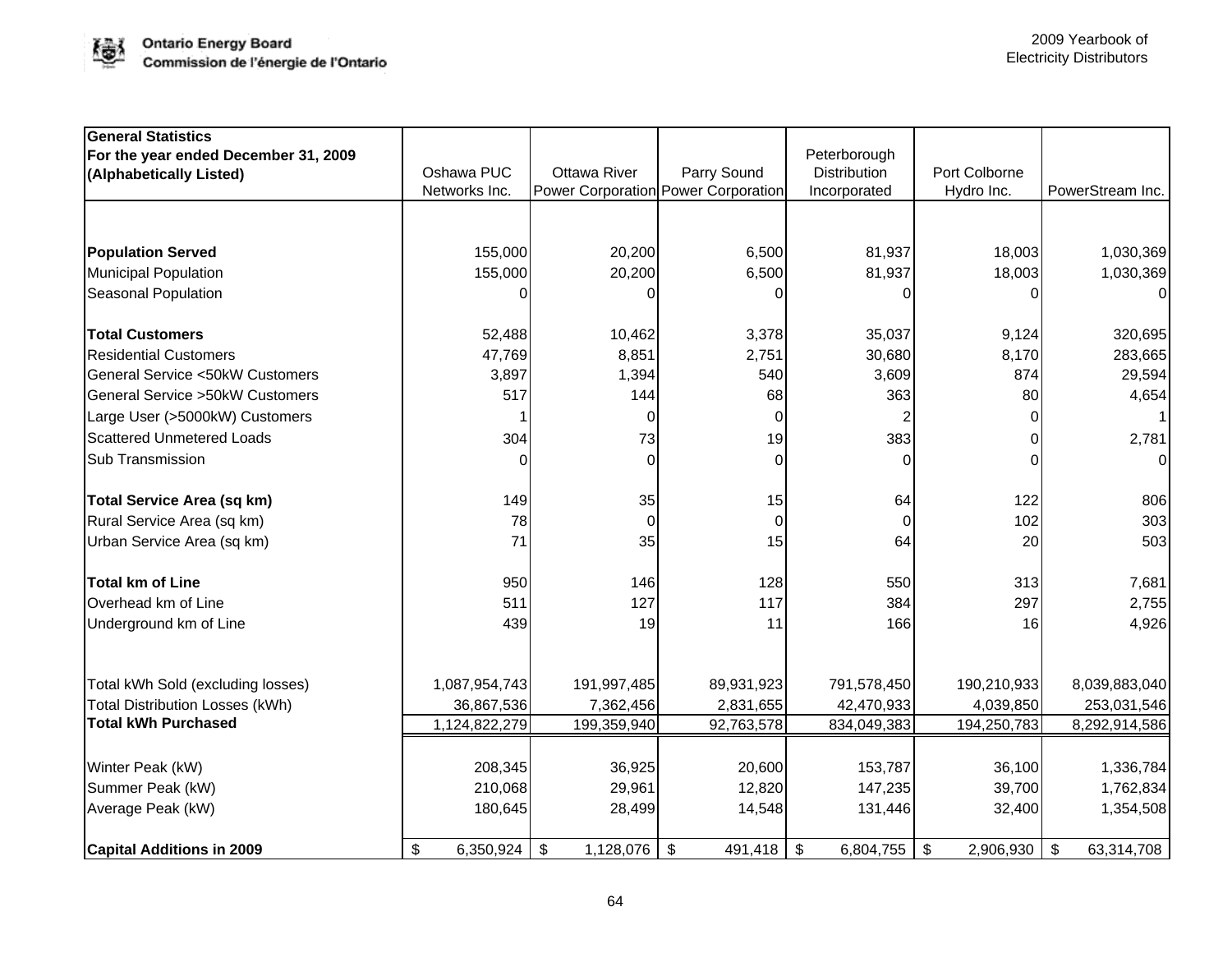

| <b>General Statistics</b>              |                         |               |                   |               |                    |                                        |
|----------------------------------------|-------------------------|---------------|-------------------|---------------|--------------------|----------------------------------------|
| For the year ended December 31, 2009   |                         |               | Rideau St.        |               |                    | Thunder Bay                            |
| (Alphabetically Listed)                | <b>PUC Distribution</b> | Renfrew Hydro | Lawrence          | Sioux Lookout | St. Thomas         | <b>Hydro Electricity</b>               |
|                                        | Inc.                    | Inc.          | Distribution Inc. | Hydro Inc.    | Energy Inc.        | Distribution Inc.                      |
|                                        |                         |               |                   |               |                    |                                        |
| <b>Population Served</b>               | 78,000                  | 7,846         | 9,900             | 5,336         | 36,000             | 110,046                                |
| <b>Municipal Population</b>            | 75,000                  | 7,846         | 16,700            | 5,336         | 36,000             | 109,141                                |
| Seasonal Population                    | 100                     | $\Omega$      | U                 | 108           | 0                  | $\Omega$                               |
| <b>Total Customers</b>                 | 32,825                  | 4,180         | 5,863             | 2,740         | 16,243             | 49,922                                 |
| <b>Residential Customers</b>           | 29,028                  | 3,613         | 4,974             | 2,296         | 14,374             | 44,443                                 |
| General Service <50kW Customers        | 3,341                   | 503           | 774               | 392           | 1,672              | 4,486                                  |
| General Service > 50kW Customers       | 439                     | 64            | 66                | 39            | 192                | 524                                    |
| Large User (>5000kW) Customers         | 0                       | 0             | $\Omega$          | 0             |                    | $\overline{0}$                         |
| <b>Scattered Unmetered Loads</b>       | 17                      | $\pmb{0}$     | 49                | 13            |                    | 469                                    |
| Sub Transmission                       | $\Omega$                | 0             | $\Omega$          | 0             | $\Omega$           | $\overline{0}$                         |
| <b>Total Service Area (sq km)</b>      | 342                     | 13            | 18                | 536           | 33                 | 381                                    |
| Rural Service Area (sq km)             | 284                     | 0             |                   | 530           | $\Omega$           | 259                                    |
| Urban Service Area (sq km)             | 58                      | 13            | 11                | 6             | 33                 | 122                                    |
| <b>Total km of Line</b>                | 732                     | 55            | 89                | 211           | 243                | 1,186                                  |
| Overhead km of Line                    | 616                     | 53            | 80                | 205           | 156                | 952                                    |
| Underground km of Line                 | 116                     | 2             | 9                 | 6             | 87                 | 234                                    |
|                                        |                         |               |                   |               |                    |                                        |
| Total kWh Sold (excluding losses)      | 707,756,700             | 96,981,360    | 110,633,517       | 71,778,509    | 289,185,003        | 974,297,469                            |
| <b>Total Distribution Losses (kWh)</b> | 25,113,286              | 4,985,905     | 7,781,309         | 4,238,120     | 11,794,643         | 37,910,835                             |
| <b>Total kWh Purchased</b>             | 732,869,986             | 101,967,265   | 118,414,826       | 76,016,629    | 300,979,646        | 1,012,208,304                          |
| Winter Peak (kW)                       | 147,108                 | 19,807        | 26,268            | 18,326        | 52,131             | 186,606                                |
| Summer Peak (kW)                       | 97,507                  | 18,505        | 18,378            | 11,160        | 61,895             | 153,937                                |
| Average Peak (kW)                      | 111,107                 | 16,671        | 19,194            | 12,426        | 34,341             | 154,002                                |
| <b>Capital Additions in 2009</b>       | 5,856,346<br>\$         | \$<br>633,656 | \$<br>543,810     | \$<br>387,978 | $\$\$<br>1,266,180 | $\boldsymbol{\mathsf{S}}$<br>8,516,762 |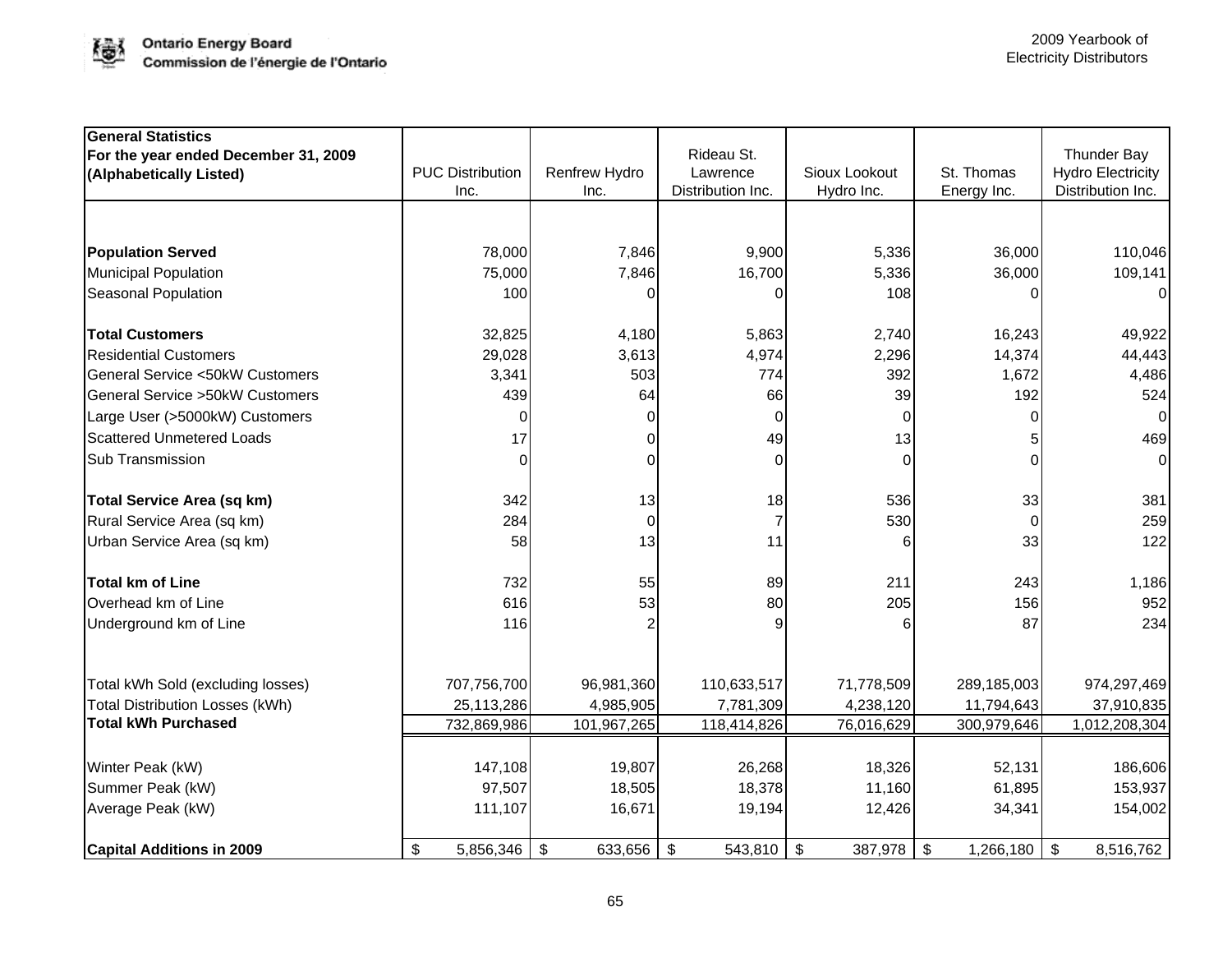

| <b>General Statistics</b>                  |                   |                        |                                       |                   |                       |                        |
|--------------------------------------------|-------------------|------------------------|---------------------------------------|-------------------|-----------------------|------------------------|
| For the year ended December 31, 2009       |                   | Toronto Hydro-         |                                       |                   |                       | Welland Hydro-         |
| (Alphabetically Listed)                    | Tillsonburg Hydro | <b>Electric System</b> | Veridian                              | Wasaga            | <b>Waterloo North</b> | <b>Electric System</b> |
|                                            | Inc.              | Limited                | Connections Inc.                      | Distribution Inc. | Hydro Inc.            | Corp.                  |
|                                            |                   |                        |                                       |                   |                       |                        |
| <b>Population Served</b>                   | 15,140            | 2,503,281              | 308,114                               | 17,300            | 154,370               | 50,331                 |
| <b>Municipal Population</b>                | 15,000            | 2,503,281              | 419,985                               | 17,300            | 154,370               | 50,331                 |
| Seasonal Population                        | $\Omega$          | $\Omega$               | 1,601                                 | 1,200             |                       |                        |
| <b>Total Customers</b>                     | 6,738             | 690,243                | 111,994                               | 11,869            | 51,089                | 21,916                 |
| <b>Residential Customers</b>               | 5,907             | 611,357                | 101,547                               | 11,010            | 45,113                | 19,803                 |
| General Service <50kW Customers            | 675               | 64,781                 | 8,501                                 | 801               | 5,300                 | 1,725                  |
| <b>General Service &gt; 50kW Customers</b> | 87                | 12,953                 | 1,049                                 | 33                | 661                   | 172                    |
| Large User (>5000kW) Customers             | $\mathbf 0$       | 47                     |                                       |                   |                       | $\overline{c}$         |
| <b>Scattered Unmetered Loads</b>           | 69                | 1,105                  | 893                                   | 25                | 14                    | 214                    |
| Sub Transmission                           | $\Omega$          | 0                      | $\Omega$                              | 0                 |                       | $\mathbf 0$            |
| Total Service Area (sq km)                 | 24                | 630                    | 639                                   | 61                | 672                   | 86                     |
| Rural Service Area (sq km)                 | 3                 | 0                      | 386                                   | 8                 | 607                   | $\pmb{0}$              |
| Urban Service Area (sq km)                 | 21                | 630                    | 253                                   | 53                | 65                    | 86                     |
| Total km of Line                           | 156               | 9,794                  | 2,201                                 | 236               | 1,541                 | 443                    |
| Overhead km of Line                        | 102               | 4,153                  | 1,280                                 | 125               | 1,059                 | 330                    |
| Underground km of Line                     | 54                | 5,641                  | 921                                   | 111               | 482                   | 113                    |
|                                            |                   |                        |                                       |                   |                       |                        |
| Total kWh Sold (excluding losses)          | 184,230,659       | 24,588,094,033         | 2,473,069,287                         | 117,509,098       | 1,360,024,644         | 402,158,613            |
| <b>Total Distribution Losses (kWh)</b>     | 9,399,202         | 961,179,992            | 95,395,026                            | 6,291,175         | 51,743,018            | 17,458,601             |
| <b>Total kWh Purchased</b>                 | 193,629,861       | 25,549,274,025         | 2,568,464,313                         | 123,800,273       | 1,411,767,662         | 419,617,214            |
| Winter Peak (kW)                           | 36,361            | 4,108,656              | 433,843                               | 24,315            | 233,874               | 78,842                 |
| Summer Peak (kW)                           | 41,632            | 4,607,346              | 488,365                               | 26,445            | 259,232               | 85,983                 |
| Average Peak (kW)                          | 35,707            | 3,489,158              | 397,920                               | 20,639            | 223,335               | 71,014                 |
|                                            |                   |                        |                                       |                   |                       |                        |
| <b>Capital Additions in 2009</b>           | \$<br>1,020,825   | \$<br>261,125,162      | $\sqrt[6]{\frac{1}{2}}$<br>30,741,373 | \$<br>2,086,187   | 17,408,533 \$<br>\$   | 2,015,222              |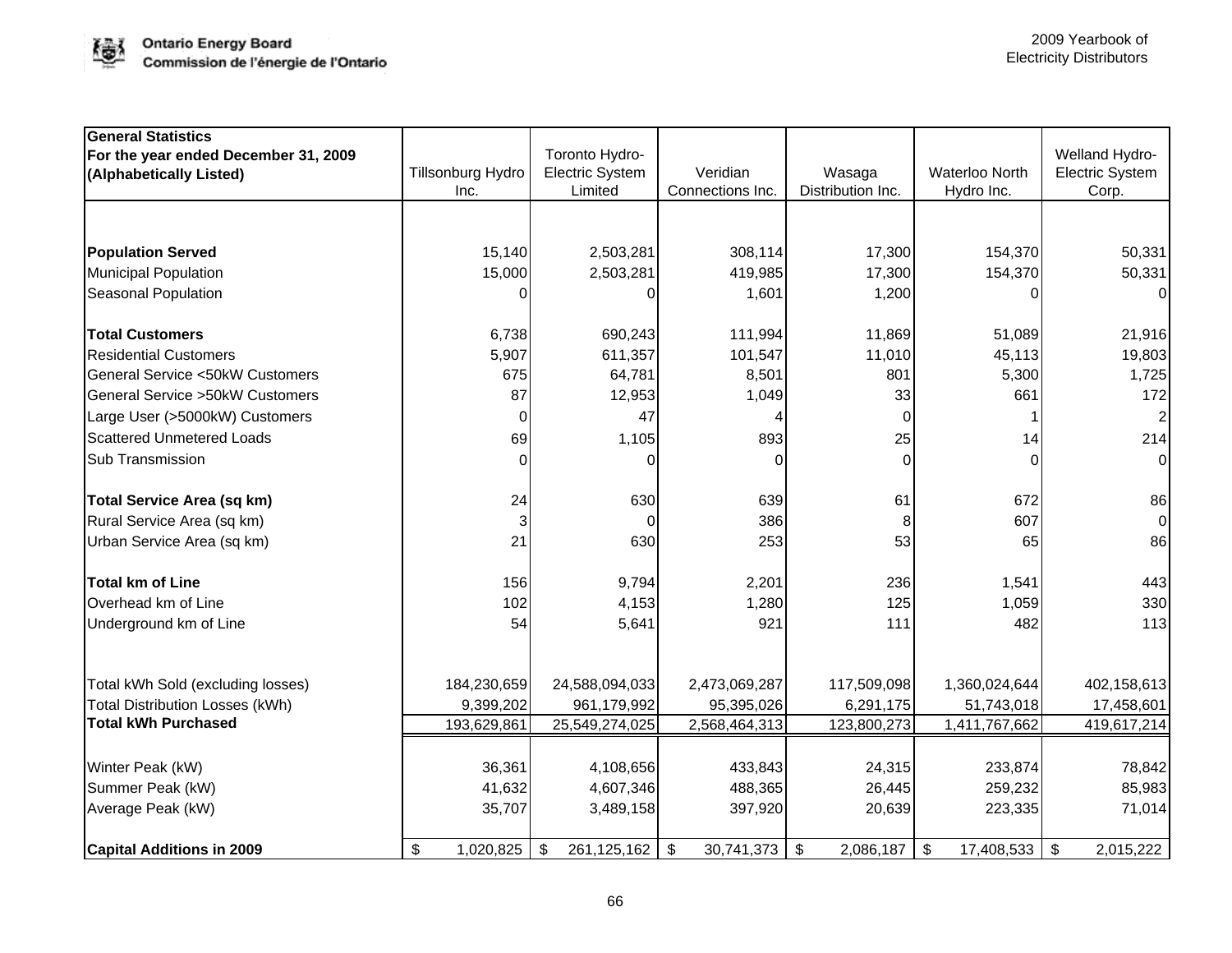

| <b>General Statistics</b>              |                                       |                                                  |                       |                               |                         |                                  |
|----------------------------------------|---------------------------------------|--------------------------------------------------|-----------------------|-------------------------------|-------------------------|----------------------------------|
| For the year ended December 31, 2009   |                                       |                                                  |                       |                               | Whitby Hydro            |                                  |
| (Alphabetically Listed)                | <b>Wellington North</b><br>Power Inc. | West Coast Huron West Perth Power<br>Energy Inc. | Inc.                  | <b>Westario Power</b><br>Inc. | Electric<br>Corporation | Woodstock Hydro<br>Services Inc. |
|                                        |                                       |                                                  |                       |                               |                         |                                  |
|                                        |                                       |                                                  |                       |                               |                         |                                  |
| <b>Population Served</b>               | 7,200                                 | 7,251                                            | 3,900                 | 47,229                        | 121,300                 | 35,000                           |
| <b>Municipal Population</b>            | 11,500                                | 7,251                                            | 9,000                 | 77,847                        | 121,300                 | 36,000                           |
| Seasonal Population                    | O                                     | 0                                                |                       |                               |                         |                                  |
| <b>Total Customers</b>                 | 3,588                                 | 3,763                                            | 2,052                 | 21,805                        | 39,513                  | 14,838                           |
| <b>Residential Customers</b>           | 3,056                                 | 3,231                                            | 1,786                 | 19,033                        | 36,762                  | 13,429                           |
| General Service <50kW Customers        | 480                                   | 474                                              | 241                   | 2,435                         | 1,926                   | 1,170                            |
| General Service > 50kW Customers       | 49                                    | 53                                               | 20                    | 276                           | 435                     | 200                              |
| Large User (>5000kW) Customers         | $\Omega$                              |                                                  |                       | $\Omega$                      |                         |                                  |
| <b>Scattered Unmetered Loads</b>       |                                       |                                                  |                       | 61                            | 390                     | 39                               |
| Sub Transmission                       | $\Omega$                              | 0                                                |                       |                               | $\Omega$                | 0                                |
| <b>Total Service Area (sq km)</b>      | 14                                    | 8                                                | 6                     | 49                            | 148                     | 29                               |
| Rural Service Area (sq km)             | $\mathbf 0$                           | 0                                                |                       | 0                             | 81                      | $\Omega$                         |
| Urban Service Area (sq km)             | 14                                    | 8                                                |                       | 49                            | 67                      | 29                               |
| <b>Total km of Line</b>                | 76                                    | 65                                               | 36                    | 436                           | 1,034                   | 245                              |
| Overhead km of Line                    | 66                                    | 52                                               | 25                    | 310                           | 495                     | 154                              |
| Underground km of Line                 | 10                                    | 13                                               | 11                    | 126                           | 539                     | 91                               |
|                                        |                                       |                                                  |                       |                               |                         |                                  |
| Total kWh Sold (excluding losses)      | 87,132,499                            | 155,318,971                                      | 58,761,308            | 475,053,893                   | 840,203,822             | 354,090,474                      |
| <b>Total Distribution Losses (kWh)</b> | 6,282,883                             | 4,828,623                                        | 708,739               | 7,304,204                     | 36,756,131              | 14,608,999                       |
| <b>Total kWh Purchased</b>             | 93,415,382                            | 160,147,594                                      | 59,470,047            | 482,358,097                   | 876,959,953             | 368,699,473                      |
| Winter Peak (kW)                       | 16,602                                | 26,342                                           | 10,098                | 80,151                        | 147,709                 | 62,219                           |
| Summer Peak (kW)                       | 14,640                                | 26,561                                           | 10,187                | 60,590                        | 184,500                 | 72,543                           |
| Average Peak (kW)                      | 14,642                                | 25,149                                           | 9,482                 | 63,047                        | 142,909                 | 59,078                           |
| <b>Capital Additions in 2009</b>       | \$<br>414,054                         | $\mathfrak{S}$<br>913,116                        | $\sqrt{2}$<br>570,322 | \$<br>3,329,535               | \$<br>5,524,972         | \$<br>4,117,714                  |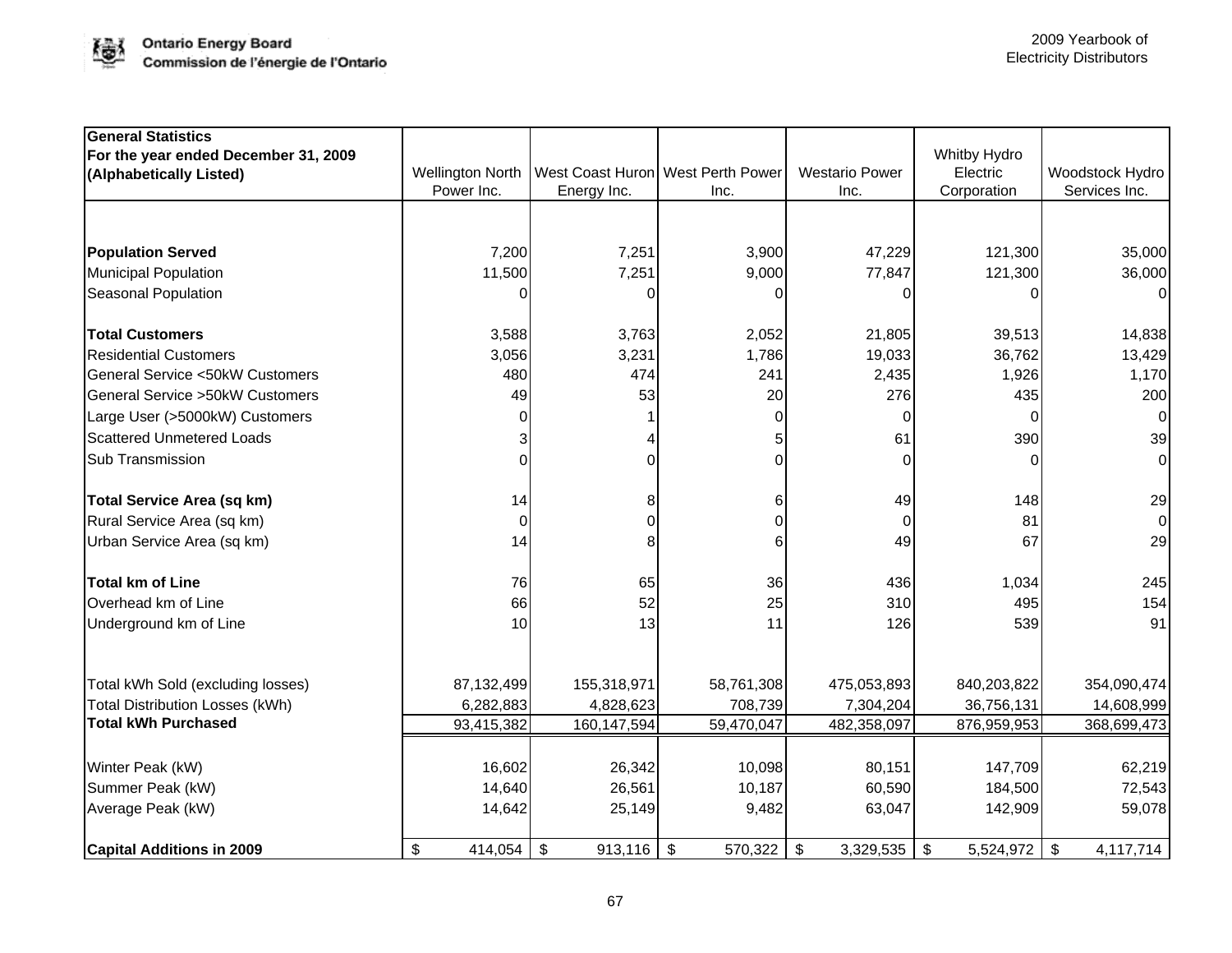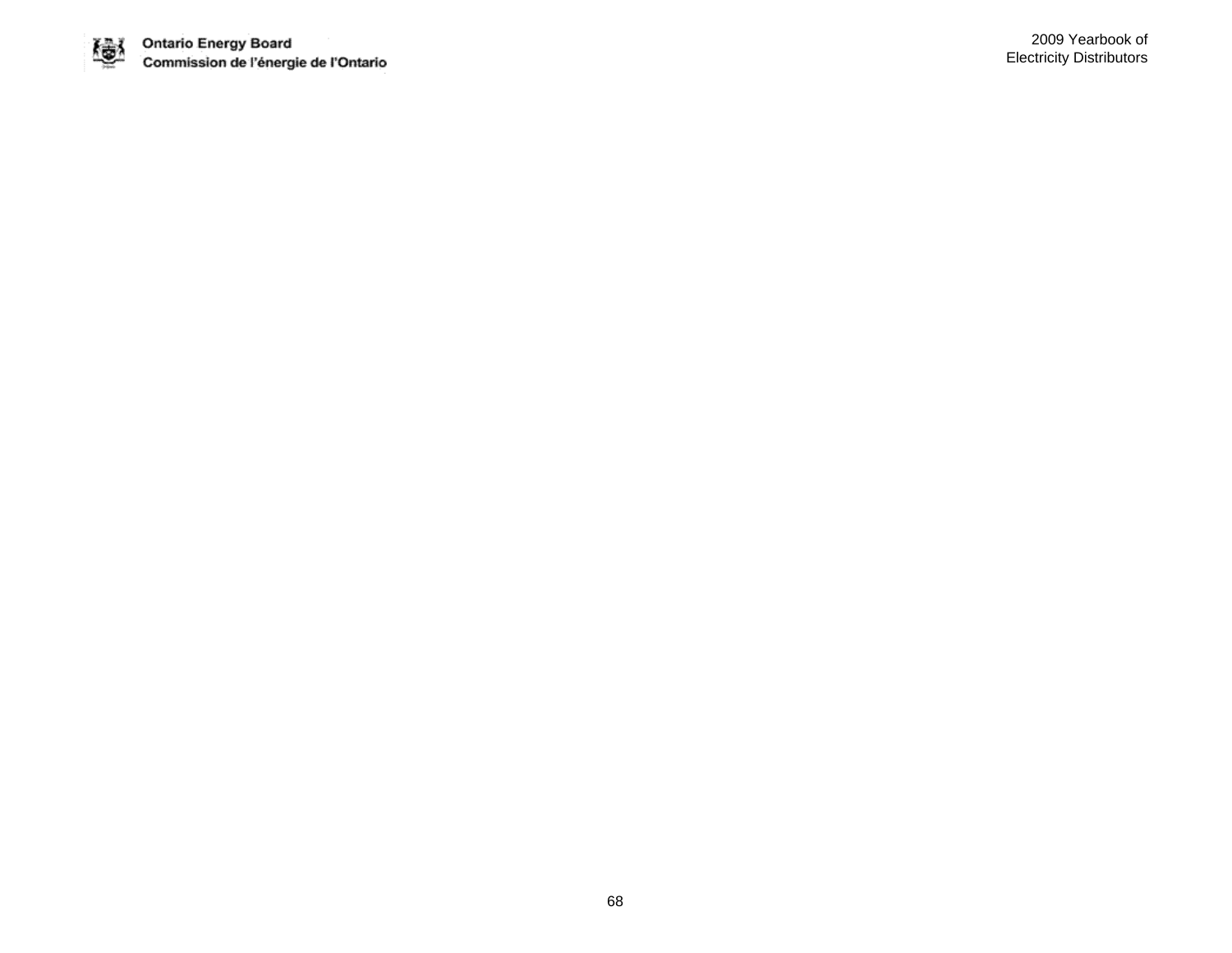

| <b>Unitized Statistics</b>               |                     |                      |                        |                     |                                          |                         |
|------------------------------------------|---------------------|----------------------|------------------------|---------------------|------------------------------------------|-------------------------|
| For the year ended December 31, 2009     |                     |                      | <b>Bluewater Power</b> |                     |                                          |                         |
| (Alphabetically Listed)                  | Algoma Power        | Atikokan Hydro       | Distribution           | <b>Brant County</b> | <b>Brantford Power</b>                   | <b>Burlington Hydro</b> |
|                                          | Inc.                | Inc.                 | Corporation            | Power Inc.          | Inc.                                     | Inc.                    |
|                                          |                     |                      |                        |                     |                                          |                         |
| # of Customers per sq km of Service Area | 0.82                | 4.39                 | 177.01                 | 37.26               | 509.03                                   | 338.07                  |
| # of Customers per km of Line            | 6.33                | 18.15                | 47.38                  | 30.04               | 69.63                                    | 37.00                   |
| <b>Average Revenue from Distribution</b> |                     |                      |                        |                     |                                          |                         |
| Per Customer annually                    | 1,500.85<br>\$      | \$<br>781.35 \\$     | 529.79                 | \$<br>628.83        | \$<br>$416.90$ \\$                       | 437.83                  |
| Per Total kWh Purchased                  | \$<br>0.087         | $0.052$ \$<br>1\$    | $0.018$ \\$            | 0.021               | <b>\$</b><br>$0.017$ \\$                 | 0.017                   |
| <b>Average Cost of Power</b>             |                     |                      |                        |                     |                                          |                         |
| Per Customer annually                    | 1,252<br>\$         | \$<br>$1,092$ \\$    | $1,511$ \$             | 1,631               | $1,912$ \$<br>\$                         | 1,578                   |
| Per Total kWh Purchased                  | \$<br>0.072         | $0.073$ \$<br>l \$   | $0.052$ \$             | 0.055               | $0.077$ \$<br>\$                         | 0.061                   |
| Avg monthly kWh consumed per customer    | 1,440               | 1,255                | 2,418                  | 2,471               | 2,081                                    | 2,159                   |
| Avg Peak (kW) per Customer               | 2.61                | 2.40                 | 4.46                   | 4.43                | 3.90                                     | 4.19                    |
| OM&A Per Customer                        | 737.15<br>\$        | $521.39$ \\$<br>ا \$ | $285.13$ \\$           | 379.86              | \$<br>$205.16$ \\$                       | 207.76                  |
| Net Income (Loss) Per Customer           | \$<br>$(833.93)$ \$ | 103.78               | 79.24<br>$\sqrt{3}$    | \$<br>77.77         | $58.91$ \\$<br>\$                        | 63.14                   |
| Net Fixed Assets per Customer            | \$<br>5,385         | $1,232$ \$<br> \$    | 1,091                  | l \$<br>1,992       | $\boldsymbol{\mathsf{S}}$<br>$1,592$ \\$ | 1,330                   |
| <b>SERVICE QUALITY INDICATORS</b>        |                     |                      |                        |                     |                                          |                         |
| Low Voltage Connections                  | 100.00              |                      | 100.00                 | 100.00              | 99.60                                    | 97.20                   |
| <b>High Voltage Connections</b>          |                     |                      | 100.00                 |                     |                                          |                         |
| <b>Telephone Accessibility</b>           | 72.10               | 100.00               | 67.40                  | 91.80               | 75.90                                    | 72.80                   |
| Appointments Met                         | 98.90               | 100.00               | 100.00                 | 100.00              | 100.00                                   | 97.60                   |
| Written Response to Enquires             | 100.00              | 100.00               | 100.00                 | 100.00              | 99.70                                    | 100.00                  |
| <b>Emergency Urban Response</b>          |                     | 100.00               | 100.00                 |                     | 100.00                                   | 89.50                   |
| <b>Emergency Rural Response</b>          |                     |                      | 100.00                 | 100.00              |                                          |                         |
| Telephone Call Abandon Rate              |                     |                      | 10.70                  |                     | 2.60                                     | 3.30                    |
| <b>Appointment Scheduling</b>            | 97.60               | 100.00               | 95.30                  | 100.00              | 100.00                                   | 100.00                  |
| Rescheduling a Missed Appointment        | 100.00              |                      | 100.00                 |                     | 97.60                                    | 100.00                  |
| <b>Service Reliability Indices</b>       |                     |                      |                        |                     |                                          |                         |
| SAIDI-Annual                             | 9.86                | 1.45                 | 2.09                   | 1.42                | 0.99                                     | 1.08                    |
| SAIFI-Annual                             | 3.42                | 1.99                 | 2.76                   | 1.15                | 1.39                                     | 1.17                    |
| CAIDI-Annual                             | 2.88                | 0.73                 | 0.76                   | 1.24                | 0.71                                     | 0.92                    |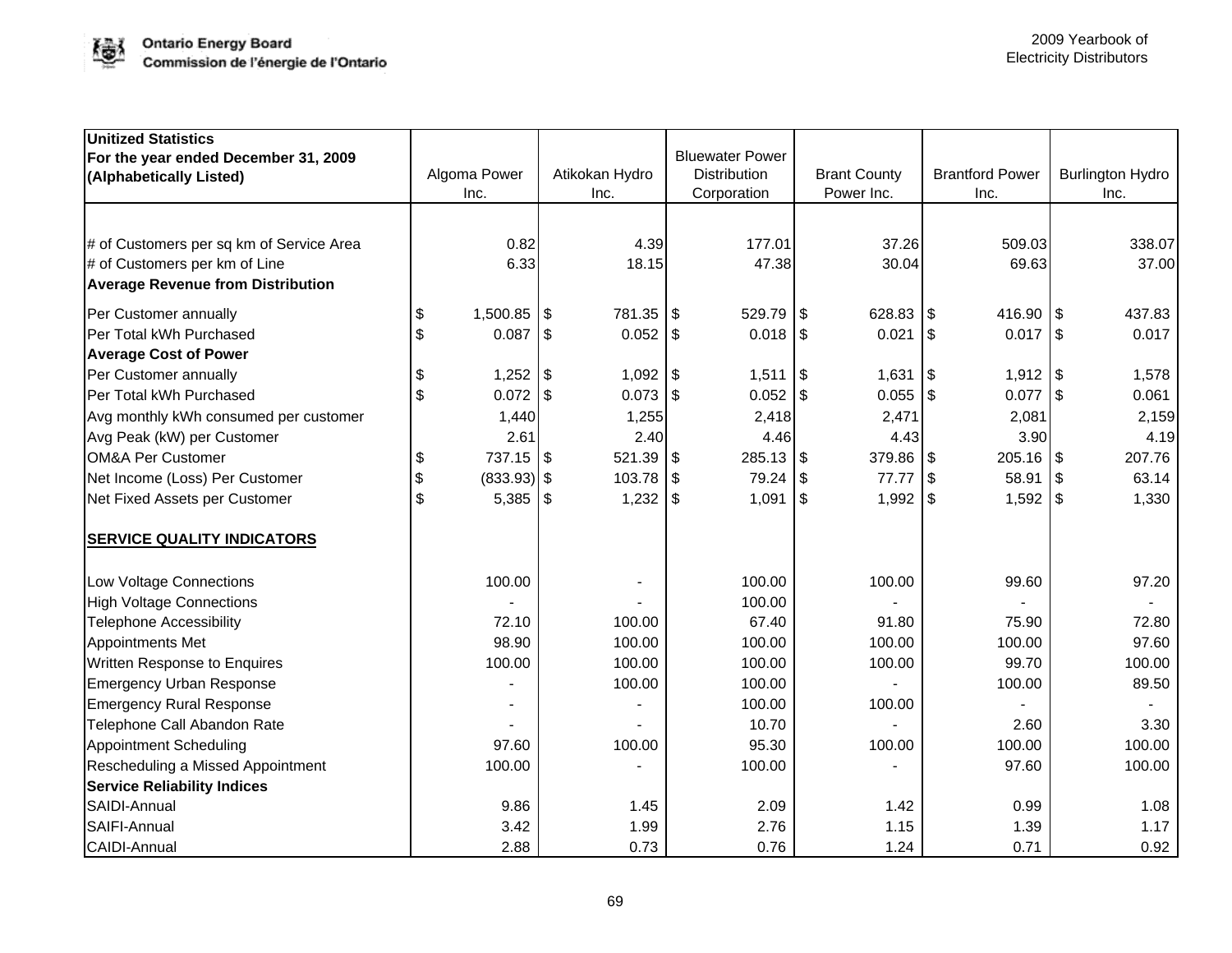

| <b>Unitized Statistics</b>               |                |                          |                   |                                     |                           |                      |
|------------------------------------------|----------------|--------------------------|-------------------|-------------------------------------|---------------------------|----------------------|
| For the year ended December 31, 2009     | Cambridge and  |                          |                   | Chapleau Public                     |                           |                      |
| (Alphabetically Listed)                  | North Dumfries | Canadian Niagara         | Centre Wellington | <b>Utilities</b>                    | Chatham-Kent              | <b>Clinton Power</b> |
|                                          | Hydro Inc.     | Power Inc.               | Hydro Ltd.        | Corporation                         | Hydro Inc.                | Corporation          |
|                                          |                |                          |                   |                                     |                           |                      |
| # of Customers per sq km of Service Area | 165.68         | 92.90                    | 638.20            | 663.00                              | 459.54                    | 415.00               |
| # of Customers per km of Line            | 45.43          | 29.90                    | 43.71             | 49.11                               | 39.71                     | 79.05                |
| <b>Average Revenue from Distribution</b> |                |                          |                   |                                     |                           |                      |
| Per Customer annually                    | \$<br>419.88   | \$<br>702.56 \$          | 439.59            | $\sqrt{2}$<br>$508.36$ \\$          | 420.75 $\frac{1}{9}$      | 394.21               |
| Per Total kWh Purchased                  | \$<br>0.015    | 1\$<br>$0.037$ \\$       | 0.018             | $\sqrt{2}$<br>0.023                 | l\$<br>$0.019$ \\$        | 0.021                |
| <b>Average Cost of Power</b>             |                |                          |                   |                                     |                           |                      |
| Per Customer annually                    | \$<br>2,091    | $1,684$ \\$<br>\$        | 1,525             | \$<br>1,641                         | $1,737$ \\$<br>\$         | 1,225                |
| Per Total kWh Purchased                  | \$<br>0.072    | ۱\$<br>$0.088$ \\$       | 0.063             | \$<br>0.073                         | $\sqrt{3}$<br>$0.077$ \\$ | 0.065                |
| Avg monthly kWh consumed per customer    | 2,408          | 1,591                    | 2,015             | 1,880                               | 1,882                     | 1,571                |
| Avg Peak (kW) per Customer               | 4.64           | 2.90                     | 3.82              | 3.53                                | 3.64                      | 3.06                 |
| <b>OM&amp;A Per Customer</b>             | \$<br>197.44   | $302.63$ \$<br> \$       | 262.96 \$         | 370.21                              | $172.53$ \\$<br>\$        | 332.05               |
| Net Income (Loss) Per Customer           | \$<br>53.57    | \$<br>$99.75$ \$         | 37.28             | $\boldsymbol{\mathsf{S}}$<br>106.92 | 65.36 \$<br>\$            | 0.85                 |
| Net Fixed Assets per Customer            | \$<br>1,669    | <b>\$</b><br>$3,190$ \\$ | 1,052             | $\sqrt{2}$<br>639                   | \$<br>$1,448$ \\$         | 755                  |
| <b>SERVICE QUALITY INDICATORS</b>        |                |                          |                   |                                     |                           |                      |
|                                          |                |                          |                   |                                     |                           |                      |
| Low Voltage Connections                  | 99.20          | 86.70                    | 99.00             | 100.00                              | 97.80                     | 100.00               |
| <b>High Voltage Connections</b>          |                |                          |                   |                                     |                           | 100.00               |
| <b>Telephone Accessibility</b>           | 77.40          | 83.80                    | 99.50             | 100.00                              | 74.10                     | 96.00                |
| Appointments Met                         | 100.00         | 97.70                    | 100.00            | 100.00                              | 98.50                     | 100.00               |
| Written Response to Enquires             | 99.20          | 100.00                   | 100.00            | 100.00                              | 100.00                    | 100.00               |
| <b>Emergency Urban Response</b>          | 98.00          | 100.00                   | 100.00            |                                     | 91.40                     |                      |
| <b>Emergency Rural Response</b>          | 92.50          | 100.00                   |                   |                                     |                           |                      |
| Telephone Call Abandon Rate              | 8.10           | 2.40                     | 0.50              |                                     |                           | 4.50                 |
| <b>Appointment Scheduling</b>            | 100.00         | 99.10                    | 100.00            | 100.00                              | 100.00                    | 100.00               |
| Rescheduling a Missed Appointment        |                | 100.00                   |                   |                                     |                           |                      |
| <b>Service Reliability Indices</b>       |                |                          |                   |                                     |                           |                      |
| SAIDI-Annual                             | 0.52           | 5.67                     | 1.29              | 8.22                                | 1.68                      | 0.34                 |
| SAIFI-Annual                             | 0.98           | 3.45                     | 0.88              | 2.16                                | 1.38                      | 1.99                 |
| <b>CAIDI-Annual</b>                      | 0.53           | 1.64                     | 1.48              | 3.80                                | 1.22                      | 0.17                 |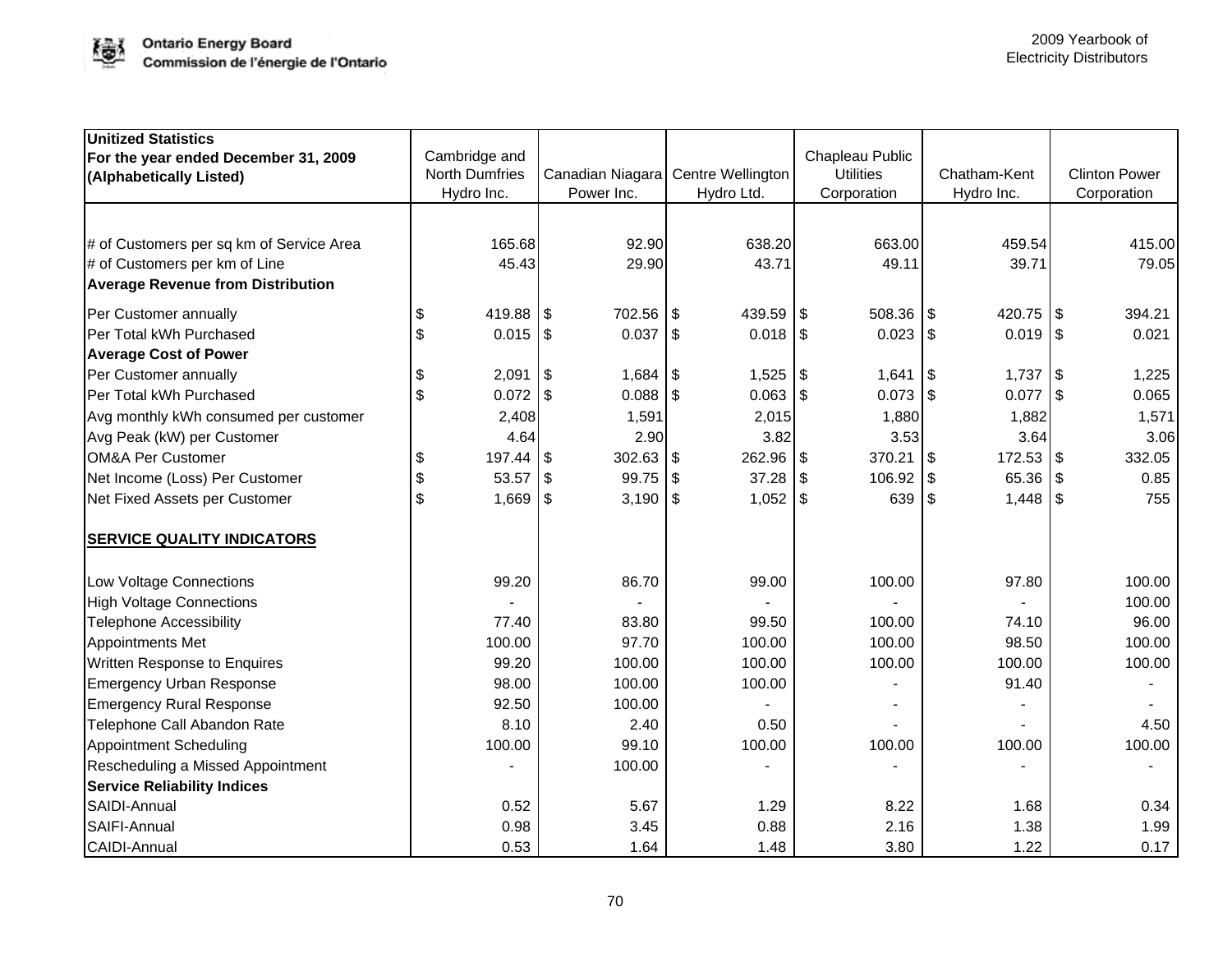

| <b>Unitized Statistics</b>               |                     |                                    |                      |                 |                                 |                        |
|------------------------------------------|---------------------|------------------------------------|----------------------|-----------------|---------------------------------|------------------------|
| For the year ended December 31, 2009     |                     |                                    |                      |                 |                                 |                        |
| (Alphabetically Listed)                  | <b>COLLUS Power</b> | Cooperative Hydro                  |                      | Eastern Ontario | Enersource Hydro                | <b>EnWin Utilities</b> |
|                                          | Corporation         | Embrun Inc.                        | E.L.K. Energy Inc.   | Power Inc.      | Mississauga Inc.                | Ltd.                   |
|                                          |                     |                                    |                      |                 |                                 |                        |
| # of Customers per sq km of Service Area | 261.54              | 388.20                             | 505.09               | 53.94           | 661.11                          | 706.05                 |
| # of Customers per km of Line            | 44.11               | 71.89                              | 75.59                | 20.11           | 35.80                           | 75.18                  |
| <b>Average Revenue from Distribution</b> |                     |                                    |                      |                 |                                 |                        |
| Per Customer annually                    | \$<br>365.87        | $\sqrt{2}$<br>311.48               | $\sqrt{3}$<br>415.95 |                 | 620.01<br>$\boldsymbol{\theta}$ | $\sqrt{3}$<br>570.68   |
| Per Total kWh Purchased                  | \$<br>0.017         | ا \$<br>$0.020$ \\$                | 0.019                |                 | \$<br>$0.015$ \\$               | 0.019                  |
| <b>Average Cost of Power</b>             |                     |                                    |                      |                 |                                 |                        |
| Per Customer annually                    | \$<br>1,614         | $\sqrt{3}$<br>747                  | $\sqrt{3}$<br>1,298  |                 | $3,047$ \\$<br>\$               | 1,900                  |
| Per Total kWh Purchased                  | \$<br>0.076         | $\mathfrak{s}$<br>$0.048$ \\$      | 0.058                |                 | $0.075$ \\$<br>\$               | 0.064                  |
| Avg monthly kWh consumed per customer    | 1,773               | 1,291                              | 1,866                | 1,569           | 3,400                           | 2,487                  |
| Avg Peak (kW) per Customer               | 3.15                | 2.83                               | 3.84                 | 3.00            | 6.27                            | 4.69                   |
| <b>OM&amp;A Per Customer</b>             | 262.60<br>\$        | $\sqrt{3}$<br>$210.72$ \\$         | 224.82               |                 | $263.63$ \\$<br>S               | 235.45                 |
| Net Income (Loss) Per Customer           | 30.10<br>\$         | $\boldsymbol{\mathsf{S}}$<br>43.10 | <b>\$</b><br>88.50   |                 | $97.65$ \$<br>\$                | 120.62                 |
| Net Fixed Assets per Customer            | \$<br>841           | $\boldsymbol{\mathsf{S}}$<br>986   | \$<br>767            |                 | $2,370$ \$<br>\$                | 2,123                  |
| <b>SERVICE QUALITY INDICATORS</b>        |                     |                                    |                      |                 |                                 |                        |
| Low Voltage Connections                  | 100.00              | 100.00                             | 99.00                | 100.00          | 97.90                           | 99.00                  |
| <b>High Voltage Connections</b>          | 100.00              |                                    |                      |                 | 100.00                          |                        |
| <b>Telephone Accessibility</b>           | 98.00               | 92.30                              | 95.90                | 90.30           | 81.40                           | 75.70                  |
| Appointments Met                         | 100.00              | 100.00                             | 93.10                | 100.00          | 98.00                           | 97.20                  |
| Written Response to Enquires             | 100.00              | 100.00                             | 82.10                | 100.00          | 99.50                           | 100.00                 |
| <b>Emergency Urban Response</b>          | 100.00              | 100.00                             | 95.80                | 100.00          | 96.20                           | 97.70                  |
| <b>Emergency Rural Response</b>          |                     |                                    |                      |                 |                                 |                        |
| Telephone Call Abandon Rate              |                     | 7.70                               |                      | 1.90            | 2.90                            | 2.80                   |
| <b>Appointment Scheduling</b>            | 100.00              | 100.00                             | 99.20                | 99.60           | 100.00                          | 99.00                  |
| Rescheduling a Missed Appointment        |                     |                                    |                      |                 |                                 | 100.00                 |
| <b>Service Reliability Indices</b>       |                     |                                    |                      |                 |                                 |                        |
| SAIDI-Annual                             | 1.87                | 0.01                               | 0.64                 | 6.94            | 0.61                            | 0.55                   |
| SAIFI-Annual                             | 1.75                | 0.16                               | 0.17                 | 4.22            | 1.16                            | 1.18                   |
| CAIDI-Annual                             | 1.07                | 0.04                               | 3.85                 | 1.65            | 0.53                            | 0.47                   |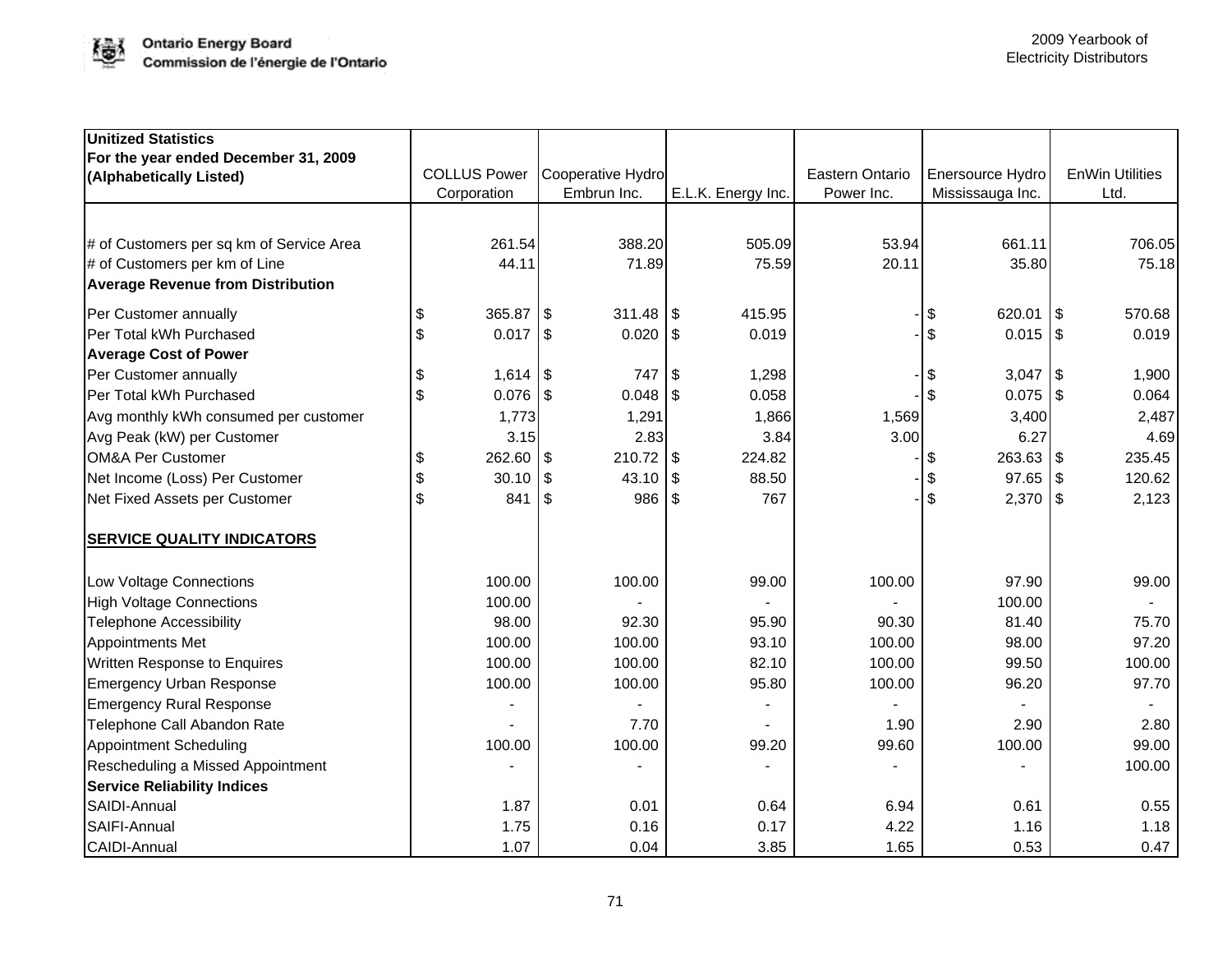

| <b>Unitized Statistics</b>               |                    | Espanola                      |                         |                      |                                       |                        |
|------------------------------------------|--------------------|-------------------------------|-------------------------|----------------------|---------------------------------------|------------------------|
| For the year ended December 31, 2009     | <b>Erie Thames</b> | Regional Hydro                |                         |                      |                                       |                        |
| (Alphabetically Listed)                  | Powerlines         | Distribution                  | <b>Essex Powerlines</b> |                      | <b>Fort Frances</b>                   | <b>Greater Sudbury</b> |
|                                          | Corporation        | Corporation                   | Corporation             |                      | Festival Hydro Inc. Power Corporation | Hydro Inc.             |
|                                          |                    |                               |                         |                      |                                       |                        |
| # of Customers per sq km of Service Area | 7.48               | 34.17                         | 271.17                  | 443.89               | 144.92                                | 113.51                 |
| # of Customers per km of Line            | 52.00              | 24.69                         | 61.58                   | 70.76                | 44.86                                 | 49.30                  |
| <b>Average Revenue from Distribution</b> |                    |                               |                         |                      |                                       |                        |
| Per Customer annually                    | \$<br>428.74       | <b>\$</b><br>$400.06$ \\$     | 356.28                  | $\sqrt{3}$<br>488.11 | 1\$<br>$411.73$ \\$                   | 486.45                 |
| Per Total kWh Purchased                  | \$<br>0.014        | $\sqrt{3}$<br>$0.020$ \\$     | $0.018$ \\$             | 0.017                | $\sqrt{ }$<br>$0.018$ \\$             | 0.022                  |
| <b>Average Cost of Power</b>             |                    |                               |                         |                      |                                       |                        |
| Per Customer annually                    | \$<br>2,189        | \$<br>$1,364$ \$              | $1,547$ \\$             | 2,237                | \$<br>$1,674$ \\$                     | 1,658                  |
| Per Total kWh Purchased                  | \$<br>0.073        | $0.069$ \\$<br>$\mathfrak{L}$ | $0.078$ \\$             | 0.077                | $0.073$ \\$<br>\$                     | 0.076                  |
| Avg monthly kWh consumed per customer    | 2,492              | 1,648                         | 1,645                   | 2,419                | 1,905                                 | 1,814                  |
| Avg Peak (kW) per Customer               | 4.37               | 3.19                          | 2.96                    | 4.57                 | 3.62                                  | 3.39                   |
| OM&A Per Customer                        | 308.71<br>\$       | $\sqrt{3}$<br>327.70          | 184.00 \$<br>$\vert$ \$ | 187.14               | $349.41$ \\$<br>1\$                   | 245.70                 |
| Net Income (Loss) Per Customer           | \$<br>9.19         | \$<br>$(8.75)$ \$             | 47.93                   | \$<br>75.60          | $(15.30)$ \$<br>ا \$                  | 3.62                   |
| Net Fixed Assets per Customer            | \$<br>1,306        | $\sqrt{3}$<br>608 \$          | 1,134                   | \$<br>1,675          | \$<br>$772$ \\$                       | 1,385                  |
| <b>SERVICE QUALITY INDICATORS</b>        |                    |                               |                         |                      |                                       |                        |
| Low Voltage Connections                  | 88.80              | 100.00                        | 98.80                   | 100.00               | 100.00                                | 100.00                 |
| <b>High Voltage Connections</b>          |                    |                               |                         |                      | 100.00                                |                        |
| <b>Telephone Accessibility</b>           | 96.00              | 63.70                         | 83.60                   | 98.30                | 97.40                                 | 78.70                  |
| Appointments Met                         | 100.00             |                               | 93.50                   | 100.00               | 100.00                                | 100.00                 |
| Written Response to Enquires             | 98.00              |                               | 89.60                   | 99.00                | 100.00                                | 100.00                 |
| <b>Emergency Urban Response</b>          | 100.00             | 100.00                        | 100.00                  | 100.00               | 100.00                                | 98.20                  |
| <b>Emergency Rural Response</b>          |                    |                               |                         |                      |                                       |                        |
| Telephone Call Abandon Rate              | 3.50               | 7.60                          | 5.60                    | 4.70                 | 3.10                                  | 2.40                   |
| <b>Appointment Scheduling</b>            | 100.00             | 93.70                         | 98.30                   | 99.40                | 100.00                                | 100.00                 |
| Rescheduling a Missed Appointment        |                    |                               | 100.00                  | 100.00               |                                       |                        |
| <b>Service Reliability Indices</b>       |                    |                               |                         |                      |                                       |                        |
| SAIDI-Annual                             | 1.91               | 1.57                          | 3.16                    | 1.74                 | 6.63                                  | 1.45                   |
| SAIFI-Annual                             | 0.62               | 1.10                          | 2.16                    | 1.99                 | 2.40                                  | 1.47                   |
| CAIDI-Annual                             | 3.09               | 1.43                          | 1.46                    | 0.87                 | 2.76                                  | 0.99                   |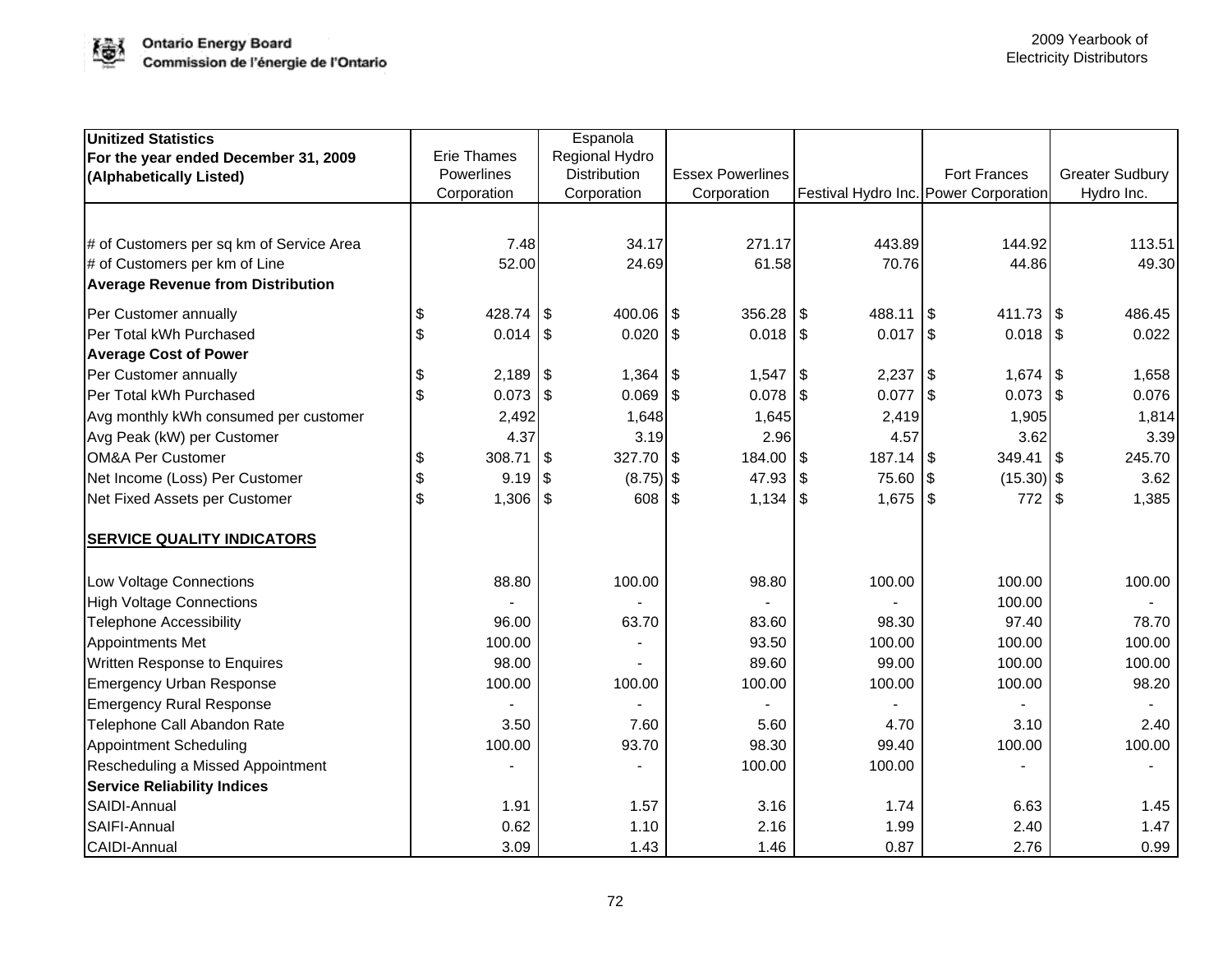

| <b>Unitized Statistics</b>               |                      |                         |                                     |              |                               |                          |
|------------------------------------------|----------------------|-------------------------|-------------------------------------|--------------|-------------------------------|--------------------------|
| For the year ended December 31, 2009     |                      | Guelph Hydro            |                                     |              | <b>Hearst Power</b>           |                          |
| (Alphabetically Listed)                  | <b>Grimsby Power</b> | <b>Electric Systems</b> | Haldimand County Halton Hills Hydro |              | <b>Distribution</b>           | <b>Horizon Utilities</b> |
|                                          | Incorporated         | Inc.                    | Hydro Inc.                          | Inc.         | <b>Company Limited</b>        | Corporation              |
|                                          |                      |                         |                                     |              |                               |                          |
| # of Customers per sq km of Service Area | 150.34               | 530.10                  | 16.70                               | 75.39        | 29.72                         | 550.86                   |
| # of Customers per km of Line            | 58.56                | 46.38                   | 12.08                               | 15.54        | 40.65                         | 69.78                    |
| <b>Average Revenue from Distribution</b> |                      |                         |                                     |              |                               |                          |
| Per Customer annually                    | 350.18<br>\$         | \$<br>490.73 \$         | 663.80 \$                           | 454.99       | \$<br>$330.15$ \$             | 378.28                   |
| Per Total kWh Purchased                  | \$<br>0.020          | 1\$<br>$0.016$ \\$      | $0.025$ \\$                         | 0.019        | $0.011$ \\$<br>l\$            | 0.016                    |
| <b>Average Cost of Power</b>             |                      |                         |                                     |              |                               |                          |
| Per Customer annually                    | \$<br>1,334          | <b>\$</b><br>$1,964$ \$ | $1,587$ \\$                         | 1,704        | $2,130$ \\$<br>1\$            | 1,545                    |
| Per Total kWh Purchased                  | \$<br>0.076          | $0.064$ \\$<br>ا \$     | 0.059                               | l\$<br>0.072 | $\overline{1}$<br>$0.072$ \\$ | 0.067                    |
| Avg monthly kWh consumed per customer    | 1,455                | 2,543                   | 2,249                               | 1,967        | 2,454                         | 1,935                    |
| Avg Peak (kW) per Customer               | 2.99                 | 4.74                    | 4.46                                | 3.80         | 4.82                          | 3.48                     |
| <b>OM&amp;A Per Customer</b>             | 172.75<br>\$         | $\sqrt{3}$<br>194.07    | $332.30$ \\$<br>$\sqrt{3}$          | 209.03       | $306.37$ \$<br><b>\$</b>      | 165.25                   |
| Net Income (Loss) Per Customer           | \$<br>35.73          | 67.87<br>\$             | 129.21<br>$\sqrt{3}$                | \$<br>83.91  | $(55.16)$ \$<br>\$            | 48.80                    |
| Net Fixed Assets per Customer            | \$<br>1,132          | $1,838$ \$<br><b>\$</b> | $1,642$ \$                          | 1,404        | $\sqrt{3}$<br>$312$ \$        | 1,374                    |
| <b>SERVICE QUALITY INDICATORS</b>        |                      |                         |                                     |              |                               |                          |
| Low Voltage Connections                  | 100.00               | 100.00                  | 96.70                               | 100.00       | 100.00                        | 99.80                    |
| <b>High Voltage Connections</b>          |                      | 100.00                  | 100.00                              |              |                               |                          |
| <b>Telephone Accessibility</b>           | 71.00                | 70.60                   | 80.40                               | 85.60        | 95.30                         | 81.60                    |
| Appointments Met                         | 99.40                | 96.50                   | 98.70                               | 99.70        | 100.00                        | 96.30                    |
| Written Response to Enquires             | 100.00               | 100.00                  | 95.00                               | 99.40        | 100.00                        | 98.90                    |
| <b>Emergency Urban Response</b>          | 100.00               | 90.20                   | 100.00                              | 100.00       |                               | 99.20                    |
| <b>Emergency Rural Response</b>          | 100.00               |                         | 93.80                               | 100.00       |                               |                          |
| Telephone Call Abandon Rate              | 2.50                 |                         | 3.30                                | 3.00         |                               |                          |
| <b>Appointment Scheduling</b>            | 100.00               | 100.00                  | 100.00                              | 100.00       | 100.00                        | 99.50                    |
| Rescheduling a Missed Appointment        |                      | 100.00                  | 92.30                               | 100.00       |                               |                          |
| <b>Service Reliability Indices</b>       |                      |                         |                                     |              |                               |                          |
| SAIDI-Annual                             | 0.38                 | 0.68                    | 4.30                                | 2.00         | 37.50                         | 1.18                     |
| SAIFI-Annual                             | 0.27                 | 1.56                    | 1.58                                | 1.48         | 11.19                         | 1.81                     |
| <b>CAIDI-Annual</b>                      | 1.41                 | 0.43                    | 2.72                                | 1.35         | 3.35                          | 0.65                     |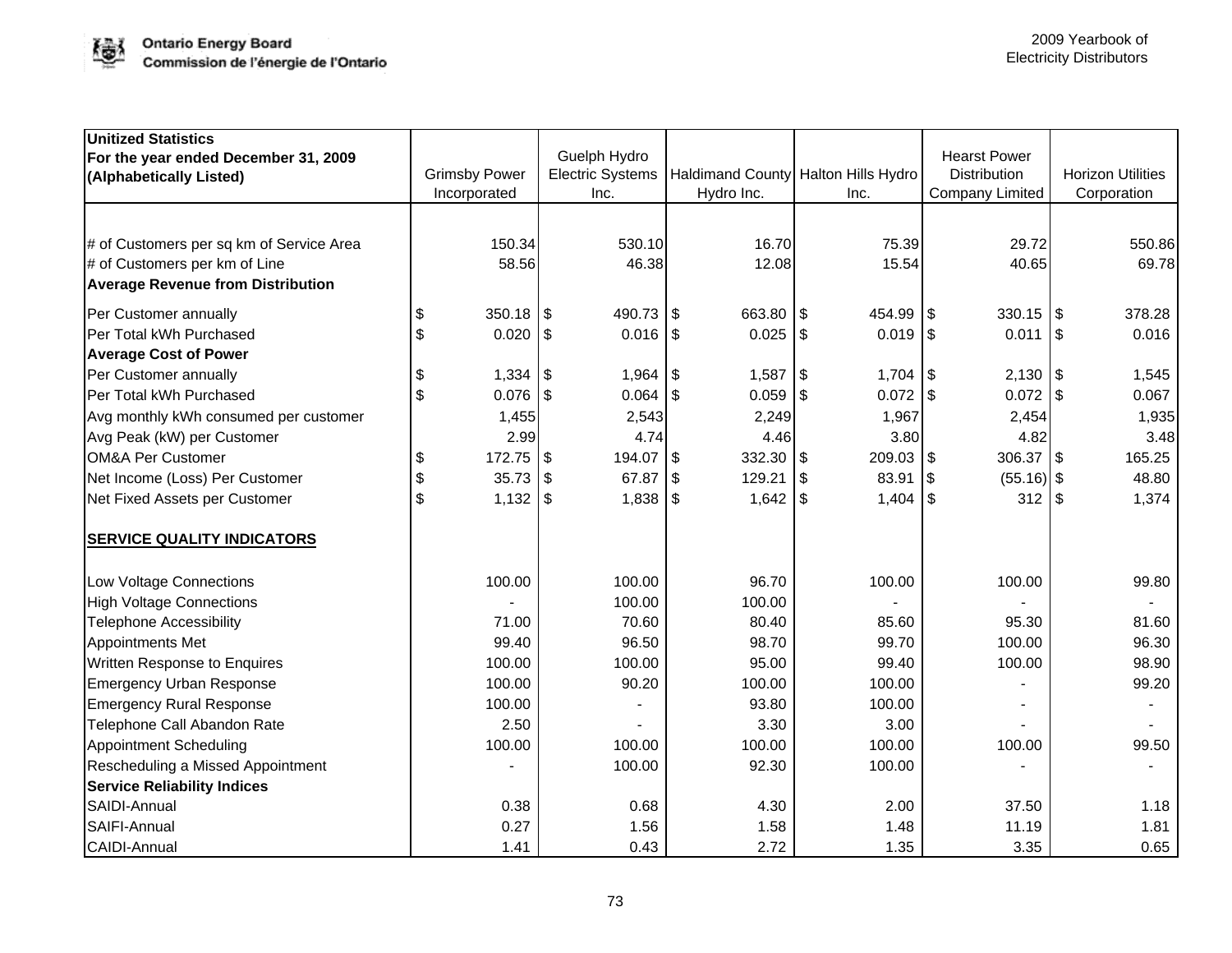

| <b>Unitized Statistics</b>               |                 |                                     |                 |                      |                    |                        |
|------------------------------------------|-----------------|-------------------------------------|-----------------|----------------------|--------------------|------------------------|
| For the year ended December 31, 2009     |                 |                                     | Hydro One       |                      |                    | Innisfil Hydro         |
| (Alphabetically Listed)                  |                 | Hydro                               | <b>Brampton</b> | Hydro One            | Hydro Ottawa       | Distribution           |
|                                          | Hydro 2000 Inc. | Hawkesbury Inc.                     | Networks Inc.   | Networks Inc.        | Limited            | <b>Systems Limited</b> |
|                                          |                 |                                     |                 |                      |                    |                        |
| # of Customers per sq km of Service Area | 131.56          | 681.63                              | 487.09          | 1.84                 | 270.70             | 50.15                  |
| # of Customers per km of Line            | 56.38           | 82.62                               | 47.17           | 9.89                 | 55.48              | 19.76                  |
| <b>Average Revenue from Distribution</b> |                 |                                     |                 |                      |                    |                        |
| Per Customer annually                    | 291.51<br>\$    | $224.23$ \\$<br> \$                 | 473.03          | \$<br>885.70         | 489.53 \$<br>\$    | 525.41                 |
| Per Total kWh Purchased                  | \$<br>0.013     | $\sqrt{3}$<br>$0.007$ \\$           | $0.017$ \\$     | $0.042$ \\$          | $0.019$ \\$        | 0.032                  |
| <b>Average Cost of Power</b>             |                 |                                     |                 |                      |                    |                        |
| Per Customer annually                    | 1,765<br>\$     | $1,953$ \\$<br>\$                   | 2,179           | 1,709<br>\$          | $1,967$ \$<br>\$   | 1,289                  |
| Per Total kWh Purchased                  | \$<br>0.078     | $0.059$ \\$<br>\$                   | 0.077           | \$<br>0.081          | \$<br>$0.076$ \\$  | 0.078                  |
| Avg monthly kWh consumed per customer    | 1,894           | 2,746                               | 2,369           | 1,760                | 2,171              | 1,369                  |
| Avg Peak (kW) per Customer               | 3.81            | 5.27                                | 4.47            | 2.47                 | 3.91               | 2.87                   |
| OM&A Per Customer                        | \$<br>226.57    | \$<br>$144.50$ \\$                  | 134.21          | 423.91<br>$\sqrt{3}$ | \$<br>$173.90$ \\$ | 254.06                 |
| Net Income (Loss) Per Customer           | \$<br>12.31     | $30.87$ \$<br>\$                    | 74.01           | $\sqrt{2}$<br>134.35 | 86.93 \$<br>\$     | 82.47                  |
| Net Fixed Assets per Customer            | \$<br>371       | $\boldsymbol{\mathsf{S}}$<br>360 \$ | 1,866           | $\sqrt{3}$<br>3,771  | \$<br>$1,715$ \$   | 1,346                  |
| <b>SERVICE QUALITY INDICATORS</b>        |                 |                                     |                 |                      |                    |                        |
| Low Voltage Connections                  | 100.00          | 100.00                              | 100.00          | 90.50                | 98.70              | 94.40                  |
| <b>High Voltage Connections</b>          |                 | 100.00                              | 100.00          | 91.30                | 100.00             |                        |
| <b>Telephone Accessibility</b>           | 99.60           | 99.90                               | 82.30           | 69.70                | 69.00              | 100.00                 |
| Appointments Met                         | 100.00          | 100.00                              | 100.00          | 93.50                | 99.30              | 82.40                  |
| Written Response to Enquires             | 100.00          | 100.00                              | 100.00          | 99.00                | 99.80              | 100.00                 |
| <b>Emergency Urban Response</b>          | 100.00          | 100.00                              | 98.50           |                      | 95.30              |                        |
| <b>Emergency Rural Response</b>          |                 |                                     |                 | 81.00                |                    | 100.00                 |
| Telephone Call Abandon Rate              | 0.40            |                                     | 1.40            | 4.20                 | 5.80               |                        |
| <b>Appointment Scheduling</b>            | 100.00          | 100.00                              | 99.90           | 93.10                | 100.00             | 100.00                 |
| Rescheduling a Missed Appointment        |                 |                                     | 100.00          | 96.80                | 100.00             | 100.00                 |
| <b>Service Reliability Indices</b>       |                 |                                     |                 |                      |                    |                        |
| SAIDI-Annual                             | 10.00           | 2.80                                | 0.79            | 9.95                 | 1.50               | 1.40                   |
| SAIFI-Annual                             | 2.56            | 3.09                                | 1.27            | 3.57                 | 1.15               | 1.41                   |
| <b>CAIDI-Annual</b>                      | 3.90            | 0.91                                | 0.62            | 2.79                 | 1.30               | 0.99                   |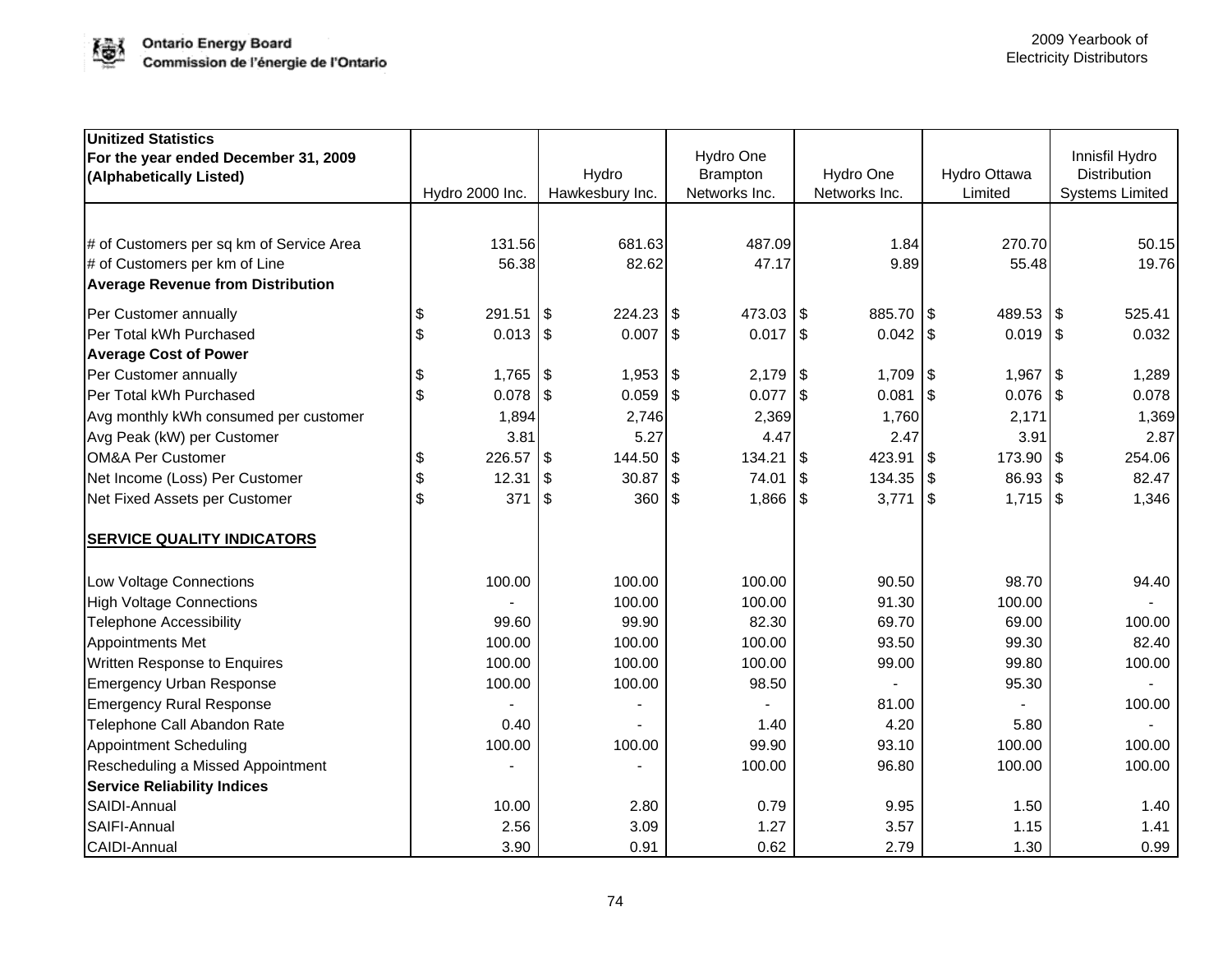

| <b>Unitized Statistics</b>               |                   |                                        |                         |                            |                                          |                     |
|------------------------------------------|-------------------|----------------------------------------|-------------------------|----------------------------|------------------------------------------|---------------------|
| For the year ended December 31, 2009     | Kenora Hydro      |                                        |                         |                            |                                          |                     |
| (Alphabetically Listed)                  | Electric          | Kingston Hydro                         | Kitchener-Wilmot        | <b>Lakefront Utilities</b> | <b>Lakeland Power</b>                    |                     |
|                                          | Corporation Ltd.  | Corporation                            | Hydro Inc.              | Inc.                       | Distribution Ltd.                        | London Hydro Inc.   |
|                                          |                   |                                        |                         |                            |                                          |                     |
| # of Customers per sq km of Service Area | 232.46            | 843.47                                 | 212.87                  | 353.11                     | 65.19                                    | 348.66              |
| # of Customers per km of Line            | 56.93             | 75.61                                  | 46.39                   | 82.90                      | 26.82                                    | 54.27               |
| <b>Average Revenue from Distribution</b> |                   |                                        |                         |                            |                                          |                     |
| Per Customer annually                    | 391.43<br>\$      | $\boldsymbol{\mathsf{S}}$<br>384.06 \$ | $386.60$ \$             | 458.97                     | 1\$<br>486.90 \$                         | 388.92              |
| Per Total kWh Purchased                  | \$<br>$0.019$ \\$ | $0.014$ \\$                            | $0.018$ \\$             | $0.017$ \\$                | $0.021$ \\$                              | 0.017               |
| <b>Average Cost of Power</b>             |                   |                                        |                         |                            |                                          |                     |
| Per Customer annually                    | \$<br>1,413       | $\boldsymbol{\mathsf{S}}$<br>1,999     | $\sqrt{3}$<br>1,664     | \$<br>2,054                | $\boldsymbol{\mathsf{S}}$<br>$1,739$ \\$ | 1,714               |
| Per Total kWh Purchased                  | \$<br>0.070       | $\mathsf{\$}$<br>$0.073$ \\$           | $0.078$ \$              | 0.075                      | <b>S</b><br>$0.074$ \\$                  | 0.076               |
| Avg monthly kWh consumed per customer    | 1,688             | 2,284                                  | 1,781                   | 2,282                      | 1,962                                    | 1,882               |
| Avg Peak (kW) per Customer               | 3.13              | 4.06                                   | 3.35                    | 4.21                       | 3.67                                     | 3.54                |
| OM&A Per Customer                        | 305.00<br>\$      | $\sqrt{2}$<br>196.98                   | 141.90 \$<br>$\sqrt{3}$ | 194.59                     | $300.90$ \\$<br>\$                       | 187.87              |
| Net Income (Loss) Per Customer           | \$<br>9.22        | $\boldsymbol{\mathsf{S}}$<br>43.17     | 54.26<br>$\sqrt{3}$     | $\sqrt{2}$<br>78.84        | $\boldsymbol{\mathsf{S}}$<br>35.54       | $\sqrt{3}$<br>56.72 |
| Net Fixed Assets per Customer            | \$<br>1,229       | $\boldsymbol{\mathsf{S}}$<br>1,027     | $\sqrt{3}$<br>1,638     | $\sqrt{3}$<br>1,138        | $\sqrt{3}$<br>1,391                      | $\sqrt{3}$<br>1,307 |
| <b>SERVICE QUALITY INDICATORS</b>        |                   |                                        |                         |                            |                                          |                     |
|                                          |                   |                                        |                         |                            |                                          |                     |
| Low Voltage Connections                  | 100.00            | 100.00                                 | 93.50                   | 100.00                     | 89.40                                    | 99.90               |
| <b>High Voltage Connections</b>          |                   |                                        | 100.00                  | 100.00                     | 100.00                                   | 100.00              |
| <b>Telephone Accessibility</b>           | 89.10             | 67.10                                  | 78.00                   | 100.00                     | 81.20                                    | 56.30               |
| Appointments Met                         | 100.00            | 99.30                                  | 98.40                   | 100.00                     | 98.90                                    | 99.50               |
| Written Response to Enquires             | 100.00            | 100.00                                 | 99.20                   | 100.00                     | 99.10                                    | 100.00              |
| <b>Emergency Urban Response</b>          | 100.00            | 97.60                                  | 97.90                   | 97.80                      | 100.00                                   | 95.20               |
| <b>Emergency Rural Response</b>          |                   |                                        | 100.00                  |                            | 100.00                                   |                     |
| Telephone Call Abandon Rate              |                   | 3.90                                   | 2.30                    |                            | 3.50                                     | 17.10               |
| <b>Appointment Scheduling</b>            | 100.00            | 95.70                                  | 99.90                   | 100.00                     | 98.30                                    | 97.90               |
| Rescheduling a Missed Appointment        |                   | 100.00                                 | 98.00                   |                            | 100.00                                   | 100.00              |
| <b>Service Reliability Indices</b>       |                   |                                        |                         |                            |                                          |                     |
| SAIDI-Annual                             | 1.65              | 3.54                                   | 1.42                    | 1.47                       | 3.40                                     | 0.89                |
| <b>SAIFI-Annual</b>                      | 1.60              | 2.58                                   | 3.00                    | 1.15                       | 1.40                                     | 1.59                |
| CAIDI-Annual                             | 1.03              | 1.37                                   | 0.47                    | 1.27                       | 2.43                                     | 0.56                |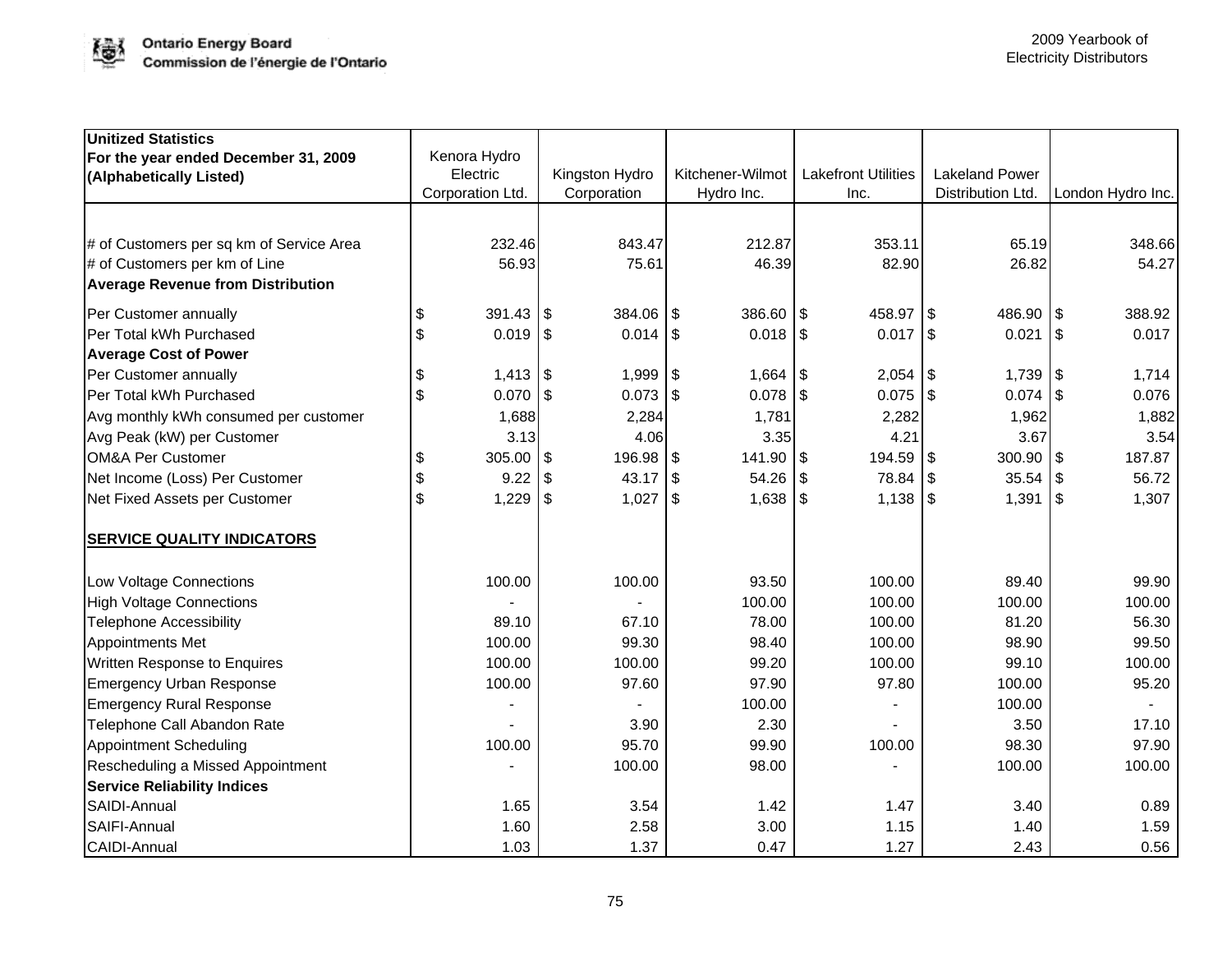

| <b>Unitized Statistics</b>               |                     |             |                            |                          |            |                   |                 |                            |                                      |                 |
|------------------------------------------|---------------------|-------------|----------------------------|--------------------------|------------|-------------------|-----------------|----------------------------|--------------------------------------|-----------------|
| For the year ended December 31, 2009     | Middlesex Power     |             |                            |                          |            |                   | Newmarket - Tay |                            |                                      |                 |
| (Alphabetically Listed)                  | <b>Distribution</b> |             | <b>Midland Power</b>       |                          |            | Milton Hydro      |                 |                            | Power Distribution Niagara Peninsula | Niagara-on-the- |
|                                          | Corporation         |             | <b>Utility Corporation</b> |                          |            | Distribution Inc. | Ltd.            |                            | Energy Inc.                          | Lake Hydro Inc. |
|                                          |                     |             |                            |                          |            |                   |                 |                            |                                      |                 |
| # of Customers per sq km of Service Area |                     | 304.27      |                            | 345.25                   |            | 74.34             | 443.61          |                            | 61.45                                | 59.25           |
| # of Customers per km of Line            |                     | 63.29       |                            | 60.04                    |            | 31.76             | 31.17           |                            | 26.14                                | 23.11           |
| <b>Average Revenue from Distribution</b> |                     |             |                            |                          |            |                   |                 |                            |                                      |                 |
| Per Customer annually                    | \$                  | 397.02      | \$                         | 481.22   \$              |            | $442.05$ \\$      | 473.95          | \$                         | $541.54$ \\$                         | 593.94          |
| Per Total kWh Purchased                  | \$                  | 0.016       | $\overline{1s}$            | $0.016$ \\$              |            | $0.017$ \\$       | 0.021           | \$                         | $0.022$ \$                           | 0.026           |
| <b>Average Cost of Power</b>             |                     |             |                            |                          |            |                   |                 |                            |                                      |                 |
| Per Customer annually                    | \$                  | $1,913$ \\$ |                            | $2,403$ \\$              |            | $1,916$ \$        | 1,661           | l \$                       |                                      | 1,606           |
| Per Total kWh Purchased                  | \$                  | 0.078       | l\$                        | $0.079$ \\$              |            | $0.075$ \\$       | 0.075           | $\sqrt{3}$                 | $0.078$ \\$                          | 0.071           |
| Avg monthly kWh consumed per customer    |                     | 2,047       |                            | 2,535                    |            | 2,122             | 1,842           |                            | 2,014                                | 1,886           |
| Avg Peak (kW) per Customer               |                     | 3.93        |                            | 4.89                     |            | 3.98              | 2.44            |                            | 3.66                                 | 3.44            |
| <b>OM&amp;A Per Customer</b>             | \$                  | 206.64      | \$                         | $259.03$ \\$             |            | $195.08$ \\$      | 199.39          | $\boldsymbol{\mathsf{\$}}$ | $256.67$ \\$                         | 230.70          |
| Net Income (Loss) Per Customer           | \$                  | 63.70       | $\boldsymbol{\mathsf{S}}$  | 120.47                   | $\sqrt{3}$ | 88.65             | \$<br>100.60    | \$                         | $49.13$ \\$                          | 89.11           |
| Net Fixed Assets per Customer            | \$                  | 1,073       | \$                         | $1,355$ \\$              |            | $1,560$ \$        | 1,522           | \$                         | $2,249$ \$                           | 2,544           |
| <b>SERVICE QUALITY INDICATORS</b>        |                     |             |                            |                          |            |                   |                 |                            |                                      |                 |
| Low Voltage Connections                  |                     | 100.00      |                            | 100.00                   |            | 93.60             | 99.40           |                            | 87.90                                | 100.00          |
| <b>High Voltage Connections</b>          |                     |             |                            |                          |            |                   |                 |                            | 90.00                                | 100.00          |
| <b>Telephone Accessibility</b>           |                     |             |                            | 99.90                    |            | 70.00             | 89.30           |                            | 61.00                                | 89.10           |
| Appointments Met                         |                     | 100.00      |                            | 100.00                   |            | 100.00            | 100.00          |                            | 100.00                               | 100.00          |
| Written Response to Enquires             |                     | 100.00      |                            | 90.60                    |            | 99.70             | 100.00          |                            | 99.80                                | 100.00          |
| <b>Emergency Urban Response</b>          |                     | 94.00       |                            | 100.00                   |            | 100.00            | 100.00          |                            | 100.00                               | 100.00          |
| <b>Emergency Rural Response</b>          |                     |             |                            |                          |            | 100.00            |                 |                            | 92.90                                | 100.00          |
| Telephone Call Abandon Rate              |                     |             |                            |                          |            | 2.40              | 1.60            |                            | 3.60                                 | 0.30            |
| <b>Appointment Scheduling</b>            |                     |             |                            | $\blacksquare$           |            | 100.00            | 100.00          |                            | 100.00                               | 100.00          |
| Rescheduling a Missed Appointment        |                     |             |                            | $\overline{\phantom{a}}$ |            |                   |                 |                            |                                      |                 |
| <b>Service Reliability Indices</b>       |                     |             |                            |                          |            |                   |                 |                            |                                      |                 |
| SAIDI-Annual                             |                     | 2.10        |                            | 3.07                     |            | 1.15              | 0.40            |                            |                                      | 0.33            |
| SAIFI-Annual                             |                     | 0.92        |                            | 0.85                     |            | 1.23              | 0.30            |                            |                                      | 0.28            |
| CAIDI-Annual                             |                     | 2.28        |                            | 3.62                     |            | 0.94              | 1.34            |                            |                                      | 1.20            |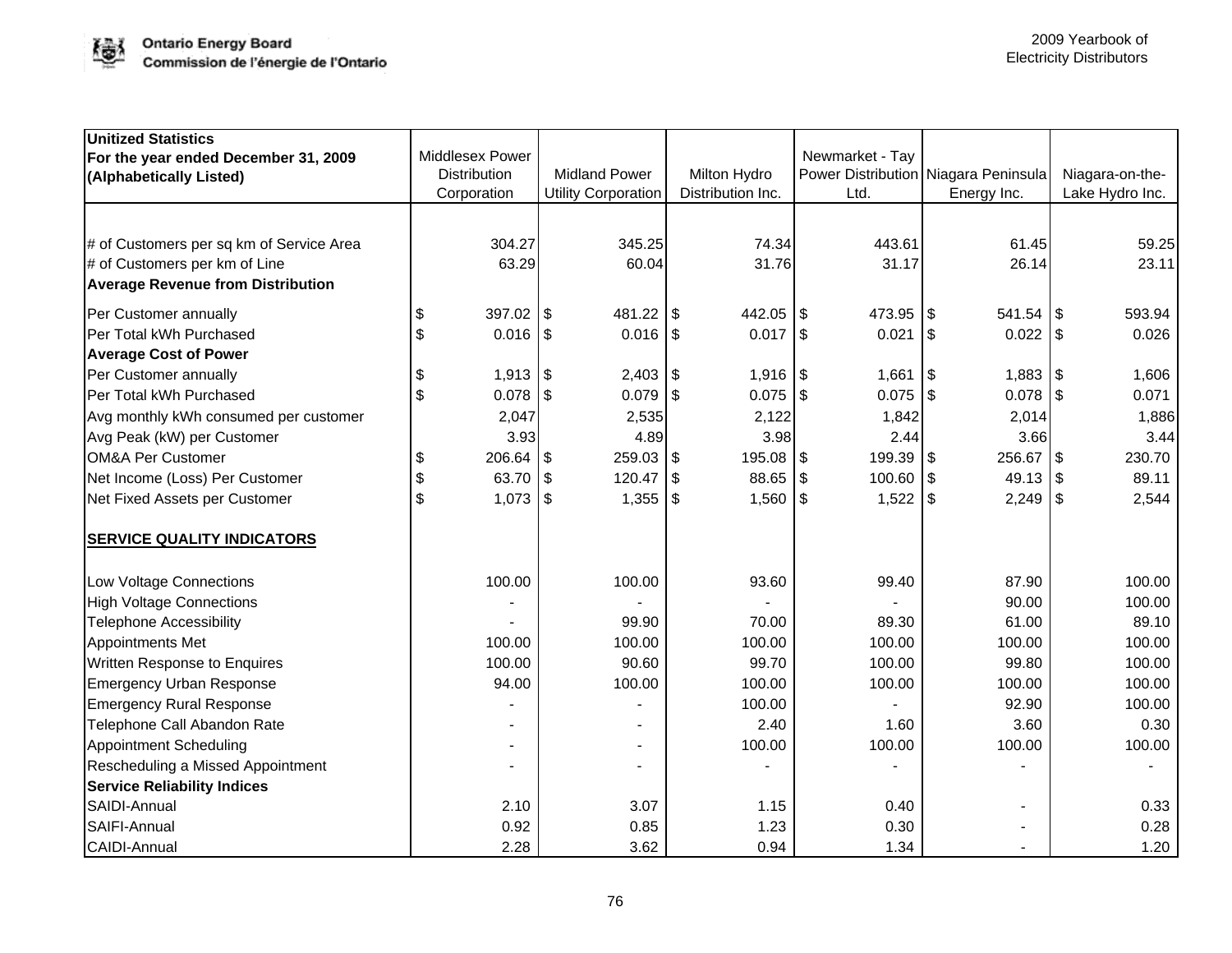

| <b>Unitized Statistics</b>               |                   |                             |                           |                                    |                            |               |  |
|------------------------------------------|-------------------|-----------------------------|---------------------------|------------------------------------|----------------------------|---------------|--|
| For the year ended December 31, 2009     |                   | North Bay Hydro             |                           | Oakville Hydro                     |                            | Orillia Power |  |
| (Alphabetically Listed)                  | Norfolk Power     | Distribution                | Northern Ontario          | Electricity                        | Orangeville Hydro          | Distribution  |  |
|                                          | Distribution Inc. | Limited                     | Wires Inc.                | Distribution Inc.<br>Limited       |                            | Corporation   |  |
|                                          |                   |                             |                           |                                    |                            |               |  |
| # of Customers per sq km of Service Area | 27.27             | 72.05                       | 216.75                    | 439.57                             | 654.47                     | 480.07        |  |
| # of Customers per km of Line            | 24.70             | 38.60                       | 16.40                     | 44.02                              | 64.31                      | 42.22         |  |
| <b>Average Revenue from Distribution</b> |                   |                             |                           |                                    |                            |               |  |
| Per Customer annually                    | 600.98<br>\$      | $\sqrt{3}$<br>441.27        | $\sqrt{3}$<br>427.39      | $\sqrt{3}$<br>465.36               | 419.96 \$<br>$\frac{1}{2}$ | 529.40        |  |
| Per Total kWh Purchased                  | \$<br>0.030       | 1\$<br>$0.018$ \\$          | $0.020$ \\$               | 0.019                              | $\sqrt{3}$<br>$0.019$ \\$  | 0.021         |  |
| <b>Average Cost of Power</b>             |                   |                             |                           |                                    |                            |               |  |
| Per Customer annually                    | \$<br>1,522       | $\sqrt{3}$<br>$1,718$ \\$   |                           |                                    | $1,704$ \\$                | 1,777         |  |
| Per Total kWh Purchased                  | \$<br>0.076       | l \$<br>$0.070$ \\$         | $0.074$ \\$               | 0.068                              | $0.076$ \$<br><b>S</b>     | 0.072         |  |
| Avg monthly kWh consumed per customer    | 1,663             | 2,034                       | 1,799                     | 2,029                              | 1,878                      | 2,061         |  |
| Avg Peak (kW) per Customer               | 3.69              | 3.77                        | 3.30                      | 4.03                               | 3.59                       | 3.68          |  |
| <b>OM&amp;A Per Customer</b>             | 239.85<br>\$      | $\sqrt{3}$<br>208.44        | $333.47$ \$<br>$\sqrt{3}$ | 162.65                             | $213.62$ \$<br>  \$        | 302.07        |  |
| Net Income (Loss) Per Customer           | \$<br>110.51      | $\mathsf{\$}$<br>$4.06$ \\$ | 21.76                     | $\boldsymbol{\mathsf{S}}$<br>44.06 | $64.51$ \\$<br>\$          | 42.08         |  |
| Net Fixed Assets per Customer            | \$<br>2,577       | 1\$<br>$1,444$ \\ \$        | 594                       | 1,766<br>\$                        | $\sqrt{3}$<br>$1,230$ \ \$ | 1,217         |  |
| <b>SERVICE QUALITY INDICATORS</b>        |                   |                             |                           |                                    |                            |               |  |
| Low Voltage Connections                  | 98.60             | 100.00                      | 100.00                    | 97.20                              | 100.00                     | 100.00        |  |
| <b>High Voltage Connections</b>          |                   | 100.00                      | 100.00                    |                                    | 100.00                     |               |  |
| <b>Telephone Accessibility</b>           | 87.60             | 52.60                       | 100.00                    | 74.70                              | 100.00                     | 98.70         |  |
| Appointments Met                         | 99.30             | 100.00                      | 100.00                    | 99.90                              | 100.00                     | 100.00        |  |
| Written Response to Enquires             | 87.00             | 100.00                      |                           | 99.00                              | 100.00                     | 100.00        |  |
| <b>Emergency Urban Response</b>          | 100.00            | 100.00                      | 100.00                    |                                    | 100.00                     | 100.00        |  |
| <b>Emergency Rural Response</b>          | 95.50             | 100.00                      |                           |                                    |                            |               |  |
| Telephone Call Abandon Rate              | 4.40              | 9.30                        |                           | 5.30                               |                            |               |  |
| <b>Appointment Scheduling</b>            | 95.70             | 100.00                      |                           | 100.00                             | 100.00                     | 100.00        |  |
| Rescheduling a Missed Appointment        | 100.00            |                             |                           | 100.00                             | 100.00                     |               |  |
| <b>Service Reliability Indices</b>       |                   |                             |                           |                                    |                            |               |  |
| SAIDI-Annual                             | 2.88              | 1.93                        | 3.84                      | 0.77                               | 0.84                       | 2.53          |  |
| SAIFI-Annual                             | 3.54              | 1.63                        | 2.75                      | 1.57                               | 0.71                       | 2.47          |  |
| <b>CAIDI-Annual</b>                      | 0.81              | 1.18                        | 1.40                      | 0.49                               | 1.18                       | 1.02          |  |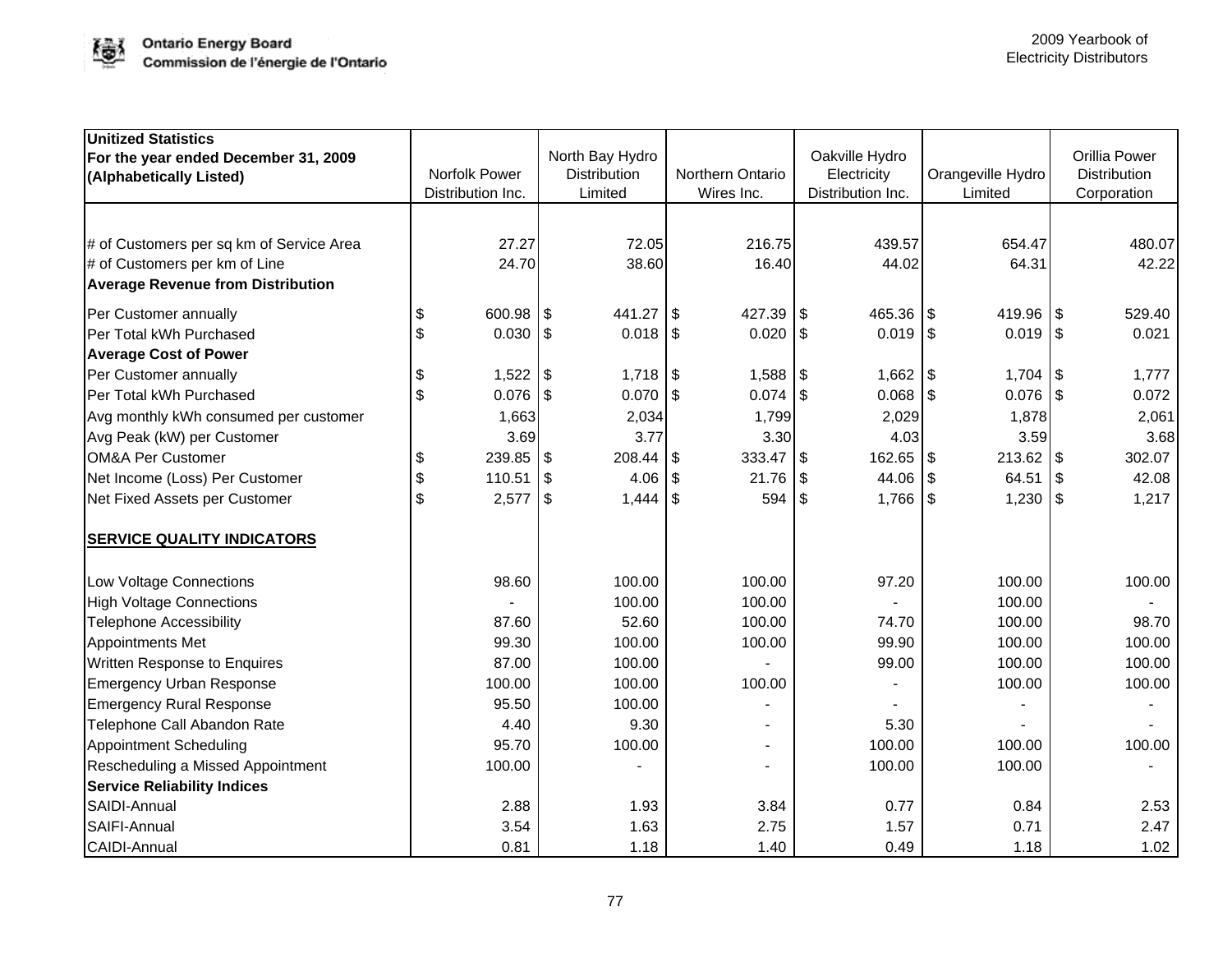

| <b>Unitized Statistics</b>               |               |                     |                                     |                     |                             |                  |
|------------------------------------------|---------------|---------------------|-------------------------------------|---------------------|-----------------------------|------------------|
| For the year ended December 31, 2009     |               |                     |                                     | Peterborough        |                             |                  |
| (Alphabetically Listed)                  | Oshawa PUC    | <b>Ottawa River</b> | Parry Sound                         | <b>Distribution</b> | Port Colborne               |                  |
|                                          | Networks Inc. |                     | Power Corporation Power Corporation | Incorporated        | Hydro Inc.                  | PowerStream Inc. |
|                                          |               |                     |                                     |                     |                             |                  |
| # of Customers per sq km of Service Area | 352.27        | 298.91              | 225.20                              | 547.45              | 74.79                       | 397.88           |
| # of Customers per km of Line            | 55.25         | 71.66               | 26.39                               | 63.70               | 29.15                       | 41.75            |
| <b>Average Revenue from Distribution</b> |               |                     |                                     |                     |                             |                  |
| Per Customer annually                    | \$<br>378.10  | 1\$<br>$351.46$ \\$ | $522.60$ \\$                        | 408.02              | $\sqrt{3}$<br>$575.43$ \\$  | 478.63           |
| Per Total kWh Purchased                  | \$<br>0.018   | 1\$<br>$0.018$ \\$  | $0.019$ \\$                         | 0.017               | $\sqrt{3}$<br>$0.027$ \\ \$ | 0.019            |
| <b>Average Cost of Power</b>             |               |                     |                                     |                     |                             |                  |
| Per Customer annually                    | \$<br>1,422   | 1\$                 | $1,997$ \$<br>$1,363$ \ \\$         | 1,743               | \$<br>$1,603$ \\$           | 1,939            |
| Per Total kWh Purchased                  | \$<br>0.066   | l \$                | $0.072$ \\$<br>$0.073$ \\$          | 0.073               | $0.075$ \\$<br>۱\$          | 0.075            |
| Avg monthly kWh consumed per customer    | 1,786         | 1,588               | 2,288                               | 1,984               | 1,774                       | 2,155            |
| Avg Peak (kW) per Customer               | 3.44          | 2.72                | 4.31                                | 3.75                | 3.55                        | 4.22             |
| <b>OM&amp;A Per Customer</b>             | 167.62<br>\$  | \$<br>$231.25$ \\$  | $368.79$ \\$                        | 187.30              | $\sqrt{3}$<br>$379.02$ \$   | 183.72           |
| Net Income (Loss) Per Customer           | \$<br>55.55   | 33.85<br>\$         | $(10.78)$ \$<br>$\sqrt{3}$          | 53.57               | $15.86$ \\$<br>\$           | 65.68            |
| Net Fixed Assets per Customer            | \$<br>992     | 786<br> \$          | $1,199$ \$<br>$\sqrt{3}$            | 1,381               | \$<br>$1,257$ \\$           | 2,020            |
| <b>SERVICE QUALITY INDICATORS</b>        |               |                     |                                     |                     |                             |                  |
| Low Voltage Connections                  | 100.00        | 100.00              | 100.00                              | 100.00              | 100.00                      | 97.60            |
| <b>High Voltage Connections</b>          | 100.00        |                     |                                     | 100.00              |                             |                  |
| <b>Telephone Accessibility</b>           | 62.70         | 99.40               | 100.00                              | 78.30               | 86.50                       | 69.20            |
| Appointments Met                         | 100.00        | 100.00              | 100.00                              | 97.80               | 95.70                       | 100.00           |
| Written Response to Enquires             | 100.00        | 100.00              | 100.00                              | 99.10               | 100.00                      | 99.10            |
| <b>Emergency Urban Response</b>          | 100.00        | 100.00              | 100.00                              | 91.90               | 100.00                      | 87.30            |
| <b>Emergency Rural Response</b>          |               |                     | 100.00                              |                     | 100.00                      |                  |
| Telephone Call Abandon Rate              | 6.00          | 0.60                |                                     | 2.80                | 2.00                        | 4.10             |
| <b>Appointment Scheduling</b>            | 100.00        | 100.00              | 100.00                              | 81.50               | 99.90                       | 100.00           |
| Rescheduling a Missed Appointment        |               |                     |                                     | 94.90               | 100.00                      |                  |
| <b>Service Reliability Indices</b>       |               |                     |                                     |                     |                             |                  |
| SAIDI-Annual                             | 3.49          | 3.20                | 1.54                                | 4.60                | 1.07                        | 1.97             |
| SAIFI-Annual                             | 1.67          | 2.87                | 0.06                                | 1.77                | 1.17                        | 1.23             |
| <b>CAIDI-Annual</b>                      | 2.09          | 1.11                | 24.09                               | 2.60                | 0.92                        | 1.60             |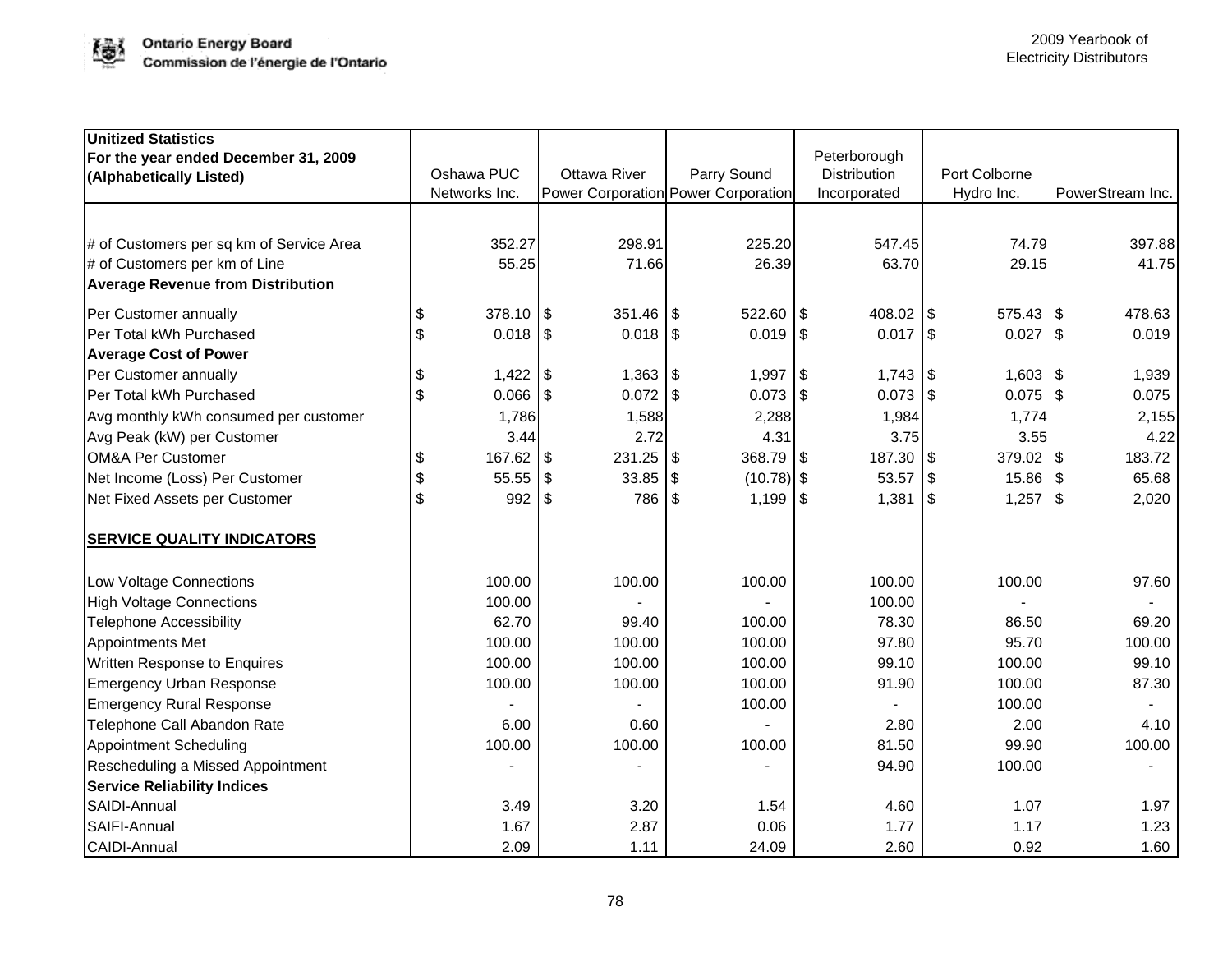

| <b>Unitized Statistics</b>               |                         |                            |                   |                                    |                           |                          |
|------------------------------------------|-------------------------|----------------------------|-------------------|------------------------------------|---------------------------|--------------------------|
| For the year ended December 31, 2009     |                         |                            | Rideau St.        |                                    |                           | Thunder Bay              |
| (Alphabetically Listed)                  | <b>PUC Distribution</b> | Renfrew Hydro              | Lawrence          | Sioux Lookout                      | St. Thomas                | <b>Hydro Electricity</b> |
|                                          | Inc.                    | Inc.                       | Distribution Inc. | Hydro Inc.                         | Energy Inc.               | Distribution Inc.        |
|                                          |                         |                            |                   |                                    |                           |                          |
| # of Customers per sq km of Service Area | 95.98                   | 321.54                     | 325.72            | 5.11                               | 492.21                    | 131.03                   |
| # of Customers per km of Line            | 44.84                   | 76.00                      | 65.88             | 12.99                              | 66.84                     | 42.09                    |
| <b>Average Revenue from Distribution</b> |                         |                            |                   |                                    |                           |                          |
| Per Customer annually                    | 479.02<br>\$            | \$<br>$396.83$ \\$         | 371.21            | $\sqrt{3}$<br>688.43 \$            | $393.48$ \\$              | 362.88                   |
| Per Total kWh Purchased                  | \$<br>0.021             | l \$<br>$0.016$ \\$        | $0.018$ \\$       |                                    | $0.021$ \\$               | 0.018                    |
| <b>Average Cost of Power</b>             |                         |                            |                   |                                    |                           |                          |
| Per Customer annually                    | \$<br>1,406             | $1,897$ \\$<br>5           | $1,531$ \$        | 1,277                              | $\sqrt{3}$                | 1,489                    |
| Per Total kWh Purchased                  | \$<br>0.063             | <b>S</b><br>$0.078$ \\$    | 0.076             | $\boldsymbol{\mathsf{S}}$<br>0.046 | $0.077$ \\$<br>$\sqrt{3}$ | 0.073                    |
| Avg monthly kWh consumed per customer    | 1,861                   | 2,033                      | 1,683             | 2,312                              | 1,544                     | 1,690                    |
| Avg Peak (kW) per Customer               | 3.38                    | 3.99                       | 3.27              | 4.54                               | 2.11                      | 3.08                     |
| <b>OM&amp;A Per Customer</b>             | 241.85<br>\$            | $\sqrt{3}$<br>$246.99$ \\$ | 275.94            | $\sqrt{2}$<br>416.08               | $\sqrt{3}$<br>$199.90$ \$ | 233.78                   |
| Net Income (Loss) Per Customer           | \$<br>55.47             | \$<br>3.08                 | 40.53<br>1\$      | $\boldsymbol{\mathsf{S}}$<br>33.98 | \$<br>$47.62$ \\$         | 93.36                    |
| Net Fixed Assets per Customer            | \$<br>1,209             | $1,043$ \\$<br>\$          | 702               | \$<br>1,670                        | $\sqrt{3}$<br>$1,167$ \$  | 1,244                    |
|                                          |                         |                            |                   |                                    |                           |                          |
| <b>SERVICE QUALITY INDICATORS</b>        |                         |                            |                   |                                    |                           |                          |
| Low Voltage Connections                  | 98.20                   | 100.00                     | 100.00            | 100.00                             | 100.00                    | 94.80                    |
| <b>High Voltage Connections</b>          | 100.00                  |                            |                   |                                    |                           | 100.00                   |
| <b>Telephone Accessibility</b>           | 65.10                   | 95.70                      | 97.90             | 97.90                              | 81.60                     | 92.60                    |
| Appointments Met                         | 96.10                   | 100.00                     | 99.10             | 100.00                             | 99.30                     | 100.00                   |
| Written Response to Enquires             | 91.20                   |                            | 100.00            | 100.00                             | 100.00                    | 99.30                    |
| <b>Emergency Urban Response</b>          | 90.20                   | 100.00                     | 100.00            | 100.00                             | 100.00                    | 95.50                    |
| <b>Emergency Rural Response</b>          |                         |                            |                   | 100.00                             |                           | 100.00                   |
| Telephone Call Abandon Rate              | 6.00                    | 6.60                       |                   | 2.10                               | 1.10                      | 2.10                     |
| <b>Appointment Scheduling</b>            | 99.10                   | 100.00                     | 100.00            | 100.00                             | 94.30                     | 100.00                   |
| Rescheduling a Missed Appointment        | 80.00                   |                            |                   |                                    | 50.00                     | 100.00                   |
| <b>Service Reliability Indices</b>       |                         |                            |                   |                                    |                           |                          |
| SAIDI-Annual                             | 2.14                    | 2.14                       | 0.29              | 0.32                               | 0.28                      | 4.40                     |
| SAIFI-Annual                             | 2.97                    | 2.18                       | 0.15              | 0.33                               | 0.65                      | 4.11                     |
| <b>CAIDI-Annual</b>                      | 0.72                    | 0.98                       | 1.96              | 0.99                               | 0.43                      | 1.07                     |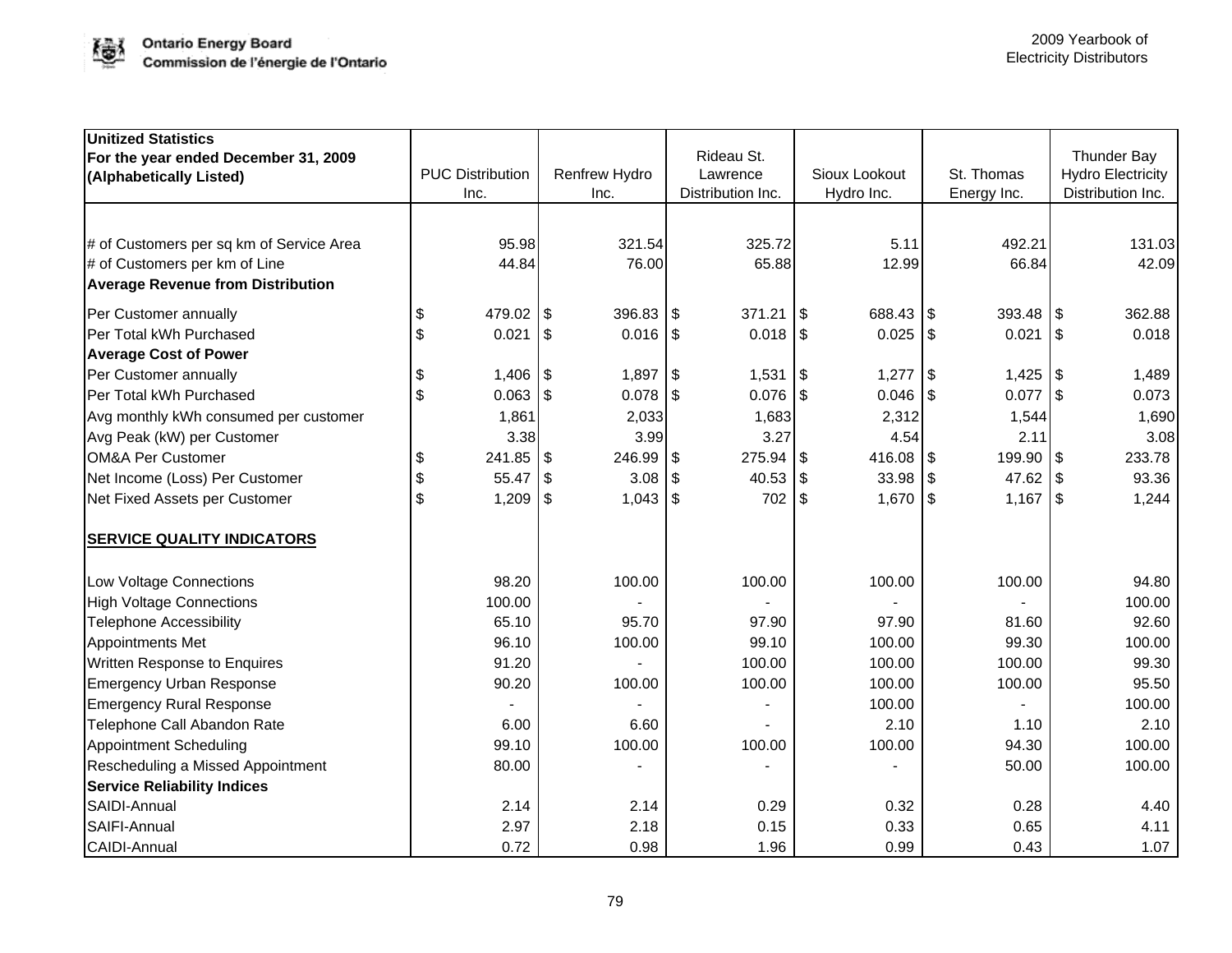

| <b>Unitized Statistics</b>               |                   |                            |                     |                                     |                           |                        |
|------------------------------------------|-------------------|----------------------------|---------------------|-------------------------------------|---------------------------|------------------------|
| For the year ended December 31, 2009     |                   | Toronto Hydro-             |                     |                                     |                           | Welland Hydro-         |
| (Alphabetically Listed)                  | Tillsonburg Hydro | <b>Electric System</b>     | Veridian            | Wasaga                              | Waterloo North            | <b>Electric System</b> |
|                                          | Inc.              | Limited                    | Connections Inc.    | Distribution Inc.                   | Hydro Inc.                | Corp.                  |
|                                          |                   |                            |                     |                                     |                           |                        |
| # of Customers per sq km of Service Area | 280.75            | 1095.62                    | 175.26              | 194.57                              | 76.03                     | 254.84                 |
| # of Customers per km of Line            | 43.19             | 70.48                      | 50.88               | 50.29                               | 33.15                     | 49.47                  |
| <b>Average Revenue from Distribution</b> |                   |                            |                     |                                     |                           |                        |
| Per Customer annually                    | 417.25<br>\$      | 698.75 \$<br>$\frac{1}{2}$ | $416.16$ \\$        | $330.13$ \$                         | $504.67$ \\$              | 377.77                 |
| Per Total kWh Purchased                  | \$<br>0.015       | l\$<br>$0.019$ \\$         | 0.018               | $\sqrt{3}$<br>0.032                 | $\sqrt{3}$<br>$0.018$ \\$ | 0.020                  |
| <b>Average Cost of Power</b>             |                   |                            |                     |                                     |                           |                        |
| Per Customer annually                    | \$<br>2,252       | $2,389$ \\$<br>۱\$         | 1,762               | $\boldsymbol{\mathsf{S}}$<br>663    | \$<br>$1,565$ \\$         | 1,463                  |
| Per Total kWh Purchased                  | \$<br>0.078       | ۱\$<br>$0.065$ \\$         | 0.077               | $\mathfrak s$<br>0.064              | $0.057$ \\$<br>\$         | 0.076                  |
| Avg monthly kWh consumed per customer    | 2,395             | 3,085                      | 1,911               | 869                                 | 2,303                     | 1,596                  |
| Avg Peak (kW) per Customer               | 5.30              | 5.05                       | 3.55                | 1.74                                | 4.37                      | 3.24                   |
| <b>OM&amp;A Per Customer</b>             | \$<br>278.17      | \$<br>$259.12$ \$          | 173.84              | $\boldsymbol{\mathsf{S}}$<br>168.95 | $172.31$ \\$<br>\$        | 218.72                 |
| Net Income (Loss) Per Customer           | \$<br>24.87       | \$<br>73.89                | 61.91<br>$\sqrt{3}$ | $\sqrt[6]{\frac{1}{2}}$<br>62.34    | $96.85$ \$<br>\$          | 23.04                  |
| Net Fixed Assets per Customer            | \$<br>888         | $\sqrt{3}$<br>$2,798$ \\$  | 1,330               | $\boldsymbol{\mathsf{S}}$<br>733    | \$<br>$2,154$ \\$         | 955                    |
| <b>SERVICE QUALITY INDICATORS</b>        |                   |                            |                     |                                     |                           |                        |
|                                          |                   |                            |                     |                                     |                           |                        |
| Low Voltage Connections                  | 100.00            | 96.60                      | 99.20               | 100.00                              | 100.00                    | 100.00                 |
| <b>High Voltage Connections</b>          |                   | 99.00                      | 100.00              |                                     | 100.00                    |                        |
| <b>Telephone Accessibility</b>           |                   | 84.40                      | 74.10               | 100.00                              | 87.70                     | 99.90                  |
| Appointments Met                         | 100.00            | 99.70                      | 97.90               | 100.00                              | 99.80                     | 100.00                 |
| Written Response to Enquires             |                   | 99.20                      | 100.00              | 100.00                              | 100.00                    | 100.00                 |
| <b>Emergency Urban Response</b>          |                   | 79.50                      | 96.60               | 97.20                               | 91.30                     | 100.00                 |
| <b>Emergency Rural Response</b>          |                   |                            | 100.00              | 100.00                              | 94.70                     |                        |
| Telephone Call Abandon Rate              |                   | 0.90                       | 4.20                |                                     | 3.30                      | 1.90                   |
| <b>Appointment Scheduling</b>            |                   | 98.10                      | 96.40               | 100.00                              | 100.00                    | 99.90                  |
| Rescheduling a Missed Appointment        |                   | 98.80                      | 93.10               |                                     | 100.00                    | 100.00                 |
| <b>Service Reliability Indices</b>       |                   |                            |                     |                                     |                           |                        |
| SAIDI-Annual                             |                   | 2.90                       | 3.69                | 0.83                                | 1.23                      | 1.04                   |
| SAIFI-Annual                             |                   | 1.86                       | 2.45                | 0.75                                | 1.03                      | 1.16                   |
| <b>CAIDI-Annual</b>                      |                   | 1.56                       | 1.51                | 1.10                                | 1.19                      | 0.90                   |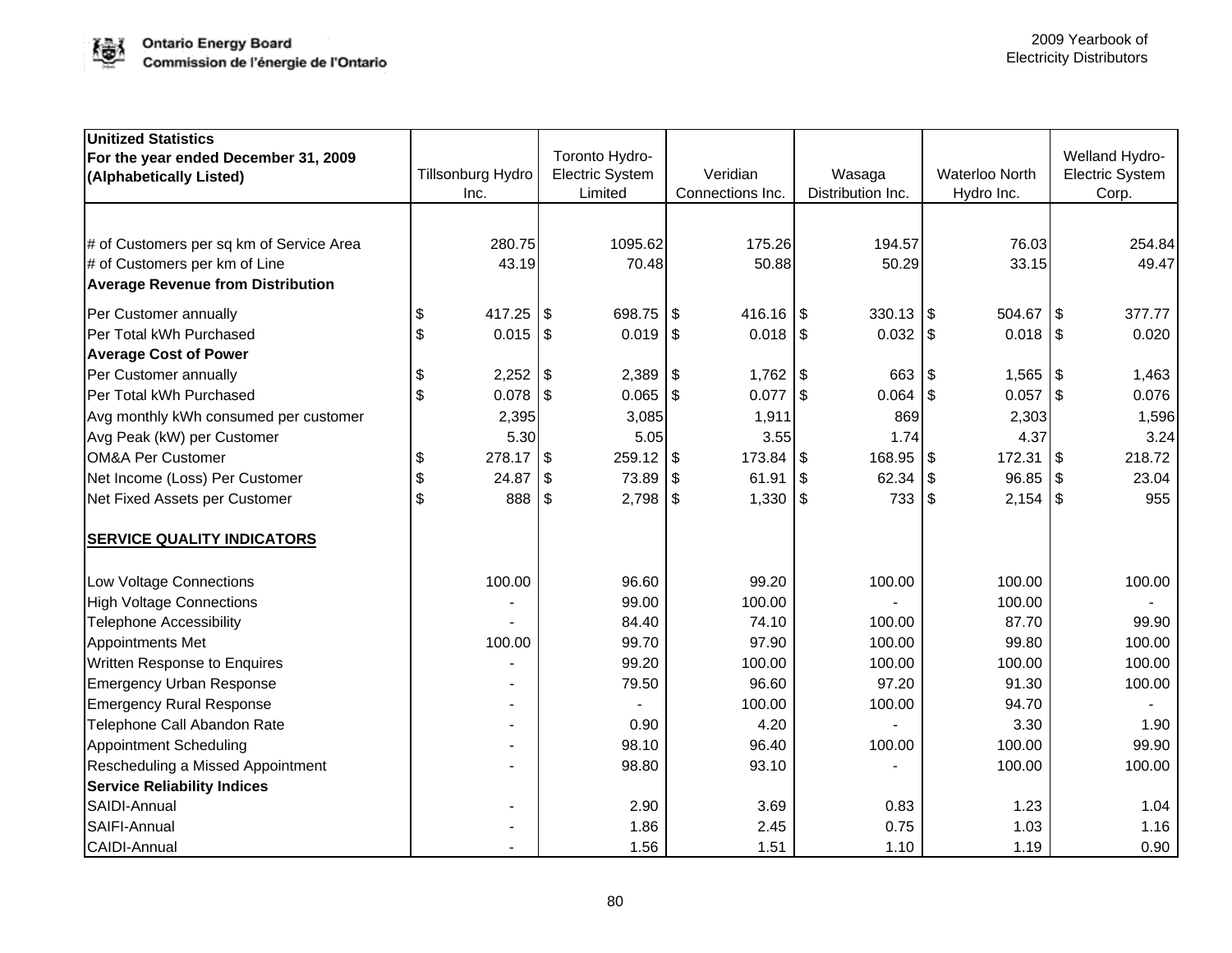

| <b>Unitized Statistics</b>               |                         |                            |                                   |                                    |                            |                 |
|------------------------------------------|-------------------------|----------------------------|-----------------------------------|------------------------------------|----------------------------|-----------------|
| For the year ended December 31, 2009     |                         |                            |                                   |                                    | Whitby Hydro               |                 |
| (Alphabetically Listed)                  | <b>Wellington North</b> |                            | West Coast Huron West Perth Power | <b>Westario Power</b>              | Electric                   | Woodstock Hydro |
|                                          | Power Inc.              | Energy Inc.                | Inc.                              | Inc.                               | Corporation                | Services Inc.   |
|                                          |                         |                            |                                   |                                    |                            |                 |
| # of Customers per sq km of Service Area | 256.29                  | 470.38                     | 342.00                            | 445.00                             | 266.98                     | 511.66          |
| # of Customers per km of Line            | 47.21                   | 57.89                      | 57.00                             | 50.01                              | 38.21                      | 60.56           |
| <b>Average Revenue from Distribution</b> |                         |                            |                                   |                                    |                            |                 |
| Per Customer annually                    | 535.85<br>\$            | \$<br>519.01               | $\sqrt{3}$<br>432.97              | $\sqrt{ }$<br>391.07               | $\sqrt{ }$<br>$470.69$ \\$ | 454.86          |
| Per Total kWh Purchased                  | \$<br>0.021             | l \$<br>$0.012$ \\$        | 0.015                             | \$<br>0.018                        | $\sqrt{3}$<br>$0.021$ \\$  | 0.018           |
| <b>Average Cost of Power</b>             |                         |                            |                                   |                                    |                            |                 |
| Per Customer annually                    | \$<br>1,499             | $1,803$ \\$<br>ا \$        | 2,064                             | $\boldsymbol{\mathsf{S}}$<br>1,349 | $1,367$ \ \\$<br>\$        | 1,433           |
| Per Total kWh Purchased                  | \$<br>0.058             | <b>S</b><br>$0.042$ \\$    | 0.071                             | $\mathfrak s$<br>0.061             | \$<br>$0.062$ \\$          | 0.058           |
| Avg monthly kWh consumed per customer    | 2,170                   | 3,547                      | 2,415                             | 1,843                              | 1,850                      | 2,071           |
| Avg Peak (kW) per Customer               | 4.08                    | 6.68                       | 4.62                              | 2.89                               | 3.62                       | 3.98            |
| <b>OM&amp;A Per Customer</b>             | \$<br>320.08            | $\sqrt{3}$<br>$381.43$ \\$ | $386.73$ \\$                      | 209.93                             | \$<br>$214.00$ \\$         | 224.13          |
| Net Income (Loss) Per Customer           | \$<br>137.38            | \$<br>$63.49$ \\$          | $(34.68)$ \$                      | 85.03                              | \$<br>$51.01$ \\$          | 39.88           |
| Net Fixed Assets per Customer            | \$<br>1,351             | <b>\$</b><br>$1,145$ \\$   | 833                               | \$<br>1,350                        | $\sqrt{3}$<br>$1,582$ \$   | 1,389           |
| <b>SERVICE QUALITY INDICATORS</b>        |                         |                            |                                   |                                    |                            |                 |
|                                          |                         |                            |                                   |                                    |                            |                 |
| Low Voltage Connections                  | 100.00                  | 100.00                     | 100.00                            | 97.90                              | 100.00                     | 100.00          |
| <b>High Voltage Connections</b>          |                         |                            |                                   |                                    |                            |                 |
| <b>Telephone Accessibility</b>           | 100.00                  | 99.70                      | 94.70                             | 88.70                              | 94.50                      | 89.80           |
| Appointments Met                         | 99.70                   | 100.00                     | 100.00                            | 100.00                             | 99.00                      | 100.00          |
| Written Response to Enquires             | 100.00                  | 99.40                      | 92.90                             | 97.70                              | 100.00                     | 100.00          |
| <b>Emergency Urban Response</b>          | 100.00                  | 100.00                     |                                   | 89.20                              | 100.00                     | 100.00          |
| <b>Emergency Rural Response</b>          |                         |                            |                                   |                                    | 100.00                     |                 |
| Telephone Call Abandon Rate              |                         | 0.30                       | 2.10                              | 8.10                               | 5.90                       | 1.50            |
| <b>Appointment Scheduling</b>            | 100.00                  | 98.10                      | 100.00                            | 100.00                             | 97.00                      | 96.60           |
| Rescheduling a Missed Appointment        |                         | 100.00                     |                                   |                                    | 100.00                     |                 |
| <b>Service Reliability Indices</b>       |                         |                            |                                   |                                    |                            |                 |
| SAIDI-Annual                             | 4.06                    | 2.29                       | 10.83                             | 1.35                               | 2.25                       | 1.65            |
| SAIFI-Annual                             | 1.52                    | 2.99                       | 4.55                              | 0.89                               | 1.57                       | 1.83            |
| <b>CAIDI-Annual</b>                      | 2.66                    | 0.76                       | 2.38                              | 1.52                               | 1.43                       | 0.90            |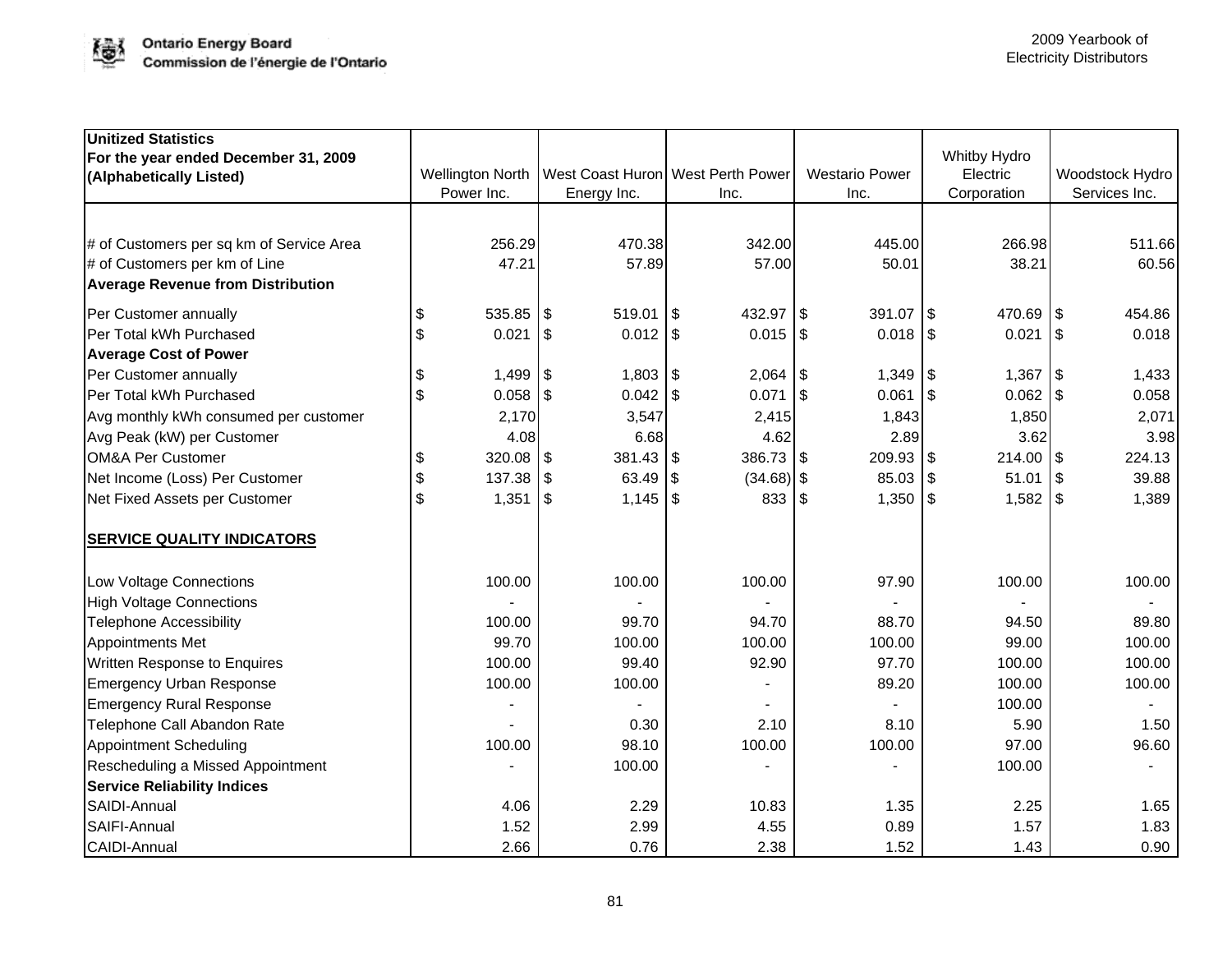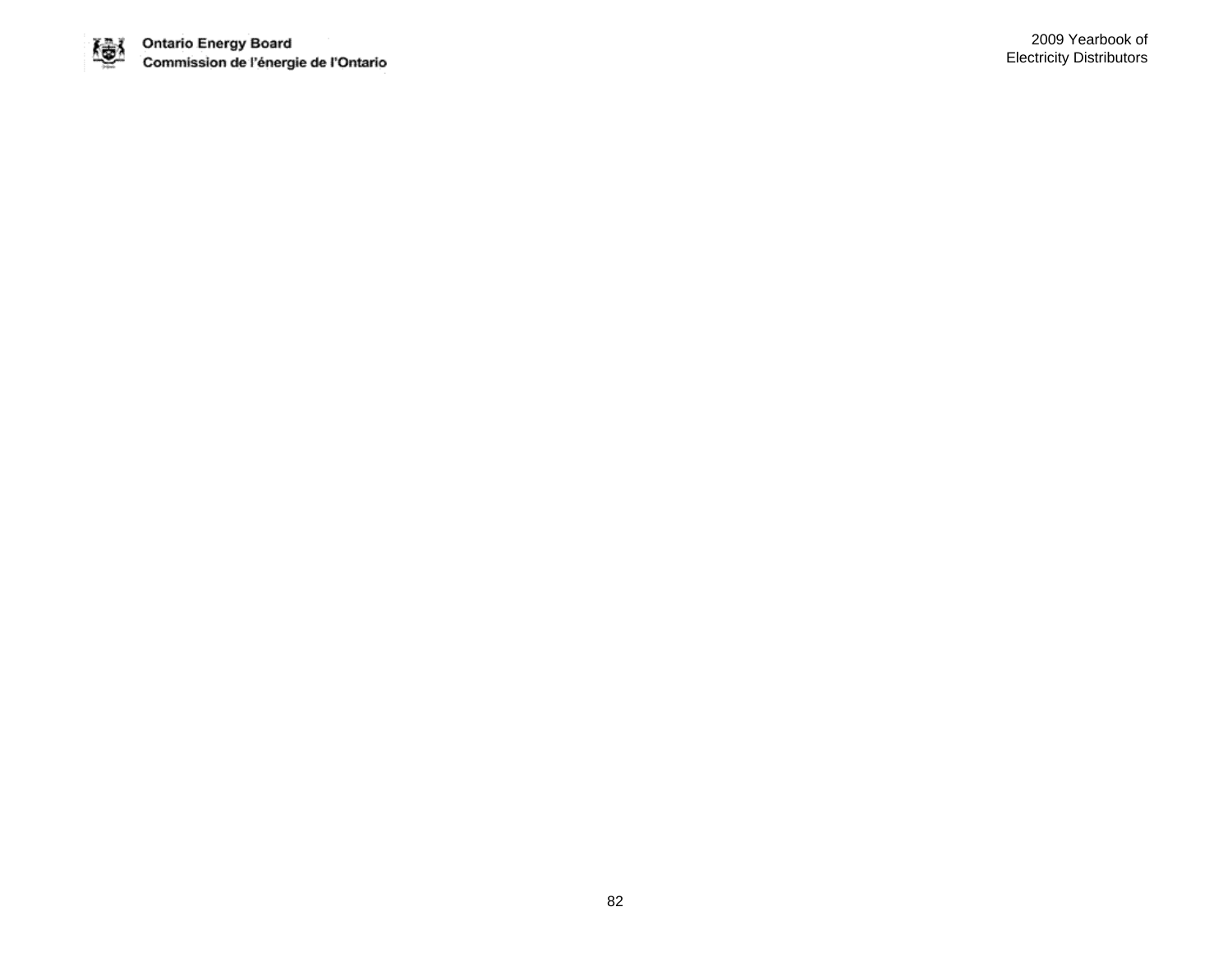

| <b>Statistics by Customer Class</b>                |                    |            |                |     |                        |     |                     |                        |            |                         |  |
|----------------------------------------------------|--------------------|------------|----------------|-----|------------------------|-----|---------------------|------------------------|------------|-------------------------|--|
| For the year ended December 31, 2009               |                    |            |                |     | <b>Bluewater Power</b> |     |                     |                        |            |                         |  |
| (Alphabetically Listed)                            | Algoma Power       |            | Atikokan Hydro |     | <b>Distribution</b>    |     | <b>Brant County</b> | <b>Brantford Power</b> |            | <b>Burlington Hydro</b> |  |
|                                                    | Inc.               |            | Inc.           |     | Corporation            |     | Power Inc.          | Inc.                   |            | Inc.                    |  |
| <b>Residential Customers</b>                       |                    |            |                |     |                        |     |                     |                        |            |                         |  |
| <b>Number of Customers</b>                         | 10,630             |            | 1,415          |     | 31,420                 |     | 8,171               | 34,089                 |            | 57,578                  |  |
| kWh Billed                                         | 88,878,032         |            | 10,082,213     |     | 256,212,050            |     | 78,687,855          | 289,270,611            |            | 544,341,574             |  |
| <b>Distribution Revenue</b>                        | \$<br>6,890,829    | $\sqrt{3}$ | 758,252   \$   |     | 9,157,764              | \$  | $2,804,327$ \\$     | $8,301,363$ \\$        |            | 16,289,521              |  |
| kWh Billed per customer                            | 8,361              |            | 7,125          |     | 8,154                  |     | 9,630               | 8,486                  |            | 9,454                   |  |
| Distribution Revenue per Customer                  | \$<br>648          | \$         | 536            | \$  | 291                    | \$  | $343$ \$            | $244$ \\$              |            | 283                     |  |
| <b>General Service &lt;50kW Customers</b>          |                    |            |                |     |                        |     |                     |                        |            |                         |  |
| <b>Number of Customers</b>                         | 1,010              |            | 225            |     | 3,505                  |     | 1,286               | 2,721                  |            | 4,974                   |  |
| kWh Billed                                         | 27,224,772         |            | 5,369,225      |     | 112,787,581            |     | 35,876,347          | 104,233,438            |            | 180,755,371             |  |
| <b>Distribution Revenue</b>                        | \$<br>$311,540$ \$ |            | 278,858        | 1\$ | $2,800,099$ \$         |     | 945,956 \$          | $1,405,603$ \$         |            | 3,756,965               |  |
| kWh Billed per customer                            | 26,955             |            | 23,863         |     | 32,179                 |     | 27,898              | 38,307                 |            | 36,340                  |  |
| Distribution Revenue per Customer                  | \$<br>308          | \$         | 1,239          | \$  | 799                    | \$  | 736 \$              | 517                    | $\sqrt{3}$ | 755                     |  |
| General Service >50kW, Larger User                 |                    |            |                |     |                        |     |                     |                        |            |                         |  |
| (>5000kW) Customers and Sub<br><b>Transmission</b> |                    |            |                |     |                        |     |                     |                        |            |                         |  |
| Number of General Service Customers                | 47                 |            | 22             |     | 395                    |     | 106                 | 413                    |            | 980                     |  |
| Number of Larger User                              |                    |            |                |     |                        |     |                     |                        |            | 0                       |  |
| Number of Sub Transmission                         |                    |            |                |     |                        |     |                     |                        |            |                         |  |
| kWh Billed                                         | 69,931,762         |            | 8,816,765      |     | 634,242,204            |     | 153,259,555         | 551,054,884            |            | 915,813,870             |  |
| <b>Distribution Revenue</b>                        | \$<br>$313,683$ \$ |            | $101,856$ \$   |     | $4,441,480$ \\$        |     | $1,817,161$ \$      | $5,056,916$ \$         |            | 6,186,875               |  |
| kWh Billed per customer                            | 1,456,912          |            | 400,762        |     | 1,593,573              |     | 1,445,845           | 1,334,273              |            | 934,504                 |  |
| Distribution Revenue per Customer                  | \$<br>$6,535$ \$   |            | $4,630$ \\$    |     | $11,159$ \$            |     | $17,143$ \\$        | $12,244$ \\$           |            | 6,313                   |  |
| <b>Scattered Unmetered Loads Customers</b>         |                    |            |                |     |                        |     |                     |                        |            |                         |  |
| Number of Connections                              | $\Omega$           |            |                |     | 257                    |     | 51                  | 445                    |            | 26                      |  |
| kWh Billed                                         | $\Omega$           |            | 7,742          |     | 2,155,483              |     | 496,256             | 1,617,777              |            | 3,636,552               |  |
| <b>Distribution Revenue</b>                        | \$                 | l \$       | 26,290         | 1\$ | 94,221                 | l\$ | $14,883$ \\$        | $81,427$ \\$           |            | 124,733                 |  |
| kWh Billed per connection                          |                    |            | 968            |     | 8,387                  |     | 9,731               | 3,635                  |            | 139,867                 |  |
| Distribution Revenue per Connection                |                    | -\$        | $3,286$ \ \\$  |     | 367                    | \$  | $292$ \$            | $183$ \$               |            | 4,797                   |  |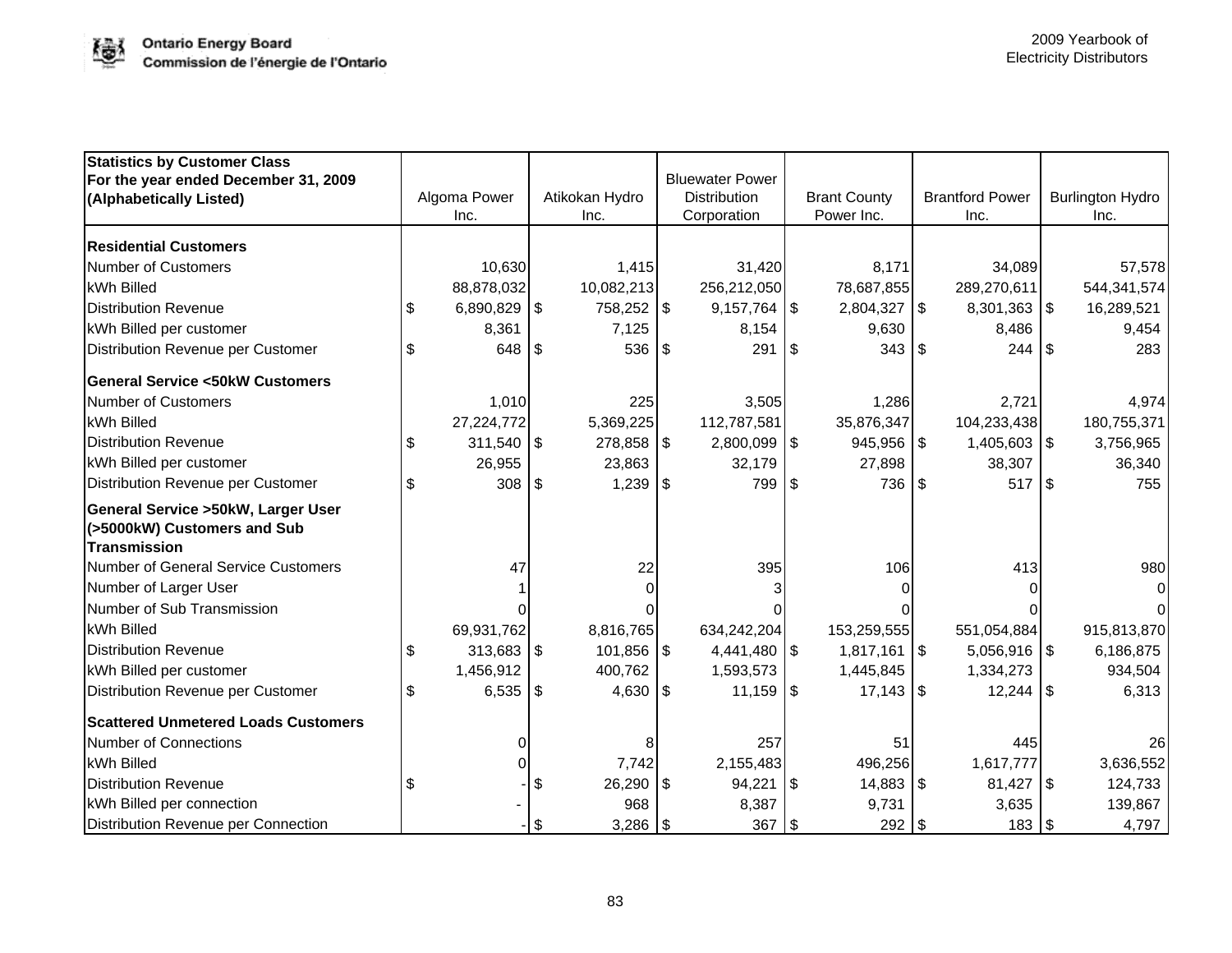

| <b>Statistics by Customer Class</b>                                |                       |            |                                |     |                                      |            |                  |                                |            |                       |
|--------------------------------------------------------------------|-----------------------|------------|--------------------------------|-----|--------------------------------------|------------|------------------|--------------------------------|------------|-----------------------|
| For the year ended December 31, 2009                               | Cambridge and         |            |                                |     |                                      |            | Chapleau Public  |                                |            |                       |
| (Alphabetically Listed)                                            | <b>North Dumfries</b> |            |                                |     | Canadian Niagara   Centre Wellington |            | <b>Utilities</b> | Chatham-Kent                   |            | <b>Clinton Power</b>  |
|                                                                    | Hydro Inc.            |            | Power Inc.                     |     | Hydro Ltd.                           |            | Corporation      | Hydro Inc.                     |            | Corporation           |
| <b>Residential Customers</b>                                       |                       |            |                                |     |                                      |            |                  |                                |            |                       |
| <b>Number of Customers</b>                                         | 44,805                |            | 14,248                         |     | 5,603                                |            | 1,144            | 28,463                         |            | 1,411                 |
| kWh Billed                                                         | 382,507,290           |            | 111,596,385                    |     | 45,838,418                           |            | 15,271,942       | 229,006,740                    |            | 11,682,740            |
| <b>Distribution Revenue</b>                                        | \$<br>$9,579,085$ \\$ |            | $4,526,265$ \\$                |     | $1,497,545$ \\$                      |            | $425,335$ \\$    | 7,985,703   \$                 |            | 280,150               |
| kWh Billed per customer                                            | 8,537                 |            | 7,832                          |     | 8,181                                |            | 13,350           | 8,046                          |            | 8,280                 |
| Distribution Revenue per Customer                                  | \$<br>214             | \$         | $318$ \$                       |     | 267                                  | $\sqrt{3}$ | $372$ \\$        | 281                            | $\sqrt{3}$ | 199                   |
| <b>General Service &lt;50kW Customers</b>                          |                       |            |                                |     |                                      |            |                  |                                |            |                       |
| <b>Number of Customers</b>                                         | 4,620                 |            | 1,228                          |     | 714                                  |            | 162              | 3,102                          |            | 221                   |
| kWh Billed                                                         | 161,342,744           |            | 34,463,437                     |     | 21,099,696                           |            | 5,199,427        | 93,203,879                     |            | 5,329,361             |
| <b>Distribution Revenue</b>                                        | \$<br>$2,654,337$ \\$ |            | $1,051,668$ \$                 |     | $471,110$ \\$                        |            | $124,066$ \\$    | $2,056,723$ \$                 |            | 98,833                |
| kWh Billed per customer                                            | 34,923                |            | 28,065                         |     | 29,551                               |            | 32,095           | 30,046                         |            | 24,115                |
| Distribution Revenue per Customer                                  | \$<br>575             | <b>S</b>   | 856                            | l\$ | 660 \$                               |            | 766 \$           | 663 \$                         |            | 447                   |
| General Service > 50kW, Larger User<br>(>5000kW) Customers and Sub |                       |            |                                |     |                                      |            |                  |                                |            |                       |
| <b>Transmission</b>                                                |                       |            |                                |     |                                      |            |                  |                                |            |                       |
| Number of General Service Customers                                | 709                   |            | 131                            |     | 63                                   |            | 14               | 410                            |            | 17                    |
| Number of Larger User<br>Number of Sub Transmission                |                       |            |                                |     |                                      |            |                  |                                |            |                       |
| kWh Billed                                                         | 862,805,038           |            |                                |     | 85,627,855                           |            | 7,871,532        |                                |            |                       |
| <b>Distribution Revenue</b>                                        | 7,224,560             | $\sqrt{3}$ | 127,215,229<br>$2,778,279$ \\$ |     | 589,767 \$                           |            | 68,389 \$        | 367,016,329<br>$2,860,875$ \\$ |            | 11,633,401<br>116,242 |
| kWh Billed per customer                                            | \$<br>1,213,509       |            | 971,109                        |     | 1,359,172                            |            | 562,252          | 892,984                        |            | 684,318               |
| Distribution Revenue per Customer                                  | \$<br>10,161          | 1\$        | $21,208$ \\$                   |     | $9,361$ \$                           |            | $4,885$ \$       | $6,961$ \\$                    |            | 6,838                 |
|                                                                    |                       |            |                                |     |                                      |            |                  |                                |            |                       |
| <b>Scattered Unmetered Loads Customers</b>                         |                       |            |                                |     |                                      |            |                  |                                |            |                       |
| <b>Number of Connections</b>                                       | 65                    |            |                                |     |                                      |            | 6                | 192                            |            | 11                    |
| kWh Billed                                                         | 2,132,593             |            |                                |     | 418,885                              |            | 7,212            | 844,634                        |            | 60,756                |
| <b>Distribution Revenue</b>                                        | \$<br>66,931 \$       |            |                                | \$  | $9,627$ \$                           |            | $1,592$ \$       | $12,122$ \$                    |            | 1,738                 |
| kWh Billed per connection                                          | 32,809                |            |                                |     | 209,443                              |            | 1,202            | 4,399                          |            | 5,523                 |
| Distribution Revenue per Connection                                | \$<br>1,030           |            |                                | \$  | $4,813$ \$                           |            | $265$ \ \$       | $63 \mid$ \$                   |            | 158                   |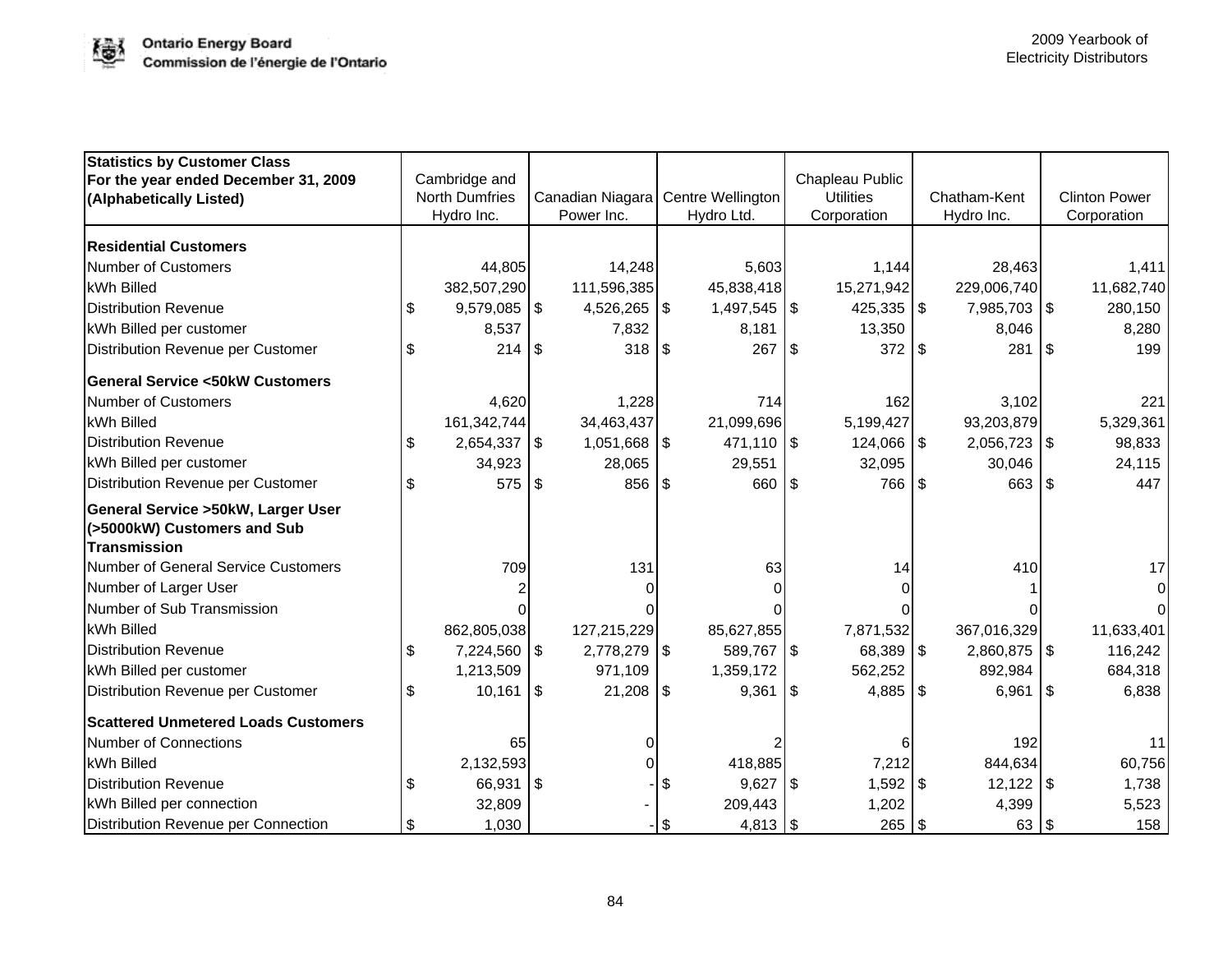

| <b>Statistics by Customer Class</b>        |                                    |      |                                  |    |                    |            |                               |                                      |     |                                |
|--------------------------------------------|------------------------------------|------|----------------------------------|----|--------------------|------------|-------------------------------|--------------------------------------|-----|--------------------------------|
| For the year ended December 31, 2009       |                                    |      |                                  |    |                    |            |                               |                                      |     |                                |
| (Alphabetically Listed)                    | <b>COLLUS Power</b><br>Corporation |      | Cooperative Hydro<br>Embrun Inc. |    | E.L.K. Energy Inc. |            | Eastern Ontario<br>Power Inc. | Enersource Hydro<br>Mississauga Inc. |     | <b>EnWin Utilities</b><br>Ltd. |
|                                            |                                    |      |                                  |    |                    |            |                               |                                      |     |                                |
| <b>Residential Customers</b>               |                                    |      |                                  |    |                    |            |                               |                                      |     |                                |
| <b>Number of Customers</b>                 | 13,152                             |      | 1,757                            |    | 9,843              |            | 3,104                         | 168,288                              |     | 76,528                         |
| kWh Billed                                 | 114,248,439                        |      | 19,949,042                       |    | 88,729,098         |            | 29,586,436                    | 1,554,921,855                        |     | 608,088,215                    |
| <b>Distribution Revenue</b>                | \$<br>$3,509,127$ \\$              |      | $435,106$ \\$                    |    | $843,320$ \\$      |            | $938,784$ \$                  | 44,995,913 \$                        |     | 21,658,067                     |
| kWh Billed per customer                    | 8,687                              |      | 11,354                           |    | 9,014              |            | 9,532                         | 9,240                                |     | 7,946                          |
| Distribution Revenue per Customer          | \$<br>267                          | l \$ | $248$ \ \ \$                     |    | 86                 | $\sqrt{3}$ | $302$ \$                      | 267                                  | 1\$ | 283                            |
| <b>General Service &lt;50kW Customers</b>  |                                    |      |                                  |    |                    |            |                               |                                      |     |                                |
| <b>Number of Customers</b>                 | 1,609                              |      | 172                              |    | 1,148              |            | 422                           | 16,800                               |     | 6,981                          |
| kWh Billed                                 | 44,285,112                         |      | 5,021,569                        |    | 26,797,991         |            | 12,783,861                    | 677, 577, 787                        |     | 221,722,944                    |
| <b>Distribution Revenue</b>                | \$<br>$824,192$ \$                 |      | $95,020$ \$                      |    | $83,377$ \\$       |            | 382,927 \$                    | 15,430,070   \$                      |     | 5,636,594                      |
| kWh Billed per customer                    | 27,523                             |      | 29,195                           |    | 23,343             |            | 30,294                        | 40,332                               |     | 31,761                         |
| Distribution Revenue per Customer          | \$<br>512                          | 1\$  | $552$ \ $\frac{1}{3}$            |    | 73                 | \$         | $907$ \$                      | $918$ \\$                            |     | 807                            |
| General Service > 50kW, Larger User        |                                    |      |                                  |    |                    |            |                               |                                      |     |                                |
| (>5000kW) Customers and Sub                |                                    |      |                                  |    |                    |            |                               |                                      |     |                                |
| <b>Transmission</b>                        |                                    |      |                                  |    |                    |            |                               |                                      |     |                                |
| Number of General Service Customers        | 116                                |      | 12                               |    | 121                |            | 34                            | 4,442                                |     | 1,178                          |
| Number of Larger User                      |                                    |      | 0                                |    |                    |            |                               | 10                                   |     | 10                             |
| Number of Sub Transmission                 |                                    |      |                                  |    |                    |            |                               |                                      |     |                                |
| kWh Billed                                 | 145,683,395                        |      | 4,153,840                        |    | 113,522,904        |            | 17,770,088                    | 5,463,947,843                        |     | 1,365,095,519                  |
| <b>Distribution Revenue</b>                | \$<br>$674,773$ \\$                |      | $67,223$ \\$                     |    | 589,701 \$         |            | 497,048 \$                    | 52,663,450   \$                      |     | 17,387,735                     |
| kWh Billed per customer                    | 1,245,157                          |      | 346,153                          |    | 938,206            |            | 522,650                       | 1,227,302                            |     | 1,149,070                      |
| Distribution Revenue per Customer          | \$<br>$5,767$ \$                   |      | $5,602$ \\ \$                    |    | $4,874$ \\$        |            | $14,619$ \$                   | $11,829$ \\$                         |     | 14,636                         |
| <b>Scattered Unmetered Loads Customers</b> |                                    |      |                                  |    |                    |            |                               |                                      |     |                                |
| Number of Connections                      | 30                                 |      | 0                                |    |                    |            |                               | 198                                  |     | 29                             |
| kWh Billed                                 | 503,922                            |      | $\Omega$                         |    | ΩI                 |            | $\Omega$                      | 10,112,471                           |     | 4,647,072                      |
| <b>Distribution Revenue</b>                | \$<br>$8,261$ \$                   |      |                                  | \$ |                    | $\sqrt{2}$ |                               | \$<br>522,699 \$                     |     | 150,546                        |
| kWh Billed per connection                  | 16,797                             |      |                                  |    |                    |            |                               | 51,073                               |     | 160,244                        |
| Distribution Revenue per Connection        | \$<br>275                          |      |                                  |    |                    |            |                               | \$<br>$2,640$ \$                     |     | 5,191                          |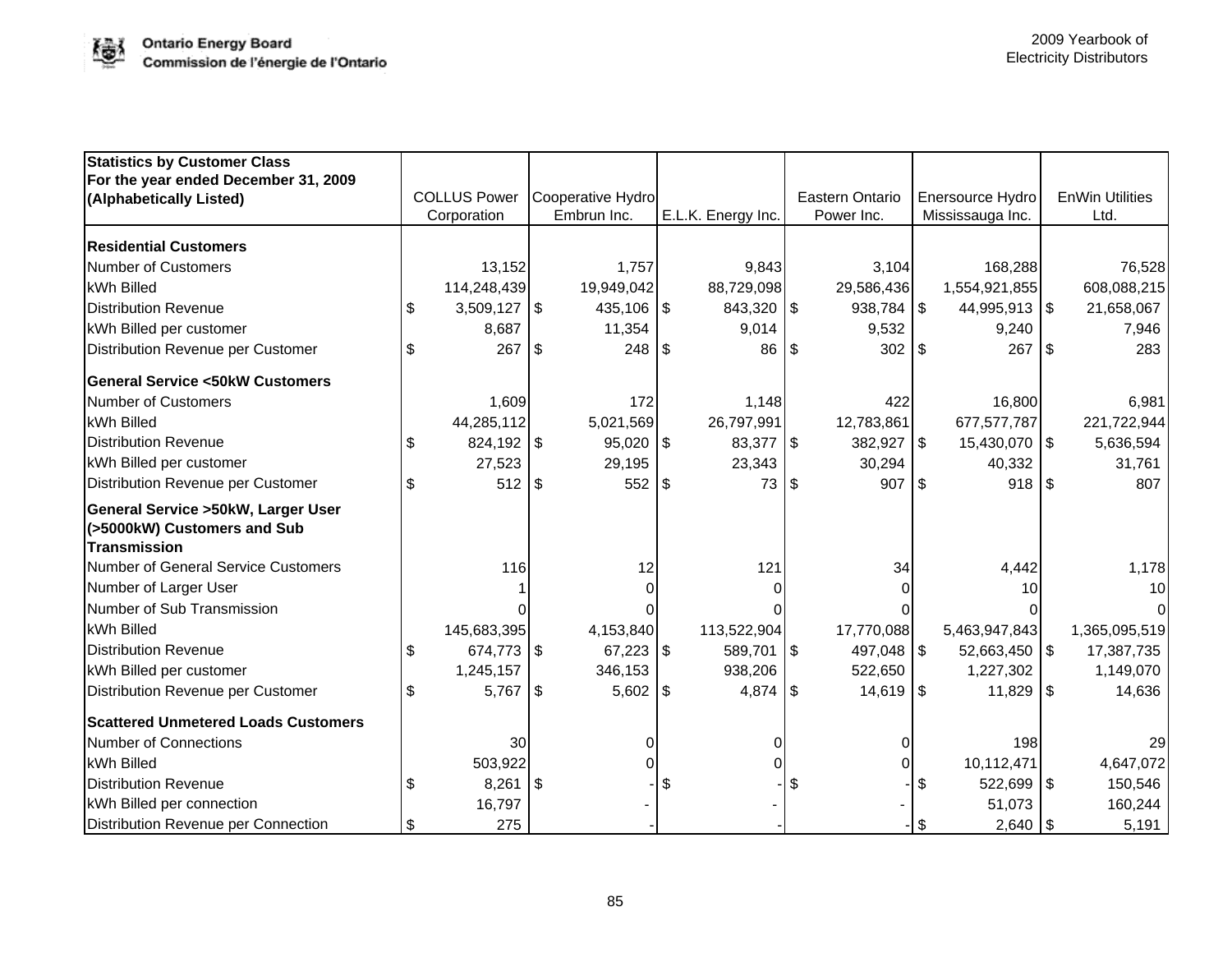

| <b>Statistics by Customer Class</b>         |    |                    |            | Espanola            |     |                         |            |                                       |                     |                        |
|---------------------------------------------|----|--------------------|------------|---------------------|-----|-------------------------|------------|---------------------------------------|---------------------|------------------------|
| For the year ended December 31, 2009        |    | <b>Erie Thames</b> |            | Regional Hydro      |     |                         |            |                                       |                     |                        |
| (Alphabetically Listed)                     |    | Powerlines         |            | <b>Distribution</b> |     | <b>Essex Powerlines</b> |            |                                       | <b>Fort Frances</b> | <b>Greater Sudbury</b> |
|                                             |    | Corporation        |            | Corporation         |     | Corporation             |            | Festival Hydro Inc. Power Corporation |                     | Hydro Inc.             |
| <b>Residential Customers</b>                |    |                    |            |                     |     |                         |            |                                       |                     |                        |
| <b>Number of Customers</b>                  |    | 12,550             |            | 2,857               |     | 25,817                  |            | 17,311                                | 3,296               | 41,926                 |
| kWh Billed                                  |    | 112,395,473        |            | 33,443,599          |     | 261,922,934             |            | 139,254,714                           | 39,845,835          | 412,159,188            |
| <b>Distribution Revenue</b>                 | \$ | $3,219,337$ \\$    |            | 768,750             | l\$ | 6,786,809               | $\sqrt{3}$ | $5,103,848$ \\$                       | $833,635$ \$        | 12,627,666             |
| kWh Billed per customer                     |    | 8,956              |            | 11,706              |     | 10,145                  |            | 8,044                                 | 12,089              | 9,831                  |
| Distribution Revenue per Customer           | \$ | 257                | \$         | 269                 | \$  | $263$ \$                |            | $295$ \$                              | $253$ \$            | 301                    |
| <b>General Service &lt;50kW Customers</b>   |    |                    |            |                     |     |                         |            |                                       |                     |                        |
| <b>Number of Customers</b>                  |    | 1,234              |            | 477                 |     | 2,015                   |            | 2,009                                 | 418                 | 3,911                  |
| kWh Billed                                  |    | 33,991,973         |            | 14,046,543          |     | 70,093,598              |            | 65,362,603                            | 16,286,574          | 143,769,627            |
| <b>Distribution Revenue</b>                 | S  | 566,057 \$         |            | 298,677             | 1\$ | 592,848                 | 1\$        | $1,619,721$ \\$                       | $250,074$ \\$       | 3,590,003              |
| kWh Billed per customer                     |    | 27,546             |            | 29,448              |     | 34,786                  |            | 32,535                                | 38,963              | 36,760                 |
| Distribution Revenue per Customer           | \$ | 459                | \$         | 626                 | \$  | 294                     | \$         | $806$ \ \$                            | 598 \$              | 918                    |
| General Service >50kW, Larger User          |    |                    |            |                     |     |                         |            |                                       |                     |                        |
| (>5000kW) Customers and Sub<br>Transmission |    |                    |            |                     |     |                         |            |                                       |                     |                        |
| Number of General Service Customers         |    | 146                |            | 25                  |     | 222                     |            | 209                                   | 47                  | 512                    |
| Number of Larger User                       |    |                    |            |                     |     |                         |            |                                       |                     | $\Omega$               |
| Number of Sub Transmission                  |    |                    |            |                     |     |                         |            |                                       |                     |                        |
| kWh Billed                                  |    | 240,083,029        |            | 16,963,776          |     | 225,116,124             |            | 341,075,319                           | 25,300,350          | 389,924,101            |
| <b>Distribution Revenue</b>                 | \$ | $1,671,758$ \\$    |            | $122,572$ \\$       |     | $2,012,993$ \$          |            | $2,333,615$ \\$                       | $360,752$ \$        | 5,182,403              |
| kWh Billed per customer                     |    | 1,589,954          |            | 678,551             |     | 1,014,037               |            | 1,616,471                             | 538,305             | 761,571                |
| Distribution Revenue per Customer           | \$ | 11,071             | $\sqrt{3}$ | 4,903               | l\$ | 9,068                   | l\$        | $11,060$ \\$                          | $7,676$ \\$         | 10,122                 |
| <b>Scattered Unmetered Loads Customers</b>  |    |                    |            |                     |     |                         |            |                                       |                     |                        |
| <b>Number of Connections</b>                |    | 105                |            | 24                  |     | 148                     |            |                                       |                     | 190                    |
| kWh Billed                                  |    | 516,445            |            | 170,432             |     | 1,747,060               |            |                                       | 61,333              | 2,252,111              |
| <b>Distribution Revenue</b>                 | \$ | $9,133$ \$         |            |                     | -\$ | 62,755                  | $\sqrt{ }$ |                                       | \$<br>$2,912$ \$    | 84,899                 |
| kWh Billed per connection                   |    | 4,919              |            | 7,101               |     | 11,804                  |            |                                       | 8,762               | 11,853                 |
| Distribution Revenue per Connection         | \$ | 87                 | \$         |                     | \$  | 424                     |            |                                       | \$<br>416 \$        | 447                    |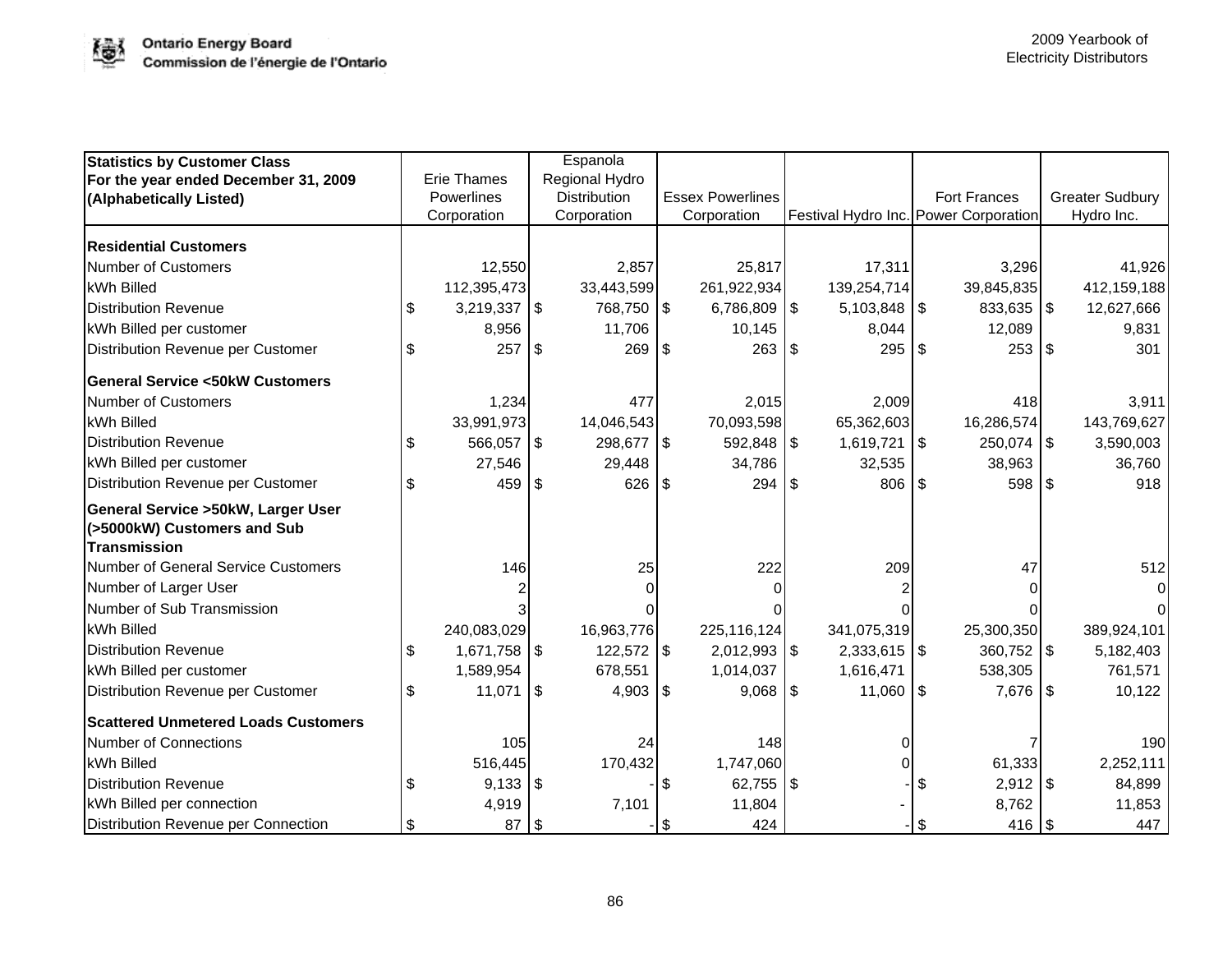

| <b>Statistics by Customer Class</b>                |                       |                            |                         |     |                |     |                                     |                        |      |                          |
|----------------------------------------------------|-----------------------|----------------------------|-------------------------|-----|----------------|-----|-------------------------------------|------------------------|------|--------------------------|
| For the year ended December 31, 2009               |                       |                            | Guelph Hydro            |     |                |     |                                     | <b>Hearst Power</b>    |      |                          |
| (Alphabetically Listed)                            | <b>Grimsby Power</b>  |                            | <b>Electric Systems</b> |     |                |     | Haldimand County Halton Hills Hydro | <b>Distribution</b>    |      | <b>Horizon Utilities</b> |
|                                                    | Incorporated          |                            | Inc.                    |     | Hydro Inc.     |     | Inc.                                | <b>Company Limited</b> |      | Corporation              |
| <b>Residential Customers</b>                       |                       |                            |                         |     |                |     |                                     |                        |      |                          |
| <b>Number of Customers</b>                         | 9,222                 |                            | 45,023                  |     | 18,309         |     | 18,924                              | 2,332                  |      | 212,580                  |
| kWh Billed                                         | 91,249,172            |                            | 352,708,669             |     | 168,226,691    |     | 217,916,715                         | 26,719,860             |      | 1,597,158,130            |
| <b>Distribution Revenue</b>                        | \$<br>$2,414,963$ \\$ |                            | 13,114,938              | 1\$ | 7,584,891      | \$  | $5,365,267$ \$                      | 458,257 \$             |      | 55,192,117               |
| kWh Billed per customer                            | 9,895                 |                            | 7,834                   |     | 9,188          |     | 11,515                              | 11,458                 |      | 7,513                    |
| Distribution Revenue per Customer                  | \$<br>262             | $\frac{1}{2}$              | 291                     | \$  | 414            | \$  | $284$ \\$                           | $197$ \$               |      | 260                      |
| <b>General Service &lt;50kW Customers</b>          |                       |                            |                         |     |                |     |                                     |                        |      |                          |
| <b>Number of Customers</b>                         | 669                   |                            | 3,650                   |     | 2,381          |     | 1,913                               | 388                    |      | 19,858                   |
| kWh Billed                                         | 19,294,424            |                            | 141,492,398             |     | 57,269,262     |     | 54,916,651                          | 11,429,892             |      | 590,326,105              |
| <b>Distribution Revenue</b>                        | \$<br>$388,562$ \$    |                            | 2,824,471               | \$  | $1,775,022$ \$ |     | $1,013,246$ \\$                     | 134,006 \$             |      | 11,711,495               |
| kWh Billed per customer                            | 28,841                |                            | 38,765                  |     | 24,053         |     | 28,707                              | 29,458                 |      | 29,727                   |
| Distribution Revenue per Customer                  | \$<br>581             | $\boldsymbol{\mathsf{\$}}$ | 774                     | \$  | 745            | l\$ | 530 \$                              | $345$ \$               |      | 590                      |
| General Service >50kW, Larger User                 |                       |                            |                         |     |                |     |                                     |                        |      |                          |
| (>5000kW) Customers and Sub<br><b>Transmission</b> |                       |                            |                         |     |                |     |                                     |                        |      |                          |
| Number of General Service Customers                | 101                   |                            | 582                     |     | 137            |     | 207                                 | 44                     |      | 2,216                    |
| Number of Larger User                              |                       |                            |                         |     |                |     |                                     |                        |      | 12                       |
| Number of Sub Transmission                         |                       |                            |                         |     |                |     |                                     |                        |      | 0                        |
| kWh Billed                                         | 67,099,441            |                            | 979,482,316             |     | 109,770,756    |     | 216,553,774                         | 38,236,783             |      | 3,051,641,417            |
| <b>Distribution Revenue</b>                        | \$<br>472,269         | $\sqrt{3}$                 | 7,236,902 \$            |     | $1,773,198$ \$ |     | $2,474,220$ \$                      | 192,367 \$             |      | 19,998,502               |
| kWh Billed per customer                            | 664,351               |                            | 1,671,472               |     | 801,246        |     | 1,046,153                           | 869,018                |      | 1,369,677                |
| Distribution Revenue per Customer                  | \$<br>$4,676$ \\$     |                            | 12,350                  | \$  | $12,943$ \$    |     | $11,953$ \$                         | 4,372 $\frac{1}{3}$    |      | 8,976                    |
| <b>Scattered Unmetered Loads Customers</b>         |                       |                            |                         |     |                |     |                                     |                        |      |                          |
| <b>Number of Connections</b>                       | 81                    |                            | 40                      |     | 84             |     | 140                                 |                        |      | 0                        |
| kWh Billed                                         | 396,807               |                            | 2,424,418               |     | 481,502        |     | 902,443                             |                        |      | U                        |
| <b>Distribution Revenue</b>                        | \$<br>$5,384$ \\$     |                            | 47,550 \$               |     | $19,713$ \$    |     | $27,346$ \$                         |                        | -1\$ |                          |
| kWh Billed per connection                          | 4,899                 |                            | 60,610                  |     | 5,732          |     | 6,446                               |                        |      |                          |
| Distribution Revenue per Connection                | \$<br>66 \$           |                            | $1,189$ \\$             |     | $235$ \$       |     | 195                                 |                        |      |                          |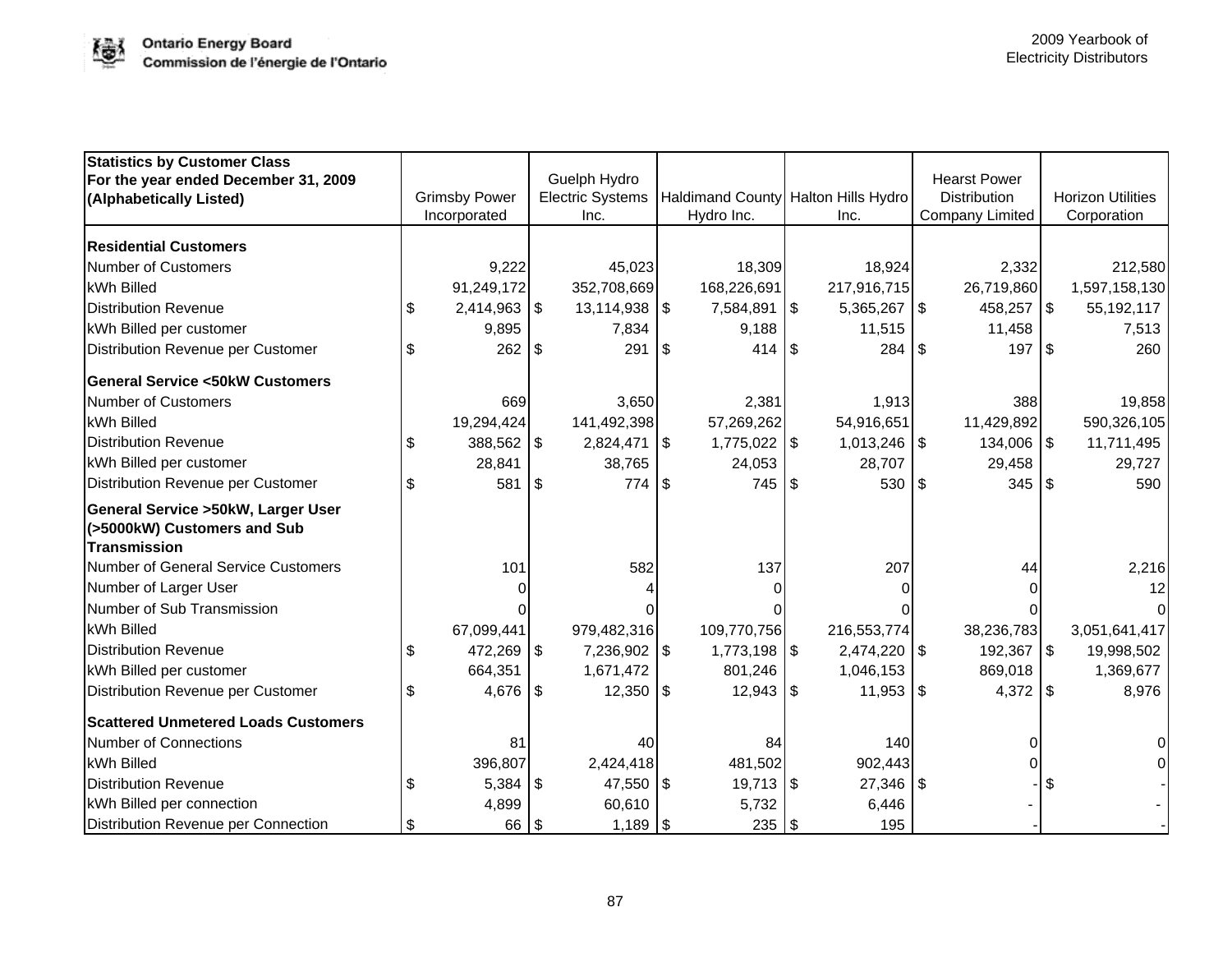

| <b>Statistics by Customer Class</b><br>For the year ended December 31, 2009              |    |                 |            |                 |            | Hydro One       |                         |                        |            |                 | Innisfil Hydro         |
|------------------------------------------------------------------------------------------|----|-----------------|------------|-----------------|------------|-----------------|-------------------------|------------------------|------------|-----------------|------------------------|
| (Alphabetically Listed)                                                                  |    |                 |            | Hydro           |            | <b>Brampton</b> |                         | Hydro One              |            | Hydro Ottawa    | <b>Distribution</b>    |
|                                                                                          |    | Hydro 2000 Inc. |            | Hawkesbury Inc. |            | Networks Inc.   |                         | Networks Inc.          |            | Limited         | <b>Systems Limited</b> |
| <b>Residential Customers</b>                                                             |    |                 |            |                 |            |                 |                         |                        |            |                 |                        |
| <b>Number of Customers</b>                                                               |    | 1,027           |            | 4,781           |            | 121,692         |                         | 1,084,186              |            | 269,288         | 13,636                 |
| kWh Billed                                                                               |    | 15,905,549      |            | 55,896,455      |            | 1,121,010,160   |                         | 11,607,000,000         |            | 2,256,567,858   | 158,478,924            |
| <b>Distribution Revenue</b>                                                              | \$ | $202,810$ \\$   |            | 459,030 \$      |            | 35,076,490 \$   |                         | 626,046,000 $\vert$ \$ |            | 80,607,007 \$   | 5,692,353              |
| kWh Billed per customer                                                                  |    | 15,487          |            | 11,691          |            | 9,212           |                         | 10,706                 |            | 8,380           | 11,622                 |
| Distribution Revenue per Customer                                                        | \$ | 197             | l \$       | 96              | $\sqrt{2}$ | 288 \$          |                         | 577                    | $\sqrt{3}$ | $299$ \\$       | 417                    |
| <b>General Service &lt;50kW Customers</b>                                                |    |                 |            |                 |            |                 |                         |                        |            |                 |                        |
| <b>Number of Customers</b>                                                               |    | 140             |            | 586             |            | 7,684           |                         | 109,208                |            | 23,338          | 855                    |
| kWh Billed                                                                               |    | 4,981,571       |            | 20,862,413      |            | 296,392,318     |                         | 7,290,000,000          |            | 731,102,854     | 29,628,747             |
| <b>Distribution Revenue</b>                                                              | \$ | 80,448          | $\sqrt{ }$ | $93,635$ \$     |            | 7,199,552   \$  |                         | 263,006,000 \$         |            | 18,047,373   \$ | 639,448                |
| kWh Billed per customer                                                                  |    | 35,583          |            | 35,601          |            | 38,573          |                         | 66,753                 |            | 31,327          | 34,654                 |
| Distribution Revenue per Customer                                                        | S  | 575             | $\sqrt{3}$ | 160 \$          |            | 937             | $\sqrt[6]{\frac{1}{2}}$ | 2,408                  | $\sqrt{3}$ | $773$ \ $$$     | 748                    |
| General Service >50kW, Larger User<br>(>5000kW) Customers and Sub<br><b>Transmission</b> |    |                 |            |                 |            |                 |                         |                        |            |                 |                        |
| Number of General Service Customers                                                      |    | 11              |            | 81              |            | 1,645           |                         |                        |            | 3,370           | 72                     |
| Number of Larger User                                                                    |    |                 |            |                 |            |                 |                         |                        |            | 11              | $\overline{0}$         |
| Number of Sub Transmission                                                               |    |                 |            |                 |            |                 |                         | 373                    |            |                 | $\Omega$               |
| kWh Billed                                                                               |    | 4,958,070       |            | 101,345,208     |            | 2,278,471,429   |                         | 2,721,000,000          |            | 4,510,883,945   | 50,032,067             |
| <b>Distribution Revenue</b>                                                              | \$ | 28,113          | $\sqrt{3}$ | $158,413$ \\$   |            | 18,585,172   \$ |                         | $8,968,000$ \$         |            | 44,019,818   \$ | 750,206                |
| kWh Billed per customer                                                                  |    | 450,734         |            | 1,235,917       |            | 1,380,055       |                         | 7,294,906              |            | 1,334,186       | 694,890                |
| Distribution Revenue per Customer                                                        | \$ | 2,556           | $\sqrt{3}$ | $1,932$ \$      |            | $11,257$ \\$    |                         | $24,043$ \$            |            | $13,020$ \\$    | 10,420                 |
| <b>Scattered Unmetered Loads Customers</b>                                               |    |                 |            |                 |            |                 |                         |                        |            |                 |                        |
| <b>Number of Connections</b>                                                             |    |                 |            |                 |            |                 |                         |                        |            | 2,848           | 82                     |
| kWh Billed                                                                               |    | 19,706          |            | 192,729         |            |                 |                         | 0                      |            | 19,879,033      | 520,289                |
| <b>Distribution Revenue</b>                                                              | \$ | $1,007$ \\ \$   |            |                 |            |                 | \$                      |                        | \$         | 536,070 \$      | 34,074                 |
| kWh Billed per connection                                                                |    | 3,284           |            | 48,182          |            |                 |                         |                        |            | 6,980           | 6,345                  |
| Distribution Revenue per Connection                                                      | \$ | $168$ \$        |            | 301             |            |                 |                         |                        | -\$        | $188$ \\$       | 416                    |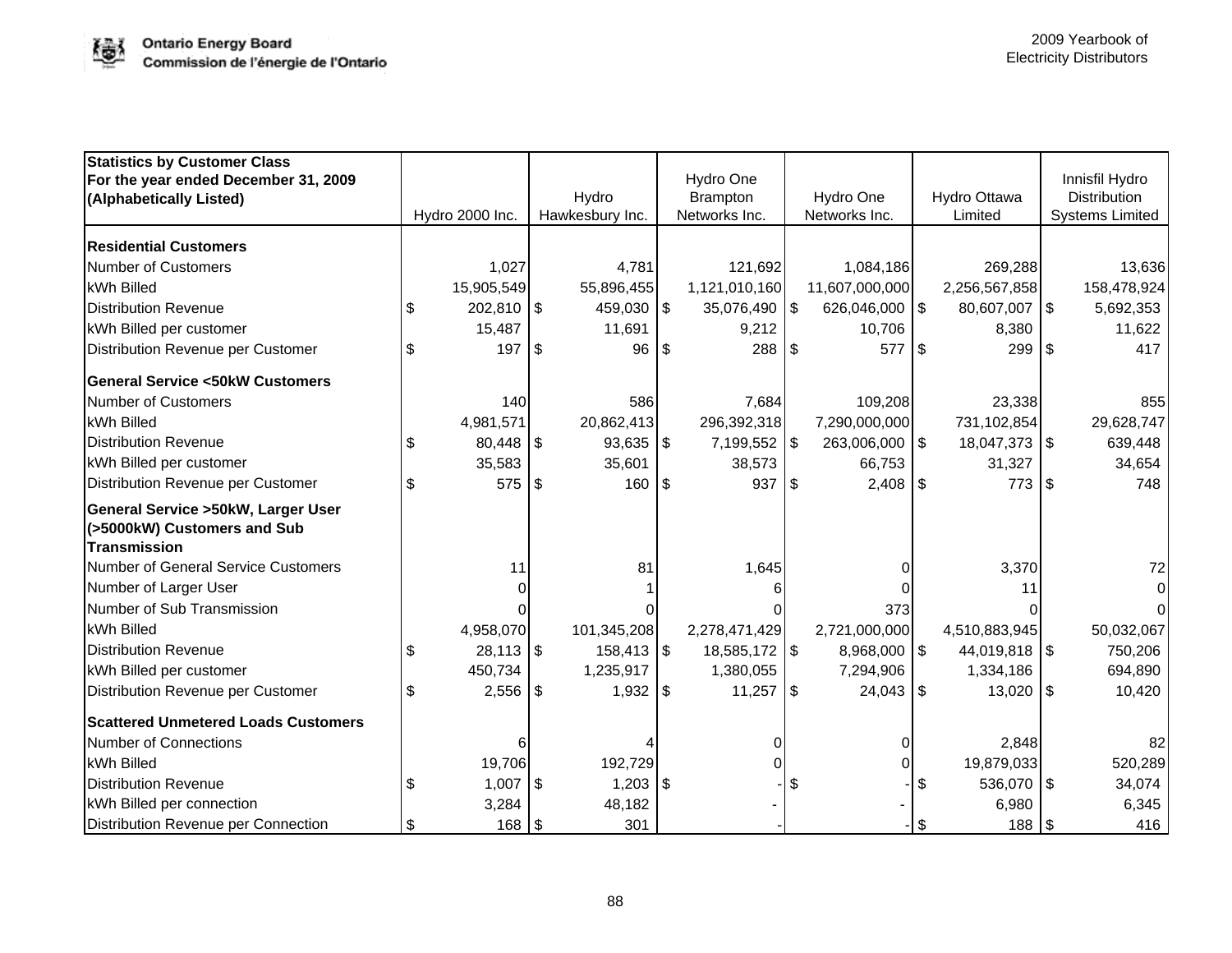

| <b>Statistics by Customer Class</b>        |                     |            |                 |            |                  |    |                            |                       |            |                   |
|--------------------------------------------|---------------------|------------|-----------------|------------|------------------|----|----------------------------|-----------------------|------------|-------------------|
| For the year ended December 31, 2009       | Kenora Hydro        |            |                 |            |                  |    |                            |                       |            |                   |
| (Alphabetically Listed)                    | Electric            |            | Kingston Hydro  |            | Kitchener-Wilmot |    | <b>Lakefront Utilities</b> | <b>Lakeland Power</b> |            |                   |
|                                            | Corporation Ltd.    |            | Corporation     |            | Hydro Inc.       |    | Inc.                       | Distribution Ltd.     |            | London Hydro Inc. |
| <b>Residential Customers</b>               |                     |            |                 |            |                  |    |                            |                       |            |                   |
| Number of Customers                        | 4,777               |            | 23,223          |            | 76,755           |    | 8,243                      | 7,697                 |            | 131,734           |
| kWh Billed                                 | 39,909,017          |            | 200,816,087     |            | 647,493,718      |    | 77, 155, 275               | 82,722,597            |            | 1,067,984,894     |
| <b>Distribution Revenue</b>                | \$<br>1,189,685     | $\sqrt{ }$ | $5,323,895$ \\$ |            | 16,684,101   \$  |    | $1,848,574$ \\$            | $2,391,505$ \\$       |            | 33,503,321        |
| kWh Billed per customer                    | 8,354               |            | 8,647           |            | 8,436            |    | 9,360                      | 10,747                |            | 8,107             |
| Distribution Revenue per Customer          | \$<br>249           | $\sqrt{3}$ | 229             | 1\$        | 217              | \$ | $224$ \\$                  | 311                   | $\sqrt{3}$ | 254               |
| <b>General Service &lt;50kW Customers</b>  |                     |            |                 |            |                  |    |                            |                       |            |                   |
| Number of Customers                        | 733                 |            | 3,255           |            | 7,425            |    | 1,065                      | 1,547                 |            | 11,914            |
| kWh Billed                                 | 25,617,550          |            | 96,953,020      |            | 241,562,492      |    | 36,853,092                 | 44,672,868            |            | 392,901,741       |
| <b>Distribution Revenue</b>                | \$<br>$327,550$ \\$ |            | $1,849,197$ \\$ |            | 4,332,529        | \$ | 576,899 \$                 | $968,457$ \$          |            | 8,450,169         |
| kWh Billed per customer                    | 34,949              |            | 29,786          |            | 32,534           |    | 34,604                     | 28,877                |            | 32,978            |
| Distribution Revenue per Customer          | \$<br>447           | <b>S</b>   | 568             | \$         | 584              | \$ | $542$ \ $$$                | $626$ \ \$            |            | 709               |
| General Service >50kW, Larger User         |                     |            |                 |            |                  |    |                            |                       |            |                   |
| (>5000kW) Customers and Sub                |                     |            |                 |            |                  |    |                            |                       |            |                   |
| <b>Transmission</b>                        |                     |            |                 |            |                  |    |                            |                       |            |                   |
| Number of General Service Customers        | 69                  |            | 351             |            | 992              |    | 132                        | 100                   |            | 1,647             |
| Number of Larger User                      | $\Omega$            |            |                 |            |                  |    |                            |                       |            | 3                 |
| Number of Sub Transmission                 |                     |            |                 |            |                  |    |                            |                       |            |                   |
| <b>kWh Billed</b>                          | 43,611,734          |            | 431,258,755     |            | 928, 173, 715    |    | 144,257,386                | 84, 181, 833          |            | 1,660,133,648     |
| <b>Distribution Revenue</b>                | \$<br>434,649       | 1\$        | 2,295,348       | $\sqrt{3}$ | $10,459,518$ \\$ |    | $1,201,864$ \$             | $855,712$ \$          |            | 10,248,092        |
| kWh Billed per customer                    | 632,054             |            | 1,218,245       |            | 933,776          |    | 1,092,859                  | 841,818               |            | 1,006,142         |
| Distribution Revenue per Customer          | \$<br>6,299         | 1\$        | $6,484$ \\$     |            | $10,523$ \$      |    | $9,105$ \$                 |                       |            | 6,211             |
| <b>Scattered Unmetered Loads Customers</b> |                     |            |                 |            |                  |    |                            |                       |            |                   |
| Number of Connections                      | 0                   |            | 159             |            | 824              |    | 94                         | 43                    |            | 1,489             |
| kWh Billed                                 | $\Omega$            |            | 2,341,330       |            | 3,403,820        |    | 790,195                    | 165,657               |            | 5,570,493         |
| <b>Distribution Revenue</b>                | \$                  | l \$       | $47,426$ \\$    |            | 153,879          | \$ | $31,864$ \$                | $10,568$ \$           |            | 58,174            |
| kWh Billed per connection                  |                     |            | 14,725          |            | 4,131            |    | 8,406                      | 3,852                 |            | 3,741             |
| Distribution Revenue per Connection        |                     | - \$       | $298$ \\$       |            | 187              | \$ | 339 \$                     | $246$ \ \$            |            | 39                |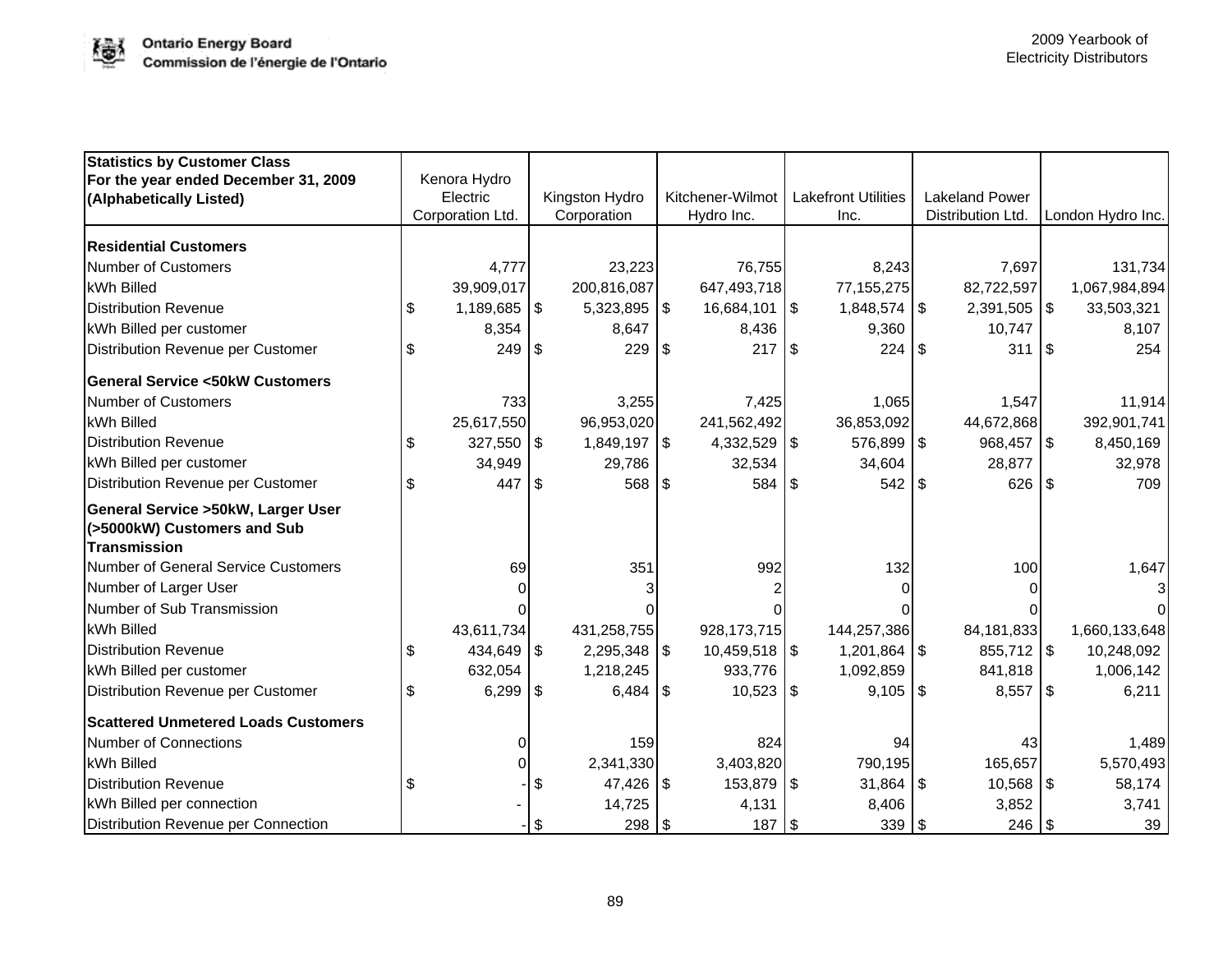

| <b>Statistics by Customer Class</b>                               |                     |            |                            |            |                   |                 |           |                                      |            |                 |
|-------------------------------------------------------------------|---------------------|------------|----------------------------|------------|-------------------|-----------------|-----------|--------------------------------------|------------|-----------------|
| For the year ended December 31, 2009                              | Middlesex Power     |            |                            |            |                   | Newmarket - Tay |           |                                      |            |                 |
| (Alphabetically Listed)                                           | <b>Distribution</b> |            | <b>Midland Power</b>       |            | Milton Hydro      |                 |           | Power Distribution Niagara Peninsula |            | Niagara-on-the- |
|                                                                   | Corporation         |            | <b>Utility Corporation</b> |            | Distribution Inc. | Ltd.            |           | Energy Inc.                          |            | Lake Hydro Inc. |
| <b>Residential Customers</b>                                      |                     |            |                            |            |                   |                 |           |                                      |            |                 |
| <b>Number of Customers</b>                                        | 6,984               |            | 6,052                      |            | 24,832            | 29,138          |           | 45,167                               |            | 6,507           |
| kWh Billed                                                        | 59,459,192          |            | 47,639,419                 |            | 230,386,763       | 261,208,138     |           | 396,244,635                          |            | 63,529,367      |
| <b>Distribution Revenue</b>                                       | \$<br>2,087,535     | 1\$        | $1,808,381$ \\$            |            | 7,107,078   \$    | $8,091,758$ \\$ |           | 13,491,773   \$                      |            | 2,214,849       |
| kWh Billed per customer                                           | 8,514               |            | 7,872                      |            | 9,278             | 8,965           |           | 8,773                                |            | 9,763           |
| Distribution Revenue per Customer                                 | \$<br>299           | \$         | 299                        | $\sqrt{3}$ | $286$ \\$         | $278$ \$        |           | $299$ \\$                            |            | 340             |
| <b>General Service &lt;50kW Customers</b>                         |                     |            |                            |            |                   |                 |           |                                      |            |                 |
| <b>Number of Customers</b>                                        | 780                 |            | 729                        |            | 2,203             | 2,893           |           | 4,389                                |            | 1,230           |
| kWh Billed                                                        | 20,481,317          |            | 24,772,837                 |            | 73,566,124        | 92,853,967      |           | 128,615,455                          |            | 33,919,641      |
| <b>Distribution Revenue</b>                                       | \$<br>282,773 \$    |            | $487,411$ \\$              |            | $1,570,851$ \\$   | $2,310,777$ \\$ |           | $3,364,595$ \$                       |            | 1,095,985       |
| kWh Billed per customer                                           | 26,258              |            | 33,982                     |            | 33,394            | 32,096          |           | 29,304                               |            | 27,577          |
| Distribution Revenue per Customer                                 | \$<br>363           | \$         | 669                        | l\$        | $713$ \$          | 799             | <b>\$</b> | 767                                  | $\sqrt{3}$ | 891             |
| General Service >50kW, Larger User<br>(>5000kW) Customers and Sub |                     |            |                            |            |                   |                 |           |                                      |            |                 |
| <b>Transmission</b>                                               |                     |            |                            |            |                   |                 |           |                                      |            |                 |
| Number of General Service Customers                               | 95                  |            | 112                        |            | 286               | 398             |           | 847                                  |            | 121             |
| Number of Larger User                                             |                     |            |                            |            |                   |                 |           |                                      |            |                 |
| Number of Sub Transmission                                        |                     |            |                            |            |                   |                 |           |                                      |            |                 |
| kWh Billed                                                        | 102,832,092         |            | 128,992,796                |            | 363,265,000       | 316,486,393     |           | 636,588,343                          |            | 74,700,317      |
| <b>Distribution Revenue</b>                                       | \$<br>$380,152$ \\$ |            | 766,955 \$                 |            | $2,662,035$ \\$   | $3,891,854$ \\$ |           | 8,581,980   \$                       |            | 1,115,534       |
| kWh Billed per customer                                           | 1,071,168           |            | 1,151,721                  |            | 1,261,337         | 795,192         |           | 751,580                              |            | 617,358         |
| Distribution Revenue per Customer                                 | \$<br>$3,960$ \ \$  |            | $6,848$ \\$                |            |                   | $9,779$ \$      |           | $10,132$ \\$                         |            | 9,219           |
| <b>Scattered Unmetered Loads Customers</b>                        |                     |            |                            |            |                   |                 |           |                                      |            |                 |
| <b>Number of Connections</b>                                      | 51                  |            | 12                         |            | 183               | 398             |           | 420                                  |            | 22              |
| kWh Billed                                                        | 310,817             |            | 528,948                    |            | 1,259,845         | 179,150         |           | 2,045,397                            |            | 202,191         |
| <b>Distribution Revenue</b>                                       | \$<br>7,091         | 1\$        | $13,743$ \\$               |            | $36,889$ \$       |                 | \$        | 119,866 \$                           |            | 11,951          |
| kWh Billed per connection                                         | 6,094               |            | 44,079                     |            | 6,884             | 450             |           | 4,870                                |            | 9,191           |
| Distribution Revenue per Connection                               | \$<br>139           | $\sqrt{3}$ | $1,145$ \\$                |            | $202$ \$          |                 | \$        | $285$ \$                             |            | 543             |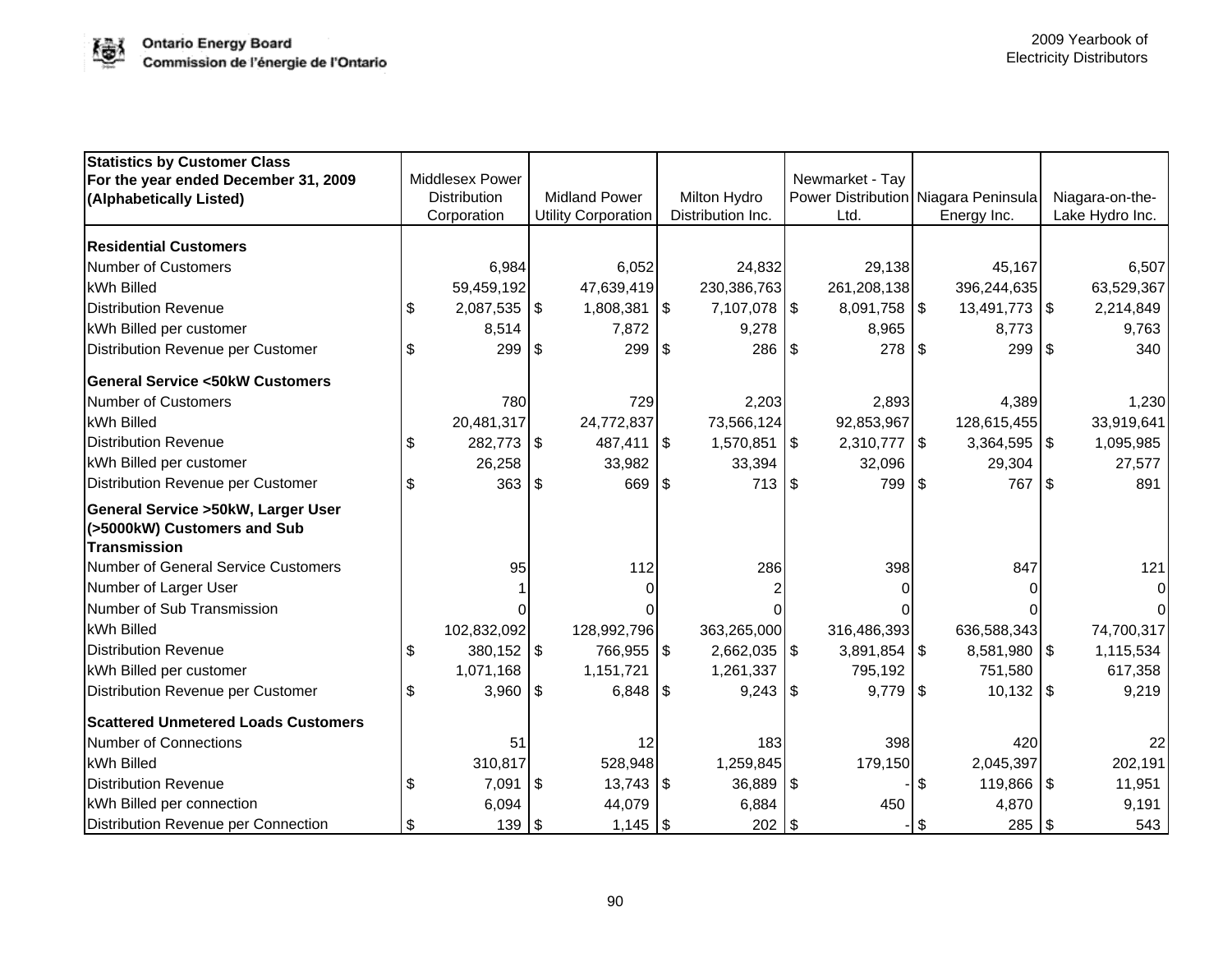

| <b>Statistics by Customer Class</b>                |    |                   |               |                     |                  |            |                   |                   |                      |
|----------------------------------------------------|----|-------------------|---------------|---------------------|------------------|------------|-------------------|-------------------|----------------------|
| For the year ended December 31, 2009               |    |                   |               | North Bay Hydro     |                  |            | Oakville Hydro    |                   | <b>Orillia Power</b> |
| (Alphabetically Listed)                            |    | Norfolk Power     |               | <b>Distribution</b> | Northern Ontario |            | Electricity       | Orangeville Hydro | <b>Distribution</b>  |
|                                                    |    | Distribution Inc. |               | Limited             | Wires Inc.       |            | Distribution Inc. | Limited           | Corporation          |
| <b>Residential Customers</b>                       |    |                   |               |                     |                  |            |                   |                   |                      |
| <b>Number of Customers</b>                         |    | 16,653            |               | 20,850              | 5,179            |            | 56,419            | 9,814             | 11,296               |
| kWh Billed                                         |    | 139,365,167       |               | 213,412,762         | 43,042,148       |            | 583,830,856       | 84,392,286        | 108,280,800          |
| <b>Distribution Revenue</b>                        | \$ | 6,962,430         | $\sqrt{3}$    | $5,534,543$ \\$     | $1,556,635$ \\$  |            | 17,558,909 \$     | $2,986,225$ \\$   | 3,165,109            |
| kWh Billed per customer                            |    | 8,369             |               | 10,236              | 8,311            |            | 10,348            | 8,599             | 9,586                |
| Distribution Revenue per Customer                  | \$ | 418               | $\frac{1}{2}$ | $265$ \$            | 301              | $\sqrt{3}$ | $311$ \\$         | $304$ \\$         | 280                  |
| <b>General Service &lt;50kW Customers</b>          |    |                   |               |                     |                  |            |                   |                   |                      |
| <b>Number of Customers</b>                         |    | 2,071             |               | 2,629               | 798              |            | 4,887             | 1,148             | 1,359                |
| kWh Billed                                         |    | 60,541,483        |               | 87,404,596          | 20,012,505       |            | 179,197,074       | 35,466,556        | 48,101,672           |
| <b>Distribution Revenue</b>                        | \$ | 2,114,481         | $\sqrt{3}$    | $1,892,314$ \\$     | 427,800 \$       |            | $3,985,324$ \\$   | 705,587 \$        | 1,167,744            |
| kWh Billed per customer                            |    | 29,233            |               | 33,246              | 25,078           |            | 36,668            | 30,894            | 35,395               |
| Distribution Revenue per Customer                  | \$ | 1,021             | <b>S</b>      | 720 \$              | $536$ \\$        |            | $815$ \$          | $615$ \\$         | 859                  |
| General Service > 50kW, Larger User                |    |                   |               |                     |                  |            |                   |                   |                      |
| (>5000kW) Customers and Sub<br><b>Transmission</b> |    |                   |               |                     |                  |            |                   |                   |                      |
| Number of General Service Customers                |    | 169               |               | 276                 | 73               |            | 873               | 129               | 154                  |
| Number of Larger User                              |    |                   |               |                     | $\Omega$         |            |                   |                   |                      |
| Number of Sub Transmission                         |    |                   |               |                     |                  |            |                   |                   |                      |
| kWh Billed                                         |    | 159,314,312       |               | 247,871,397         | 58,783,293       |            | 768,596,138       | 121,491,113       | 149,477,236          |
| <b>Distribution Revenue</b>                        | \$ | 1,812,098         | $\sqrt{3}$    | $2,281,600$ \\$     | $329,251$ \\$    |            | $6,034,339$ \\$   | 697,577 \$        | 1,613,116            |
| kWh Billed per customer                            |    | 942,688           |               | 898,085             | 805,251          |            | 880,408           | 941,792           | 970,631              |
| Distribution Revenue per Customer                  | S  | 10,722            | 1\$           |                     | $4,510$ \\$      |            | $6,912$ \$        | $5,408$ \\$       | 10,475               |
| <b>Scattered Unmetered Loads Customers</b>         |    |                   |               |                     |                  |            |                   |                   |                      |
| <b>Number of Connections</b>                       |    |                   |               | 21                  | 19               |            | 679               | 35                | 153                  |
| kWh Billed                                         |    | 496,200           |               | 311,871             | 129,179          |            | 4,143,540         | 373,171           | 846,523              |
| <b>Distribution Revenue</b>                        | \$ |                   | \$            | $9,587$ \$          | $4,204$ \$       |            | $119,036$ \$      | $12,798$ \\$      | 40,790               |
| kWh Billed per connection                          |    | 248,100           |               | 14,851              | 6,799            |            | 6,102             | 10,662            | 5,533                |
| Distribution Revenue per Connection                | \$ |                   | \$            | 457 \$              | 221              | $\sqrt{3}$ | $175$ \$          | $366$ \$          | 267                  |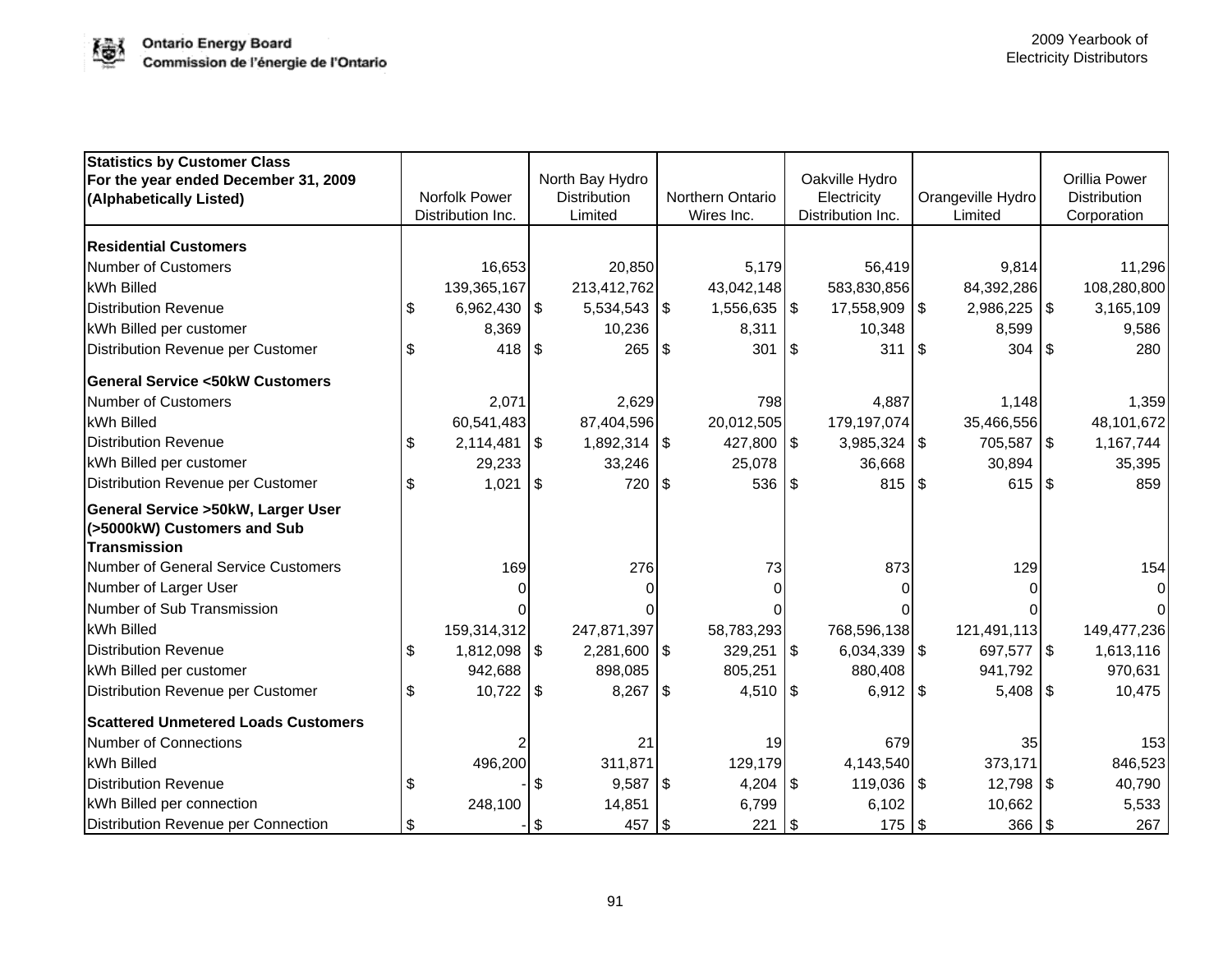

| <b>Statistics by Customer Class</b>                |                       |            |                       |    |                                     |               |                     |                 |                  |
|----------------------------------------------------|-----------------------|------------|-----------------------|----|-------------------------------------|---------------|---------------------|-----------------|------------------|
| For the year ended December 31, 2009               |                       |            |                       |    |                                     |               | Peterborough        |                 |                  |
| (Alphabetically Listed)                            | Oshawa PUC            |            | <b>Ottawa River</b>   |    | Parry Sound                         |               | <b>Distribution</b> | Port Colborne   |                  |
|                                                    | Networks Inc.         |            |                       |    | Power Corporation Power Corporation |               | Incorporated        | Hydro Inc.      | PowerStream Inc. |
| <b>Residential Customers</b>                       |                       |            |                       |    |                                     |               |                     |                 |                  |
| <b>Number of Customers</b>                         | 47,769                |            | 8,851                 |    | 2,751                               |               | 30,680              | 8,170           | 283,665          |
| kWh Billed                                         | 490,807,351           |            | 79,726,454            |    | 34,644,939                          |               | 283,366,850         | 63,037,704      | 2,693,171,018    |
| <b>Distribution Revenue</b>                        | \$<br>$10,503,425$ \$ |            | $2,025,174$ \$        |    | $937,164$ \\$                       |               | 7,729,832   \$      | $2,843,518$ \\$ | 77,327,995       |
| kWh Billed per customer                            | 10,275                |            | 9,008                 |    | 12,594                              |               | 9,236               | 7,716           | 9,494            |
| Distribution Revenue per Customer                  | \$<br>220             | \$         | 229                   | \$ | 341                                 | $\frac{1}{2}$ | $252$ \$            | 348 \$          | 273              |
| <b>General Service &lt;50kW Customers</b>          |                       |            |                       |    |                                     |               |                     |                 |                  |
| <b>Number of Customers</b>                         | 3,897                 |            | 1,394                 |    | 540                                 |               | 3,609               | 874             | 29,594           |
| kWh Billed                                         | 134,251,798           |            | 34,976,027            |    | 16,578,434                          |               | 117,563,108         | 23,936,127      | 1,017,353,775    |
| <b>Distribution Revenue</b>                        | \$<br>$2,789,117$ \$  |            | 623,517 $\frac{1}{3}$ |    | $303,333$ \$                        |               | 2,153,680   \$      | 674,350 \$      | 21,418,543       |
| kWh Billed per customer                            | 34,450                |            | 25,090                |    | 30,701                              |               | 32,575              | 27,387          | 34,377           |
| Distribution Revenue per Customer                  | \$<br>716             | ۱\$        | 447                   | \$ | $562$ \$                            |               | $597$ \$            | $772$ \\$       | 724              |
| General Service >50kW, Larger User                 |                       |            |                       |    |                                     |               |                     |                 |                  |
| (>5000kW) Customers and Sub<br><b>Transmission</b> |                       |            |                       |    |                                     |               |                     |                 |                  |
| Number of General Service Customers                | 517                   |            | 144                   |    | 68                                  |               | 363                 | 80              | 4,654            |
| Number of Larger User                              |                       |            |                       |    |                                     |               |                     |                 |                  |
| Number of Sub Transmission                         |                       |            |                       |    |                                     |               |                     |                 |                  |
| kWh Billed                                         | 495,241,670           |            | 77,293,266            |    | 37,828,107                          |               | 381,906,239         | 101,400,949     | 4,510,511,478    |
| <b>Distribution Revenue</b>                        | \$<br>$4,550,193$ \$  |            | $820,651$ \\$         |    | 418,864                             | $\sqrt{3}$    | $2,860,209$ \\$     | $1,415,139$ \\$ | 42,401,537       |
| kWh Billed per customer                            | 956,065               |            | 536,759               |    | 556,296                             |               | 1,046,318           | 1,267,512       | 968,961          |
| Distribution Revenue per Customer                  | \$<br>$8,784$ \\$     |            | $5,699$ \\$           |    | $6,160$ \\$                         |               | $7,836$ \\$         | $17,689$ \\$    | 9,109            |
| <b>Scattered Unmetered Loads Customers</b>         |                       |            |                       |    |                                     |               |                     |                 |                  |
| <b>Number of Connections</b>                       | 304                   |            | 73                    |    | 19                                  |               | 383                 |                 | 2,781            |
| kWh Billed                                         | 2,963,094             |            | 2,376,275             |    | 59,160                              |               | 1,713,817           |                 | 12,752,938       |
| <b>Distribution Revenue</b>                        | \$<br>66,781          | $\sqrt{3}$ | $9,053$ \$            |    | $4,210$ \$                          |               | $84,857$ \\$        |                 | \$<br>438,584    |
| kWh Billed per connection                          | 9,747                 |            | 32,552                |    | 3,114                               |               | 4,475               |                 | 4,586            |
| Distribution Revenue per Connection                | \$<br>220             | \$         | $124$ \$              |    | $222$ \$                            |               | 222                 |                 | \$<br>158        |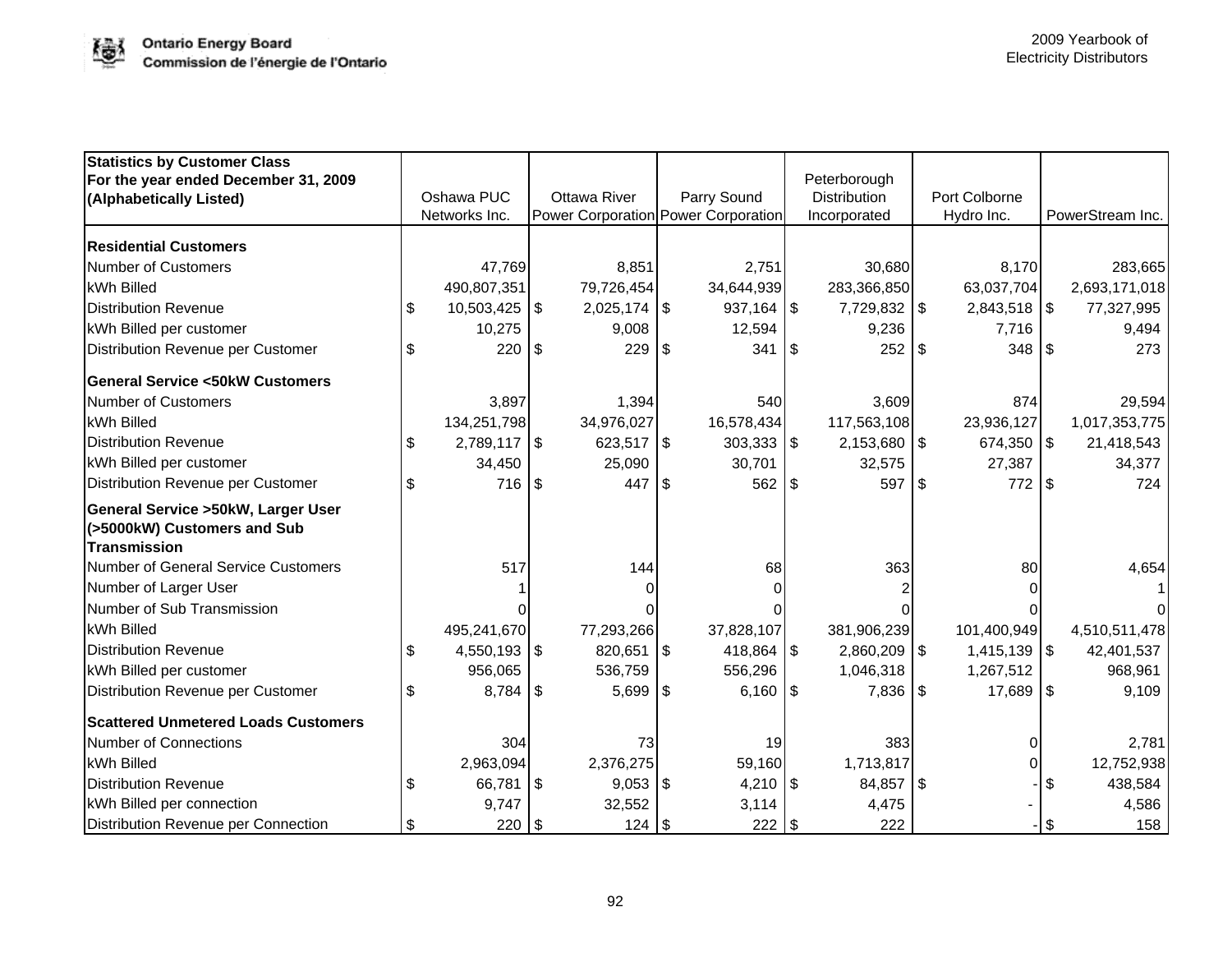

| <b>Statistics by Customer Class</b>        |                         |            |               |            |                        |      |                |            |                 |                                                |
|--------------------------------------------|-------------------------|------------|---------------|------------|------------------------|------|----------------|------------|-----------------|------------------------------------------------|
| For the year ended December 31, 2009       | <b>PUC Distribution</b> |            | Renfrew Hydro |            | Rideau St.<br>Lawrence |      | Sioux Lookout  |            | St. Thomas      | <b>Thunder Bay</b><br><b>Hydro Electricity</b> |
| (Alphabetically Listed)                    | Inc.                    |            | Inc.          |            | Distribution Inc.      |      | Hydro Inc.     |            | Energy Inc.     | Distribution Inc.                              |
|                                            |                         |            |               |            |                        |      |                |            |                 |                                                |
| <b>Residential Customers</b>               |                         |            |               |            |                        |      |                |            |                 |                                                |
| <b>Number of Customers</b>                 | 29,028                  |            | 3,613         |            | 4,974                  |      | 2,296          |            | 14,374          | 44,443                                         |
| kWh Billed                                 | 348,619,359             |            | 30,635,928    |            | 45,271,935             |      | 33,747,939     |            | 115,181,982     | 348,392,935                                    |
| <b>Distribution Revenue</b>                | \$<br>$8,375,415$ \\$   |            | 849,085 \$    |            | $1,156,502$ \\$        |      | $1,049,004$ \$ |            | 742,203 \$      | 10,704,867                                     |
| kWh Billed per customer                    | 12,010                  |            | 8,479         |            | 9,102                  |      | 14,699         |            | 8,013           | 7,839                                          |
| Distribution Revenue per Customer          | \$<br>289               | $\sqrt{ }$ | 235           | \$         | $233  $ \$             |      | 457            | <b>S</b>   | $52$   \$       | 241                                            |
| <b>General Service &lt;50kW Customers</b>  |                         |            |               |            |                        |      |                |            |                 |                                                |
| <b>Number of Customers</b>                 | 3,341                   |            | 503           |            | 774                    |      | 392            |            | 1,672           | 4,486                                          |
| kWh Billed                                 | 91,450,221              |            | 13,000,400    |            | 20,399,815             |      | 16,172,932     |            | 37,210,577      | 138,834,577                                    |
| <b>Distribution Revenue</b>                | \$<br>$2,278,648$ \\$   |            | 247,632 \$    |            | $375,059$ \$           |      | $339,855$ \$   |            | $1,076,514$ \\$ | 2,675,518                                      |
| kWh Billed per customer                    | 27,372                  |            | 25,846        |            | 26,356                 |      | 41,257         |            | 22,255          | 30,948                                         |
| Distribution Revenue per Customer          | \$<br>682               | $\sqrt{3}$ | 492           | $\sqrt{3}$ | 485                    | l \$ | 867            | l \$       | $644$ \ \$      | 596                                            |
| General Service > 50kW, Larger User        |                         |            |               |            |                        |      |                |            |                 |                                                |
| (>5000kW) Customers and Sub                |                         |            |               |            |                        |      |                |            |                 |                                                |
| <b>Transmission</b>                        |                         |            |               |            |                        |      |                |            |                 |                                                |
| Number of General Service Customers        | 439                     |            | 64            |            | 66                     |      | 39             |            | 192             | 524                                            |
| Number of Larger User                      |                         |            |               |            |                        |      |                |            |                 | $\Omega$                                       |
| Number of Sub Transmission                 |                         |            |               |            |                        |      |                |            |                 | $\Omega$                                       |
| kWh Billed                                 | 258,998,141             |            | 52,230,300    |            | 43,072,665             |      | 21,993,284     |            | 133,678,548     | 481,807,121                                    |
| <b>Distribution Revenue</b>                | \$<br>$3,630,937$ \\$   |            | $284,351$ \$  |            | $354,195$ \$           |      | $308,481$ \$   |            | $3,861,714$ \$  | 3,093,591                                      |
| kWh Billed per customer                    | 589,973                 |            | 816,098       |            | 652,616                |      | 563,930        |            | 696,242         | 919,479                                        |
| Distribution Revenue per Customer          | \$<br>8,271             | $\sqrt{3}$ |               |            | $5,367$ \\$            |      | $7,910$ \$     |            | $20,113$ \\$    | 5,904                                          |
| <b>Scattered Unmetered Loads Customers</b> |                         |            |               |            |                        |      |                |            |                 |                                                |
| Number of Connections                      | 17                      |            | 0             |            | 49                     |      | 13             |            |                 | 469                                            |
| kWh Billed                                 | 823,448                 |            | U.            |            | 348,019                |      | 42,486         |            | 9,288           | 1,995,125                                      |
| <b>Distribution Revenue</b>                | \$<br>$24,220$ \$       |            |               | \$         | $16,617$ \$            |      | $3,620$ \$     |            | $612$ \$        | 134,844                                        |
| kWh Billed per connection                  | 48,438                  |            |               |            | 7,102                  |      | 3,268          |            | 1,858           | 4,254                                          |
| Distribution Revenue per Connection        | \$<br>1,425             |            |               | \$         | $339$ \$               |      | 278            | $\sqrt{ }$ | $122$ \\$       | 288                                            |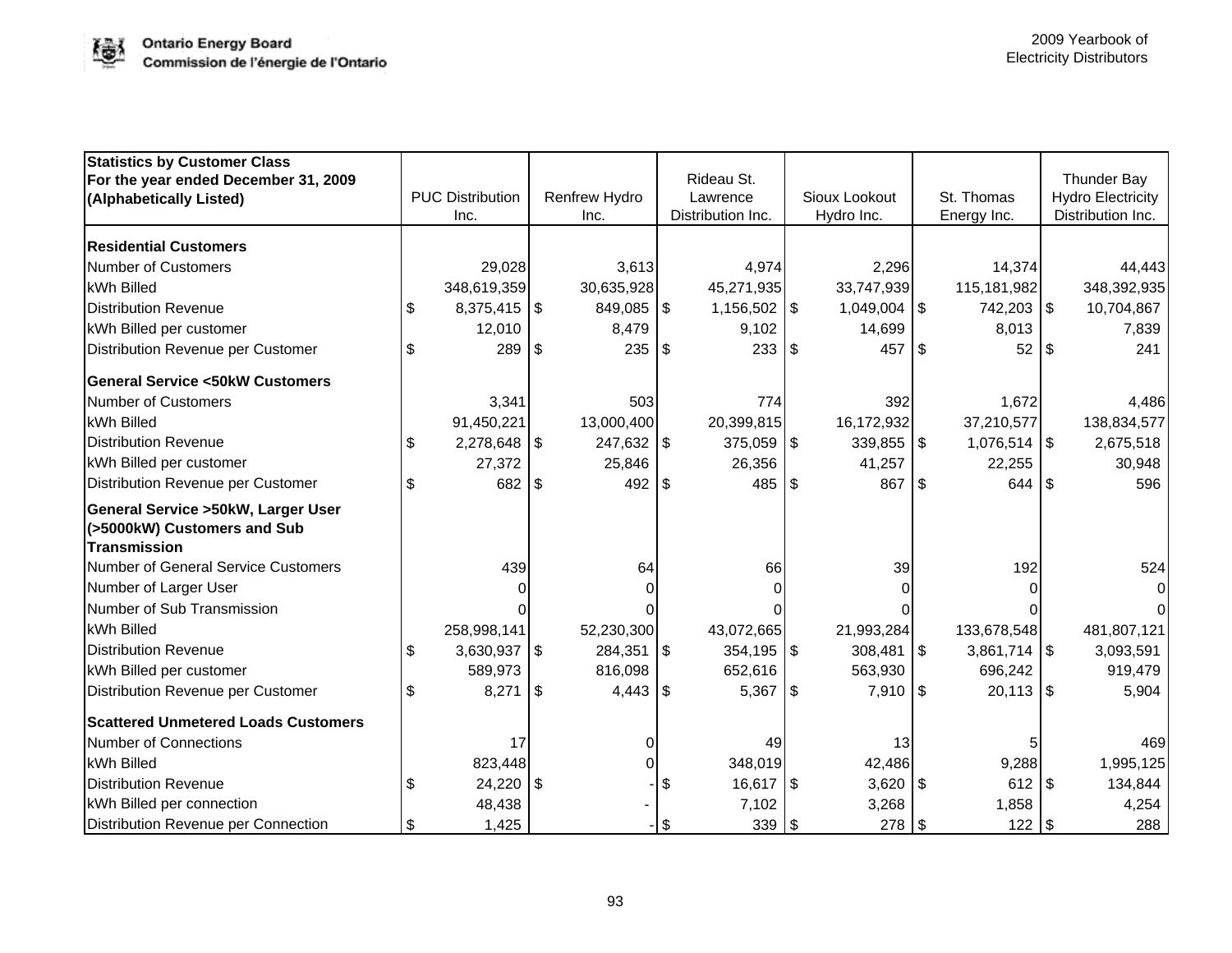

| <b>Statistics by Customer Class</b>                |                           |            |                                   |                              |                |                             |            |                                     |                                 |
|----------------------------------------------------|---------------------------|------------|-----------------------------------|------------------------------|----------------|-----------------------------|------------|-------------------------------------|---------------------------------|
| For the year ended December 31, 2009               |                           |            | Toronto Hydro-                    |                              |                |                             |            |                                     | Welland Hydro-                  |
| (Alphabetically Listed)                            | Tillsonburg Hydro<br>Inc. |            | <b>Electric System</b><br>Limited | Veridian<br>Connections Inc. |                | Wasaga<br>Distribution Inc. |            | <b>Waterloo North</b><br>Hydro Inc. | <b>Electric System</b><br>Corp. |
|                                                    |                           |            |                                   |                              |                |                             |            |                                     |                                 |
| <b>Residential Customers</b>                       |                           |            |                                   |                              |                |                             |            |                                     |                                 |
| Number of Customers                                | 5,907                     |            | 611,357                           | 101,547                      |                | 11,010                      |            | 45,113                              | 19,803                          |
| kWh Billed                                         | 51,473,373                |            | 5,037,152,555                     | 942,215,878                  |                | 67,145,248                  |            | 397,106,489                         | 152,795,281                     |
| <b>Distribution Revenue</b>                        | \$<br>1,653,970   \$      |            | 193,430,604   \$                  | 27,976,891   \$              |                | $2,752,651$   \$            |            | $13,521,851$ \\$                    | 5,402,478                       |
| kWh Billed per customer                            | 8,714                     |            | 8,239                             | 9,279                        |                | 6,099                       |            | 8,802                               | 7,716                           |
| Distribution Revenue per Customer                  | \$<br>280                 | \$         | $316$ \$                          | 276                          | \$             | 250                         | $\sqrt{2}$ | $300$ \\$                           | 273                             |
| <b>General Service &lt;50kW Customers</b>          |                           |            |                                   |                              |                |                             |            |                                     |                                 |
| Number of Customers                                | 675                       |            | 64,781                            | 8,501                        |                | 801                         |            | 5,300                               | 1,725                           |
| kWh Billed                                         | 24,437,614                |            | 2,223,765,510                     | 302,228,227                  |                | 12,946,028                  |            | 179,259,397                         | 54,842,891                      |
| Distribution Revenue                               | \$<br>$500,966$ \$        |            | $60,336,439$ \\$                  | $6,464,083$ \\$              |                | $340,326$ \$                |            | $3,777,338$ \\$                     | 902,878                         |
| kWh Billed per customer                            | 36,204                    |            | 34,327                            | 35,552                       |                | 16,162                      |            | 33,823                              | 31,793                          |
| Distribution Revenue per Customer                  | \$<br>742                 | 1\$        | 931                               | \$<br>760                    | $\mathfrak{s}$ | 425                         | <b>\$</b>  | $713$ \\$                           | 523                             |
| General Service >50kW, Larger User                 |                           |            |                                   |                              |                |                             |            |                                     |                                 |
| (>5000kW) Customers and Sub<br><b>Transmission</b> |                           |            |                                   |                              |                |                             |            |                                     |                                 |
| Number of General Service Customers                | 87                        |            | 12,953                            | 1,049                        |                | 33                          |            | 661                                 | 172                             |
| Number of Larger User                              |                           |            | 47                                |                              |                |                             |            |                                     | $\overline{2}$                  |
| Number of Sub Transmission                         |                           |            | 0                                 |                              |                |                             |            |                                     | $\Omega$                        |
| <b>kWh Billed</b>                                  | 107,671,901               |            | 17,158,962,810                    | 1,202,171,868                |                | 15,477,900                  |            | 774,171,690                         | 187,757,826                     |
| <b>Distribution Revenue</b>                        | \$<br>$495,519$ \\$       |            | 201,544,335   \$                  | 8,935,284   \$               |                | $275,966$ \$                |            | 7,382,623 \$                        | 1,441,330                       |
| kWh Billed per customer                            | 1,237,608                 |            | 1,319,920                         | 1,141,664                    |                | 469,027                     |            | 1,169,444                           | 1,079,068                       |
| Distribution Revenue per Customer                  | \$<br>$5,696$ \$          |            | $15,503$ \\$                      | $8,486$ \ \ \$               |                | $8,363$ \$                  |            | $11,152$ \\$                        | 8,284                           |
| <b>Scattered Unmetered Loads Customers</b>         |                           |            |                                   |                              |                |                             |            |                                     |                                 |
| Number of Connections                              | 69                        |            | 1,105                             | 893                          |                | 25                          |            | 14                                  | 214                             |
| kWh Billed                                         | 93,288                    |            | 57,731,695                        | 5,832,532                    |                | 167,496                     |            | 1,943,333                           | 1,170,354                       |
| <b>Distribution Revenue</b>                        | \$<br>$18,514$ \$         |            | $2,449,890$ \\$                   | $181,472$ \\$                |                | $2,240$ \$                  |            | 120,883 \$                          | 41,404                          |
| kWh Billed per connection                          | 1,352                     |            | 52,246                            | 6,531                        |                | 6,700                       |            | 138,810                             | 5,469                           |
| Distribution Revenue per Connection                | \$<br>268                 | $\sqrt{3}$ | $2,217$ \$                        | $203$ \$                     |                | 90                          | $\sqrt{2}$ | $8,635$ \$                          | 193                             |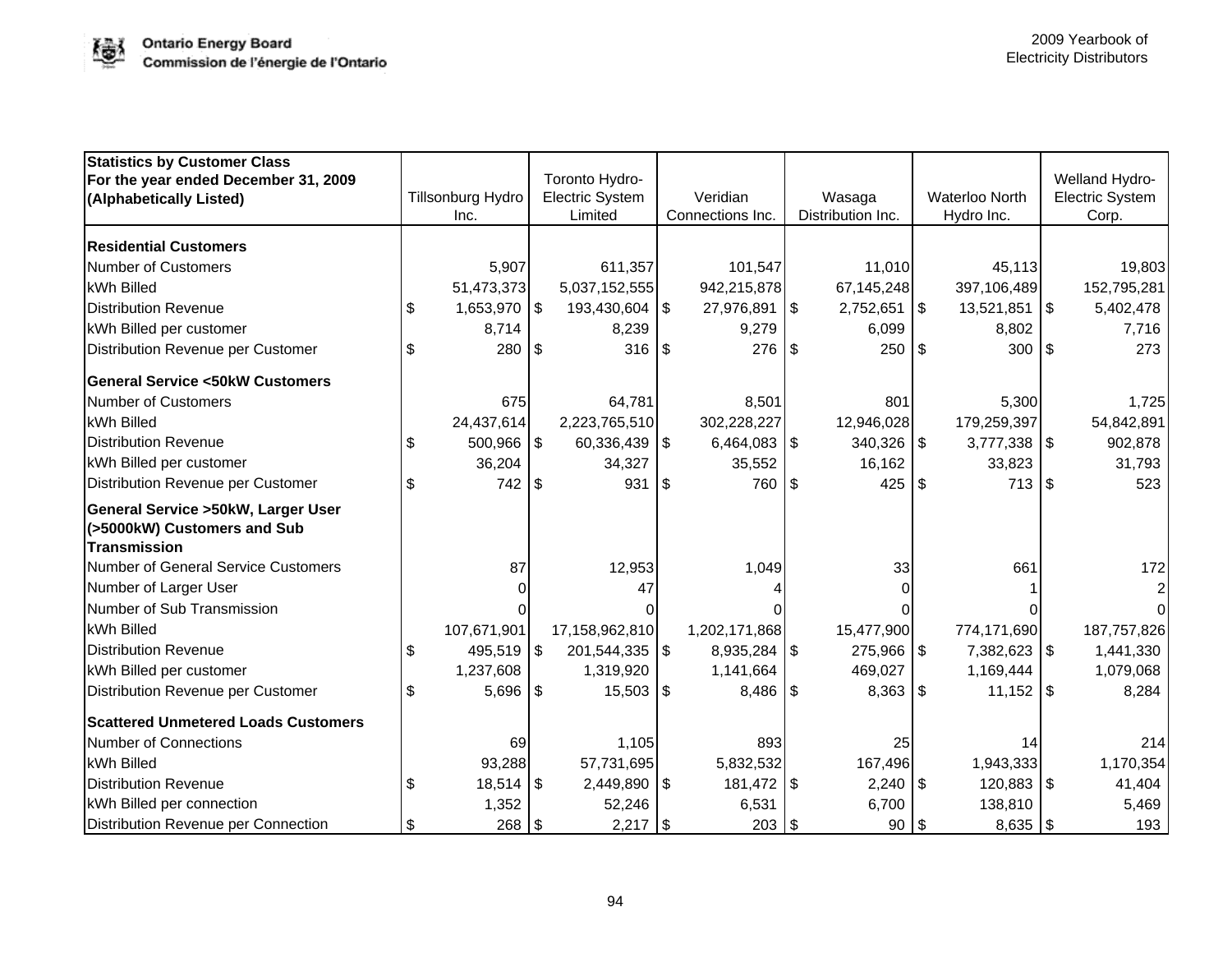

| <b>Statistics by Customer Class</b>                |                         |                |                                   |      |               |            |                       |                  |            |                 |
|----------------------------------------------------|-------------------------|----------------|-----------------------------------|------|---------------|------------|-----------------------|------------------|------------|-----------------|
| For the year ended December 31, 2009               |                         |                |                                   |      |               |            |                       | Whitby Hydro     |            |                 |
| (Alphabetically Listed)                            | <b>Wellington North</b> |                | West Coast Huron West Perth Power |      |               |            | <b>Westario Power</b> | Electric         |            | Woodstock Hydro |
|                                                    | Power Inc.              |                | Energy Inc.                       |      | Inc.          |            | Inc.                  | Corporation      |            | Services Inc.   |
| <b>Residential Customers</b>                       |                         |                |                                   |      |               |            |                       |                  |            |                 |
| <b>Number of Customers</b>                         | 3,056                   |                | 3,231                             |      | 1,786         |            | 19,033                | 36,762           |            | 13,429          |
| kWh Billed                                         | 25, 181, 847            |                | 25,808,454                        |      | 15,500,136    |            | 220,302,768           | 347,011,249      |            | 93,622,824      |
| <b>Distribution Revenue</b>                        | \$<br>$865,937$ \$      |                | 899,422                           | 1\$  | $414,577$ \\$ |            | $4,543,177$ \\$       | $11,826,831$ \\$ |            | 3,851,591       |
| kWh Billed per customer                            | 8,240                   |                | 7,988                             |      | 8,679         |            | 11,575                | 9,439            |            | 6,972           |
| Distribution Revenue per Customer                  | \$<br>283               | l \$           | 278                               | \$   |               |            | $239$ \ \$            |                  |            | 287             |
| <b>General Service &lt;50kW Customers</b>          |                         |                |                                   |      |               |            |                       |                  |            |                 |
| <b>Number of Customers</b>                         | 480                     |                | 474                               |      | 241           |            | 2,435                 | 1,926            |            | 1,170           |
| kWh Billed                                         | 11,485,058              |                | 14,454,059                        |      | 8,193,778     |            | 74,730,675            | 74,119,383       |            | 41,369,827      |
| <b>Distribution Revenue</b>                        | \$<br>297,891   \$      |                | 313,302                           | l\$  | 138,361       | \$         | $1,276,314$ \$        | $1,715,967$ \$   |            | 825,248         |
| kWh Billed per customer                            | 23,927                  |                | 30,494                            |      | 33,999        |            | 30,690                | 38,484           |            | 35,359          |
| Distribution Revenue per Customer                  | \$<br>621               | \$             | 661                               | \$   | 574           | $\sqrt{3}$ | $524$ \\$             | 891              | $\sqrt{3}$ | 705             |
| General Service > 50kW, Larger User                |                         |                |                                   |      |               |            |                       |                  |            |                 |
| (>5000kW) Customers and Sub<br><b>Transmission</b> |                         |                |                                   |      |               |            |                       |                  |            |                 |
| Number of General Service Customers                | 49                      |                | 53                                |      | 20            |            | 276                   | 435              |            | 200             |
| Number of Larger User                              |                         |                |                                   |      |               |            |                       |                  |            | 0               |
| Number of Sub Transmission                         |                         |                |                                   |      |               |            |                       |                  |            |                 |
| kWh Billed                                         | 49,673,928              |                | 113,936,823                       |      | 32,104,699    |            | 173,599,014           | 411,691,886      |            | 203,912,523     |
| <b>Distribution Revenue</b>                        | \$<br>559,777           | $\overline{1}$ | 793,795   \$                      |      | 194,019       | l\$        | 1,886,930 \$          | $3,766,927$ \\$  |            | 1,585,466       |
| kWh Billed per customer                            | 1,013,754               |                | 2,109,941                         |      | 1,605,235     |            | 628,982               | 946,418          |            | 1,019,563       |
| Distribution Revenue per Customer                  | \$                      |                | 14,700                            | l \$ | 9,701         | l\$        | $6,837$ \$            | $8,660$ \ \$     |            | 7,927           |
| <b>Scattered Unmetered Loads Customers</b>         |                         |                |                                   |      |               |            |                       |                  |            |                 |
| <b>Number of Connections</b>                       | 3                       |                |                                   |      |               |            | 61                    | 390              |            | 39              |
| kWh Billed                                         | 9,305                   |                | 94,310                            |      | 16,368        |            | 370,057               | 2,431,741        |            | 647,213         |
| <b>Distribution Revenue</b>                        | \$<br>$218$ \\$         |                | $3,352$ \$                        |      | 68            | \$         | $23,596$ \$           | 123,686   \$     |            | 8,113           |
| kWh Billed per connection                          | 3,102                   |                | 23,578                            |      | 3,274         |            | 6,067                 | 6,235            |            | 16,595          |
| Distribution Revenue per Connection                | \$<br>$73 $ \$          |                | 838                               | \$   | 14            | \$         | $387$ \$              | $317$ \$         |            | 208             |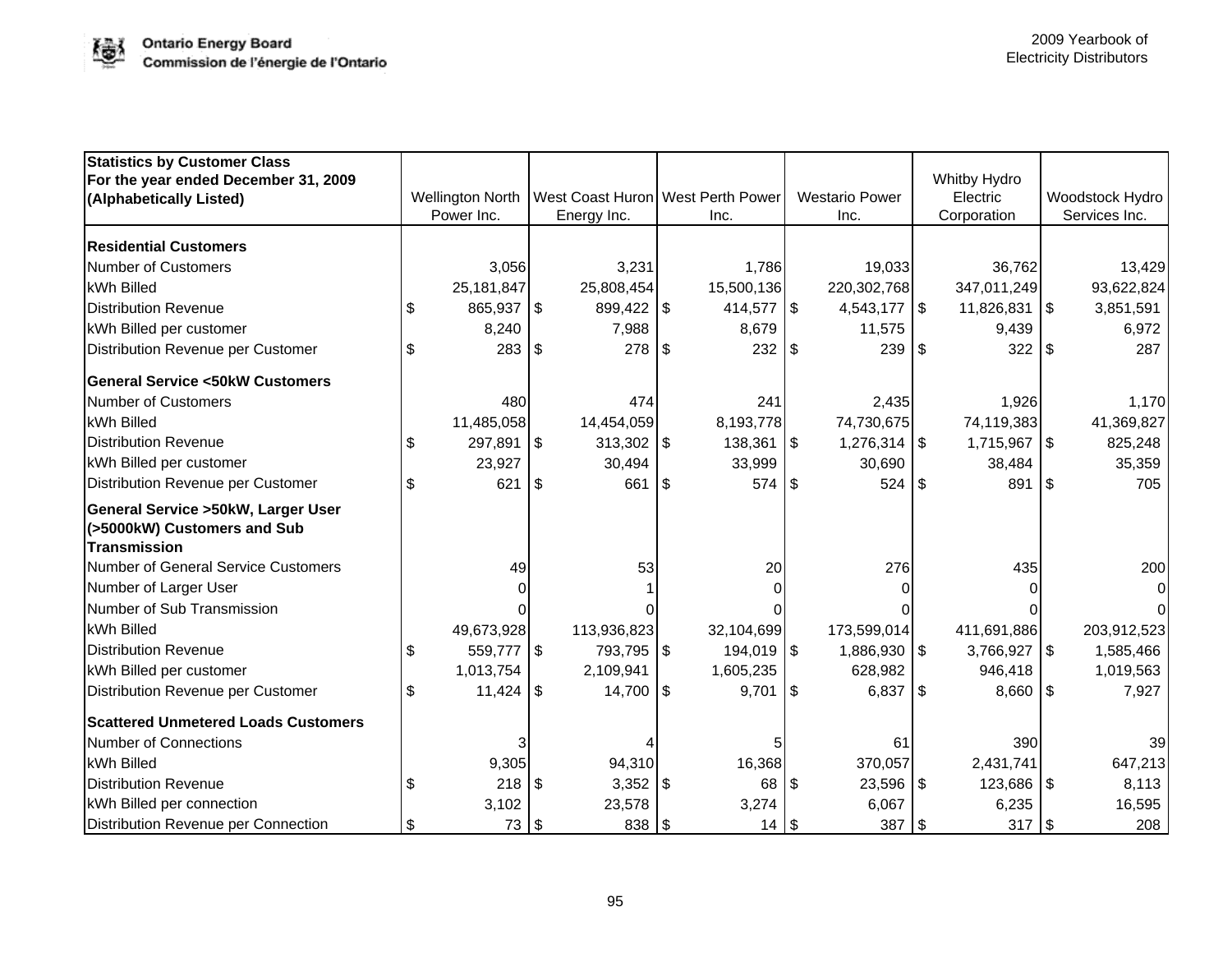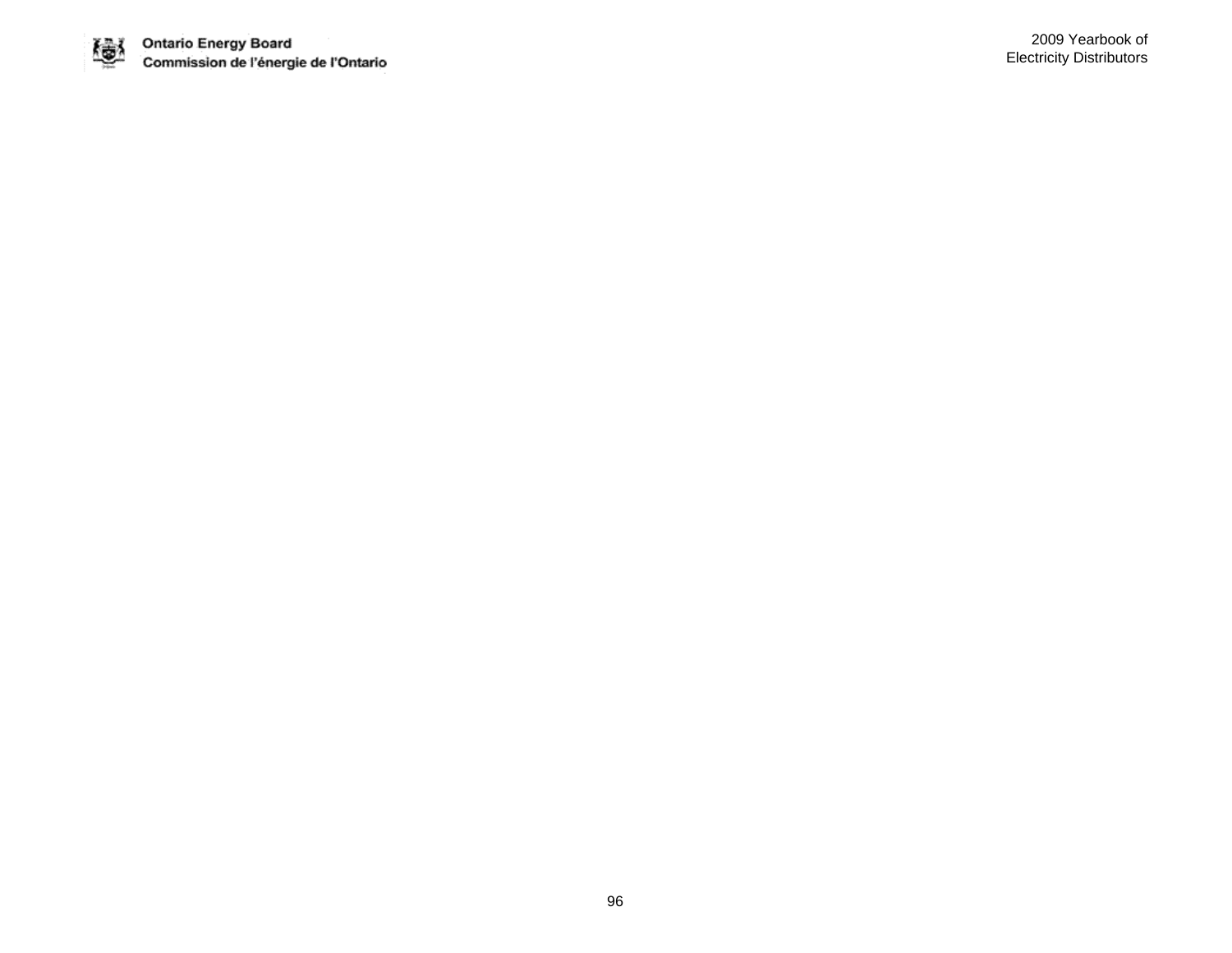

#### **FINANCIAL INFORMATION**

|                                                                | Aggregation of Trial Balance (RRR section 2.1.7) accounts |
|----------------------------------------------------------------|-----------------------------------------------------------|
| Cash & cash equivalents                                        | 1005-1070                                                 |
| <b>Receivables</b>                                             | 1100-1170                                                 |
| Inventory                                                      | 1305-1350                                                 |
| Inter-company                                                  | 1200+1210                                                 |
| <b>Other current assets</b>                                    | 1180-1190                                                 |
| <b>Property plant &amp; equipment</b>                          | 1605-2075                                                 |
| Accumulated depreciation & amortization                        | 2105-2180                                                 |
| <b>Regulatory assets (net)</b>                                 | 1505-1595                                                 |
| Inter-company                                                  | 1480-1490                                                 |
| Other non-current assets                                       | 1405-1475                                                 |
| Accounts payable & accrued charges                             | 2205-2220 + 2250-2256 +2294                               |
| <b>Current Portion of Future Income Taxes</b>                  | 2296                                                      |
| Other current liabilities                                      | 2285 - 2292 + 2264                                        |
| Inter-company                                                  | 2240+2242                                                 |
| Loans and notes payable, and current portion of long term debt | 2225+2260-2262 + 2268-2272                                |
| Long-term debt                                                 | 2505-2525                                                 |
| Inter-company debt & advances                                  | 2530-2550                                                 |
| <b>Regulatory liabilities</b>                                  | 2405+2425                                                 |
| Other deferred amounts & customer deposits                     | 2305 + 2308-2348 + 2410+2415+2435                         |
| <b>Employee future benefits</b>                                | 2306                                                      |
| <b>Future income taxes</b>                                     | 2350                                                      |
| <b>Shareholders' Equity</b>                                    | 3005-3065                                                 |
| <b>Power and distribution revenue</b>                          | 4006-4245                                                 |
| Cost of power and related costs                                | 4705-4750                                                 |
| <b>Other income</b>                                            | 4305-4415 +6305                                           |
| <b>Operating</b>                                               | 4505-4565 + 4805-4850 + 5005-5096                         |
| <b>Maintenance</b>                                             | 4605-4640 + 4905-4965 + 5105-5195                         |
| <b>Administrative</b>                                          | 5305-5695                                                 |
| <b>Other</b>                                                   | 5205-5215                                                 |
| <b>Depreciation and amortization</b>                           | 5705-5740                                                 |
| <b>Financing</b>                                               | 6005-6045                                                 |
| <b>Current Income Tax</b>                                      | 6110                                                      |
| <b>Future Income Tax</b>                                       | 6115                                                      |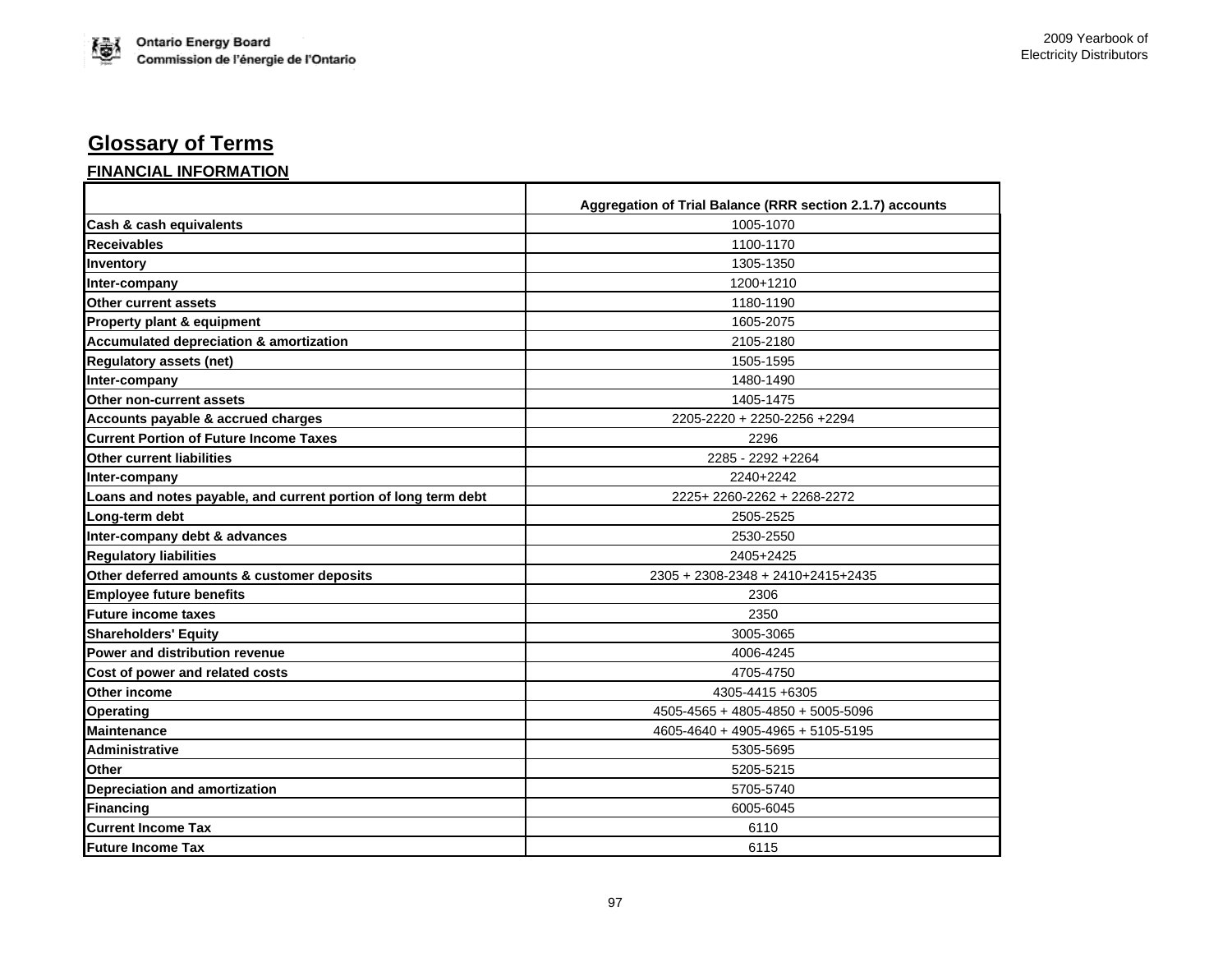

#### **FINANCIAL RATIOS**

**Liquidity Ratios** measure the availability of cash to pay debt.

**Current Ratio** is a financial ratio that measures whether or not a firm has enough resources to pay its debts over the next 12 months.

**Leverage Ratios** are the financial statement ratios which show the degree to which the business is leveraging itself through its use of borrowed money. Long-term debt and long-term intercompany financing.

**Debt Ratio** indicates what proportion of long-term debt and long-term intercompany financing a company has relative to its assets.<br> **Debt to Equity Ratio** is a financial ratio indicating the relative proportion of equity assets.

**Debt to Equity Ratio** is a financial ratio indicating the relative proportion of equity and long-term debt plus long-term

**Interest Coverage Ratio** is used to determine a firm's ability to pay interest on outstanding debt.

**Profitability Ratios** measure the firm's use of its assets and control of its expenses to generate an acceptable rate of return.

**Return on Equity** measures the rate of return on the ownership interest (shareholders' equity) of the common stock owners and a firm's efficiency at generating profits from every dollar of net assets, and shows how well a company uses investment dollars to generate earnings growth. This is not regulatory return.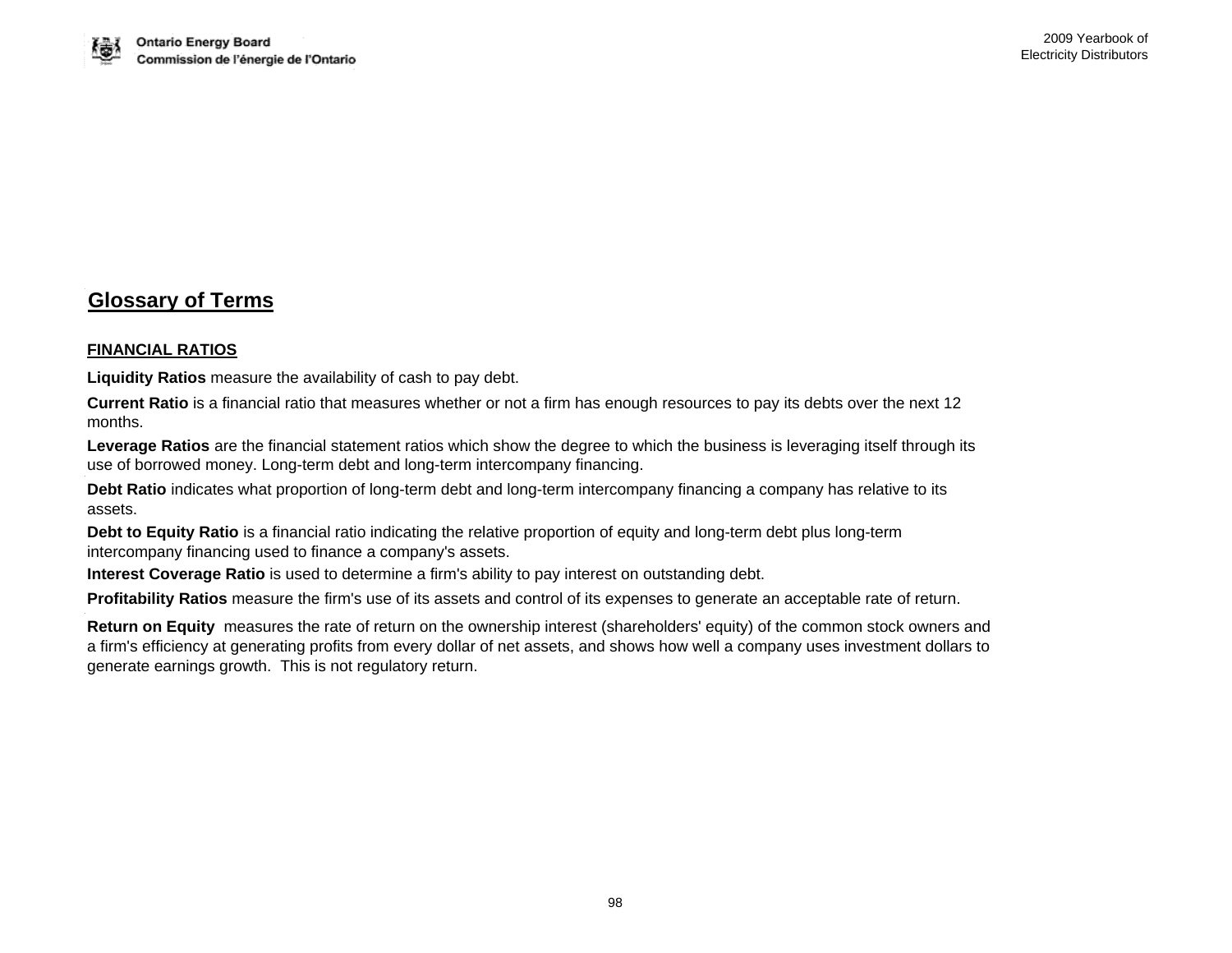### **GENERAL STATISTICS**

**Population Served** is the estimated number of people served as customers of the utility.

**Municipal Population** is the Stats Canada population of the municipalities served. May not equal Population Served as other utilities may also serve the same community.

**Seasonal Population** represents cottagers etc.

**Total kWh Purchased** equals "Total kWh sold (excluding losses)" plus "Distribution System Losses".

**Total kWh Sold (excluding losses)** is the total kWh consumed within service territory.

**Distribution System Losses** is the sum of distribution system line losses, metering error, and energy theft.

**Residential Customers** applies to an account taking electricity at 750 volts or less where the electricity is used exclusively in a separate metered living accommodation.

**General Service < 50 kW Customers** applies to a non residential account taking electricity at 750 volts or less whose average monthly maximum demand is less than, or is forecast to be less than, 50 kW.

**General Service > 50 to 5,000 kW Customers** applies to a non residential account whose average monthly maximum demand used for billing purposes is greater than, or is forecast to be greater than, 50 kW but less than 5,000 kW.

**Large User Customers** applies to an account whose average monthly maximum demand used for billing purposes is greater than, or is forecast to be greater than, 5,000 kW.

**Sub-Transmission** applies to an account who has embedded supply to Local Distribution Companies or an account that is directly connected to and supplied by the Distributors assets.

**Unmetered Scattered Load** refers to certain instances where connections can be provided without metering.

**Winter Peak (kW)** is the peak load on the distributor system from October to March.

**Summer Peak (kW)** is the peak load on the distributor system from April to September.

**Average Peak (kW)** is the average of daily peaks throughout the year.

**Capital Additions** represents the investment for assets placed in-service.